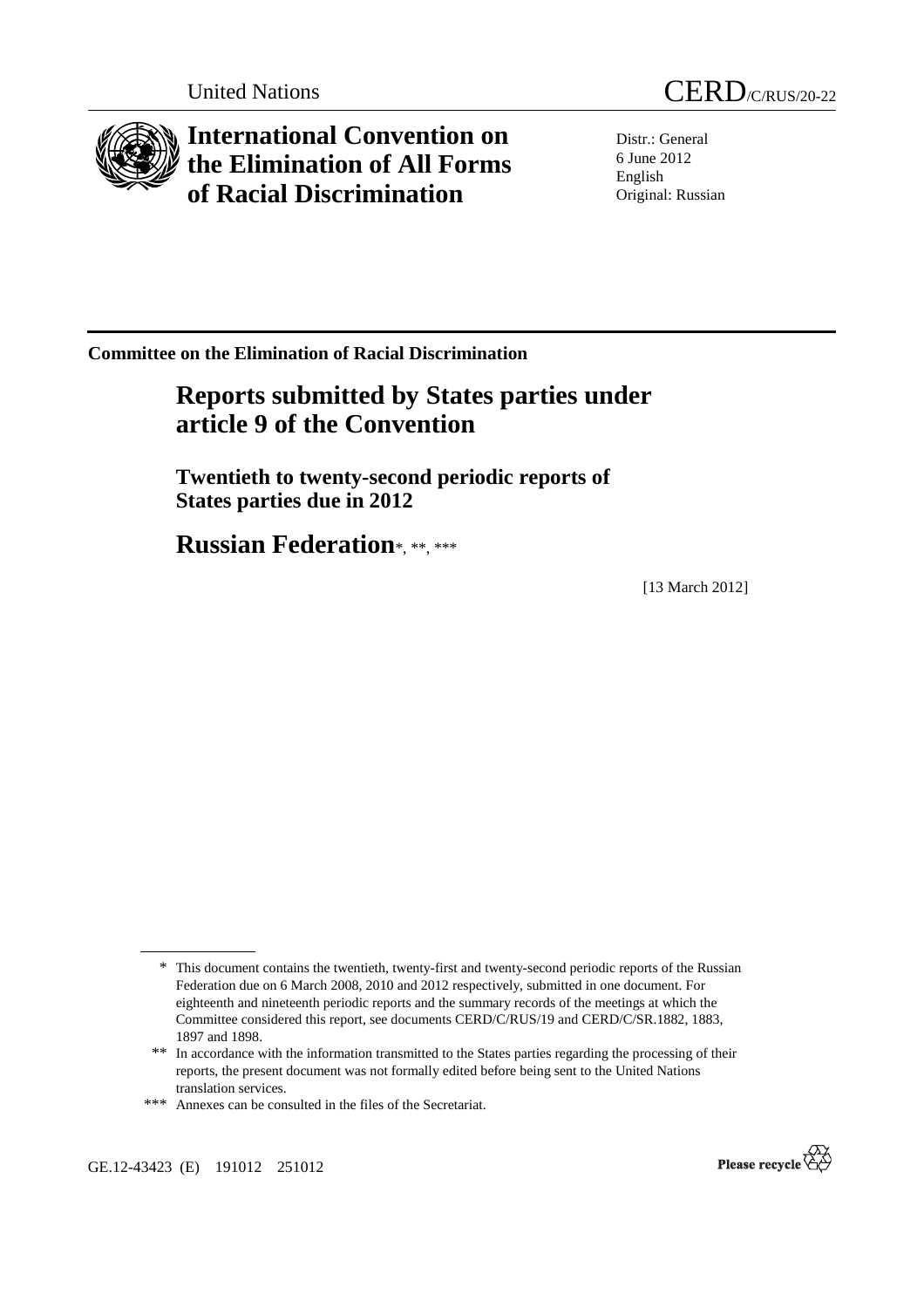# Contents

|     |    |                                                                                                                                                                                                           | Paragraphs  | Page |
|-----|----|-----------------------------------------------------------------------------------------------------------------------------------------------------------------------------------------------------------|-------------|------|
| I.  |    |                                                                                                                                                                                                           | $1 - 5$     | 4    |
| П.  |    |                                                                                                                                                                                                           | $6 - 59$    | 5    |
|     | А. |                                                                                                                                                                                                           | $8 - 14$    | 5    |
|     | Β. | Foundations of State policy on preventing and combating racial                                                                                                                                            | $15 - 37$   | 6    |
|     | C. | International cooperation and the participation of the Russian Federation                                                                                                                                 | $38 - 60$   | 10   |
| Ш.  |    | Measures taken by the Russian Federation to implement the basic provisions                                                                                                                                | 61-401      | 13   |
|     | А. |                                                                                                                                                                                                           | $61 - 64$   | 13   |
|     | В. |                                                                                                                                                                                                           | $65 - 104$  | 14   |
|     | C. |                                                                                                                                                                                                           | $105 - 172$ | 21   |
|     | D. |                                                                                                                                                                                                           | $173 - 248$ | 30   |
|     |    | Situation with regard to the realization of the rights of members of<br>1.                                                                                                                                | $249 - 260$ | 40   |
|     |    | Implementation of the rights of the small indigenous peoples of the<br>2.                                                                                                                                 | $261 - 294$ | 41   |
|     |    | 3.                                                                                                                                                                                                        | $295 - 300$ | 45   |
|     | Е. |                                                                                                                                                                                                           | $301 - 310$ | 46   |
|     | F. |                                                                                                                                                                                                           | $311 - 312$ | 47   |
|     |    | 1.                                                                                                                                                                                                        | 313–333     | 47   |
|     |    | 2.                                                                                                                                                                                                        | 334-388     | 52   |
|     |    | 3.                                                                                                                                                                                                        | 389-401     | 60   |
| IV. |    | Information on the implementation of the concluding observations of the<br>Committee on the Elimination of Racial Discrimination, adopted<br>following the consideration of the eighteenth and nineteenth |             |      |
|     |    |                                                                                                                                                                                                           | 402–555     | 62   |
|     |    |                                                                                                                                                                                                           | 402-407     | 62   |
|     |    |                                                                                                                                                                                                           | 408-412     | 62   |
|     |    |                                                                                                                                                                                                           | 413         | 63   |
|     |    |                                                                                                                                                                                                           | 414         | 63   |
|     |    |                                                                                                                                                                                                           | 415-419     | 63   |
|     |    |                                                                                                                                                                                                           | 420         | 64   |
|     |    |                                                                                                                                                                                                           | 421         | 64   |
|     |    |                                                                                                                                                                                                           | 422-436     | 64   |
|     |    |                                                                                                                                                                                                           | 437-449     | 66   |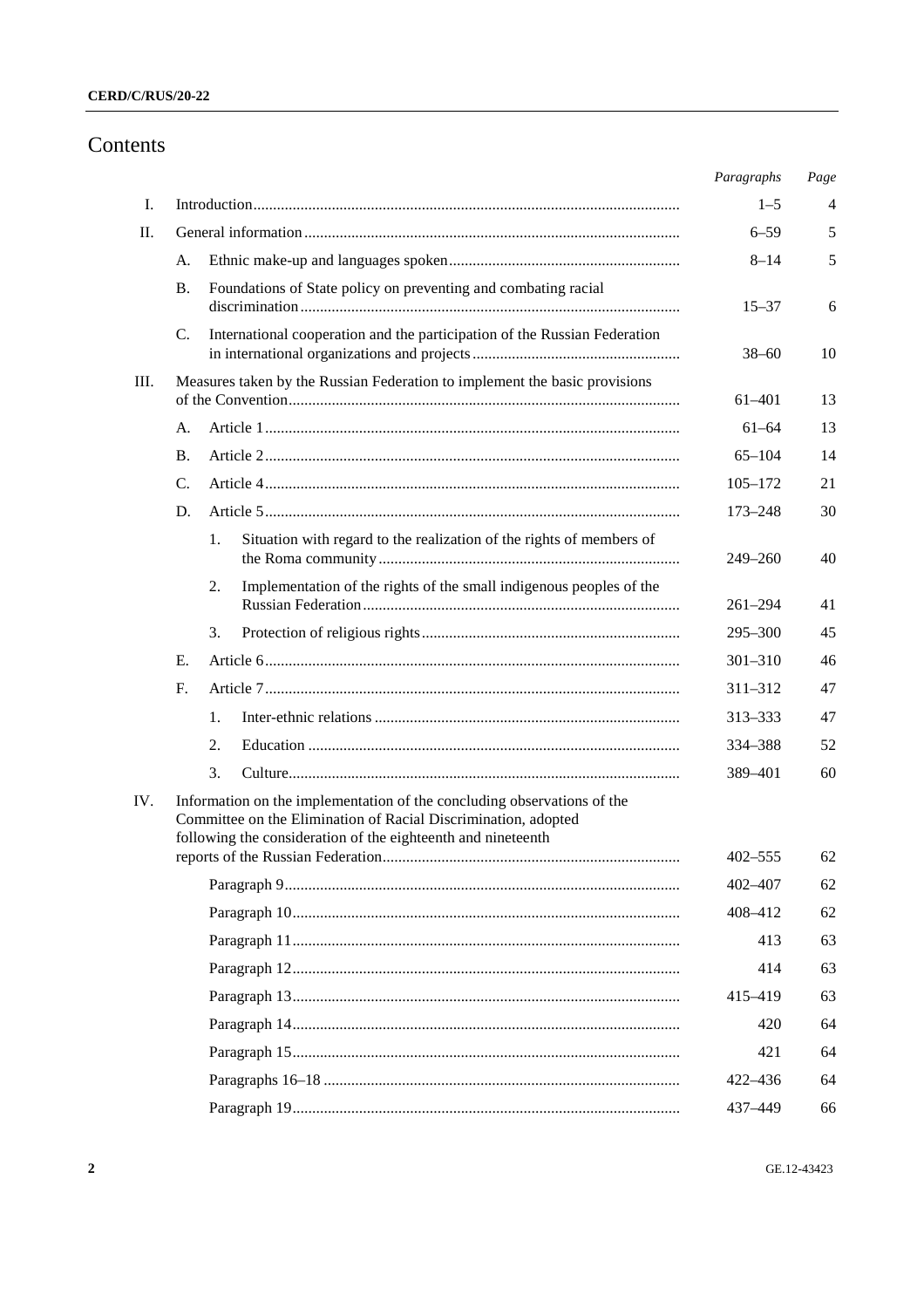| 450         | 67 |
|-------------|----|
| $451 - 459$ | 68 |
| $460 - 463$ | 69 |
| 464–468     | 69 |
| 469-495     | 70 |
| 496-499     | 73 |
| 500         | 73 |
| $501 - 512$ | 73 |
| 513-524     | 75 |
| 525-538     | 76 |
| 539-555     | 77 |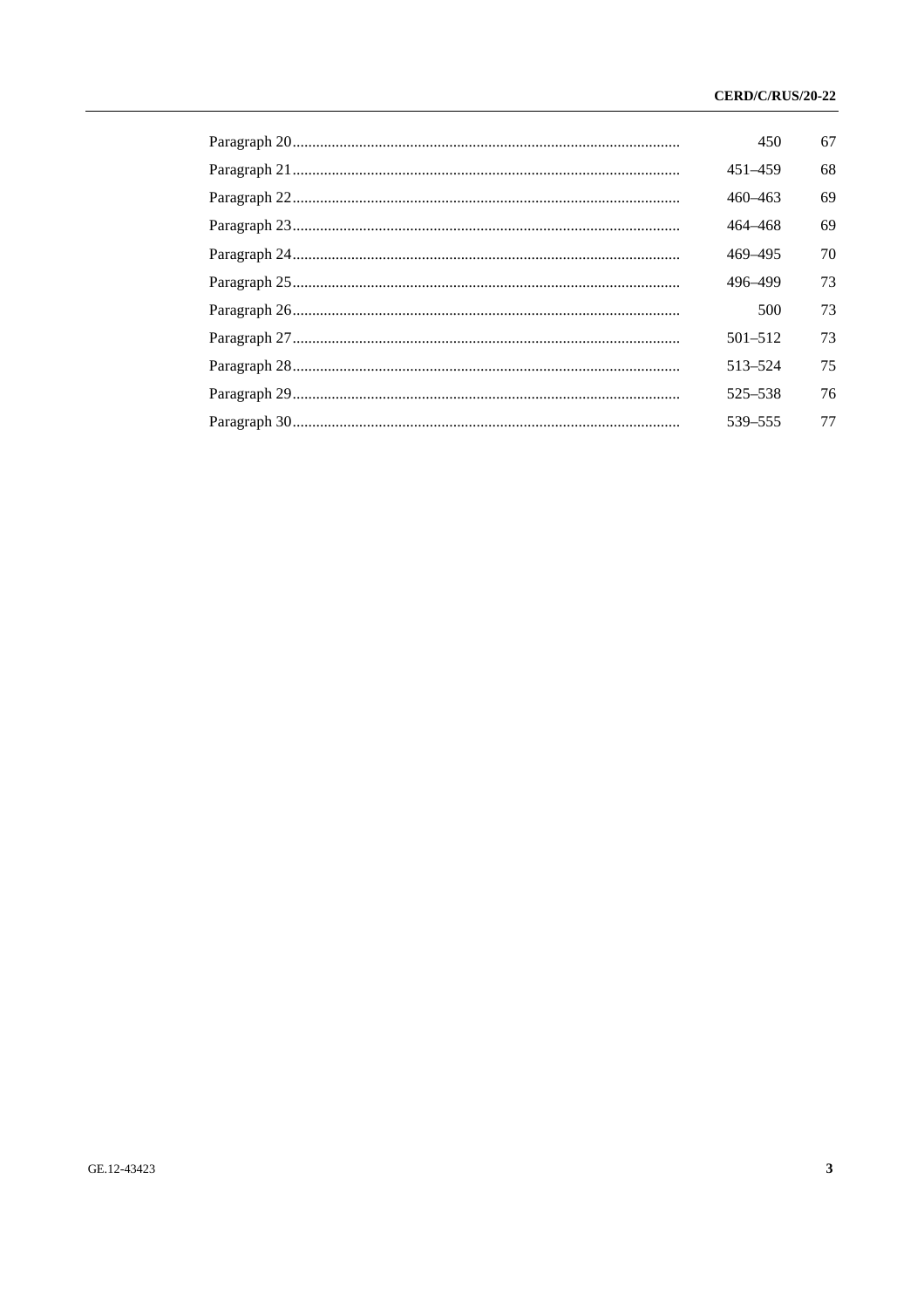# **I. Introduction**

1. This consolidated report, which combines the twentieth, twenty-first and twentysecond periodic reports of the Russian Federation, is in line with article 9, paragraph 1, of the International Convention on the Elimination of All Forms of Racial Discrimination and was produced in accordance with the guidelines for the CERD-specific document to be submitted by States parties under article 9, paragraph 1, of the Convention.

2. The report covers the period from August 2006 to February 2012 and contains a description of legislative, judicial and administrative measures with the help of which the provisions of the Convention have been implemented since the presentation of the Russian Federation's eighteenth and nineteenth periodic reports (CERD/C/RUS/19).

3. It takes into account the concluding observations adopted by the Committee on the Elimination of Racial Discrimination following its consideration of the Russian Federation's eighteenth and nineteenth reports (CERD/C/RUS/CO/19) and presents information in that regard.

4. The report was elaborated by the Government of the Russian Federation and reflects its position. Non-governmental organizations (federal autonomous ethnic cultural organizations, human rights defence organizations, religious organizations) and administrative experts were involved in drawing up the report and discussing its drafting at meetings in the Ministry of Regional Development. The Government of the Russian Federation expresses appreciation to all participants for their ideas and proposals.

- 5. The annex to this report contains:
	- Information on the ethnic make-up of the Russian Federation in line with data from the 2010 national population census
	- Government Decision No. 255 of 24 March 2000 on the inventory of small indigenous peoples of the Russian Federation
	- Government Order No. 132 of 4 February 2009 on the ratification of an Outline for the sustainable development of the small indigenous peoples of the North, Siberia and the Russian Far East
	- Government Order No. 631 of 8 May 2009 on the approval of an inventory of traditional habitats and areas of traditional economic activities of the small indigenous peoples of the Russian Federation and an inventory of forms of traditional economic activities of the small indigenous peoples of the Russian Federation
	- European Court of Human Rights Decision No. 17582/05 of 7 December 2006 on the admissibility of the application "*Igor Vladimirovich Artyomov v. the Russian Federation*"
	- Supreme Court Ruling No. G05-134 of 2 December 2005 on the revocation of the registration of a list of candidates for election as deputies to the urban Duma, in connection with the violation by a regional branch of a political party of the provisions of electoral legislation
	- Supreme Court Ruling No. 46-V08-5 of 15 August 2008 upholding a lawsuit for reinstatement of the editor-in-chief of a district newspaper who had been wrongfully dismissed as a consequence of discrimination and abuse of rights by the head of the district administration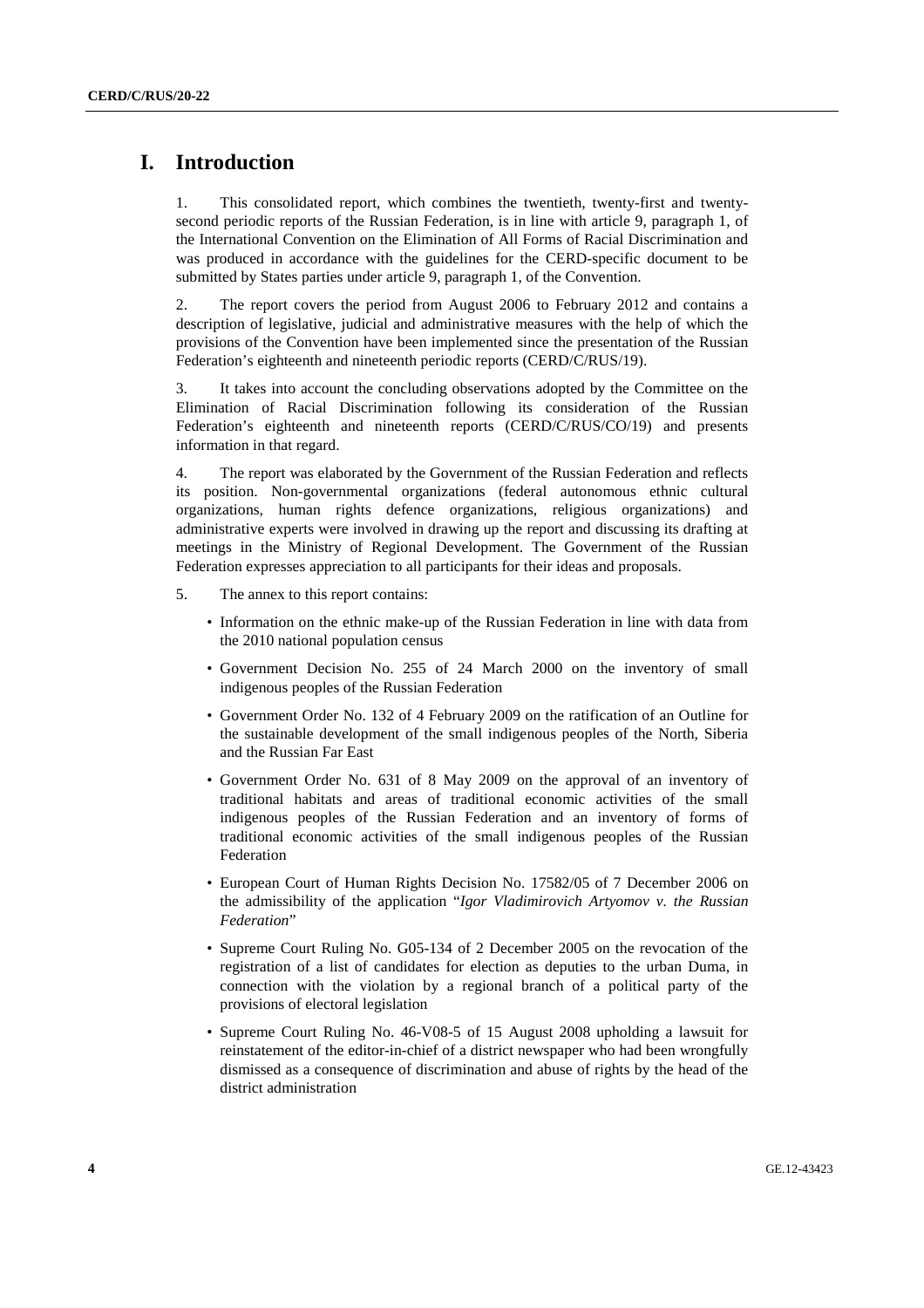- The list of non-profit organizations in connection with which the court has issued an enforceable decision on the elimination or prohibition of activities for the reasons set out in the Federal Act on Combating Extremist Activities
- Information on the number of media outlets in the languages of the peoples of Russia
- Peoples of Russia: Atlas of cultures and religions; executive editors: A.V. Zhuravsky, O.E. Kuzmina, V.A. Tishkov, third, corrected and supplemented edition, M. Feoria, 2011, 320 pages
- Documentaries on the small indigenous peoples of the North, Siberia and the Russian Far East, published in 2011 by order of the Ministry of Regional Development ("The law of survival", "People with pointed heads", "The long road to life", "Reindeer-people")

## **II. General information**

6. The Union of Soviet Socialist Republics ratified the Convention on 4 February 1969, and today the Convention is an integral part of the domestic legal system of the Russian Federation. In accordance with article 15, paragraph 4, of the Constitution of the Russian Federation, if an international agreement of the Russian Federation establishes other rules than those envisaged by law, the rules of the international agreement must be applied. Thus, the provisions of an international agreement are directly applicable in the Russian Federation and do not require the adoption of special national legislation.

7. The Russian Federation is the only country that covers a large part of the continental landmass of Eurasia. It has a surface area of 17,075,400 square kilometres. The particularities of Russia's geographic location and its historical development have conditioned the ethnic and cultural diversity of its population. Historically, the Russian Federation developed as a multi-ethnic State on whose territory many different ethnic communities lived, the vast majority of which are historically linked to the territories of the Russian Federation, and in this sense, in keeping with the Outline for State nationalities policy approved by Presidential Decree No. 909 of 15 June 1996, they constitute the indigenous peoples of the Russian Federation. Russian legislation also establishes a special status for small indigenous peoples with a population of less than 50,000 persons.

#### **A. Ethnic make-up and languages spoken**

8. According to the 2010 national census, the permanent population of the Russian Federation was 142,900,000 persons (74 per cent urban and 26 per cent rural).

9. Persons permanently resident in the Russian Federation declared that they were members of 194 different ethnic communities. The majority of the population is Russian. Between 2002 and 2010, the Russian population declined from 115.9 million to 111.0 million persons, or by 4.2 per cent, but in relative terms the number of persons who indicated that they were ethnic Russians increased from 80.6 per cent to 80.9 per cent of the total population.

10. Also according to the census, there are 22 peoples in the Russian Federation with a population of more than 400,000 persons. As in the previous national census, the second most populous group after the Russians is the Tatars, who number 5.3 million, or 3.9 per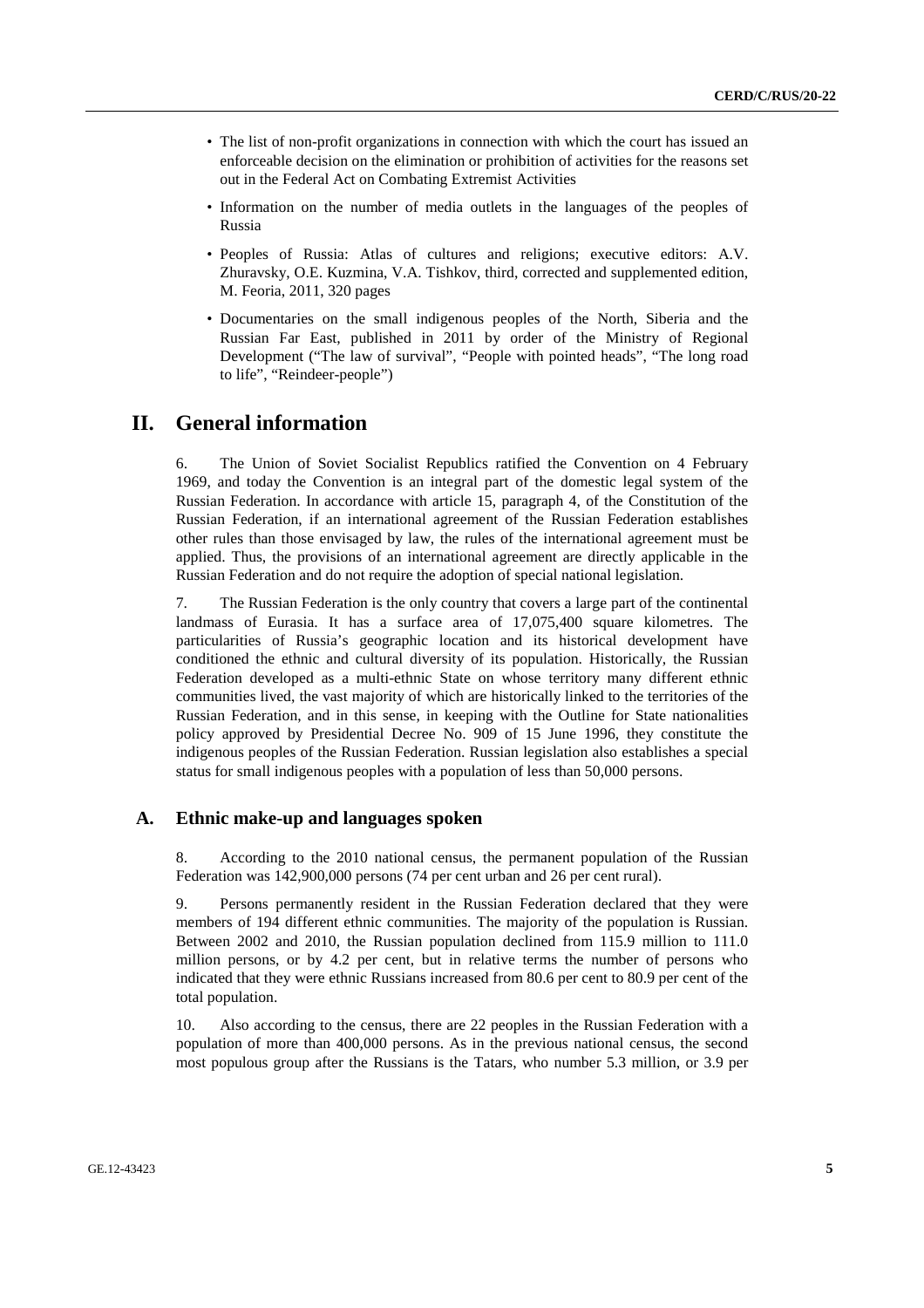cent of those persons who indicated their ethnic identity. Ukrainians constitute the third largest population group, with 1.9 million persons (1.41 per cent). The next largest groups are:<sup>1</sup> Bashkirs (1.1 per cent), Chuvashi (1.1 per cent), Chechens (1.0 per cent), Armenians (0.9 per cent), Avars (0.7 per cent), Mordvins and Kazakhs (0.5 per cent each), Azeris, Dargins, Udmurts, Mari, Ossetians, Belarusians, Kabardins, Kumikis, Yakuts and Lezgins (0.4 per cent each) and Buryats and Ingush (0.3 per cent).

11. A positive trend in the period between the two censuses (2002–2010) was the increase in the population of 40 small indigenous peoples of the North (the inventory of whom was approved by Government Order No. 536 of 17 April 2006) from 244,000 to 257,900 persons, an increase of 13,900, or 5.7 per cent. The population of the Telengits grew by 55 per cent, the Soiots by 30 per cent, the Chelkans by 38 per cent, the Tubalars by 26 per cent, the Evens (Lamuts) by 14 per cent, the Dolgans by 9 per cent, the Evenks by 8 per cent, the Mansi by 7 per cent, the Khanty by 8 per cent and the Yukagirs by 6 per cent. The total population of the 47 small indigenous peoples of Russia (according to the inventory of small indigenous population approved by Government Decision No. 255 of 24 March 2000), stood at 316,000 persons, or 17,800 more than in 2002.

12. The Constitution provides that during a census, ethnic identity is indicated by the respondents themselves in accordance with their own determination and is recorded by the census takers strictly on that basis. The number of Russian citizens totalled 137,900,000 (99.4 per cent of those who indicated citizenship), 700,000 persons were foreign nationals, and 200,000 were stateless persons. A total of 79,000 persons have dual citizenship. More than 4,100,000 persons did not indicate their citizenship on the census questionnaire.

13. In 2010, 138,000,000 persons declared that they spoke Russian (99.4 per cent of those who answered the question of whether they spoke Russian), as against 142,600,000 (99.2 per cent) in 2002. The other most widespread languages of ethnic groups in Russia include Tatar, Chechen, Bashkir and Chuvash, and foreign languages include English, German and Ukrainian. In all, 277 languages and dialects are spoken by the inhabitants of the Russian Federation. Some 93.8 per cent of the population of the country declared Russian to be the mother tongue of their people. In addition, 5.7 per cent of the population of Russia, or 8,150,000 persons (from among non-Russians) also indicated that Russian was their mother tongue. For example, 40 per cent of Komi, 38 per cent of Udmurts, 35 per cent of Mordvins, 29 per cent of Chuvashi, 25 per cent of Mari and 20 per cent of Tatars said that Russian was their mother tongue.

14. For the first time, the census included data on the use of Russian sign language by deaf persons and the hearing impaired. A total of 121,000 persons declared that they use this language.

## **B. Foundations of State policy on preventing and combating racial discrimination**

15. The most important focus of efforts directed at implementing State nationalities policy is on strengthening the unity of the Russian nation, creating conditions for the ethnic cultural development of the peoples of Russia, deterring and prohibiting activities designed to incite racial or inter-ethnic hatred and religious discord or enmity and ensuring timely prevention and peaceful settlement of inter-ethnic clashes and conflicts.

<sup>&</sup>lt;sup>1</sup> The percentage of each people in the overall population is calculated on the basis of persons who indicated their ethnic identity.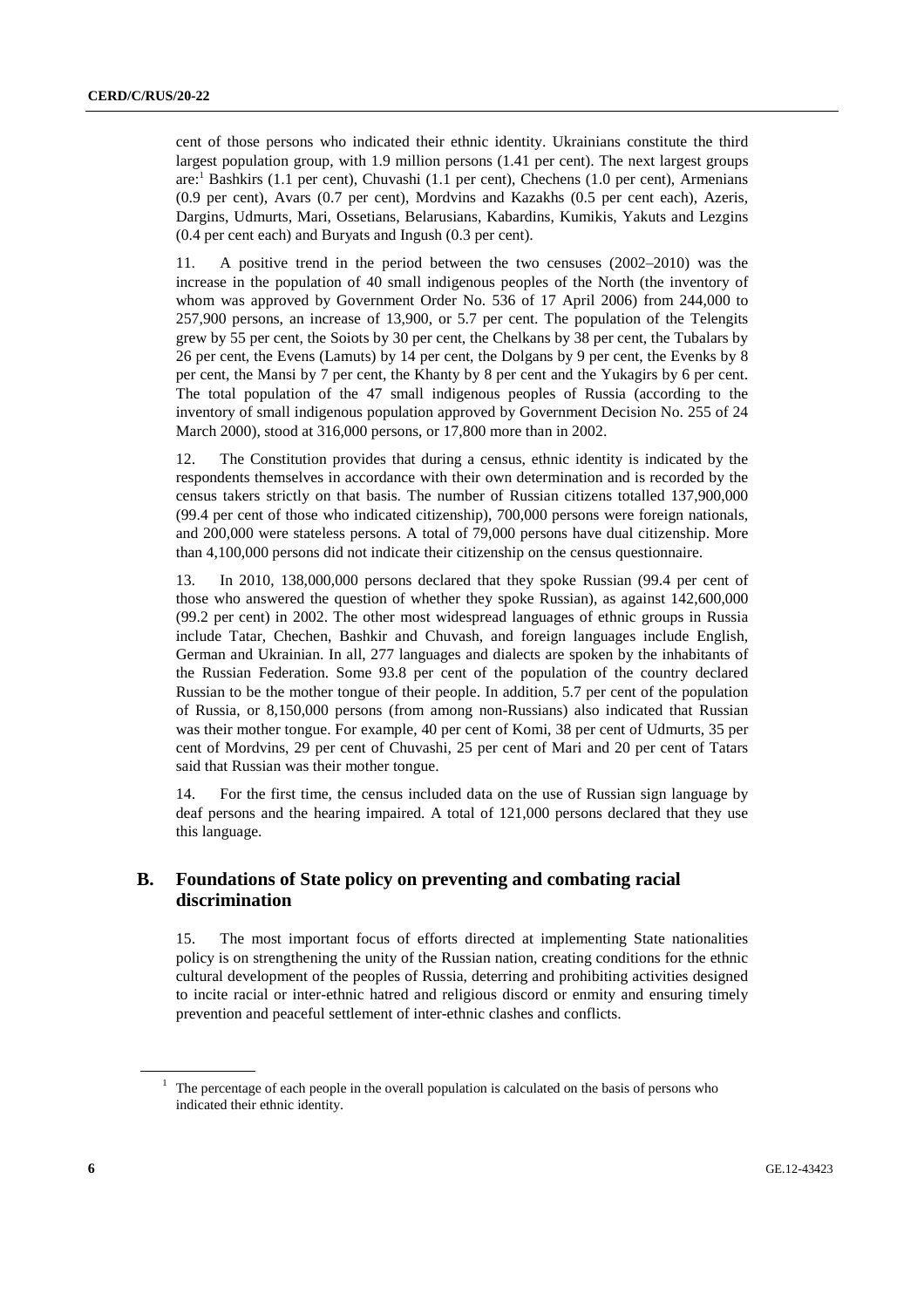16. Between 2006 and the beginning of 2012, considerable efforts were made to improve the work of State institutions on combating racial discrimination, ethnic strife and various forms of extremism. There were major developments in federal and regional legislation in these areas. New laws were adopted which were accompanied by an active public discussion, making it possible to take account of the views of civil society institutions. In the course of this work, the Government of the Russian Federation drew on the recommendations adopted by the Committee in 2003 and 2008.

17. To act on the Committee's recommendation, legislation on countering extremism was improved. A mechanism was set up to combat ultra-nationalistic and racist organizations (more details on this subject are provided in the information on article 2). There is public and State monitoring of the prohibition in the media of hate speech and materials that incite racial enmity. Public monitoring is carried out by human rights organizations (such as the SOVA Centre for Information and Analysis, the Moscow Bureau for Human Rights, and the organization Memorial), religious bodies (the Russian Orthodox Church, the Federation of Jewish Communities of Russia, Protestant organizations and others), ethnic cultural associations and the Social Forum of the Russian Federation, which conducts its work in accordance with Federal Act No. 32 of 4 April 2005 on the Social Forum of the Russian Federation. Pursuant to that Act, advisory boards have been set up within all federal government bodies; many of them address questions associated with combating extremist activities and the spread of ethnic and racial intolerance and religious xenophobia (specifically, the advisory boards attached to the Ministry of Regional Development, the Ministry of Culture, the Ministry of Tourism, the Ministry of Internal Affairs and the Federal Migration Service).

18. Additional mechanisms have been introduced for granting citizenship to former citizens of the USSR. On 22 June 2006, Presidential Decree No. 637 approved a State programme for assisting the voluntary resettlement in the Russian Federation of ethnic Russians living abroad and a plan of action for its implementation. Media support, including in the context of the annual international Internet forum on "The Integration of Ethnic Russians", plays an important role in the effective realization of the State programme.

19. An interdepartmental commission set up in accordance with Presidential Decree No. 814 of 1 August 2006 serves as the collective administrative body responsible for the implementation of the State programme. During the five years of the programme (2007– 2012), 62,600 persons were resettled in the Russian Federation, 50.3 per cent of them in 2011. Over this same period, the number of entities of the Russian Federation which took in ethnic Russians under the programme rose from 12 to 40.

20. With the help of the international Internet Forum "Integration of Ethnic Russians" (www.mifis.ru), persons who have already been resettled reply to questions and government bodies can be consulted on how the State programme has been implemented in the entities of the Russian Federation.

21. For all intents and purposes, the problem of persons resettled from Chechnya has been resolved. Serious attention is being given at federal level to the socioeconomic situation of the Chechen Republic. A total of 120.5 billion roubles, or approximately US\$ 4.5 billion,<sup>2</sup> were allocated from the federal budget under a special federal programme for the socioeconomic development of the Chechen Republic, 2008–2011.

22. Considerable efforts are being made to familiarize internal affairs staff with the provisions of national and international human rights norms. Steps are being taken to

<sup>&</sup>lt;sup>2</sup> According to the exchange rate of the Central Bank of Russia on 1 May 2011 (US\$  $1 = 27.4$  roubles).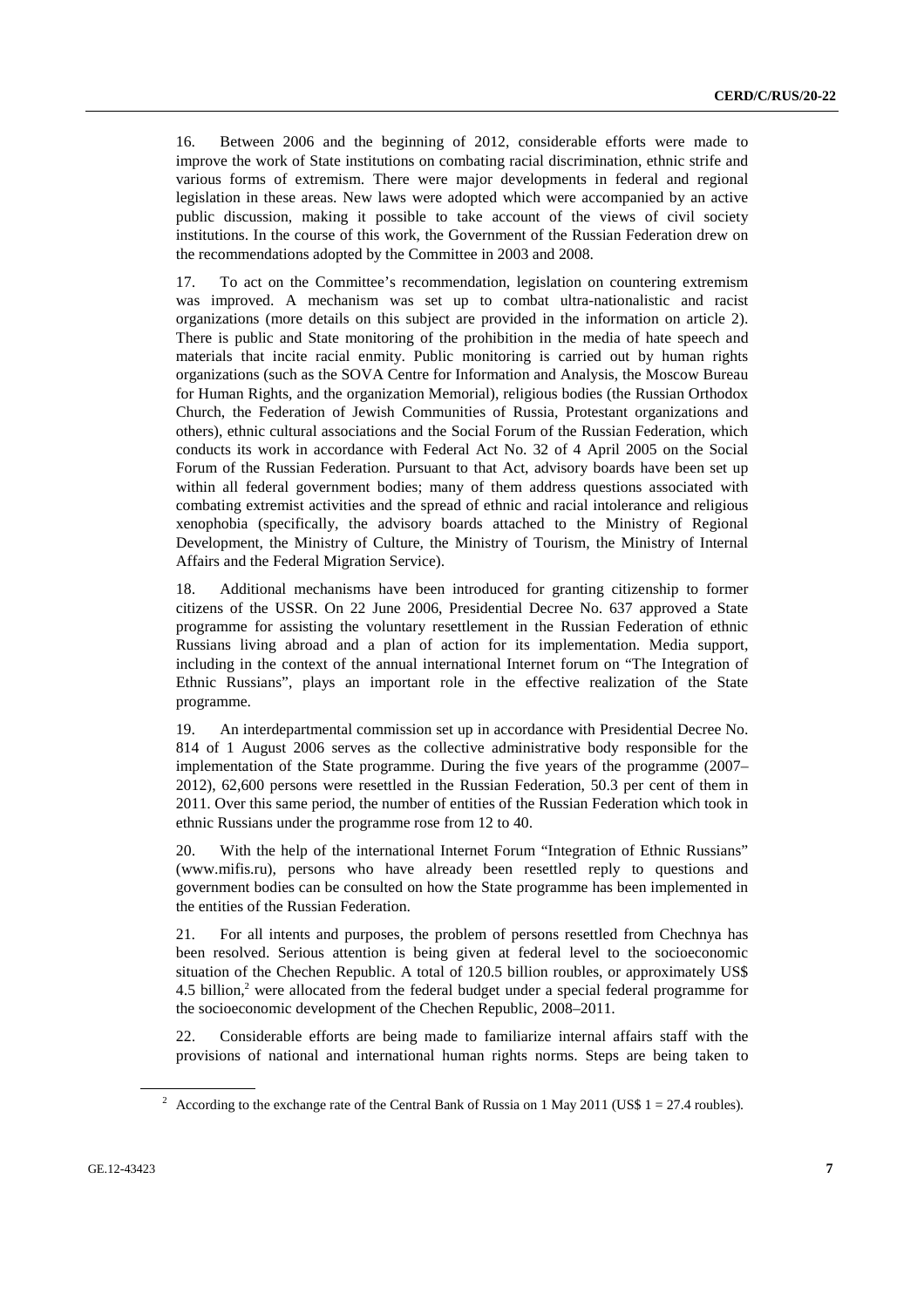improve the legal literacy of law enforcement staff and strengthen their skills in communicating with representatives of civil society institutions, migrants and members of ethnic groups. This is all aimed at ensuring strict respect for human rights. Special attention is given to the training of law enforcement officers detached to the Northern Caucasus. They are acquainted with the ethnic and religious traditions of the local population in order to avoid conflict situations which might arise out of ignorance of these traditions.

23. The provisions of the International Convention on the Elimination of All Forms of Racial Discrimination are implemented in close cooperation between government bodies, voluntary associations and academic organizations.

24. In recent years, the Russian Federation has made considerable progress in addressing questions of cooperation between government bodies and civil society institutions active in the protection of the rights and interests of ethnic minorities. A network of civil society institutions has been established which, as of 20 December 2011, totalled 223,928 non-profit organizations; 15 federal, 245 regional and 639 local ethnic cultural associations and 1,194 communities of small indigenous peoples were registered (data from the Ministry of Justice of 16 February 2012).

25. At government level, in 2011 an Interdepartmental Working Group on inter-ethnic relations was set up under the chairmanship of Deputy Prime Minister D.N. Kozak. It includes representatives of 15 federal government bodies, the Federation Council (the upper house of the Federal Assembly), and the State Duma (the lower house of the Federal Assembly).

26. An Expert Advisory Board was created within the Interdepartmental Working Group; it includes heads of federal autonomous ethnic cultural organizations, religious bodies, prominent scholars, journalists and experts.

27. The Ministry of Regional Development is responsible for ensuring the activities of the Interdepartmental Working Group and the Expert Advisory Board. Its specialist body, the Department of Inter-Ethnic Relations, is also tasked with elaborating State nationalities policy and regulations in that area, protecting the rights of ethnic minorities and the small indigenous peoples of the Russian Federation, cooperating with Cossack communities and implementing the State programme for assisting the voluntary resettlement in the Russian Federation of ethnic Russians living abroad. The Ministry of Regional Development also has an Advisory Board on the affairs of autonomous ethnic cultural organizations, whose membership includes leaders of federal autonomous ethnic cultural organizations, and an interdepartmental commission on cooperation with ethnic voluntary associations.

28. At its meetings, the Advisory Board on the affairs of autonomous ethnic cultural organizations discusses questions concerning the prevention of extremism and inter-ethnic conflicts, as well as ways of improving existing legislation in the area of inter-ethnic relations, initiatives conducted under State nationalities policy and cooperation between federal autonomous ethnic cultural organizations and government authorities.

29. The system for administering State nationalities policy covers both the federal and the regional level. At the end of 2011, the following was in operation in all 83 constituent entities of the Russian Federation:

- Separate departments or structural divisions of regional government bodies with competence for State nationalities policy
- Standing working groups or interdepartmental coordinating bodies for promoting inter-ethnic harmony
- Expert advisory bodies on inter-ethnic and ethnic religious relations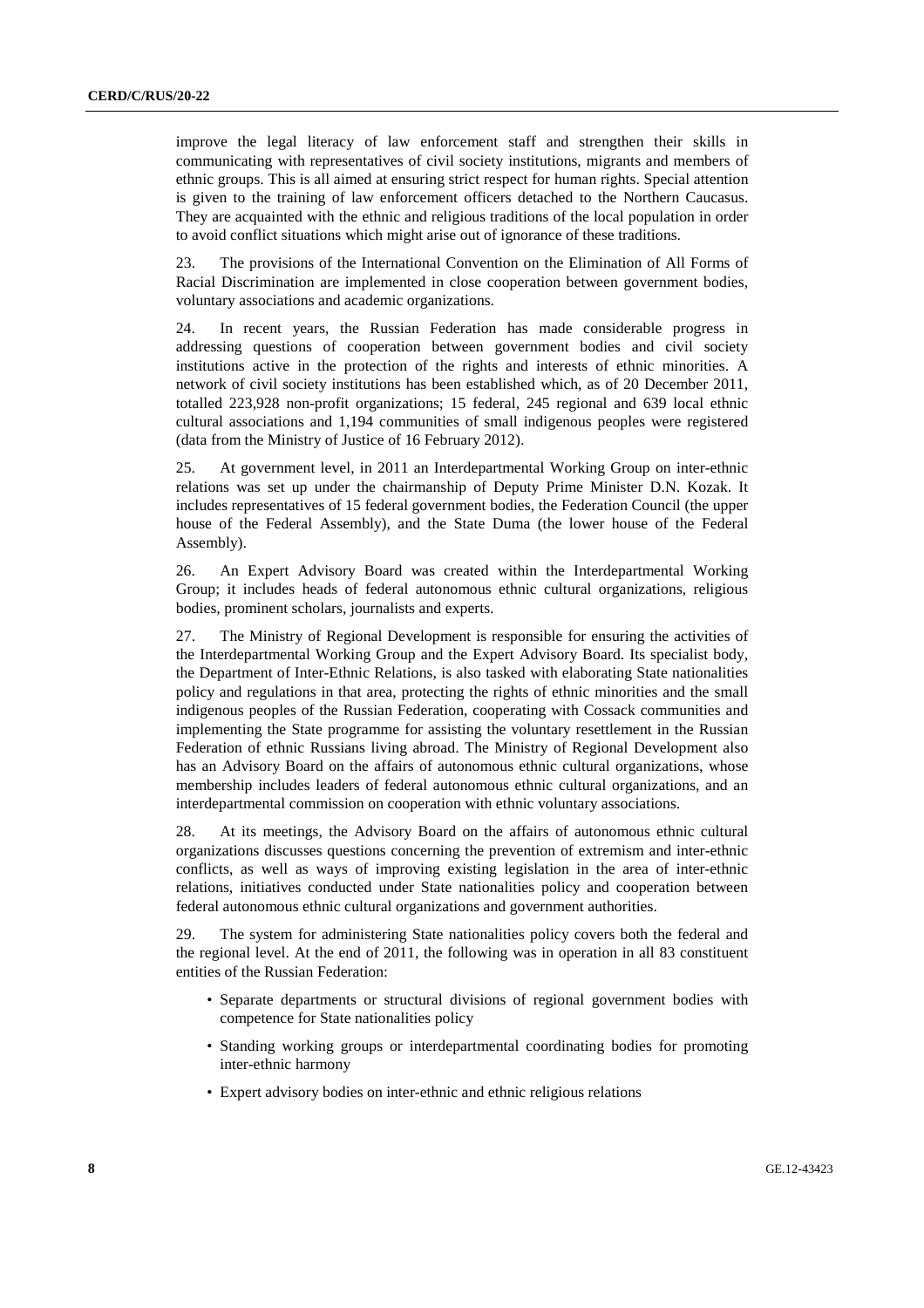30. A unity of approaches to the implementation of State nationalities policy at federal and regional level is ensured through the adoption of plans of action for fostering harmonious inter-ethnic relations, the financing of which is ensured with resources from the relevant budgets. In 2011, plans of action were adopted in all 83 constituent entities of the Russian Federation.

31. Cooperation with the largest religious groups, including Orthodox, Muslim, Jewish, Buddhist and other organizations, plays a major role in strengthening stability in society, preventing extremism and intolerance and protecting the cultural, spiritual and moral heritage and public morals. According to information from the Ministry of Justice, as of 31 December 2011, 24,624 religious organizations were registered in the Russian Federation, or 776 more than on 31 December 2010. The number of religious organizations within the Russian Orthodox Church stood at 13,943, and there were 4,380 Protestant, 4,317 Muslim, 276 Jewish, 221 Buddhist and 1,487 other religious organizations.

32. Over the centuries, conditions were created in Russia for the peaceful coexistence of persons with different religious beliefs. Government promotion of an interfaith dialogue and significant initiatives by religious organizations have been positive trends. Starting in 1998, the Interfaith Council of Russia, administered by the Russian Orthodox Church, the Council of Muftis of Russia, the Central Spiritual Board of Muslims of Russia and the European countries of the CIS, the Congress of Jewish Religious Organizations and Associations of Russia, and the Buddhist Traditional Sangha of Russia emerged as a genuine forum for interfaith dialogue and cooperation.

33. The World Summit of Religious Leaders held in Moscow on 3 July 2006 was a major event in the promotion of an interfaith dialogue and cooperation between the State and religious organizations. It was attended by President Putin together with more than 150 representatives of various confessions from more than 40 countries around the world. The event became the most representative forum of religious leaders in history. The Message adopted by the World Summit notes the growing role of religion in today's world and stresses that moral values are in many ways the same for all traditional religions.

34. The Government is making every effort to ensure constructive cooperation with all parties involved in the implementation of the provisions of the Convention, with the help of existing interdepartmental coordinating mechanisms, consultative bodies, the media, etc. In the exercise of its functions and powers, the Government draws on universally recognized international standards, condemns all manifestations of racist discrimination, proceeds on the assumption that human rights must be respected in all public spheres and is doing everything it can so that citizens of the Russian Federation can enjoy and assert their rights and freedoms.

35. In his public statements, President Medvedev has repeatedly condemned discrimination on ethnic grounds. At a meeting of the Presidential Council on the development of civil society and human rights held on 5 July 2011 in the city of Nalchik, he stressed the inadmissibility of ethnic discrimination and the need to ensure equal enjoyment of fundamental rights and freedoms, including the right to hold office at State and municipal level.

36. At a meeting of the Presidium of the State Council on 11 February 2011 in the city of Ufa, at which questions of inter-ethnic harmony were discussed, President Medvedev underscored the need to make every effort so that inter-ethnic peace and harmony in the country became the crowning achievement of Russian history. Following the meeting, he issued instructions for the elaboration of measures directed at eliminating manifestations of ethnic favouritism, the use of ethnic preferences when making appointments to the State and municipal civil service, etc. Thus, respect for the principle of equal access of citizens to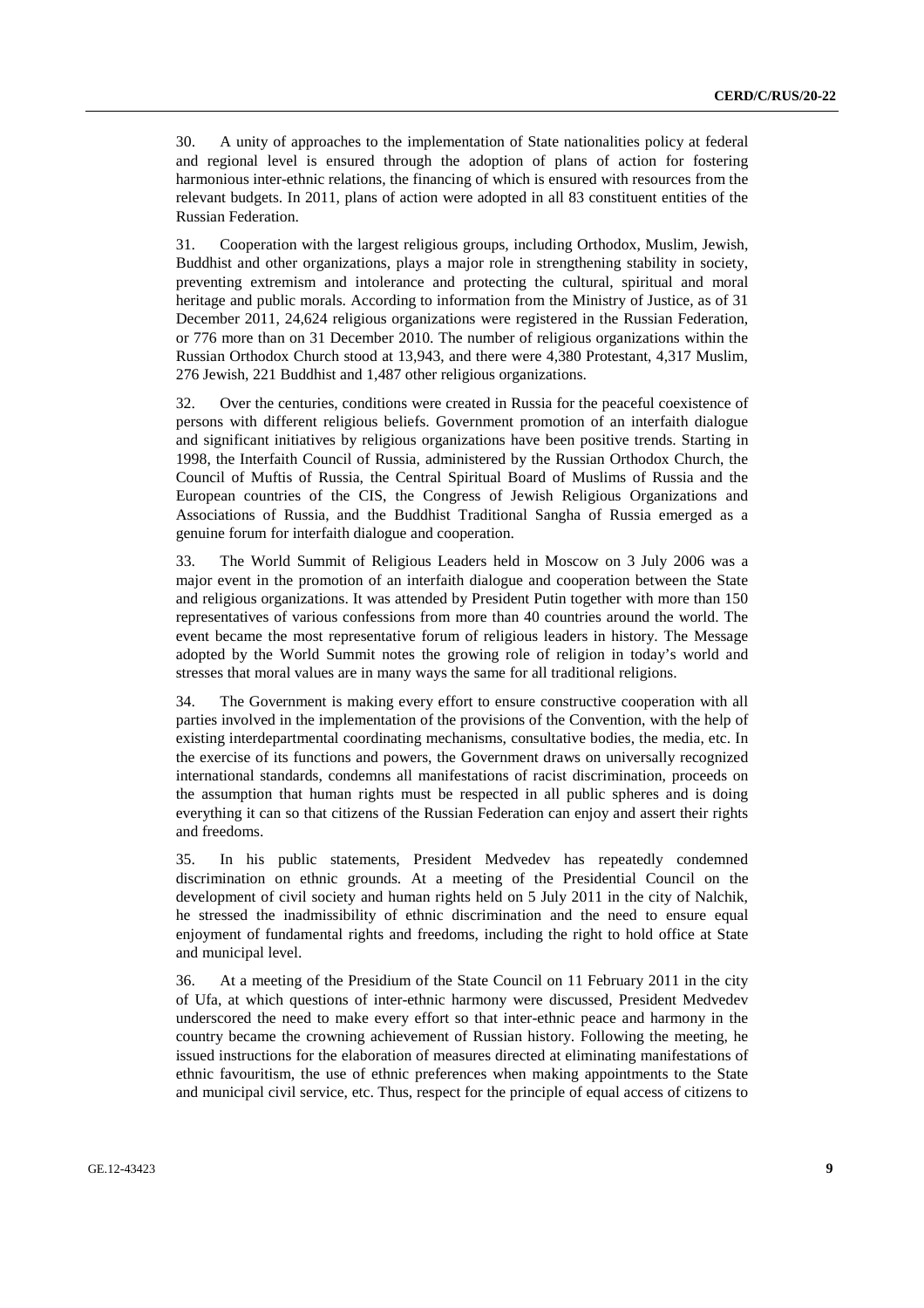employment and the prohibition of discrimination on ethnic grounds are the basis for civil service recruitment policy in the Russian Federation.

37. In an article entitled "Russia: the ethnic question" published on 23 January 2012 in the newspaper *Nezavisimaya Gazeta*, Prime Minister Putin cautioned that ethnic and religious intolerance eroded and undermined the State, divided society and was becoming the ideological basis for the most radical groups and tendencies.

## **C. International cooperation and the participation of the Russian Federation in international organizations and projects**

38. International cooperation in the area of human rights is one of the most important components of the foreign policy of the Russian Federation. In international organizations, the Russian Federation conducts a consistent policy aimed at preventing manifestations of racism, neo-Nazism, aggressive nationalism, anti-Semitism and xenophobia.

39. One of the steps taken in this regard is what has become the Russian Federation's traditional initiative in the framework of the United Nations General Assembly resolution on the inadmissibility of certain practices that contribute to fuelling contemporary forms of racism, racial discrimination, xenophobia and related intolerance. The latest adoption of the resolution, once again at the initiative of the Russian Federation, was on 19 December 2011 at the sixty-sixth session of the General Assembly, by 134 votes in favour to 24 against, with 32 abstentions. Thirty-seven States co-sponsored the resolution.

40. In 2008 and 2009, the Russian Federation was closely involved in preparing the Conference to review the implementation of the Durban Declaration and Programme of Action to combat racism, racial discrimination, xenophobia and related intolerance (Geneva, April 2009). The Conference was the most important international event conducted in recent years by the United Nations on the question of combating racism. The main achievement of the Geneva forum was the political determination, reaffirmed by all participants, to continue to combat racism at local, national and international levels and to develop and strengthen international cooperation in that area.

41. The Russian Federation supported and played an active part in the high-level meeting which coincided with the tenth anniversary of the Durban Declaration and Programme of Action on the elimination of all forms of racial discrimination (New York, 22 September 2011) and at which the Minister of Foreign Affairs explained Russia's principled approach to addressing problems associated with combating racism and its contemporary forms.

42. The Russian Federation makes an annual voluntary contribution to the Office of the United Nations High Commissioner for Human Rights, a certain proportion of which is for the programmes of the Office's Anti-Discrimination Unit. In 2010 the Office earmarked US\$ 450,000 for this purpose. In addition, the Russian Federation is allocating resources for training programmes for representatives of Russia's indigenous peoples (US\$ 50,000) and for the work of the Special Rapporteur on contemporary forms of racism, racial discrimination, xenophobia and related intolerance of the United Nations Human Rights Council (US\$ 50,000).

43. The Russian Federation is closely involved in international cooperation to improve standards in the area of human rights and ethnic minorities and to elaborate the corresponding decisions and resolutions of international organizations on the promotion of a dialogue between civilizations and cultures and the fight against contemporary forms of racism.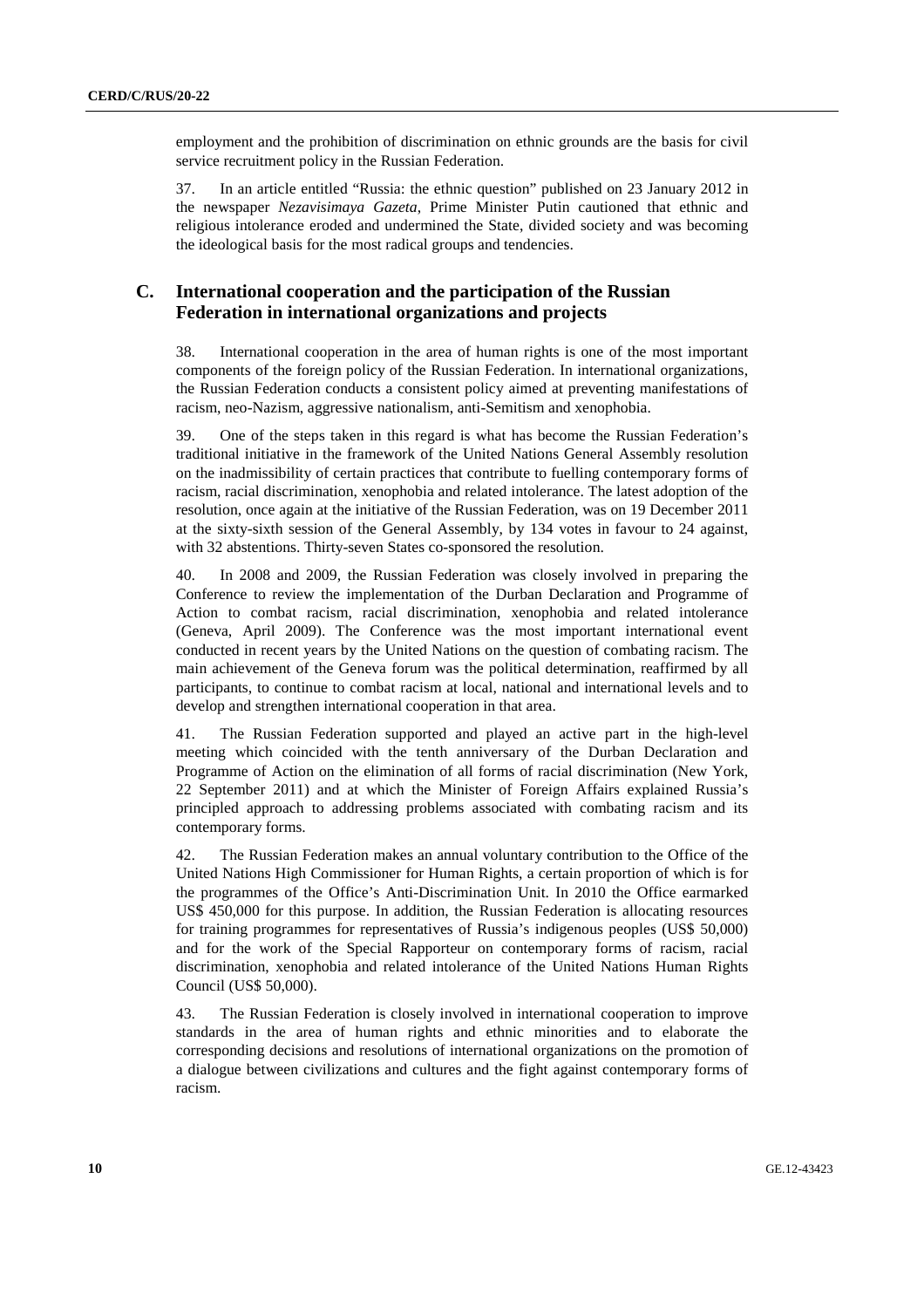44. The Russian Federation regularly advocates making questions relating to the protection of ethnic minorities and the fight against crimes based on inter-ethnic and religious intolerance, extremism, xenophobia and discrimination on ethnic grounds a priority in the work of virtually all international organizations (the United Nations, the Organization for Security and Cooperation in Europe (OSCE), the Council of Europe and others) that deal with human rights issues. It continues to cooperate with those specialized organizations and their structures, including the OSCE High Commissioner on National Minorities, the Council of Europe Commissioner for Human Rights, the Office of the United Nations High Commissioner for Human Rights and the United Nations Human Rights Council.

45. The Russian Federation assists with the organization of monitoring visits by representatives of international organizations. In 2006 and 2007, the United Nations Special Rapporteur on contemporary forms of racism, racial discrimination, xenophobia and related intolerance, Doudou Diène, and the OSCE High Commissioner on National Minorities, Rolf Ekéus (who held the post from 2001 to 2007), conducted visits to the Russian Federation.

46. The OSCE High Commissioner on National Minorities, Knut Vollebaek, who was elected to that post in July 2007, held his first visit to the Russian Federation from 21 to 24 January 2008. The visit focused on the socioeconomic and cultural rights of members of ethnic minorities and small indigenous peoples. Mr. Vollebaek conducted a second working visit to the Russian Federation from 9 to 14 March 2009, during which he visited Moscow, the Republic of Bashkortostan and Voronezh province. The main purpose of the visit was to assess questions concerning the protection of the linguistic and educational rights of ethnic Ukrainians in Russia in order to prepare a comparative study on the situation with regard to the teaching of Russian in Ukraine and Ukrainian in Russia. The main topic of discussions between the High Commissioner and Russian representatives was the enjoyment of the linguistic and educational rights of the Russian-speaking population in Ukraine and ethnic Ukrainians in Russia, as well as the situation of Russian-speaking minorities in Latvia and Estonia.

47. The visit to the Russian Federation of the United Nations Special Rapporteur on the rights of indigenous peoples, James Anaya, from 5 to 16 October 2009 (Moscow, the Khanty-Mansi Autonomous Area – Yugra, and Krasnoyarsk and Khabarovsk Territories) was a major event in the area of international cooperation on the protection of the rights of small indigenous peoples. The Special Rapporteur met with representatives of federal and regional authorities and voluntary associations of the small indigenous peoples of the North in Khanty-Mansiisk, Krasnoyarsk and Khabarovsk and visited their traditional habitats in the Khanty-Mansi Autonomous Area and Krasnoyarsk and Khabarovsk Territories. The meetings between the Special Rapporteur and representatives of the small indigenous peoples of the North also focused on problems associated with the establishment of areas for the traditional use of natural resources by these peoples and the preservation of their traditional way of life and economic activities (in particular, fishing during tendering procedures for the use of fishing grounds).

48. From 13 to 19 February 2011, the United Nations High Commissioner for Human Rights, Navanethem Pillay, visited the Russian Federation, where she was informed in detail about measures to protect human rights undertaken in Russia at federal and regional levels. Both sides commended the programme of bilateral cooperation between the Russian Federation and the Office of the High Commissioner, which is being carried out on the basis of the document "OHCHR Framework for Cooperation with the Russian Federation for 2007 and beyond".

49. The Russian Federation participates in international initiatives on questions of human rights protection (in particular in the context of the annual meeting of the OSCE to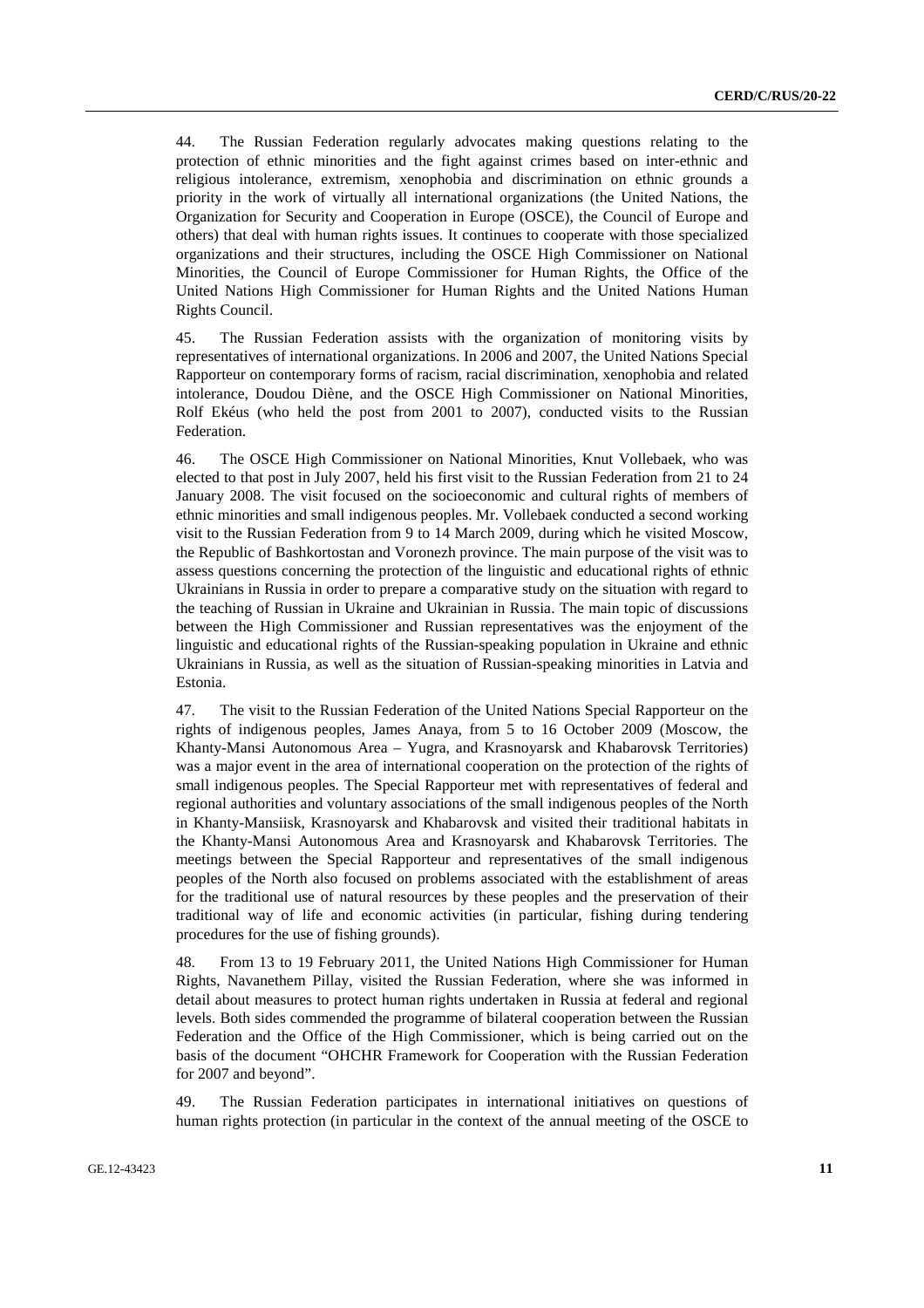assess the implementation of obligations in the area of the human dimension and OSCE thematic conferences on preventing and combating discrimination, xenophobia and discrimination, and the annual sessions of the United Nations Permanent Forum on Indigenous Issues) in order to disseminate objective information on the situation of ethnic minorities and the measures taken by the Russian Federation to protect their rights. Representatives of non-governmental organizations, including ethnic voluntary associations, associations of small indigenous peoples, and federal and regional government bodies, regularly take part in major international initiatives and present best practices in use in the Russian Federation.

50. The Russian Federation provides assistance for the participation of representatives of various Russian ethnic, cultural, social and religious associations and other civil society institutions in international events in order to attract the attention of the international community to the Russian experience in addressing problems in the area of inter-ethnic and interfaith relations. The focus is on creating conditions for involving a broader circle of representatives of civil society institutions in international activities on issues relating to the situation of minorities (Russian religious organizations, the Social Forum of the Russian Federation, Russian orthodox institutions, human rights and children's rights ombudspersons, and journalists).

51. Steps are being taken to create conditions for the participation of representatives of ethnic minorities and small indigenous peoples of Russia in the work of various international expert mechanisms, support bodies and forums, which serve as a platform for promoting dialogue and cooperation, determining and analysing best practices, and identifying contemporary challenges in this area and finding ways of addressing them (Human Rights Council's Expert Mechanism on the Rights of Indigenous Peoples, the United Nations Permanent Forum on Indigenous Issues and the Human Rights Council's Forum on Minority Issues).

52. The Russian Federation cooperates actively with specialized international organizations on questions concerning the protection of the rights of vulnerable ethnic groups, in particular the Roma and Finno-Ugric peoples, and provides assistance for conducting international initiatives on this issue both in Russia and abroad. The Path of Birds festival of Finno-Ugric culture of Russia, held in Strasbourg in September and October 2006, received very favourable comments. The event, of a European dimension, was a unique international presentation of the cultural and social life of the regions of the Volga Federal Area in which the peoples of the Finno-Ugric group make up a large part of the population.

53. From 7 to 9 September 2006, the Ministry of Regional Development together with the Interfaith Council of Russia and the Council of Europe conducted an international conference in Nizhny Novgorod entitled "Dialogue of Cultures and Interfaith Cooperation" in the framework of the Russian chairmanship of the Council of Europe's Committee of Ministers. The main goals of the conference were to promote an intercultural and interfaith dialogue and cooperation, analyse and develop experience in interfaith cooperation and combat extremism and terrorism.

54. Some 300 persons from countries around the world took part in the work of the Volga Forum, including leaders from the Council of Europe and the Council of Europe's Parliamentary Assembly and representatives of the United Nations, UNESCO, the European Union and other international organizations, associations and foundations, as well as federal and regional government bodies and respected Russian and international public and religious figures. The participants adopted a concluding document, the Volga Forum Declaration, which stressed the need to develop the religious dimension in intercultural dialogue. This is the first Pan-European document drawn up by the Russian Federation, and it is of great importance for both Russia and the Council of Europe. It was the first time at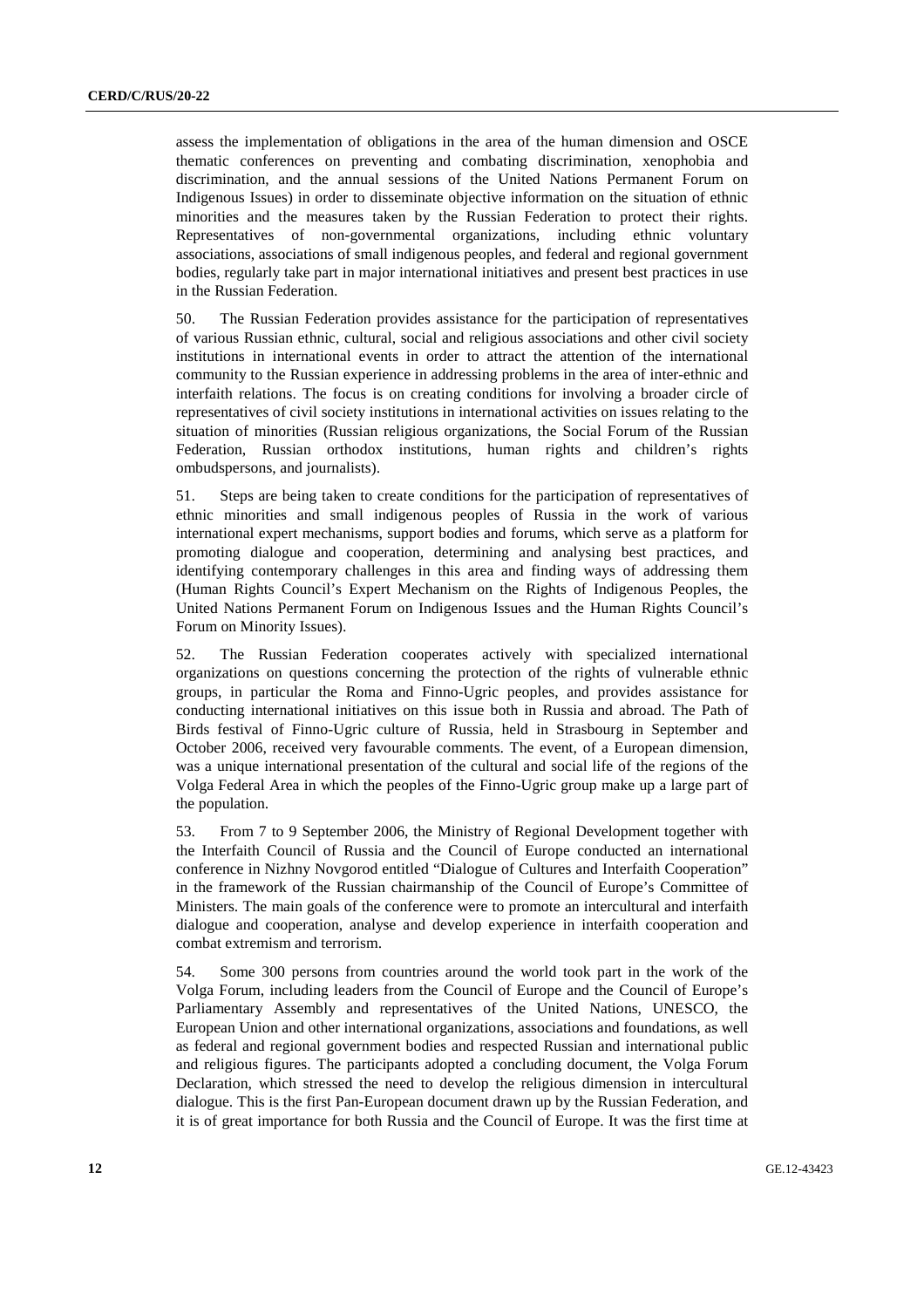Pan-European level that a determination to promote the religious dimension in intercultural dialogue was placed on record.

55. The conference participants welcomed the suggestion to make 2008 the European year of intercultural dialogue and expressed support for the Council of Europe initiative to prepare a white paper on intercultural dialogue. They also approved measures to reinforce national mechanisms for the protection of human rights and national minority rights in accordance with the Framework Convention for the Protection of National Minorities.

56. In 2006, the Council of Europe resumed its Pan-European "All different – All equal" campaign, which was conducted by young people in the 49 Member States of the Council of Europe's European Cultural Convention. The campaign is designed to strengthen cooperation and diversity among peoples and is also open to non-Council of Europe States. During the campaign, emphasis was placed on diversity, which testifies to the wealth of our many different cultures and traditions.

57. In 2008, an international youth forum was held in the context of the campaign in Kazan under the motto "Intercultural Dialogue and its Religious Dimension", which gave rise to the Kazan Action Plan 2020 as its natural follow-up. The aim of the Action Plan, which is currently under way, is to elaborate, bearing in mind examples of best practices, a catalogue of specific measures for the advancement and support of ideas of intercultural dialogue and its religious dimension, both among young people and directly by young people themselves.

58. The fifth world congress of Finno-Ugric peoples, held in June 2008 in Khanty-Mansi with the participation of the presidents of the Russian Federation, Finland, Hungary and Estonia, attracted considerable attention.

59. Between 2009 and 2011, the Ministry of Regional Development and the Ministry of Foreign Affairs, together with the Council of Europe and the European Commission, conducted a joint programme entitled "Minorities in Russia: Developing Languages, Culture, Media and Civil Society", the aim of which was to consider the possibility of the Russian Federation's implementing the European Charter for Regional or Minority Languages.

60. In conjunction with the Office of the United Nations High Commissioner for Human Rights, the Russian Federation hosted a seminar for the Member States of the Commonwealth of Independent States (CIS) on developing and carrying out national action plans to combat racial discrimination and intolerance (Saint Petersburg, 29–30 September 2011).

# **III. Measures taken by the Russian Federation to implement the basic provisions of the Convention**

#### **A. Article 1**

61. A comprehensive system of laws and regulations has been set up to ensure equality of rights of citizens, irrespective of sex, race, ethnic background, language, origin, material or official status, place of residence, attitude to religion, beliefs, or membership of voluntary associations or any other social group.

62. The international obligations of the Russian Federation, the Constitution and the Federal Act on the Principles of Legislation on Culture, the Federal Act on Ethnic Cultural Autonomy, the Federal Act on Voluntary Associations, the Federal Act on Freedom of Conscience and Religious Associations, and the Federal Act on Guarantees of the Rights of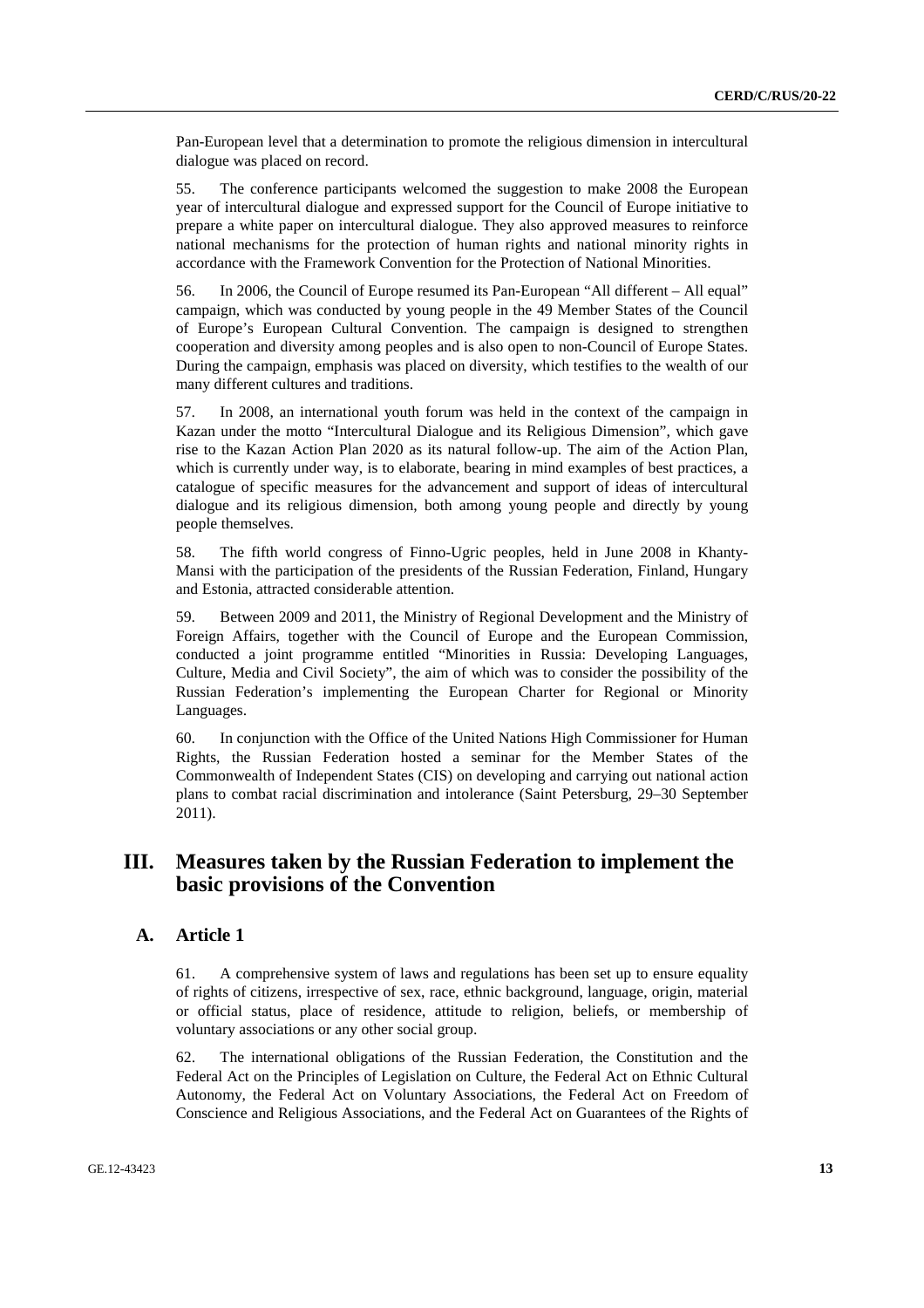the Small Indigenous Peoples of the Russian Federation, as well as other measures of social policy which ensure the preservation of the culture of ethnic minorities and safeguard language and the press, are integral parts of the legal system. Laws and regulations aimed at combating incitement of racial and religious hatred and extremist activities also play an important role. These include above all the Criminal Code, as well as the Federal Act on Combating Terrorism and the Federal Act on Combating Extremist Activities. Antidiscriminatory measures are included in sectoral legislation governing the protection of human rights in the areas of education, labour, health care, the courts, social protection and culture.

63. In line with article 1 of the Convention, domestic legislation includes provisions ensuring equality of the rights of citizens, irrespective of their social status, race, language, ethnic origin or religious affiliation. Article 19 of the Constitution guarantees equality of human and civil rights and freedoms, regardless of race, ethnic background, language, origin, place of residence or attitude to religion. All forms of restrictions on social, racial, ethnic, linguistic or religious grounds are prohibited.

64. In accordance with article 17 of the Constitution, human and civil rights and freedoms are recognized and guaranteed in keeping with the universally recognized principles and norms of international law. Article 15 states that the universally recognized principles and norms of international law and international agreements to which the Russian Federation is a party are an integral part of its legal system.

#### **B. Article 2**

65. The Russian Federation condemns racial discrimination, which presupposes an absence of equality before the law and the courts, as well as inequality of treatment (distinctions, exclusions, limitations and preferences) in any area of public life, whether political, economic, social, cultural, administrative or elsewhere. This is stipulated in the Constitution, which recognizes and guarantees human and civil rights and freedoms, regardless of sex, race, ethnic background, language, origin, material or official status, place of residence, attitude to religion, beliefs, affiliation with voluntary associations or other circumstances.

66. The Constitution prohibits all forms of restrictions on the rights of citizens on social, racial, ethnic, linguistic or religious grounds.

67. Domestic legislation is on a sectoral basis, and various areas of social relations are governed by a particular set of legal provisions. Provisions of a general nature that prohibit discrimination against persons on grounds of their ethnic background are in force in the context of the human rights covered in a particular area – the exercise of labour rights, the right to education, the right to speak one's native language, the right to enjoy the benefits of culture, etc. Thus, the principle of non-discrimination extends to all rights recognized by the Constitution and domestic law.

68. Russian legislation contains anti-discrimination provisions in virtually all branches of law, including article 3 of the Tax Code, article 7 of the Constitutional Act on the Judicial System, article 1 of the Family Code, article 5 of the Education Act, article 17 of the Principles of Legislation on Public Health Care, article 2 of the Federal Act on the Languages of the Peoples of the Russian Federation, article 4 of the Federal Citizenship Act, article 14 of the Federal Act on Basic Guarantees for Children's Rights, article 7 of the Federal Advertising Act, article 8 of the Principles of Legislation on Culture, article 56 of the Federal Act on Basic Guarantees of Electoral Rights and the Right of Citizens to Participate in Referendums, the Labour Code, the Code of Civil Procedure, the Federal Act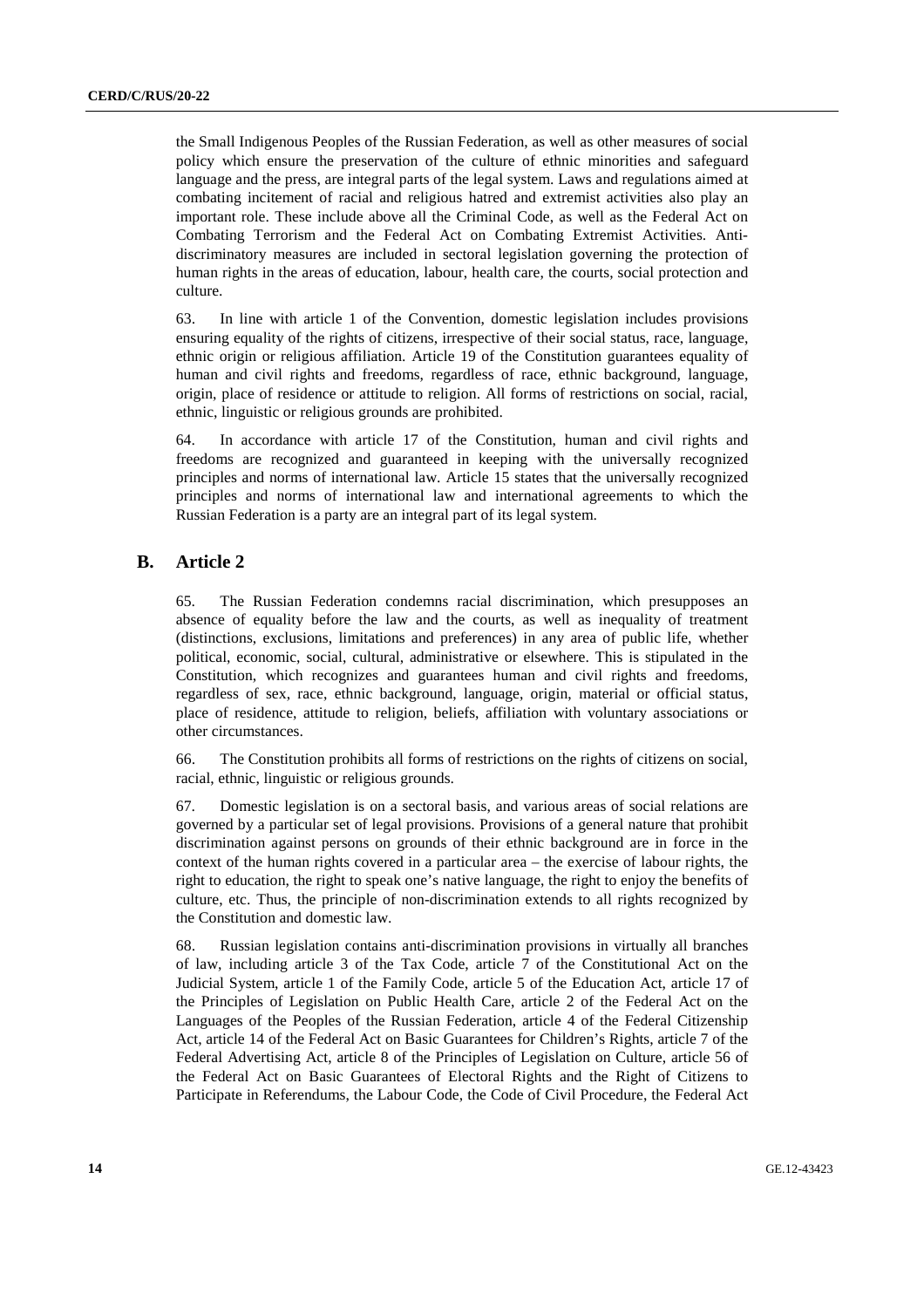on the General Principles of Local Self-Government and the Federal Act on the Principles of Health Care Legislation.

69. Thus, the provisions of article 2 of the Convention are implemented in full under domestic legislation, and the above-mentioned set of laws and regulations together with the Constitution and the Criminal Code constitute comprehensive anti-discrimination legislation, which is constantly improved to take modern realities into account.

70. Recognizing the important role played by legal forms of protection against discrimination, the Russian Federation is considering, as a matter of priority for domestic policy, the creation and further modernization of body of laws and regulations for the protection of the rights of ethnic minorities and the small indigenous peoples of the North, Siberia and the Russian Far East. The legislative framework is being improved not only at federal level, but also in the constituent entities of the Russian Federation.

71. The improvement of legislation has been accompanied by political and practical measures, including budget funding for programmes and specific initiatives directed at promoting harmonious inter-ethnic relations throughout the country, fostering ethnic cultural diversity and encouraging inter-ethnic tolerance.

72. In the view of the Russian Federation, the adoption of special anti-discrimination legislation is not in keeping with the logic or the sectoral nature of Russian law or its application in practice.

73. In conformity with article 2, paragraph 1 (b), of the Convention, the Russian Federation does not support racial discrimination by any persons or organizations. As the Russian Federation is a multi-ethnic country, such a policy could lead to a fragmenting of society and endanger the country's territorial integrity. The Constitution prohibits the activity of voluntary associations whose aims and acts are calculated to incite social, racial, ethnic or religious discord (art. 13), and article 9 of Federal Act No. 95 of 11 July 2001 on Political Parties prohibits the creation of political parties on ethnic or religious grounds. The creation of parties on such grounds might jeopardize the peaceful coexistence of peoples and religions in the country and undermine the principles of a secular State. The European Court of Human Rights agreed with these arguments in its decision on the admissibility of application No. 17582/05 of 7 December 2006 on "*Igor Vladimirovich Artyomov v. the Russian Federation*", in which it declared inadmissible the application of the leader of the organization "Russian All-Nation Union" concerning the refusal of the Ministry of Justice to register a political party of that name. The text of the Court's decision is contained in the annex to this report.

74. In order to implement article 2, paragraph 1 (e), of the Convention, the federal government bodies are taking action aimed at eliminating barriers between races and encouraging multi-ethnic organizations and movements.

75. Initiatives of an inter-ethnic nature in the area of youth policy are supported by the Ministry of Sport and Tourism, in the area of ethnic cultural development by the Ministry of Regional Development and the Ministry of Culture, in the area of upbringing and education by the Ministry of Education and Science and in the area of the media by the Ministry of Communications; other government bodies also provide assistance.

76. Support is given in particular to organizations which bring together persons of different races, ethnic background and religious beliefs (such as the Assembly of Peoples of Russia, the Congress of Peoples of the Caucasus, the Association of Finno-Ugric Peoples of the Russian Federation, the Russian Youth Union, the National Council of Associations of Young People's and Children's Associations of Russia, the Russian Youth Union and other voluntary associations) and work to prevent racial discrimination and to promote harmonious inter-ethnic and interfaith relations and intercultural dialogue.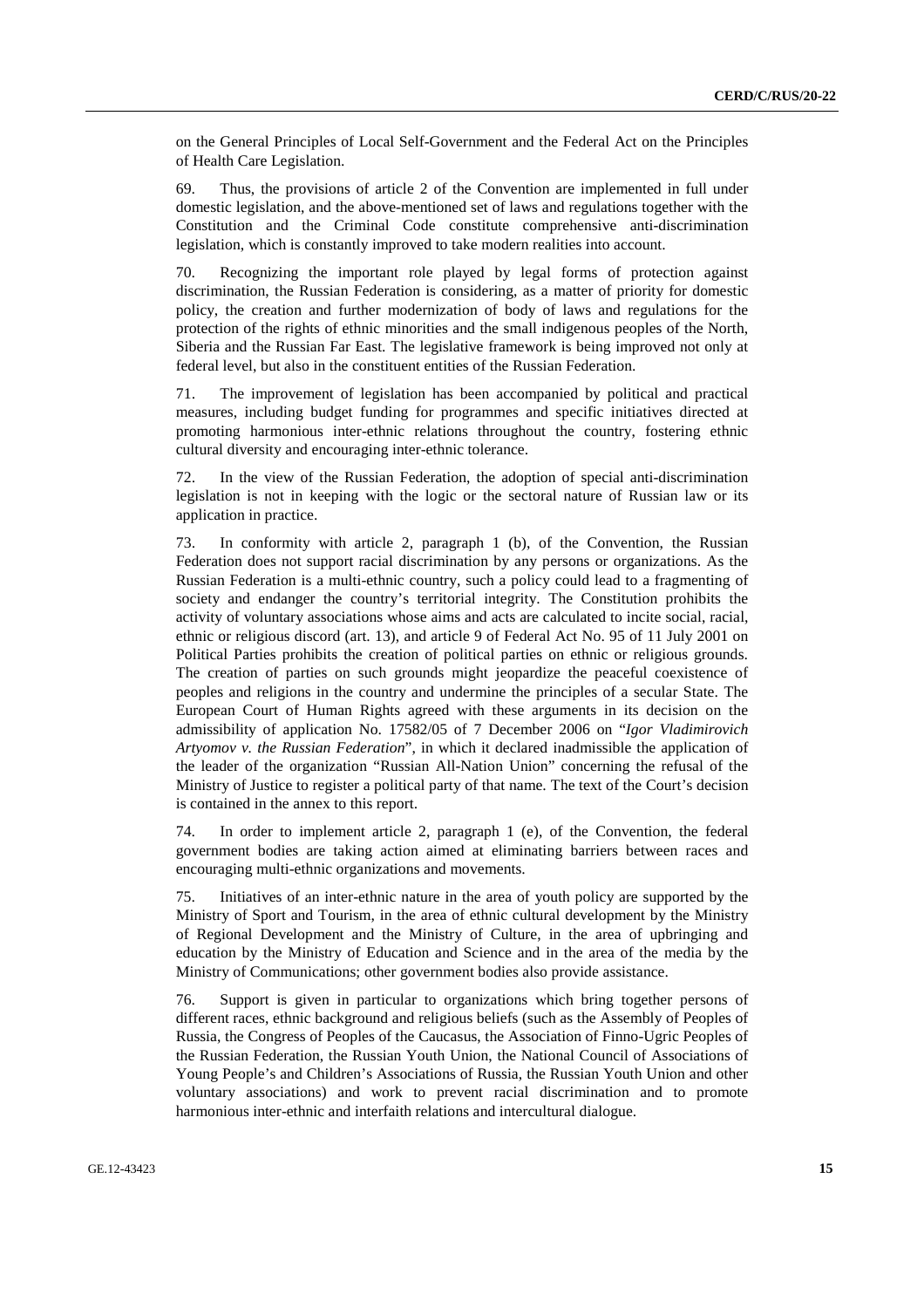77. The Ministry of Sport and Tourism and the Federal Agency on Youth Affairs have carried out a special project, called "Tolerance". Launched in 2009 in the framework of the International Year of Youth, the project was conducted in accordance with Presidential Decree No. 1383 of 18 September 2008 on the holding of the Year in the Russian Federation.

78. The aim of the project was to create and promote favourable conditions for harnessing the potential of Russian youth as an important social force capable of elaborating and realizing projects directed at shaping attitudes of tolerance and fostering inter-ethnic harmony.

79. As part of the implementation of the Tolerance initiative, projects were selected and supported which endorse a philosophy based on the principles of respect for human rights and freedoms, the goal of inter-ethnic concord, openness for dialogue and the education of the coming generation in a spirit of civil solidarity, tolerance and harmonious inter-ethnic relations.

80. At the initiative of youth and ethnic cultural movements in Russia, and with the help of the Social Forum, an Inter-ethnic Russian Federation Club has been set up and is fully operational. This is a functioning social network of more than 1,000 community leaders from around the country who are working to bring together citizens and organizations and to conduct initiatives in the area of intercultural dialogue and the formation of Russian identity. Educational and training sessions have been held in the Federal Areas. The international youth camp "Dialogue" (Kaluga province), the Russian Youth Forum in the Caucasus (Dombai) and other events have already become a tradition.

81. Activities are being carried out in the context of youth policy in the following areas so as to prevent extremist manifestations among young people on ethnic grounds:

- Improving the effectiveness of regional programmes for developing inter-ethnic and interfaith relations among young people; modern forms of cooperation with young people in this area have been elaborated and implemented
- Increasing the number of initiatives aimed at encouraging interaction between young people of different races, ethnic background and religions
- Supporting the programmes and projects of voluntary associations targeting children and young people and designed to foster interracial, inter-ethnic and religious harmony
- Cooperating with non-formal youth associations and youth subcultures, and creating favourable conditions for their activities

82. In 2009, a national competition was held for public service advertisements to assist adolescents in difficulty. As part of the competition, it was planned to create a website, one of whose themes was the promotion of tolerance and inter-ethnic cooperation among young people. In the context of the Youth Year, the website www.godmol.ru was launched and began operating; one of its sections focuses on the topic "Russia for everyone". The main objective of the more than 13,000 participants from around the country who have registered with it is to advance ideas of tolerance among young people.

83. Associations of sports fans, above all for soccer, are one of the most common forms of activity for young people in today's Russia, and government bodies work regularly with this category of youths. The Ministry of Sport and Tourism is actively cooperating with the National Association of Sports Fans. The basic areas of cooperation have been defined; they include the protection of the rights and interests of Russian fans, the prevention of criminal offences at sports events and the implementation of joint initiatives to foster healthy lifestyles, participation in sports and a greater social commitment among young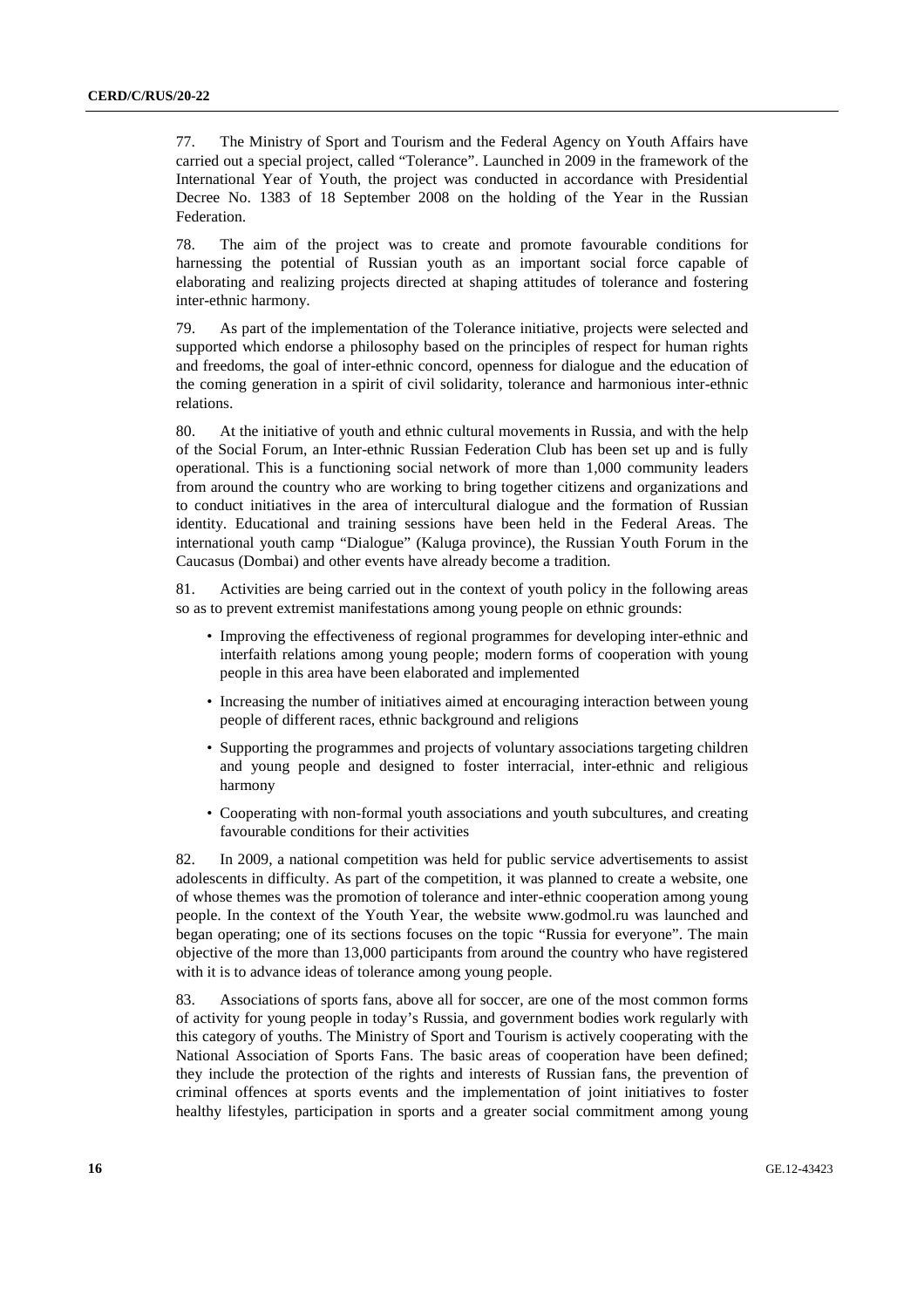people. Joint activities and projects are being conducted, such as the tournament "Score a goal, fan!", the establishment of fan zones and the enforcement of security in stadiums.

84. As part of the promotion of cooperation with young people of the Northern Caucasus Federal Area, high priority is given to integrating these persons into the life of the country and encouraging them to meet young people from other regions and to learn about their traditions. To that end, the Ministry of Sport and Tourism has organized a number of national events in the Northern Caucasus Federal Area as well as the participation of young people from there in initiatives conducted in other parts of the Russian Federation. In 2010 and 2011, the Ministry held 15 nationwide initiatives in the Northern Caucasus Federal Area which were attended by young people from other parts of the country:

- In June 2010, a "Memory Train" travelled to the cities of central Russia and the capitals of the republics of the Northern Caucasus to commemorate the sixty-fifth anniversary of victory in the Second World War; more than 100 volunteers worked to improve the appearance of military cemeteries, organized meetings between war veterans and young people and learned about the history of the republics and their ethnic traditions. More than 10,000 young persons took part. The train stopped in Kursk, Krasnodar, Maikop, Cherkessk, Nalchik, Nevinnomyssk and Volgograd.
- In May 2010, the eighteenth national festival of the creative work of students, "Russian Student Spring", was held in the city of Nalchik (Kabardino-Balkar Republic), in which more than 1,200 students attended – the winners of interregional festivals from 50 regions around the country.
- From 20 May to 3 June 2010, the "We are Together" youth camp was organized at the Federal Children's Recreational and Educational Centre "Smena" in the city of Anapa (Krasnodar Territory), in which more than 1,000 young people took part (300 from the constituent entities of the Northern Caucasus Federal Area, the others being representatives of ethnic delegations from other parts of the country). The aim of the camp programme was to promote a culture of inter-ethnic cooperation and patriotic values among young people.
- In June 2010, 300 participants in "The Caucasus Our Common Home" Youth Forum (Republic of Dagestan) discussed problems facing young people in the Northern Caucasus.
- From 23 to 31 July 2010, a Caucasus forum of Russian young people entitled "Better Together …" was held in the Republic of Karachaevo-Cherkessia; more than 200 young scholars, graduate students, athletes and representatives of small businesses attended. The forum was conducted under the motto "Peace in the Caucasus – a mission for youth".
- In August 2010, a festival of the creative work of young people of the Caucasus entitled "Friendship of Peoples – Russia's Unity" attracted more than 300 visitors.
- From 8 to 26 August 2010, an all-Caucasus young people's educational camp, "Mashuk - 2010", was held in the city of Pyatigorsk in Stavropol Territory at the foot of Mount Mashuk in cooperation with the Ministry of Sport and Tourism. The activities of the camp took place in two shifts. The participants included 1,500 young people of various ethnic backgrounds who made up the delegations from the constituent entities of the Northern Caucasus Federal Area and the Republic of South Ossetia, as well as 500 guests and 30 experts. Contests were held for grants in the following areas: business activities; creative activities; media projects; and projects aimed at improving political, economic, social and other aspects of life. The winners were chosen in the course of the participation of the project groups in the "youth project conveyor" (a mechanism which includes training, expert consultation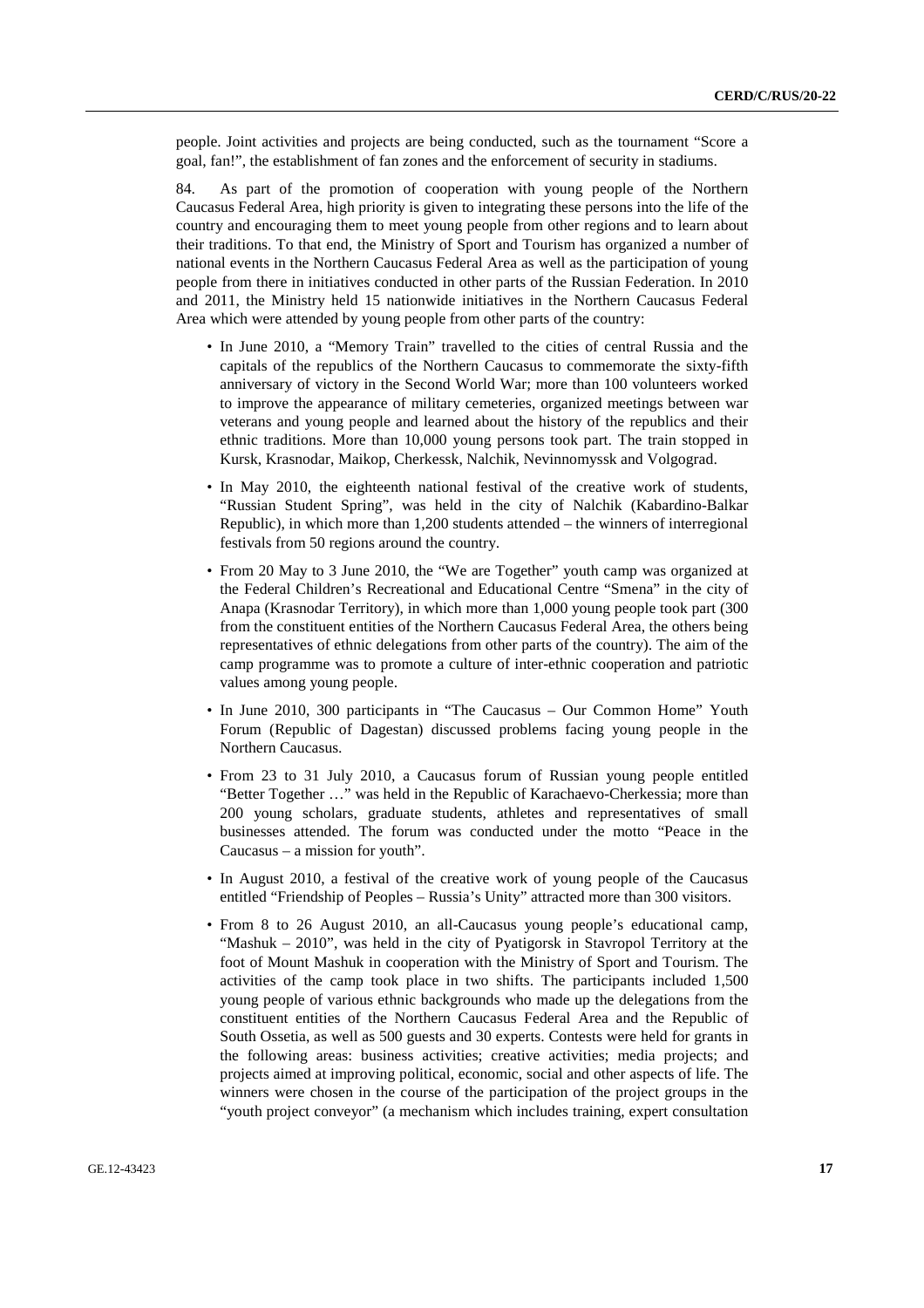and project assessment); the projects were carried out from the first day of the camp. There were 480 proposals and 62 winners.

- In August 2010, the Ministry of Sport and Tourism, in conjunction with the Council of Europe's Directorate of Youth and Sport and representatives of voluntary associations of young people, conducted a joint training seminar in the city of Derbent (Republic of Dagestan), for specialists of government bodies working with young people.
- In September 2010, with the support of the Ministry of Sport and Tourism, a festival of clubs of young families, "Belief, Hope, Love", was held in the city of Makhachkala (Republic of Dagestan), at which 150 youths from the republics of the Northern Caucasus and other regions of the Russian Federation discussed ways of promoting family values among young people and familiarized themselves with family traditions in other parts of the country.
- From 1 to 3 November 2010, a national youth forum, "The Multi-ethnic Russian Federation", was held in the city of Sochi (Krasnodar Territory) to coincide with the country's National Unity Day. The aim of the forum was to foster the active involvement of young people in the formation of a civil society based on the principles of solidarity, tolerance and mutual understanding, and the preservation and development of the cultures and languages of the peoples of the Russian Federation, as well as to encourage a dialogue between the leaders of various ethnic and religious youth organizations. Representatives of the government bodies of the constituent entities of the Russian Federation, youth activists, and student and ethnic organizations — 250 persons in all — took part in the event.
- From 29 to 31 October 2010, a youth forum on ethnic cultures, "We are Russian", was held in Mytishchinsky district, Moscow province, to celebrate National Unity Day. Representatives of federal and regional government bodies, voluntary associations, youth organizations, academics and personalities from culture and the arts took part, some 100 persons in all. The forum's programme included a plenary meeting, a national school of young leaders of civil society, discussion platforms, workshops, a presentation of young people's projects for the socioeconomic development of the constituent entities of the Russian Federation, a presentation of ethnic forms of sport, a discussion podium entitled "The Russian Federation and I", a review of project ideas and a contest of singers of traditional songs, entitled "Melodies of Unity".

85. In all, more than 20,000 persons from the republics of the Northern Caucasus and other regions took part in these national initiatives. In 2010, more than 30 regional and interregional events were held in the republics themselves, with the participation of more than 25,000 young people.

86. The year 2011 was the start of an annual competition of young people's projects under the Pan-Caucasus Youth Forum, in the framework of which 868 grants totalling 100 million roubles will be awarded for the implementation of projects in 22 categories.

87. The Ministry of Sport and Tourism recommended that the youth affairs bodies of the constituent entities of the Russian Federation should involve young people from the Northern Caucasus Federal Area in their events in order to integrate them into the life of the country and help them meet young people from other regions. Forty-three constituent entities sent their suggestions for the participation of young people from the Northern Caucasus Federal Area in their initiatives; 150 youths from the Northern Caucasus took part in events in seven constituent entities.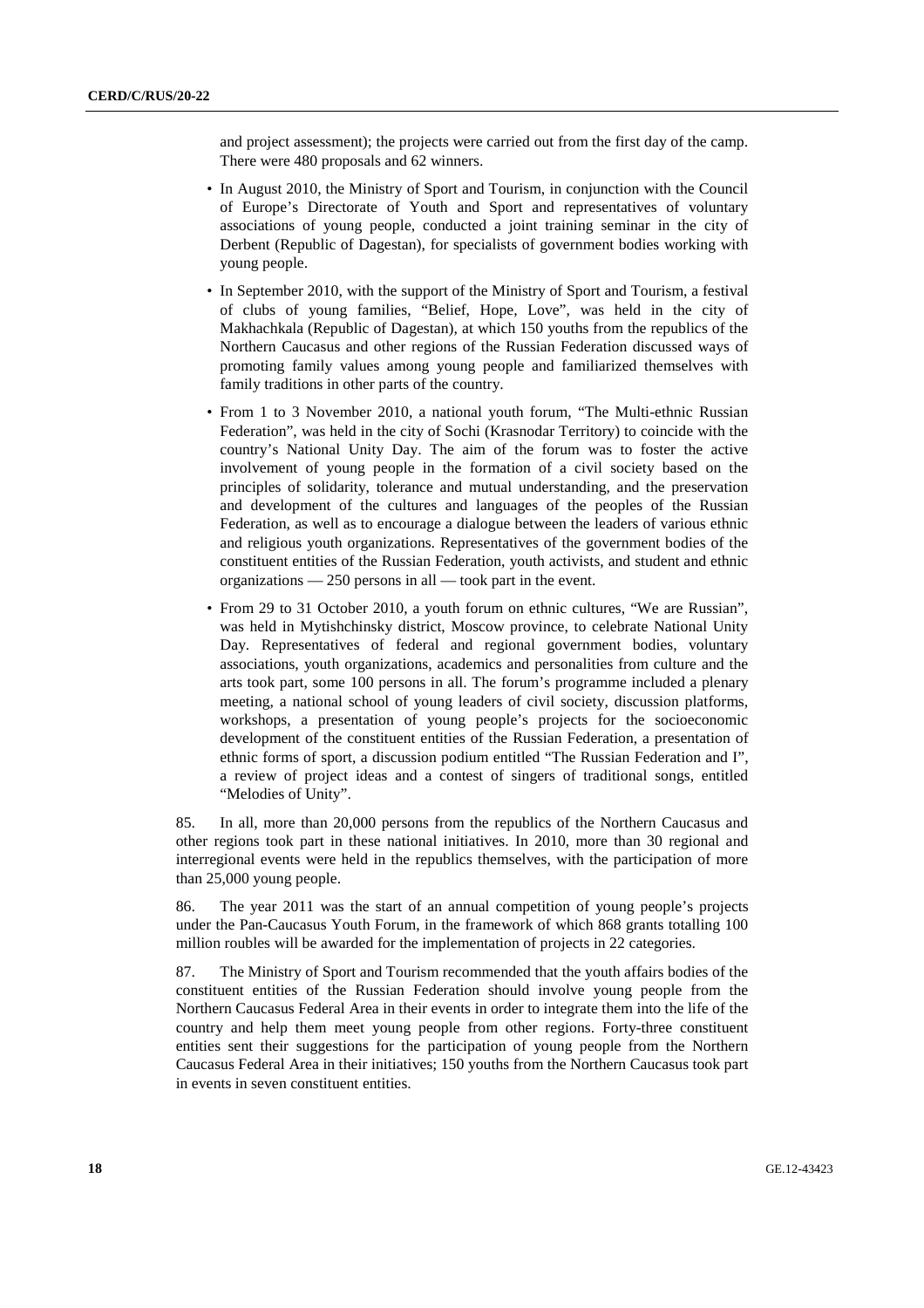88. In 2011, the following national initiatives were held in the Northern Caucasus Federal Area: the "Friendship of Peoples – Unity of Russia" Caucasus youth festival; the pan-Caucasus youth forum "Mashuk-2011"; an international youth forum on "Promoting mutual understanding in the Caucasus"; and "We are Together!", a national festival of young pupils of primary and secondary vocational schools (with the participation of representatives from all the constituent entities of the Northern Caucasus Federal Area).

89. From 14 to 17 April 2010, an interregional meeting was held in the city of Stavropol on the topic "Basic aims of youth policy in the Northern Caucasus Federal Area", which was attended by A.G. Khloponin, Special Representative of the President of the Russian Federation in the Northern Caucasus Federal Area, representatives of the Ministry of Sport and Tourism, representatives of youth affairs bodies of all the constituent entities of the Northern Caucasus Federal Area, and heads of voluntary youth associations. At the meeting, it was decided to establish a standing deliberative body, the Youth Policy Council in the Northern Caucasus Federal Area, which was then set up pursuant to Order No. 279 of 8 December 2010 of the Special Representative.

90. In March 2010, an interregional training centre for the development of the human resource potential of youth policy in the Northern Caucasus Federal Area was created under the auspices of the Stavropol city branch of the M.A. Sholokhov State University of the Humanities in order to train youth policy specialists, including for voluntary youth associations.

- 91. The centre offers training courses for specialists in the following areas:
	- Fostering attitudes of tolerance among young people.
	- Volunteer work traditions and innovations.
	- Approaches for working with talented youths.
	- Modern methods for teaching national history and patriotism.
	- Problems associated with the socialization of young people in difficulty.
	- Shaping and encouraging healthy lifestyles.
	- Techniques for involving young people in the activities of institutions working to promote a democratic State and civil society.
	- Preventing extremism among young people.
	- Humanities-based methods for training volunteer teachers on the prevention of alcoholism and drug addiction among teenagers. In all, more than 300 persons took the training courses.

92. The training centre has a laboratory for studying problems of multicultural interaction among young people in the Northern Caucasus Federal Area. Leading political scientists, sociologists, historians and other specialists are involved in the work of the laboratory, which conducted a two-month pilot project on the human resource potential of youth policy in Stavropol Territory and in the Republics of Northern Ossetia-Alania, Dagestan and Karachaevo-Cherkessia. Similar studies were carried out in the Chechen Republic in December 2010.

93. The Ministry of Sport and Tourism has elaborated and approved a departmental plan for the implementation of a strategy for the socioeconomic development of the Northern Caucasus Federal Area until 2025 in the area of youth policy, and a draft Outline for youth policy in the constituent entities of the Northern Caucasus Federal Area until 2025 has been submitted to the Government.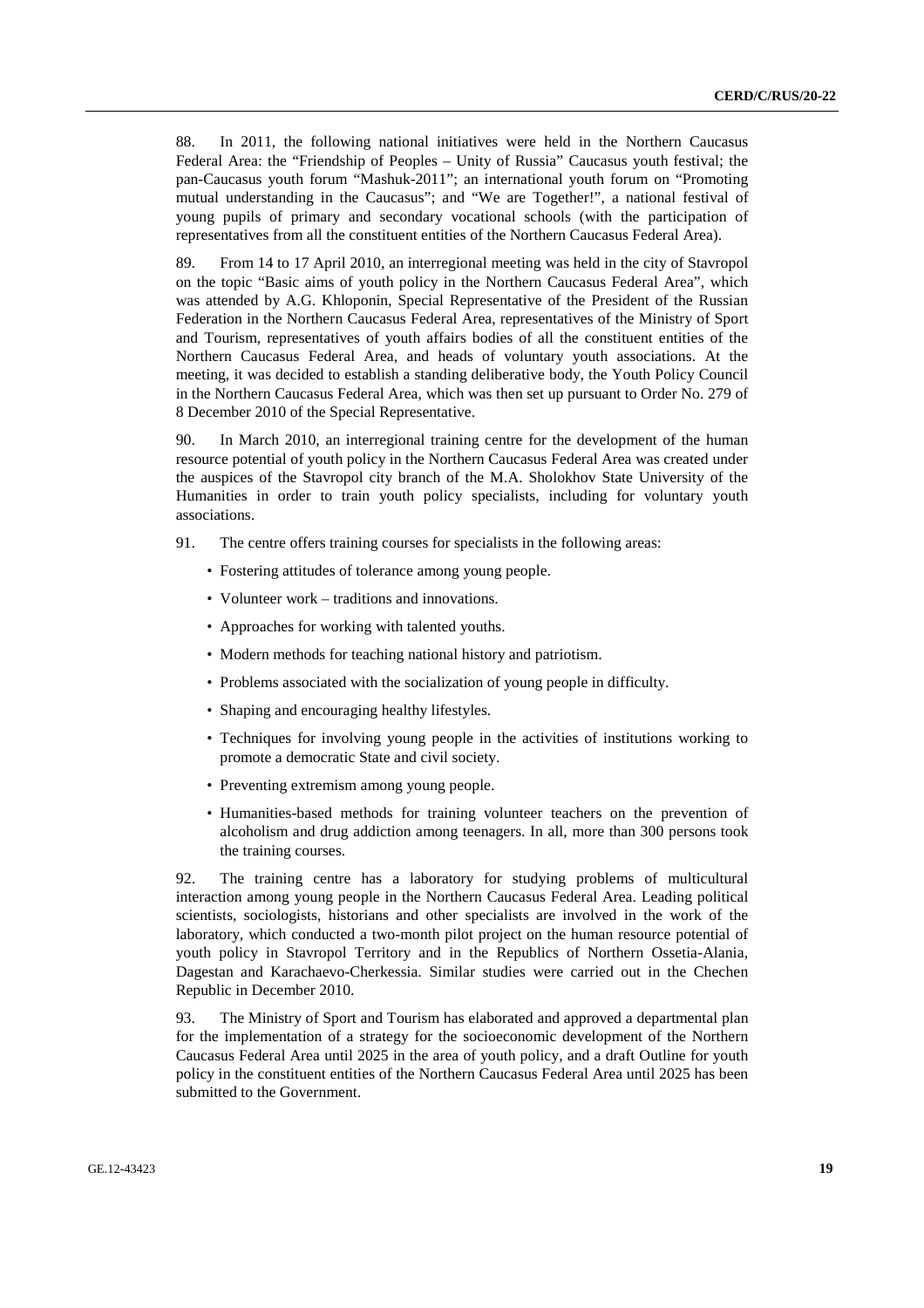94. A yearly festival conducted in a number of regions of Russia with funding from the federal budget (under the budget line of the Ministry of Culture) with the participation of various segments of the population, and young people in particular, is directed at reducing inter-ethnic barriers and overcoming xenophobia. All these initiatives are linked to current events in the social and political life of the country or commemorative dates in military history and are aimed at preventing all manifestations of racial discrimination.

95. The events include the inter-State youth festival "Slavic Unity", held annually in Bryansk province near the "Friendship" monument on the border between Russia, Ukraine and Belarus, and a festival of groups from Russia, Belarus and Lithuania at the Friendship Mound in Pskov province. In 2009, an interregional film festival was held in Chuvash Republic on inter-ethnic harmony and cooperation. An annual international festival of Muslim cinema, "Golden Minbar", is held in the city of Kazan, and an annual international forum on Slavic and orthodox films, "Golden Vityaz", takes place in the city of Lipetsk.

96. The Russian Federation holds hundreds of events throughout the country every year aimed at promoting national unity and preventing racial, ethnic and religious intolerance as part of comprehensive regional plans for counteracting manifestations of extremism and regional programmes with similar goals.

97. In accordance with article 2, paragraph 2, of the Convention, the government bodies of the Russian Federation support ethnic cultural organizations. Pursuant to Federal Act No. 11 of 9 February 2009 on Amendments to article 16 of the Federal Act on Autonomous Ethnic Cultural Organizations, the central authorities may provide financial assistance to federal organizations of this kind from the federal budget, the regional authorities to regional and local bodies from the regional budget, and the local authorities to local bodies from the local budget.

98. Support is provided for ethnic cultural projects in the form of grants awarded by the President to non-profit organizations, grants from the Ministry of Sport and Tourism, the special federal programme "The Culture of Russia (2006–2011)" and subsidies allocated to assist the small indigenous peoples of the North, Siberia and the Far East in the context of a special federal programme on the socioeconomic and ethnic cultural development of ethnic Germans, 2008–2012, as well as a separate article of the federal budget on measures for implementing State nationalities policy in 2008–2011 (funding in 2008: 240.0 million roubles; in 2009: 179.5 million roubles; in 2010: 80.0 million roubles; in 2011: 80.0 million roubles) through subsidies awarded to the constituent entities of the Russian Federation to support socially oriented organizations.

99. In accordance with Federal Act No. 7 of 12 January 1996 on Non-Profit Organizations, as amended by Federal Act No. 40, non-profit organizations (with the exception of State corporations, State companies and voluntary associations that constitute political parties) are recognized as organizations with a social orientation if they perform activities aimed at: addressing social problems or bolstering civil society, including by providing free or preferential legal assistance to citizens and non-profit organizations and raising the legal awareness of the public or by protecting human and civil rights and freedoms; preventing socially dangerous forms of behaviour; conducting activities in the area of education, awareness-raising, science, culture, the arts, health care, illness prevention, promotion of healthy lifestyles, improvement of the population's moral and psychological well-being and support for physical culture and sport; or fostering the spiritual development of the individual.

100. Assistance provided to non-profit organizations with a social orientation takes the following forms:

 (a) Financial, material, media and advisory support, as well as support in training, in-service training and retraining of staff and volunteers;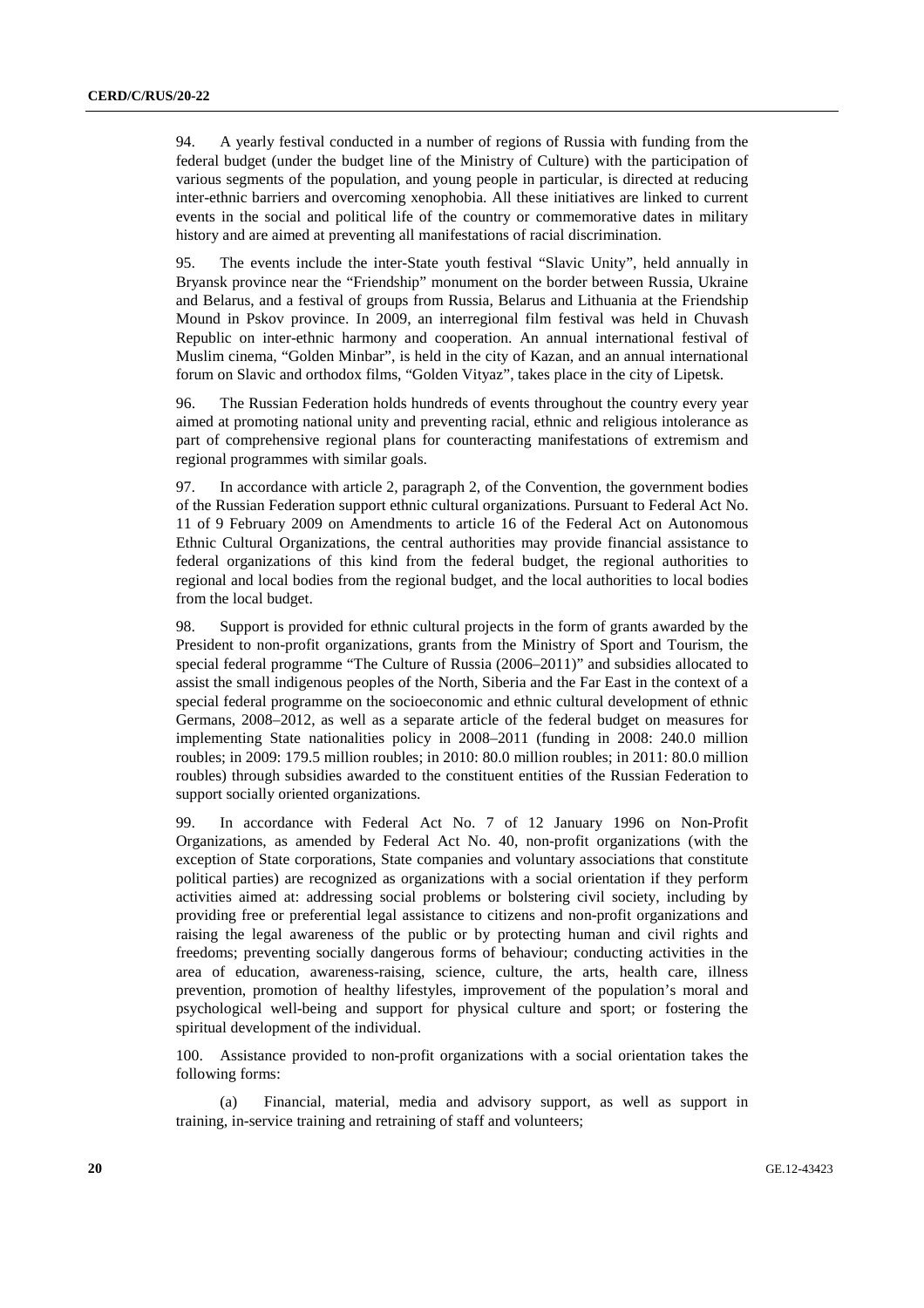(b) Tax allowances, in accordance with fiscal legislation;

 (c) Placement of orders with non-profit organizations for goods, work and services for State and municipal requirements under the procedure established in Federal Act No. 94 of 21 July 2005;

 (d) Tax allowances, in accordance with fiscal legislation, granted to legal entities which provide material assistance to non-profit organizations with a social orientation.

101. In addition to the above-mentioned forms of assistance, regional and local authorities may also provide support to non-profit organizations with a social orientation through allocations from their budgets.

102. Government Decision No. 713 of 23 August 2011 on the provision of assistance to non-profit organizations with a social orientation calls for the award, on the basis of a competition, of subsidies from the federal budget totalling:

- 600 million roubles to the budgets of the constituent entities for regional programmes to support non-profit organizations with a social orientation (relating to funding granted to such organizations on the basis of a competition)
- 132 million roubles to non-profit organizations with a social orientation to carry out programmes for the provision of media, advisory and technical support for the activities of such organizations in the main areas of their work; identification, compilation and dissemination of best practices for project delivery, including with the help of conferences and seminars; and promotion of the use of volunteers

103. In 2011, the federal authorities of the Russian Federation recommended the approval of regional programmes to support non-profit organizations with a social orientation.

104. State assistance in the cultural sphere is a crucial focus of efforts to meet the ethnic cultural needs of the peoples of Russia. Under the auspices of the Ministry of Culture, the centres of popular art forms work to identify and conserve holidays, rituals and family, vocal, instrumental, choreographic, handicraft and other traditions of the peoples of Russia. There are some 15,000 folklore groups in the country, of which 150 are national choirs, song and dance ensembles and folk music groups. More than 500 folklore sections have been set up in music schools and in art schools, and more than 5,000 clubs have folklore studios, schools and workshops. More than 3,000 clubs, above all in rural areas, have shifted their focus and have become folklore and handicraft centres, period-house museums, etc.

#### **C. Article 4**

105. In conformity with article 4, subparagraphs (a) and (b), of the Convention, the Russian Federation condemns the dissemination of ideas or theories based on racial superiority and declares the dissemination of such ideas to be an offence punishable by law.

106. In accordance with the Criminal Code, acts committed on grounds of political, ideological, racial, ethnic or religious hatred or enmity or on grounds of hatred or enmity towards any social group are punishable offences of an extremist nature, which are covered by a number of articles of the special part of the Criminal Code, including article 280 (Public calls for extremist activities), article 282 (Hatemongering and disparagement), article 282.1 (Organization of an extremist association) and article 282.2 (Organizing the activities of an extremist organization).

Federal Act No. 114 of 25 July 2002 on Combating Extremism introduces the basic legal and organizational mechanisms for action in this regard, defines the term "extremism"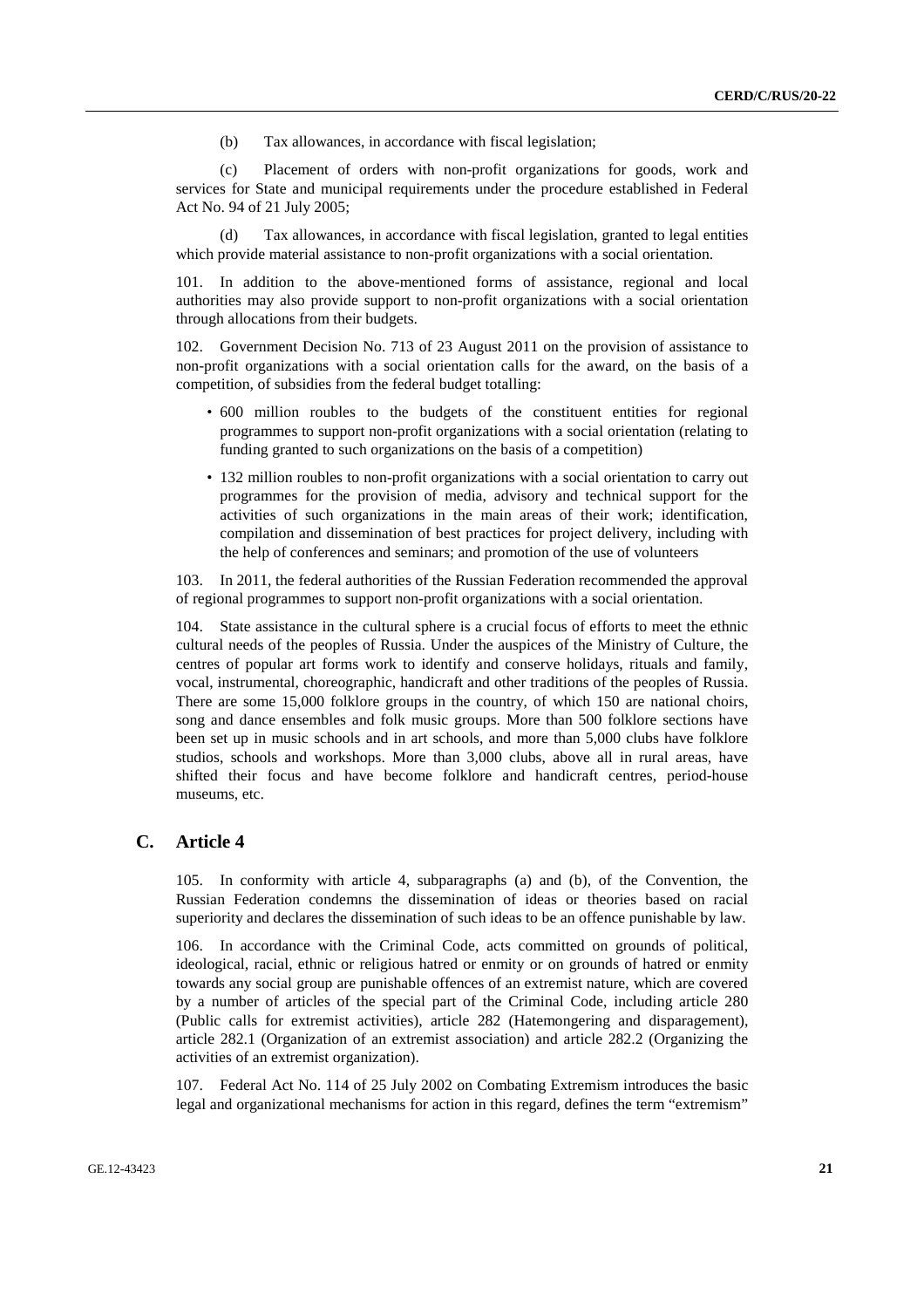and establishes administrative and criminal responsibility for the commission of unlawful acts of an extremist nature.

108. Federal Act No. 148 of 27 June 2006 on Amendments to articles 1 and 15 of Federal Act No. 114 made important changes to article 1 which introduce a more exact definition of extremist activities (extremism).

109. The above-mentioned Act was adopted because of gaps in the legislation on combating extremism and xenophobia. The possibility had existed of public actions (including in the media and the Internet) which did not openly call for extremist activities but did so in veiled form or allowed for the possibility of carrying out such activities. In the past, the authors of materials along those lines and persons involved in their preparation had not been deemed to have engaged in extremist activities, and it had been virtually impossible to prosecute them.

110. Federal Act No. 211 of 27 July 2007 on the Introduction of Amendments to Several Pieces of Legislation was adopted to meet the need to improve the legal framework for establishing criminal and administrative responsibility for acts of an extremist nature and to remove the imprecision which had been noted with regard to the term "extremist activity".

111. At the time of the submission of the report, the Criminal Code defined 33 crimes of an extremist nature. Chapter 20 of the Code of Administrative Offences also criminalizes a number of acts of an extremist nature.

112. In accordance with article 282 of the Criminal Code, acts carried out publicly or in the mass media by a person using his/her official status or by an organized group, including with the threat or use of violence, that are designed to incite hatred or enmity or disparage an individual or a group on the basis of sex, race, ethnic background, language, origin, attitude to religion or membership of any social group are criminal offences.

113. In 2011, a federal bill was drafted on the introduction of amendments to several pieces of legislation, in which it is proposed to add a number of articles to the Criminal Code to criminalize acts of an extremist nature committed with the use of public information and telecommunications networks, including the Internet.

114. The Federal Act on the Police, which entered into force on 1 March 2011, requires the police to prevent, detect and suppress extremist activities and to take part in measures to fight terrorism. Anti-extremism departments within the Ministry of Internal Affairs have been operational since 2008.

115. On 26 July 2011, pursuant to Instruction No. 988 of the Ministry of Internal Affairs, an interdepartmental commission to combat extremism was set up in conjunction with the Ministry of Internal Affairs, the Federal Security Service, the Investigative Committee of the Russian Federation, the Ministry of Justice, the Ministry of Education and Science, the Ministry of Communications, the Ministry of Culture, the Ministry of Sport and Tourism, the Federal Customs Service, the Federal Migration Service, the Federal Financial Monitoring Service and the Office of the Procurator-General. One of its main tasks is to establish and ensure cooperation in this area between the federal authorities, civil society, ethnic voluntary organizations and religious organizations.

116. The law enforcement authorities are working to prevent, detect, suppress and elucidate crimes committed on grounds of racial, religious, ethnic or other forms of hatred or enmity. A number of initiatives are under way which aim to provide an in-depth systematic analysis and forecast of developments in an extremist context, as well as to prevent and detect violent crimes perpetrated against foreign nationals and combat unlawful acts of an extremist nature committed by radical groups.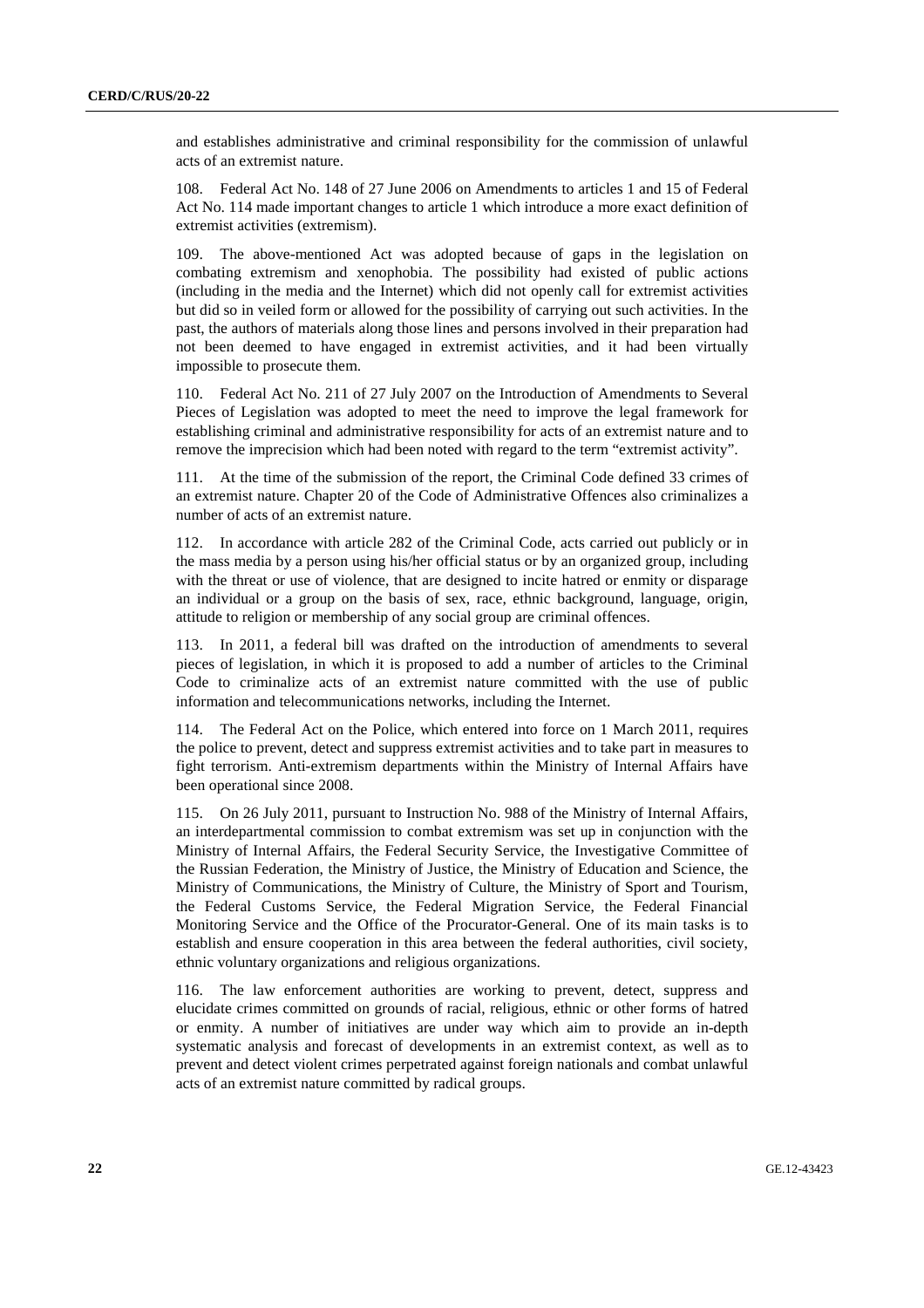117. Statistical data show an increase in manifestations of extremism in the Russian Federation in the years 2008 to 2010 and a decline in 2011. The law enforcement authorities brought to light 460 offences of an extremist nature in 2008, 548 in 2009, 656 in 2010 and 622 in 2011 (see Table). The rise in the number of detected cases is attributable in part to the introduction of amendments to criminal legislation directed at determining the motives of extremist offences, ensuring their proper classification (broadening of the qualifying criteria of offences under article 282 of the Criminal Code) and stepping up efforts by the law enforcement authorities to detect and suppress such acts.

118. An analysis of extremist offences must take into account that statistical data do not always reflect the actual extent of the phenomenon, since such acts are underreported. This is due in part to the inaction of the victims, who do not promptly file a complaint with the law enforcement authorities. Moreover, at the time of their commission most violent crimes are not recorded in the statistics separately. Extremist motives usually do not come to light until later, in the course of the investigation.

119. All in all, extremist offences are characterized by a preponderance of violent crimes (intentionally causing slight, moderate or severe harm to health, assaults, death threats), crimes against public security and public order (disorderly conduct) and crimes against the State power (incitement of hatred and enmity).

|                       | Legal norms violated                                  | 2008 | 2009 | 2010 | 2011 | Increase/decrease<br>$(2010-2011), %$ |
|-----------------------|-------------------------------------------------------|------|------|------|------|---------------------------------------|
| <b>Total offences</b> |                                                       | 460  | 548  | 656  | 622  | $-5.2$                                |
| Including:            | Art. 105, para. $2(k)$ , of the<br>Criminal Code (CC) | 17   | 19   | 18   | 5    | $-5.3$                                |
|                       | Art. 111, para. 2 (f), of the $CC$                    | 6    | 10   | 5    | 11   | $-50.0$                               |
|                       | Art. 112, para. 2 (f), of the $CC$                    | 6    | 12   | 11   | 7    | $-8.3$                                |
|                       | Art. 115, para. $2$ (b), of the CC                    | 6    | 47   | 47   | 36   | 0.0                                   |
|                       | Art. 116, para. $2$ (b), of the CC                    | 55   | 73   | 97   | 88   | $+32.9$                               |
|                       | Art. 119, para. 2, of the $CC$                        | 25   | 11   | 24   | 21   | $+118.2$                              |
|                       | Art. 213, para. $1$ (b), of the CC                    | 12   | 14   | 26   | 27   | $+85.7$                               |
|                       | Art. 280 of the CC                                    | 29   | 45   | 51   | 61   | $+13.3$                               |
|                       | Art. $282$ of the CC                                  | 182  | 223  | 272  | 242  | $+22.0$                               |
|                       | Art. $282-1$ of the CC                                | 18   | 19   | 23   | 17   | $+21.1$                               |
|                       | Art. 282-2 of the $CC$                                | 24   | 20   | 27   | 65   | $+35.0$                               |

120. As in previous years, the most widespread offences are those committed under article 282. They amounted to 41.5 per cent of all registered offences of an extremist nature in 2010, and 38.9 per cent of the total in 2011. According to the statistical data, in 2010, 272 offences were committed under article 282 (compared to 223 in 2009) and 51 under article 280 (compared to 45 in 2009). In 2011, 242 offences were committed under article 282, and 61 under article 280.

121. The number of homicides committed on extremist grounds in 2010 under article 105, paragraph 2 (k), of the Criminal Code fell by 5.3 per cent compared to 2009 (18 murders) and by 72.2 per cent in 2011 (5 murders).

122. Eleven offences were committed under article 111, paragraph 2 (f), of the Criminal Code (Intentionally causing slight, moderate or severe harm to health […] on grounds of political, ideological, racial, ethnic or religious hatred or enmity or on grounds of hatred or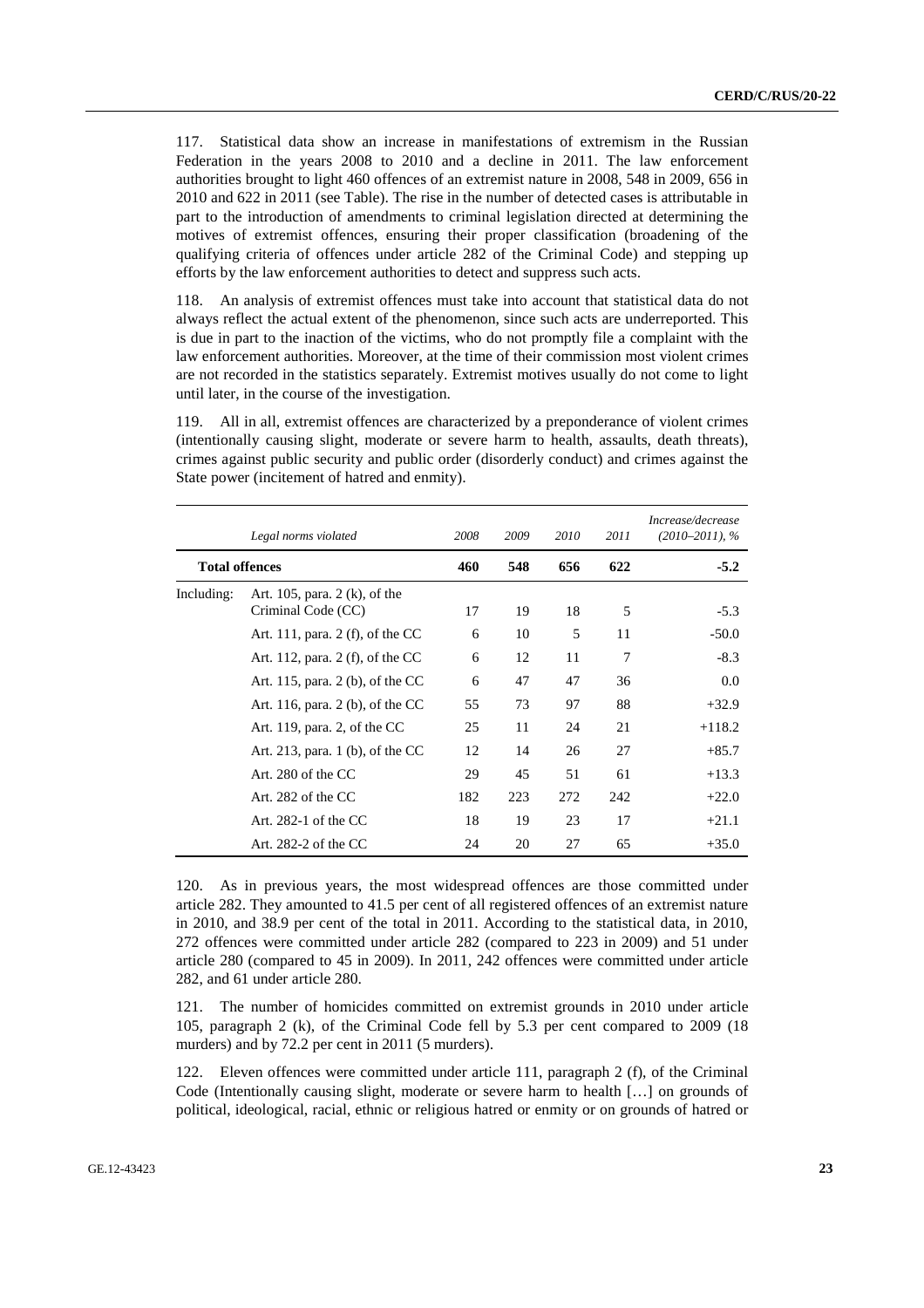enmity towards any social group), an increase of 120 per cent compared to 2010 (5 offences).

123. The number of offences committed in connection with organizing the activities of extremist organizations rose. In all, 65 offences came to light under article 282.2 of the Criminal Code, 140.7 per cent more than in 2010, when there were 27 offences; 11 persons were convicted.

124. In 2011, 196 offences of an extremist nature came to light in the Central Federal Area compared to 255 in 2010 (a decline of 23.1 per cent), 51 in the Siberian Federal Area compared to 73 in 2010 (a decline of 30.1 per cent), 51 in the Northern Caucasus Federal Area compared to 53 in 2010 (a decline of 3.8 per cent) and 24 in the Far East Federal Area, compared to 30 in 2010 (a decline of 20.0 per cent). A considerable increase in offences in this category was noted in the Northwest Federal Area (73, compared to 62 in 2010, an increase of 17.7 per cent) and in the Southern Federal Area (48, compared to 28 in 2010, an increase of 71.4 per cent), and a slight increase was noted in the Volga Federal Area (120, compared to 110 in 2010, an increase of 9.1 per cent) and in the Urals Federal Area (46, compared to 42 in 2010, an increase of 9.5 per cent). As in the past, the Moscow region continues to have the most, and most serious, offences of an extremist nature committed on ethnic and religious grounds.

125. In the city of Moscow, a decline in the number of offences of an extremist nature, to 76, has been noted for the first time in several years. That said, in 2010, 105 such offences were registered in the capital, and the number of homicides on extremist grounds rose by half. The peak was in the years 2008 to 2010. Whereas 13 offences of an extremist nature were registered in the first half of 2007, 73 were registered in the first half of 2008.

126. The tide was turned after the law enforcement authorities neutralized the most dangerous group, whose members had murdered a number of migrants on extremist grounds. Several trials were held in Moscow City Court involving members of radical youth organizations charged with a series of offences of an extremist nature.

127. For example, on 3 March 2011, A.D. Vasilyev, A.V. Gordeev, K.D. Kucher and V.O. Polyakov were convicted, on the basis of a verdict handed down in a trial by jury on 21 February 2011, of committing nine assaults against 11 persons from the Caucasus or of Asian or African origin in 2008 and 2009 in Moscow.

128. They were also convicted of having set off a number of explosions, including at the Prague Fair commercial centre, the Tushin market and several concession stands at which members of various ethnic groups were working, and of having set fire to the synagogue of the Darkei Shalom community and to two vehicles belonging to a regiment of the special militia's Patrol and Inspection Service of the Central Internal Affairs Department, Moscow.

129. Vasilyev was sentenced under article 30, paragraph 3, article 105, paragraph 2 (a), (e), (g), and (k), article 282, paragraph 2 (a) and (c)  $(10 \text{ counts})$ , article 282, paragraph 2 (c) (2 counts), article 213, paragraph 2 (3 counts), and article 161, paragraph 3 (a), of the Criminal Code to 20 years' deprivation of liberty.

130. Gordeev was convicted of similar offences and was sentenced to 8 years' deprivation of liberty. Kucher was sentenced to 10 years' deprivation of liberty and Polyakov to 7 years' deprivation of liberty.

131. In a decision of Moscow Area Military Court of 11 July 2011, L.E. Molotkov, V.V. Tamashev, V.A. Appolonov, N.N. Michailov, L.V. Rudik, members of the extremist association "National Socialist Society", were sentenced to life imprisonment. V.Yu. Vakhromov, E.B. Chalkov, S.A. Yurov, K.V. Nikiforenko, S.P. Golubev, V.V. Kovaleva and S.V. Sviridov, also members of the National Socialist Society, were sentenced to between 8 and 23 years' deprivation of liberty for the commission of offences under articles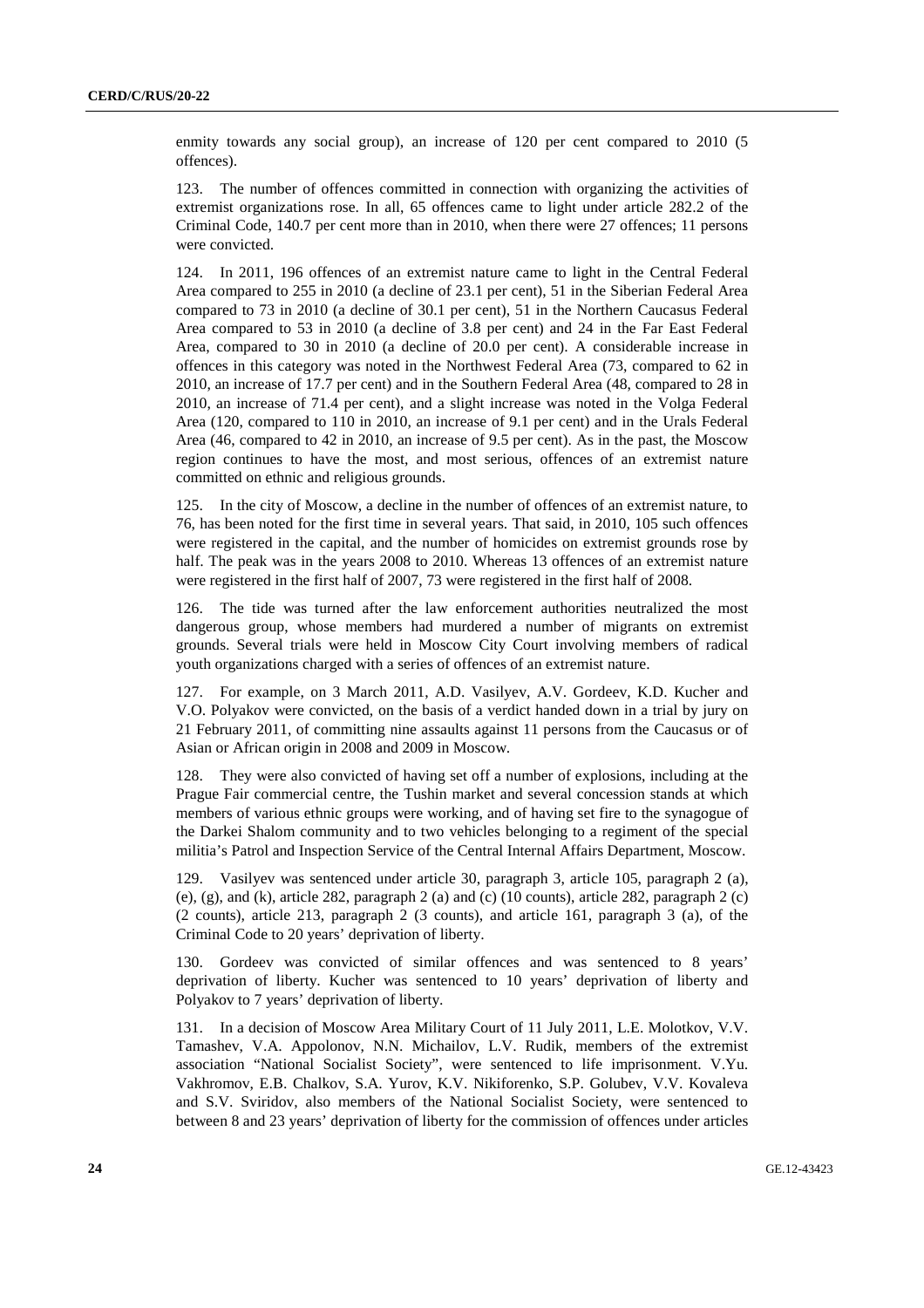105, 115, 116, 161, 162, 167, 205, 222, 223, 282, 282.1, 317 and 338 of the Criminal Code. They were implicated in the preparation of one terrorist act and committed 27 homicides, 5 attempted homicides and a number of other violent crimes in Moscow and Moscow province against persons of non-Slavic origin or persons who did not share their ideological views.

132. Most offences of an extremist nature are committed by persons under 25 years of age: members of youth groups (who, given their appearance, are referred to as skinheads), members of extremist movements, leftist radical groups and national patriotic organizations.

133. Suppressing the activities of groups that commit violent crimes for reasons of ethnic, religious or racial hatred or enmity is a main priority of the anti-extremism departments of law enforcement agencies.

134. To date, the list of voluntary and religious associations concerning which the courts have issued a legally enforceable decision on the elimination or prohibition of the activities set out in the Federal Act on Combating Extremist Activities already includes 28 associations (the list is contained in the annex to this report). The work of the procurator's offices in this area is continuing.

135. For example, Moscow City Court granted an application by the procurator to ban the voluntary association "Movement against illegal immigration".

136. The Moscow Provincial Court granted an application by the procurator's office to declare the interregional voluntary association "Spiritual Ancestral Russian Empire Rus" an extremist organization and to prohibit its activities. Pursuant to the court decision, the activities of this association were prohibited in Russia.

137. In addition to there being a closer monitoring of the activities of juveniles, posts for police officers have been created at virtually all schools and universities (5,616 school inspectors and 139 university inspectors). In a number of regions the post of commissioner for problem families has been established on a trial basis (150 officials in 11 regions).

138. The law enforcement authorities hold regular meetings with representatives of Russia's traditional religions (the Russian Orthodox Church, the Islamic Theological Board of the European part of Russia, and Jewish and Buddhist organizations).

139. Internal affairs officials together with representatives of religious organizations at schools and other educational establishments conduct awareness-raising activities aimed at preventing group violations of public order and acts of disorderly conduct and vandalism on grounds of ideological, racial, ethnic or religious hatred.

140. In 2011, special programmes directed at promoting tolerance in inter-ethnic and interfaith relations and counteracting radicalization, above all among young people, were carried out in 52 constituent entities of the Russian Federation. The programmes were designed on the basis of the principles of multiculturalism, religious tolerance, the values of a multi-ethnic Russian society, observance of human and civil rights, and support for interethnic peace and reconciliation. The programme's main objectives are to eliminate the causes of inter-ethnic and interfaith enmity and intolerance, inter-ethnic aggression and violence, the spread of negative ethnic and religious stereotypes, xenophobia, everyday racism and chauvinism, and ethnically based political extremism.

141. The law enforcement agencies and State authorities regularly hold meetings and consultations with representatives of human rights organizations (the SOVA Centre for Information and Analysis, the Human Rights Institute, the Moscow Bureau of Human Rights and others). Agreement has been reached with a number of human rights and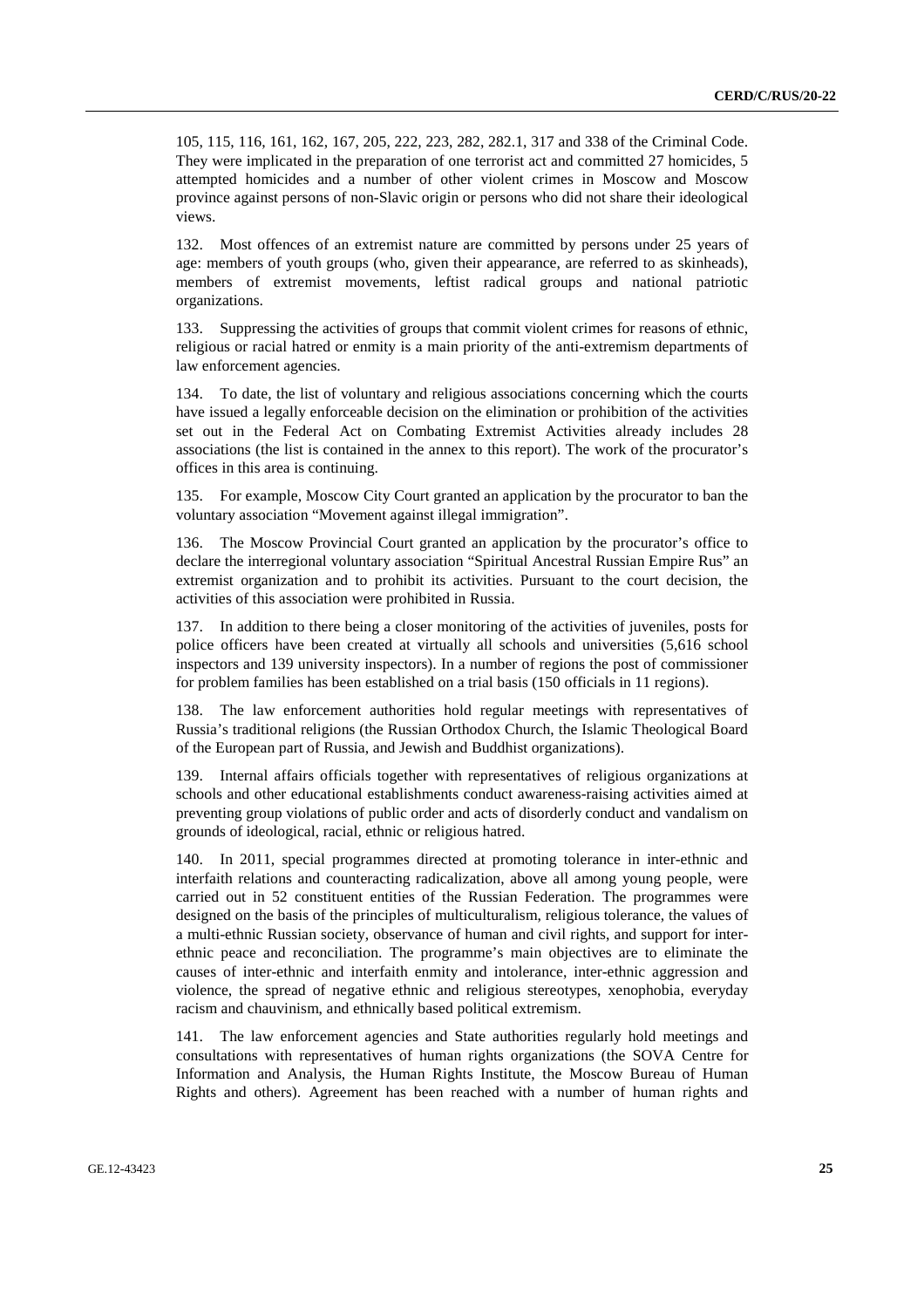religious organizations to conduct regular joint monitoring of the mass media and the Internet in order to detect extremist activities and appeals.

142. Internal affairs officials monitor educational establishments and meet with teachers to obtain information on undesirable developments and on ideologues and leaders of radical organizations who encourage young persons to commit offences of an extremist nature, the aim being to detect cases of promulgation of extremism among young people.

143. The procurators in a number of constituent entities of the Russian Federation continue to bring to light violations in this area. For example, in several educational establishments there are no action plans for preventing manifestations of extremism among young people or for promoting and teaching tolerant attitudes; the procuratorial authorities have had to take action.

144. In response, the procuratorial authorities have conducted preventive work in the provincial municipalities of the Republic of North Ossetia-Alania, the Kabardino-Balkar Republic, the Chechen Republic and Stavropol Territory.

145. Acting on the outcome of an inspection by Krasnodar Territory's department of youth affairs, the procuratorial authorities submitted an application to the administrative head (governor) of the Territory requesting corrective action in response to violations in connection with the fight against extremist activities among young people. Following an investigation, work began on the elaboration of a special programme to combat terrorism and extremism in the Territory.

146. Modern mass communications systems, including the Internet, have played a special technological and mobilizing role in the radicalization of youth, the Internet being one of the main sources of the dissemination of radical literature and ideology as well as serving as a means of communication for extremist groups, including those with transboundary links, and as a tool for coordinating extremist activities. Extremist organizations increasingly employ cyberspace for secretly recruiting new members, especially young people, and for disseminating propaganda for destructive acts. Steps are being taken to identify manifestations of extremism and xenophobia on Internet websites, in the press and in audiovisual broadcasts in order to prevent such acts and combat their spread. The federal list of banned extremist materials contains the names of more than 900 publications.

147. The prevention and suppression of extremist offences committed with the help of the Internet is one of the key aspects of anti-extremist activities with an impact on interethnic and interfaith relations.

148. A number of experts, including officials of the regional antiterrorism body of the Shanghai Cooperation Organization, have estimated that only about 15 Internet sites propagating terrorism and extremism were in operation in 1998. Today they number in the thousands, including some 150 in Russian.

149. In cooperation with voluntary associations (the SOVA Centre for Information and Analysis and the Moscow Bureau for Human Rights), the Ministry of Internal Affairs constantly monitors the media and the Internet resources for evidence of the preparation and commission of extremist offences and follows the activities of radical organizations and their leaders; the findings are used to plan subsequent preventive and investigative measures.

150. Monitoring makes it possible to take swift action in response to materials posted on the Internet that foment inter-ethnic discord and enmity. Several examples are cited below:

• On 31 March 2011 the procuratorial authorities of the Crimea district of Orlovsk province submitted an application to the Khamovnich Court of the city of Moscow demanding that the owner of "Index", a video hosting limited liability company,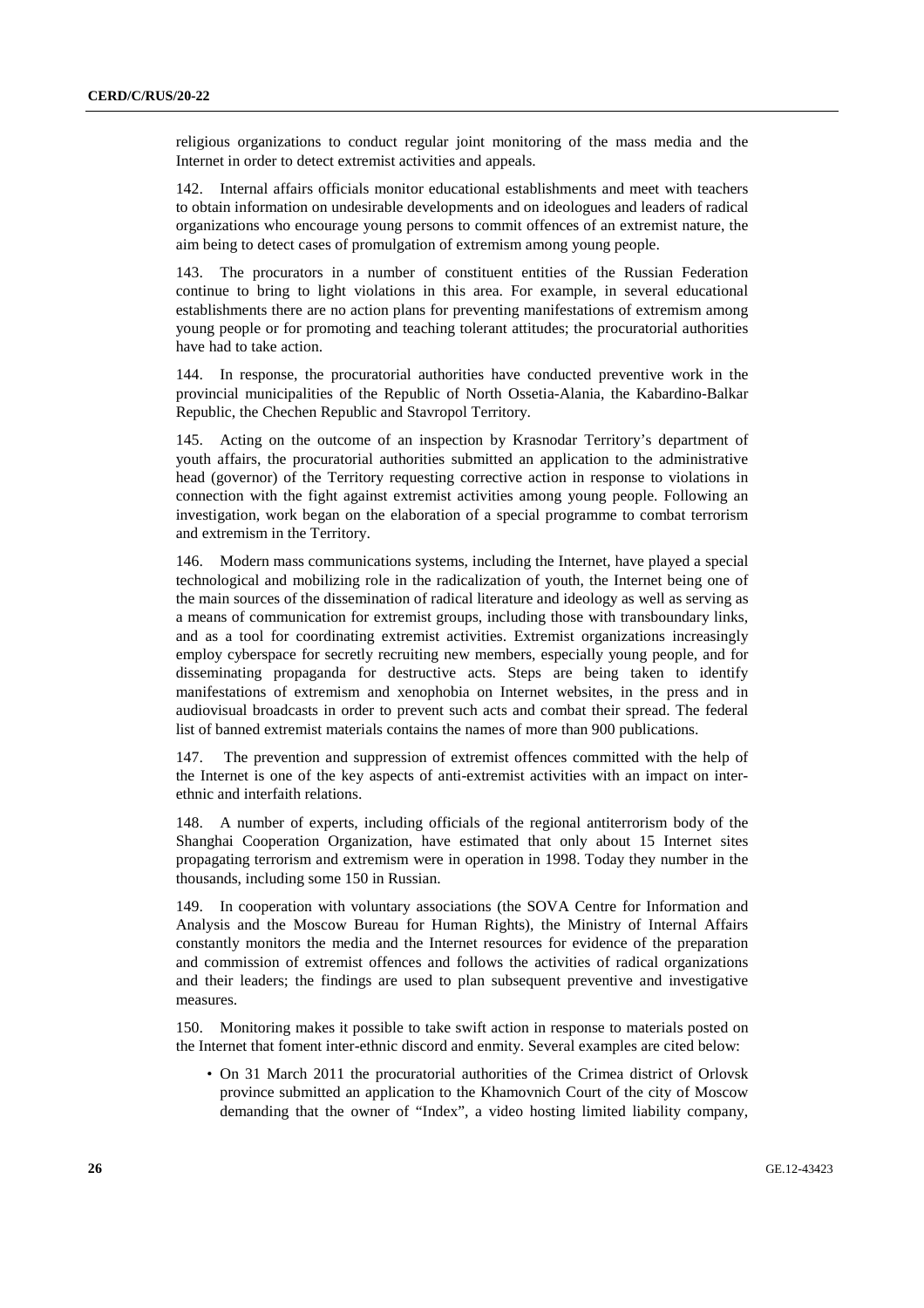remove from the site all video files with the film "The Eternal Jew" (German title: Der ewige Jude). The documentary propaganda film by filmmaker Fritz Hippler, 1940, was declared to be extremist material.

- On 31 August 2011, officials of the Ministry of Internal Affairs of the Republic of Karelia ascertained that an unidentified person had posted statements on the Internet site of the information agency Business News-Komi, the content of which aimed to foment hatred and enmity on grounds of sex, race, ethnic background, language, origin, attitude to religion or membership of a social group.
- On 11 September 2011, criminal proceedings were instituted in the Republic of Bashkortostan for violation of article 282, paragraph 1, of the Criminal Code of the Russian Federation against A.R. Izmailov, who had posted texts and illustrations on an Internet website (http://jepifan.livejournal.com и http://jepiianz.livejournal.com) for the purpose of fomenting and supporting hatred and enmity among members of the Russian people towards members of the Bashkir people and disparaging groups of persons on grounds of ethnic background, language or origin.
- On 21 October 2011, criminal proceedings were instituted under the same article for the posting on a social network (http://www.vkontakte.ru) of videos with an extremist content of the Slavic Union, Movement against Illegal immigration and Format-18.
- On 2 November 2011, two criminal proceedings were instituted in Moscow under the same article for the posting on an Internet website (http://buhoil589.borda.ru, http://rbfans.bodra.ru) of material with an extremist content and for statements by users reflecting a positive attitude towards Nazism, as well as the approval and espousal of violent acts against persons of another ethnic origin.
- On 22 November 2011, criminal proceedings were instituted in the city of Belovo, Kemerovo province, under the same article against V.A. Maksimov for posting material from the federal list of extremist materials on the Internet (http://www.vkontakte.ru).
- The investigative department for Novgorod province, a unit of the Investigative Committee of the Russian Federation, instituted criminal proceedings against A.A. Kondratyev for offences under article 282, paragraph 1, of the Criminal Code. An investigation established that between August and November 2010, Kondratyev had posted 18 videos and 85 graphic presentations of an extremist nature on the Internet website www.vkontakte.ru. At the end of the investigation, the proceedings were transferred to the Novgorod district court. Kondratyev was convicted, and he expressed sincere regret.

151. As of 1 January 2012, the federal list of extremist materials included 1,066 materials, or 309 more than in 2010 (757).

152. The Federal Communications, Information Technologies and Mass Media Regulatory Authority also gives priority attention to supervising and monitoring the prohibition on the use of the information media for carrying out extremist activities, inciting ethnic and religious discord and fomenting ethnic and religious hatred.

153. According to the Regulatory Authority's office of authorized media activities, which is responsible for the registration of media outlets, as of 1 January 2012, 89,173 media outlets were registered (compared to 90,352 one year earlier), including 65,596 in the print media (67,716 one year earlier) and 21,914 in the electronic media (21,076 one year earlier).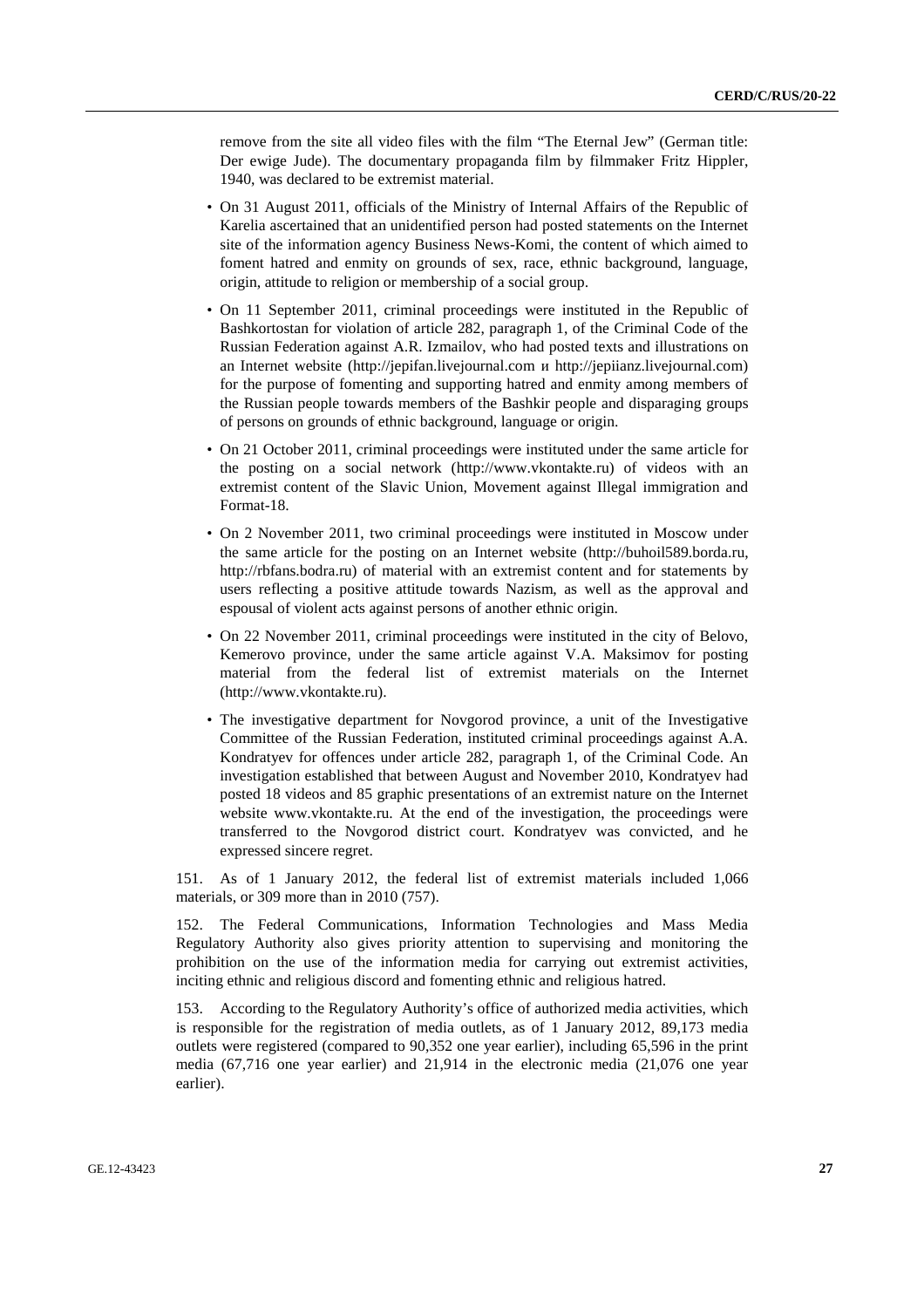154. Owing to the systematic work by the Regulatory Authority in this area, in the period 2006–2011, 197 instances of publication in the media of materials containing evidence of extremist activities (including incitement of racial, ethnic or religious enmity or fascist propaganda) were detected, for which written warnings were issued in accordance with the procedure established in the Mass Media Act No. 2124-I of 27 December 1991 and Federal Act No. 114 of 25 July 2002 on the Suppression of Extremist Activities:

- In 2006, 39 warnings were issued for the posting of materials containing evidence of extremist activities, including 16 for inciting ethnic discord, 6 for inciting religious discord and 4 for fascist propaganda
- In 2007, 44 warnings were issued, including 24 for inciting ethnic discord, 4 for inciting religious discord and 2 for fascist propaganda
- In 2008, 28 warnings were issued, including 18 for inciting ethnic discord, 3 for inciting religious discord and 2 for fascist propaganda
- In 2009, 33 warnings were issued, including 14 for inciting ethnic discord, 3 for inciting religious discord and 6 for fascist propaganda
- In 2010, 28 warnings were issued, including 8 for inciting ethnic discord, 4 for inciting religious discord and 1 for fascist propaganda
- In 2011, 25 warnings were issued, including 8 for inciting ethnic discord, 2 for inciting religious discord and 1 for fascist propaganda

155. In addition, pursuant to subparagraph 23 (b) of Decision No. 16 of 15 June 2010 of the plenum of the Supreme Court on the application by the courts of the Mass Media Act, between June 2010 and 2011 the Regulatory Authority addressed 191 communications to the editors of electronic periodicals and information agencies calling for the withdrawal or revision of materials containing statements of an extremist nature (including incitement of racist, ethnic or religious discord or fascist propaganda).

156. The regional procuratorial authorities are also taking steps to prevent and suppress violations of an extremist nature in the information media.

157. For example, the Office of the Procurator-General of the Russian Federation applied to the court to declare as extremist the materials on the "Caucasus Centre" Internet website, which had posted the following articles with an extremist content: "This is their civilization", "In Beslan they remembered Shamil Basaev's letter to Vladimir Putin", "Dzhamaat 'sharia' promises to attack Sochi and the synagogue in Shamilkala" and "The Dagestan Front: the jihad continues".

158. A ruling by the Nikulin district court of Moscow of 12 September 2011 upheld the application of the Office of the Procurator-General in full. Information on the declaration of materials on the Caucasus Centre website as extremist has been included in the federal list of extremist materials on the Internet website of the Ministry of Justice.

159. Action in response to Internet providers and directors of educational establishments who do not block access to Internet websites declared as extremist has been taken by the procurators in the Republics of Bashkortostan, Mari El and Tatarstan Chuvash, Perm Territory, Samara, Orenburg, Kirov, Ulyanovsk, Nizhny Novgorod and Penzen provinces, Krasnodar Territory, Rostov and Volgograd provinces, the Adygei Republic, the Kabardino-Balkar Republic and Yaroslavl province.

160. In Moscow, criminal proceedings have been instituted for offences under article 205.2, paragraph 1, and article 282, paragraph 1, of the Criminal Code for the posting on the Internet by an unknown person of a text entitled "On terrorism as a method of combat", which openly condones terrorism and advocates extremist activities.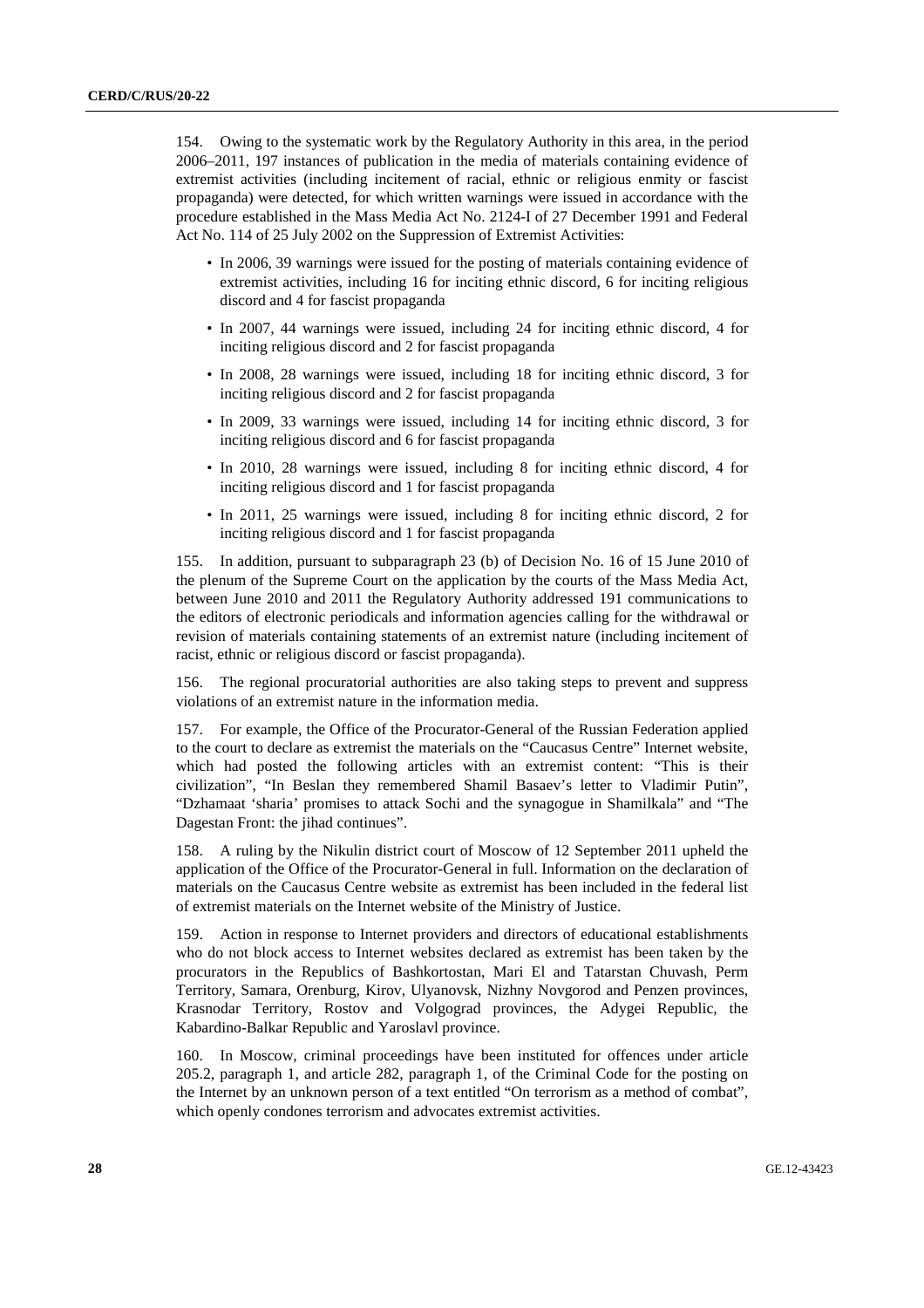161. The Volga interregional procurator of the Republic of Mari El detected the posting on five Internet websites of Adolf Hitler's Mein Kampf, which has been declared extremist material and has been included in the federal list of extremist materials. A city court decision granted the procurator's application to restrict access to these websites.

162. In 2011, 25 instances of publication in the media of material containing evidence of extremist activities (as against 28 in 2010) were detected in the course of monitoring and oversight of compliance by the information and communication media with legislation in that area. In that connection, the Regulatory Authority sent 25 official warning letters to media editors in accordance with the procedure established in article 16 of the Mass Media Act.

163. Also in 2011, the procurators carried out 2,398 verifications of media publications (2,783 in 2010), detected 727 violations of the law (508 in 2010) and took action in 368 cases (409 in 2010).

164. In the period 2008–2010, numerous sociological studies were conducted on the level of inter-ethnic tension and the spread of manifestations of ethnic and religious extremism, the findings of which were used to design measures to counter extremism and prevent interethnic conflicts. Topics included:

- Students in Russia's metropolitan centres: ethnic identity and inter-ethnic relations
- Causes for the spread of ethnic extremism and xenophobia among young people (Central Federal Area)
- Ethnic political and ethnic religious monitoring: analysis and forecasting of conflicts, and reasons for administrative decisions (Kabardino-Balkar Republic)
- Ethnic cultural potential of the regions as a factor in the formation of a united Russian nation
- State of inter-ethnic and interfaith relations in the constituent entities of the Russian Federation: basic trends and the role of migration, schools, society and the authorities
- Formation of a civic identity and ethnic stereotypes in schools
- Comprehensive analysis of the contemporary ethnosocial situation of Russian speakers, including the Russian population in the republics of the Russian Federation

165. In accordance with article 4, subparagraph (c), of the Convention, the activities of the public authorities and public institutions are based on universally recognized norms of international law and the provisions of national legislation which prohibit the incitement of racial discrimination.

166. At the end of 2006, the Ministry of Regional Development elaborated guidelines for government bodies in the constituent entities for the detection of emerging conflicts in inter-ethnic relations and the establishment of model operating procedures for dealing with conflict situations and overcoming their consequences. The guidelines were sent to the constituent entities for use by the authorities in their work.

167. Following a meeting of the Presidium of the State Council of the Russian Federation held on 11 February 2011 in the city of Ufa on measures to promote inter-ethnic harmony in Russian society, which was dictated by the need to elaborate systematic measures for the prevention of a radicalization of ethnic questions, President Medvedev and the Government of the Russian Federation issued instructions for organizing systematic and coordinated initiatives aimed at fostering harmonious inter-ethnic relations and creating conditions for the ethnic cultural development of the peoples of Russia.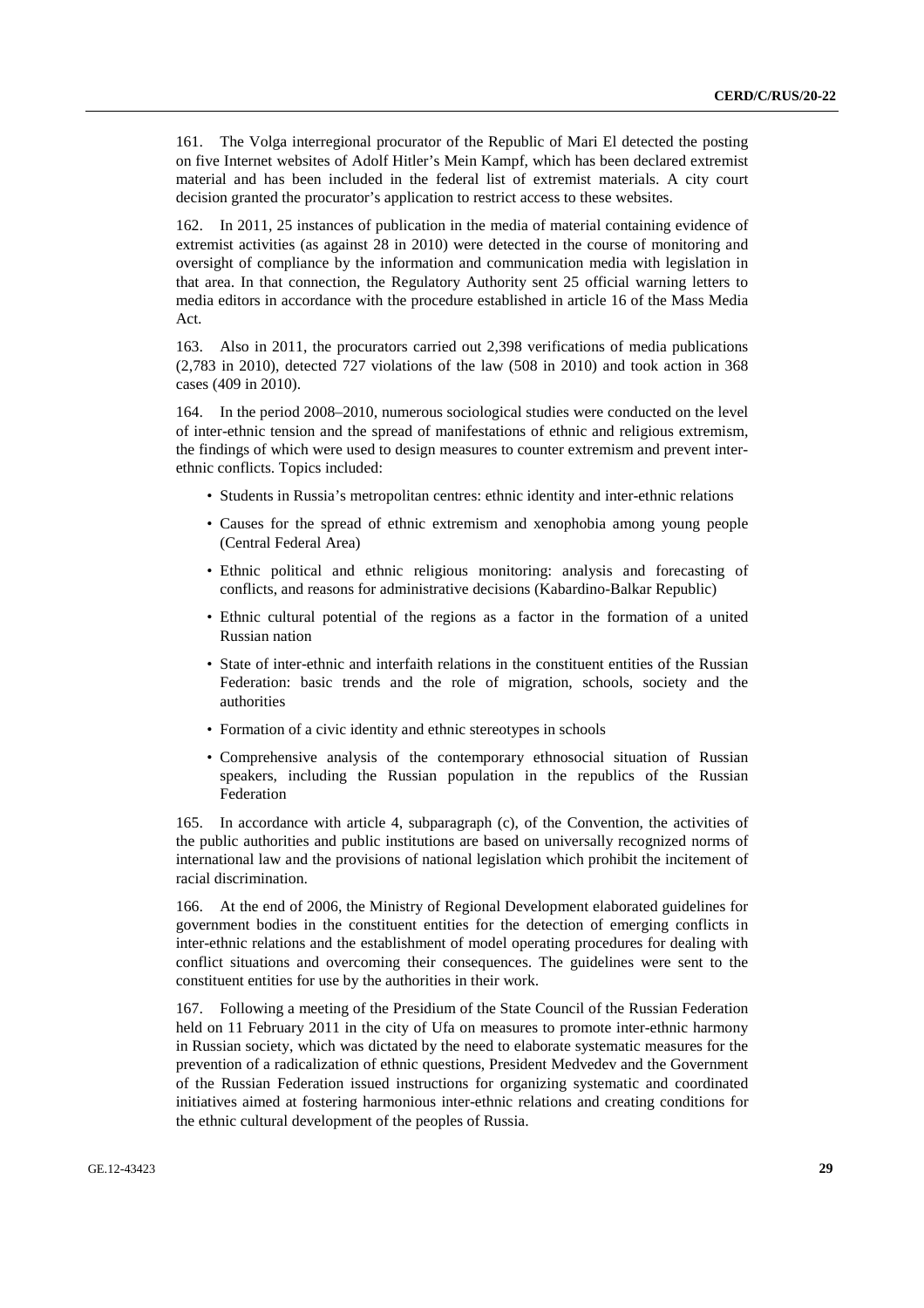168. Accordingly, the Government, together with the special representatives of the President in the Federal Areas and the government authorities of the constituent entities, was instructed to analyse the implementation of State personnel policy in the constituent entities and to make proposals for ensuring compliance with the principle of equal access for citizens to posts in the State and municipal civil service and prohibiting discrimination on grounds of ethnic origin; train, retrain and improve the qualifications of State and municipal civil servants in the area of inter-ethnic and interfaith relations and the prevention of extremism; set up standing working groups in the constituent entities whose membership includes representatives of religious associations; and elaborate and carry out comprehensive action plans for promoting inter-ethnic harmony, giving special attention to interaction with ethnic cultural associations, religious organizations and ethnic communities.

169. Pursuant to those instructions, the above-mentioned Government-level Interdepartmental Working Group on inter-ethnic relations was established to coordinate State nationalities policy and the development of the ethnic culture of the peoples of Russia. On 22 June 2011 Dmitry Kozak, Deputy Prime Minister, approved a plan of action elaborated for the implementation of a State nationalities policy for 2011–2012 which incorporates the main areas of activity of the federal authorities with regard to:

- Awareness-raising measures aimed at strengthening a national identity and promoting inter-ethnic tolerance
- The inculcation, including among young people, of a culture based on a multi-ethnic society
- The prevention of ethnic and religious political extremism and inter-ethnic conflicts
- The ethnic cultural development of the peoples of the Russian Federation, and support for ethnic voluntary associations and religious organizations
- The improvement of legislation in the area of inter-ethnic relations and the ethnic cultural development of the peoples of the Russian Federation

170. In the constituent entities, comprehensive plans for promoting inter-ethnic harmony have been drafted and are being implemented.

171. At the level of regional government bodies, specialized bodies and departments responsible for State nationalities policy are currently in operation in all the constituent entities. Standing working groups and interdepartmental and expert advisory bodies on inter-ethnic and ethnic religious relations have also been established.

172. The regional and local authorities are also working to prevent extremist crimes.

#### **D. Article 5**

173. In compliance with the fundamental obligations laid down in article 2 of the Convention, the Russian Federation prohibits racial discrimination in all its forms with regard to the enjoyment of basic human and fundamental freedoms, including those enumerated in article 5 of the Convention.

174. In conformity with article 5, subparagraph (a), of the Convention, justice in the Russian Federation is administered in strict conformity with the adversarial principle and the equality of the parties to proceedings.

175. Article 7 of Federal Constitutional Act No. 1 of 31 December 1996 on the Judicial System of the Russian Federation (in its version of Federal Constitutional Act No. 5 of 15 December 2001, Federal Constitutional Act No. 3 of 4 July 2004 and Federal Constitutional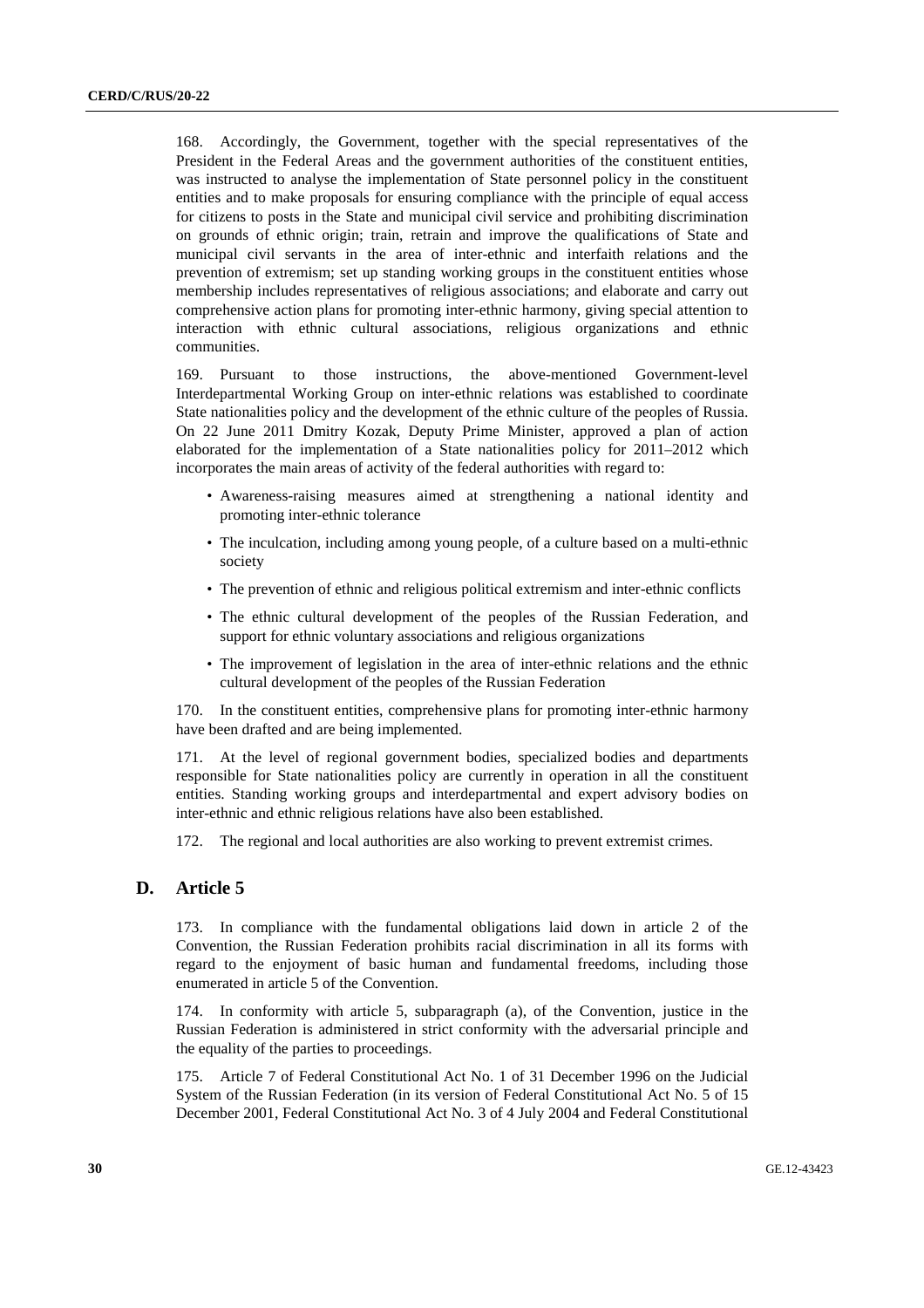Act No. 3 of 5 April 2005) establishes the principle of the equality of all persons before the law and the courts. The content of this principle is set out in article 7, paragraph 2, pursuant to which the courts may not give preference to any bodies or parties to proceedings on grounds of their national or social status, sex, race, ethnicity, language or political affiliation, origin, material or official status, place of residence, place of birth, attitude to religion, beliefs, membership of voluntary associations or other circumstances prescribed by law.

176. In accordance with article 15 of the Code of Criminal Procedure and article 12 of the Code of Civil Procedure, criminal justice and civil justice are both administered on the basis of the adversarial principle and the equality of the parties to proceedings.

177. Pursuant to article 5, subparagraph (b), of the Convention, the Russian Federation guarantees, without distinction as to race or national or ethnic origin, the security of person and protection against violence or bodily harm inflicted by government officials. Article 21 of the Constitution provides that human dignity is protected by the State, that it may not be impaired for any reason, that no one may be subjected to torture, violence or other cruel or degrading treatment or punishment and that no one may be subjected to medical, scientific or other experiments without free consent.

178. These norms are set out in article 3 of Federal Act No. 3 of 7 February 2011 (revised 6 December 2011) on the Police (which states that police officers may not resort to torture, violence or other cruel or degrading treatment; police officers are required to halt any acts which intentionally subject a person to pain or physical or mental suffering), article 13 (Right of convicted persons to security of person) of the Penal Enforcement Code (Federal Act No. 1 of 8 January 1997, revised 7 December 2011, with the amendments and additions which entered into force on 16 December 2011) and article 19 (Right to security of person) of Federal Act No. 103 of 15 July 1995, revised 3 December 2011, on Pretrial Detention of Suspects and Accused Persons, as well as other laws and regulations.

179. In conformity with article 5, subparagraph (c), of the Convention, article 32 of the Constitution establishes the right of citizens of the Russian Federation to take part in the conduct of public affairs both directly and through their representatives, to vote and to stand for election to federal and local government bodies and to participate in referendums.

180. Article 4, paragraph 2, of the Federal Act on the Fundamental Guarantees of Electoral Rights and the Right of Citizens to Participate in Referendums stipulates that citizens of the Russian Federation enjoy the right to vote, to stand for election and to participate in referendums, irrespective of sex, race, ethnic background, language or place of residence.

181. In accordance with article 28 of Federal Act No. 138 of 26 November 1996 (revised 9 November 2009) on the Enjoyment of the Constitutional Rights of Citizens of the Russian Federation to Vote and to Stand for Election to Local Government Bodies, election programmes and campaign materials may not contain calls for a violent change of the foundations of the constitutional system or a violation of the integrity of the Russian Federation. Campaigns and propaganda espousing social, racial, ethnic or religious superiority, and the publication and dissemination of declarations and materials which incite social, racial, ethnic or religious hatred, are prohibited.

182. In compliance with article 5, subparagraph (d) (i), of the Convention, every citizen has the right to freedom of movement and residence within the borders of the Russian Federation. This right, which is inalienable, is enjoyed by all citizens from birth, and it is set out in article 27 of the Constitution as well as in article 1 of Act No. 5242-1 of 25 June 1993 on the Right of Citizens of the Russian Federation to Freedom of Movement and Residence within the Borders of the Russian Federation.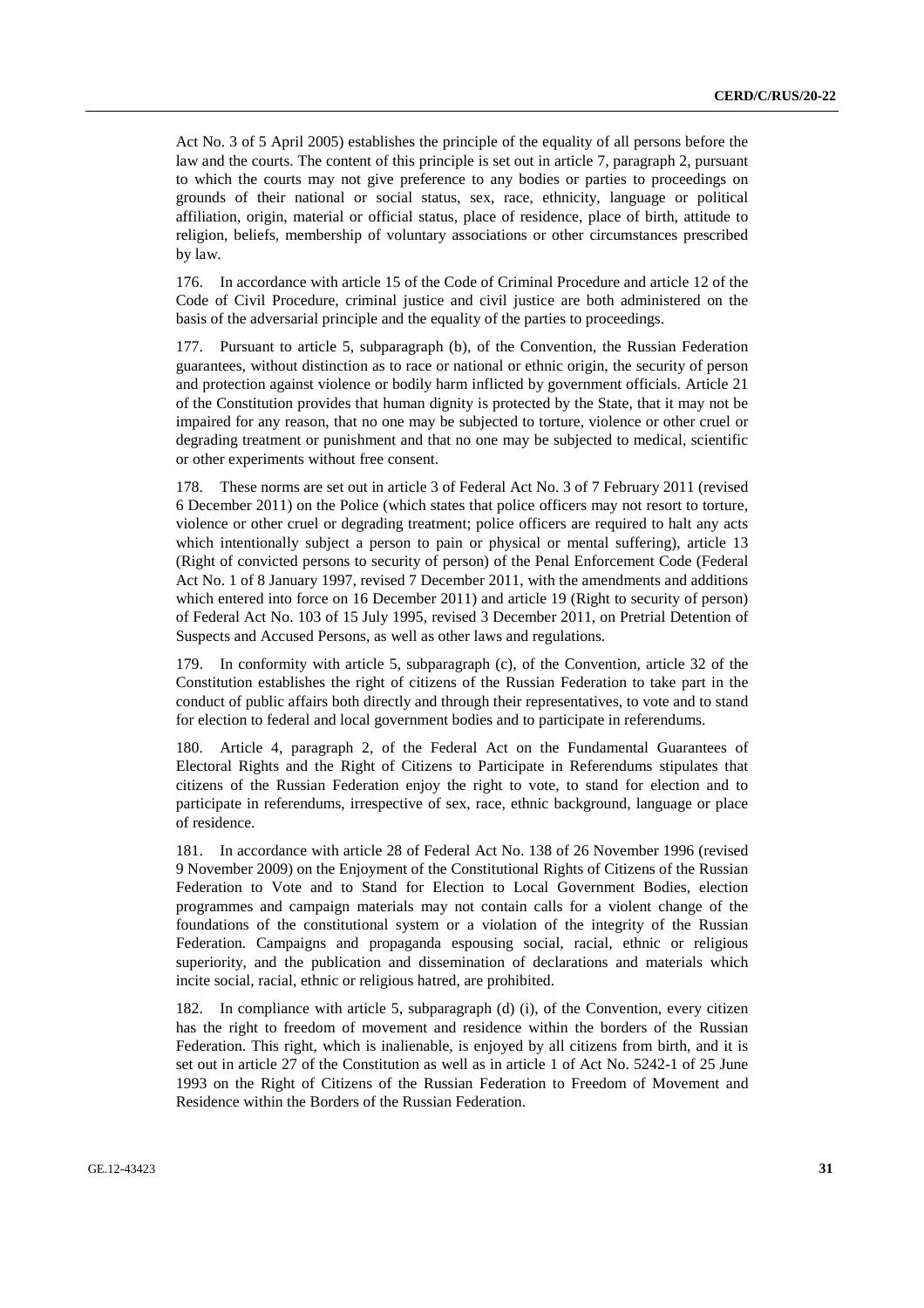183. In conformity with article 5, subparagraph (d) (ii), article 27 of the Constitution establishes the right of everyone legally present in the Russian Federation to freedom of movement and choice of temporary or permanent residence. The right to leave the Russian Federation is also enshrined, as is the right of citizens to return to the Russian Federation without hindrance.

184. In keeping with article 5, subparagraph (d) (iii), article 6 of the Constitution stipulates that citizenship is acquired and terminated in accordance with federal law; it is the same and equal for all, irrespective of the grounds for acquisition.

185. The Federal Citizenship Act No. 62 of 31 May 2002 (revised 28 June 2009) defines the principles of Russian citizenship and the rules governing relations in that regard, and it sets out the grounds, conditions and procedure for its acquisition and termination.

186. In compliance with article 5, subparagraph (d) (iv), of the Convention, article 12 of the Family Code provides that the contracting of marriage requires the mutual free consent of the man and woman concerned and their attainment of marital age. There are no restrictions in respect of membership of any social or ethnic group.

187. In keeping with article 5, subparagraph (d) (v), domestic legislation guarantees the right to own property alone as well as in association with others. Thus, part 1, section III (Property and related rights), of the Civil Code (Federal Act No. 51 of 30 November 1994, revised 30 November 2011) specifies that the Russian Federation recognizes private, State, municipal and other forms of property (art. 212, para. 1). Property may be owned by a private citizen or a legal entity, as well as by the Russian Federation, the constituent entities of the Russian Federation and municipal entities. The law defines the forms of property which may only be owned by the State or municipal entities (art. 212, para. 3). All property owners enjoy equal protection of their rights (art. 212, para. 4).

188. Article 213 specifies that private citizens and legal entities may own any property, with the exception of certain forms of property. There are no restrictions on the amount or value of property owned by private citizens and legal entities, except in cases in which such restrictions have been established by law for the purposes set out in article 1, paragraph 2, of the Code, i.e. solely to the extent necessary for the protection of the foundations of the constitutional system, the morals, health, rights and legitimate interests of other persons, national defence or State security.

189. In accordance with article 213, paragraphs 3 and 4, commercial and non-profit organizations, with the exception of State and municipal enterprises and institutions, are owners of property transferred to them in the form of shares (contributions) by their founders (shareholders, members), as well as property acquired by these legal entities on other grounds. Voluntary and religious organizations and associations, charities and other foundations own the property which they acquire and may dispose of it solely for the attainment of the aims set out in their constituent documents. The founders (shareholders, members) of these organizations forfeit entitlement to the property which they have transferred to the ownership of the organizations concerned. If such an organization is terminated, the property which remains after the claims of creditors have been met is used for the purposes set out in its constituent documents.

190. In conformity with article 5, subparagraph (d) (vi), of the Convention, domestic legislation ensures the right of Russian citizens to inherit without any restrictions on grounds of race, ethnic background or religious affiliation. Part 3, section V (Right to inherit), of the Civil Code (Federal Act No. 146 of 26 November 2001, revised 30 June 2008), on the principles of the enjoyment of this right in the Russian Federation, stipulates that citizens who are alive on the day of the opening of the inheritance as well as persons conceived during the life of the testator and born alive after the opening of the inheritance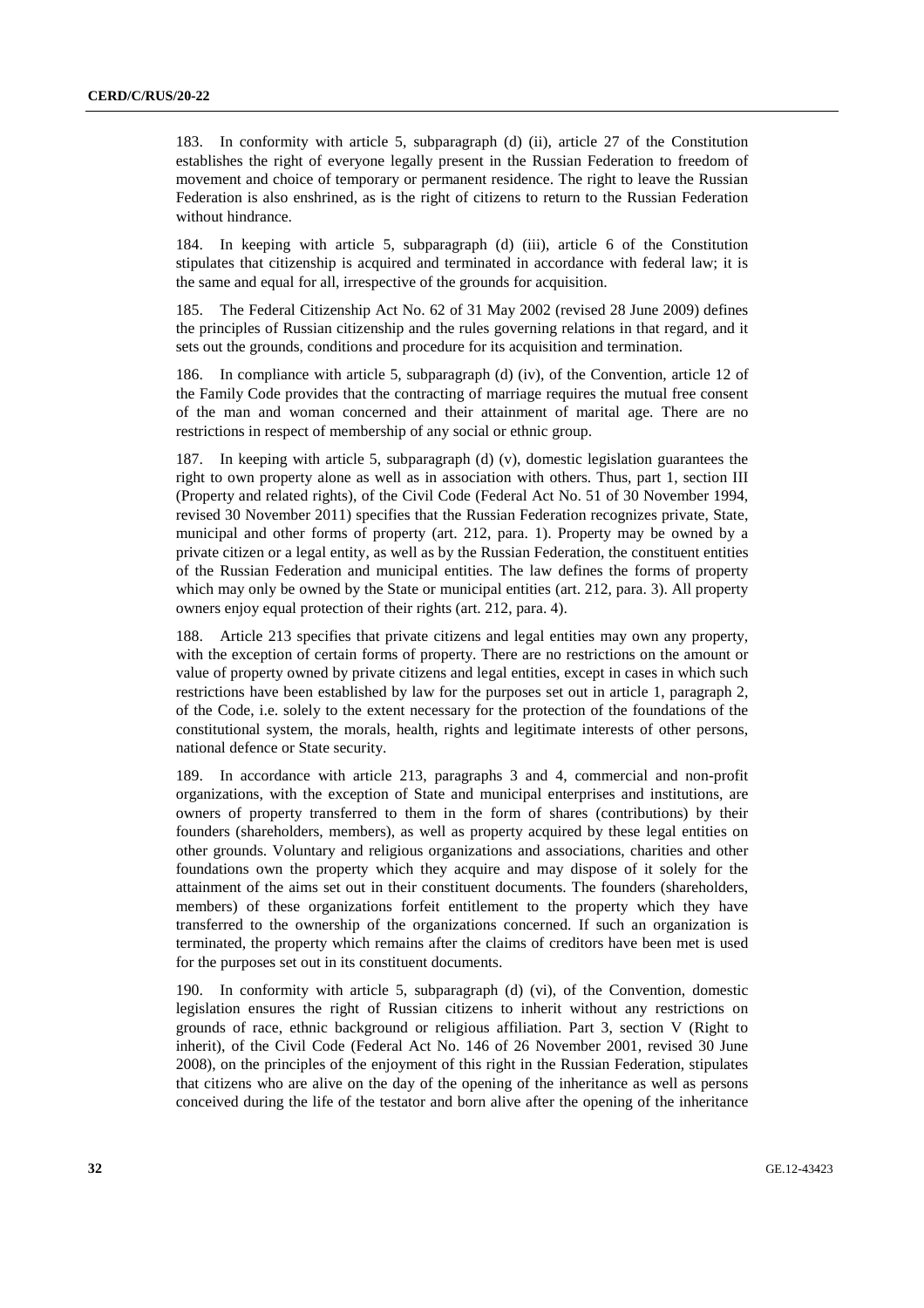can inherit. Legal entities which exist on the day of the opening of the inheritance and which are cited in the testament can also inherit (art. 1,116, para. 1).

191. In keeping with article 5, subparagraph (d) (vii), article 28 of the Constitution specifies that everyone is guaranteed freedom of conscience and religion, including the right to practise any religion individually or with others or not to profess any faith, to freely choose, hold and disseminate religious and other beliefs and to act in conformity with them.

192. Article 29 of the Constitution prohibits propaganda or campaigns which foment social, racial, ethnic or religious hatred or enmity; the advocacy of social, racial, ethnic, religious or linguistic superiority is also prohibited.

193. The right of everyone to equality before the law is recognized, irrespective of attitude to religion and convictions. The Federal Act on Freedom of Conscience and Religious Associations, adopted on 26 September 1997, governs legal relations with regard to the right of individuals and citizens to freedom of religion as well as the legal status of religious associations.

194. As of 31 December 2011, 24,624 religious associations were registered in the Russian Federation. Many religious groups are also active. A religious group is a separate form of the enjoyment of freedom of religion; registration is not mandatory and takes place by notification.

195. Article 59 of the Constitution establishes the right of any citizen of the Russian Federation for whom the performance of military service runs counter to his convictions or faith to perform alternative civilian service; this also applies in other cases set out in federal legislation. Further to this provision, Federal Act No. 113 of 25 July 2002 (revised 30 November 2011) on Alternative Civil Service was adopted.

196. In conformity with article 5, subparagraph (d) (viii), of the Convention, article 19 of the Constitution provides that the State guarantees equality of human and civil rights and freedoms, regardless of sex, race, ethnic background, language, origin, material or official status, place of residence, attitude to religion, beliefs, membership of voluntary associations or other circumstances. Any restriction on civil rights on grounds of social status, race, ethnic background, language or religious affiliation is prohibited.

197. Article 28 of the Constitution stipulates that everyone has the right freely to choose, hold and disseminate religious and other beliefs and to act in conformity with them.

198. Article 29 of the Constitution guarantees that no one may be forced to express their views or beliefs or to renounce them.

199. In compliance with article 5, subparagraph (d) (ix), of the Convention, domestic legislation on meetings, rallies, demonstrations, marches and picketing is based on the provisions of the Constitution, universally recognized principles and norms of international law and international agreements to which the Russian Federation is a party, Federal Act No. 54 of 19 June 2004 (revised 8 December 2011) on Meetings, Rallies, Demonstrations, Marches and Picketing and other legislative acts. The holding of meetings, rallies, demonstrations and marches and picketing for the purpose of election and referendum campaigns is regulated by this Act and by legislation on elections and referendums. Federal Act No. 125 of 26 September 1997 on Freedom of Conscience and Religious Associations governs the celebration of religious rites and ceremonies.

200. Pursuant to article 31 of the Constitution, citizens have the right to assemble peacefully, without arms, to hold meetings, rallies, demonstrations and marches and to picket.

201. In accordance with article 5 of the above-mentioned Federal Act No. 54, the organizer of a public event may be one or more citizens of the Russian Federation (the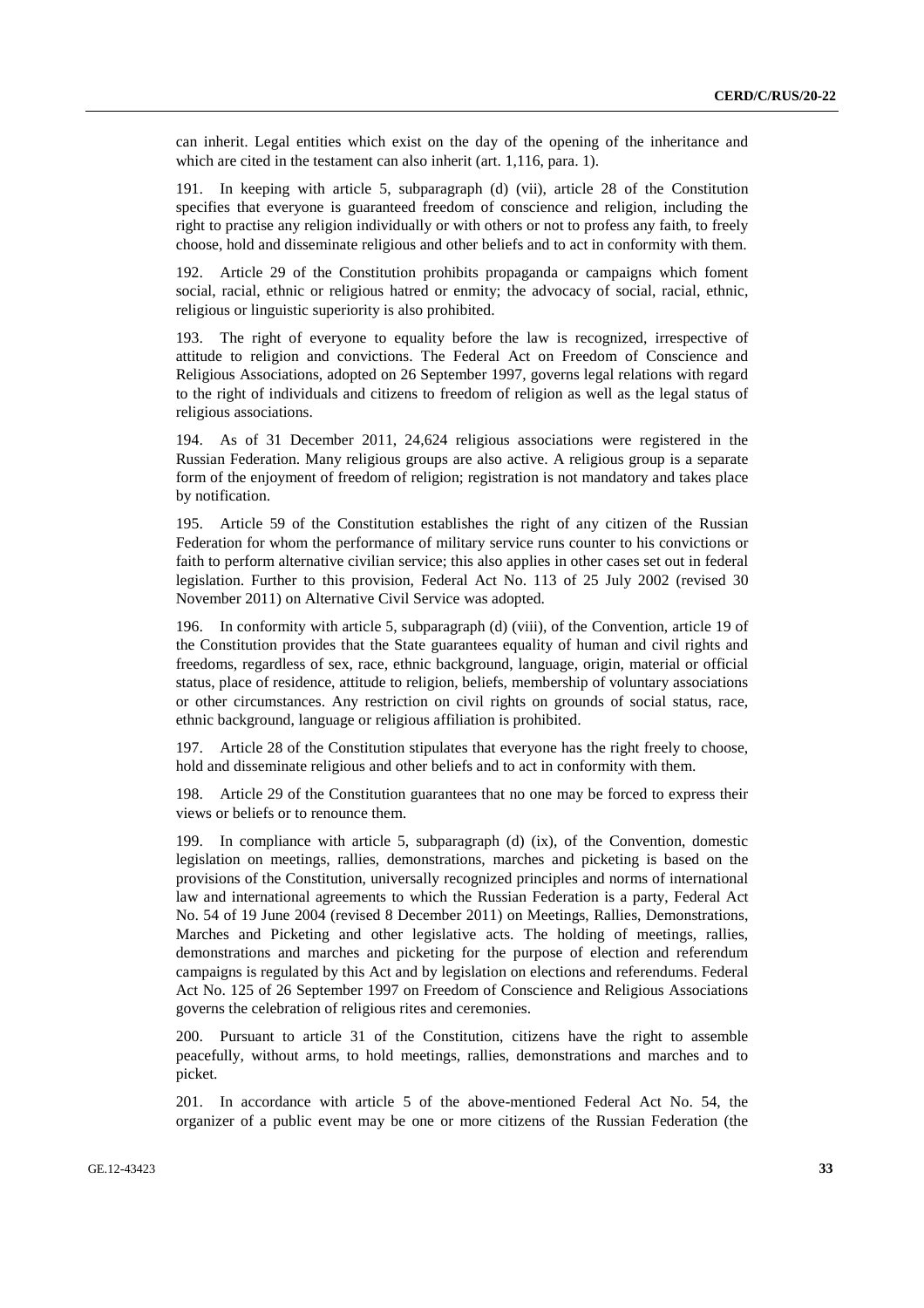organizer of a demonstration, a march or picketing may be a citizen of the Russian Federation who is 18 years of age or older, and the organizer of a rally or a meeting may be a citizen of the Russian Federation who is 16 years of age or older), political parties or other voluntary associations or religious organizations, their regional branches or other structural divisions which have assumed responsibility for organizing and conducting a public event. The organizer of a public event may not be (1) a person declared by a court to be incompetent or of limited legal competence or a person held in a place of detention pursuant to a court sentence; or (2) a political party, voluntary association or religious organization or a regional branch or other structural division thereof whose activity has been suspended or prohibited or which has been dissolved in accordance with the procedure established by law.

202. Article 6 of the Act defines the rights of participants in public events, which include:

 (a) The right to participate in discussions, decision-making and other collective activities consistent with the aims of the event;

The right, during the event, to use various symbols and other means of publicly expressing a collective or individual opinion, as well as campaigning means not prohibited by law;

 (c) The right to adopt resolutions, demands and other communications and to send them to the central and local government authorities, voluntary and religious associations, and international and other bodies and organizations.

203. During public events, participants must:

Comply with all legitimate demands of the organizer, persons authorized by the organizer, the authorized official of the government body of the constituent entity or the local authority and internal affairs officials;

 (b) Comply with the requirements of public order and regulations for the holding of public events;

 (c) Comply with the requirements under national legislation and other legal instruments for ensuring transport and road traffic safety if the event is held with the use of public transport.

204. In accordance with article 7 of Federal Act No. 76 of 27 May 1998 (revised 1 February 2012) on the Status of Military Personnel (Freedom of speech: the right to participate in meetings, rallies, demonstrations and marches and to picket), military personnel have the right to participate unarmed in meetings, rallies, demonstrations, marches and picketing held outside the territory of the military facility during the time in which they are freed from the performance of their military duties.

205. Pursuant to article 149 of the Criminal Code (Obstruction of the holding of or participation in a meeting, rally, demonstration or march or picketing), the unlawful obstruction of the holding of or participation in a meeting, rally, demonstration or march or picketing, or coercion of participation in those events, constitutes an offence if the acts are committed by an official who takes advantage of his or her official position or with the threat or use of violence.

206. In conformity with article 5, subparagraph (e) (i), the right of ethnic minorities and foreign nationals to work and to protection against unemployment enshrined in the Convention is implemented in accordance with the Labour Code, which sets out the main principles for the regulation of labour and associated relations.

207. Article 2 of the Labour Code recognizes the following rights: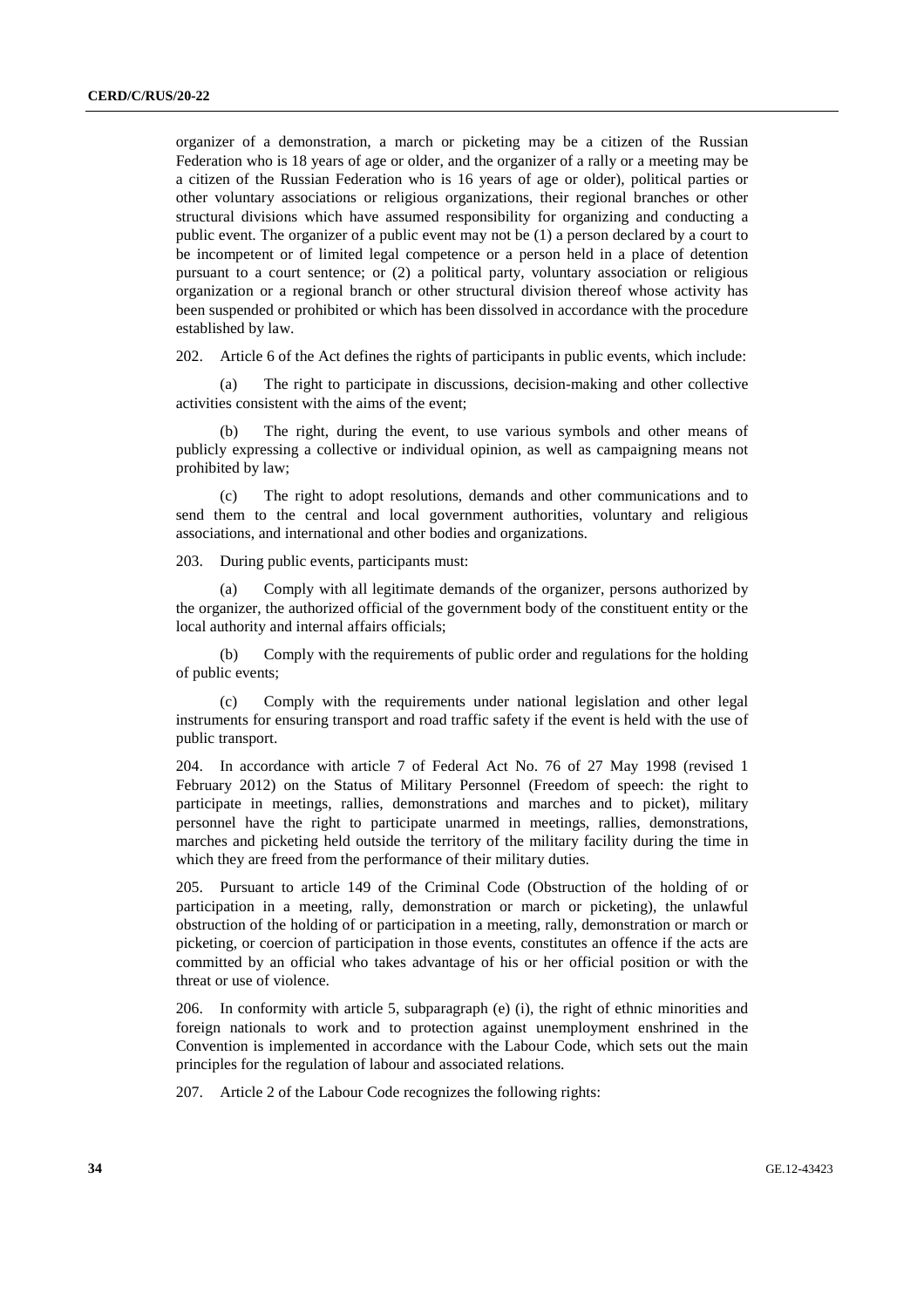- Freedom to work, including the right to work and to engage in labour which is freely chosen or agreed, and the right to decide how to use one's aptitudes and to choose a profession or type of activity
- Prohibition of forced labour and discrimination at the workplace
- Protection against unemployment, and assistance in finding employment
- The right of all workers to just conditions of work, including safe and healthy working conditions, and the right to rest, including limitations on working time, daily breaks, weekends and public holidays, and paid annual leave
- Equality of rights and opportunities for workers
- The right of all workers to timely and full payment of a just remuneration ensuring for themselves and their families an existence worthy of human dignity and not less than the minimum wage established by federal law
- Equal opportunities for workers to be promoted without any discrimination, account being taken of their productivity, skills and length of service in their specialty and also their vocational training, retraining and in-service training
- The right of workers and employers to form associations to protect their rights and interests, including the right of workers to form and join trade unions
- The right of workers to participate in the administration of organizations in a manner prescribed by law
- The right to a combination of State and contractual agreements on labour and associated relations
- The rights entailed under a social partnership, including the right of workers, employers and their associations to participate in the negotiated regulation of labour and associated relations
- The obligation to pay compensation for harm caused to workers in connection with the performance of their duties
- State guarantees for ensuring the rights of workers and employers, and State supervision and monitoring of compliance
- The right of everyone to State protection of their labour rights and freedoms, including defence before the courts
- The right of everyone to the settlement of individual and collective labour disputes as well as the right to strike in accordance with the procedure prescribed by the Labour Code and other federal legislation
- The obligation on the part of parties to a labour contract to comply with its terms, including the right of the employer to require workers to perform their working duties and to respect the employer's property, and the right of workers to require the employer to comply with his/her obligations towards the workers, labour legislation and other instruments containing norms of labour law
- The right of trade union representatives to monitor compliance with labour legislation and other instruments containing norms of labour law
- The right of workers to the protection of their dignity at work
- The right of workers to compulsory social insurance

208. Pursuant to article 3 of the Labour Code (Prohibition of discrimination at work), everyone has equal opportunities for the exercise of their labour rights. No one may be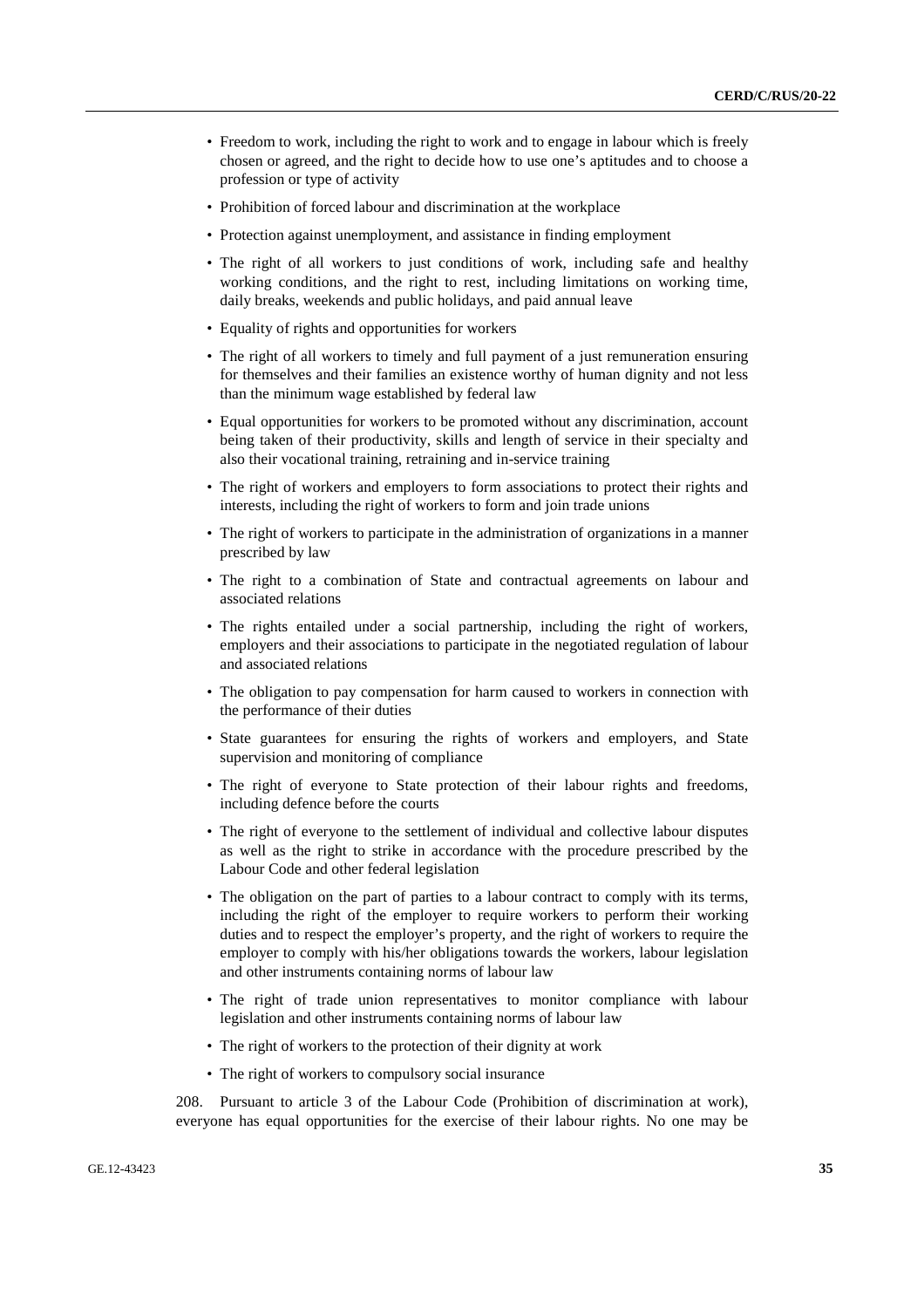restricted in their labour rights and freedoms or benefit from any preference on grounds of sex, race, skin colour, ethnic background, language, origin, material, family, social or official status, age, place of residence, attitude to religion, political convictions, membership or non-membership of a voluntary association or other circumstances unrelated to a worker's professional merits. Persons who consider that they have been subjected to employment discrimination are entitled to apply to the courts for the restoration of their violated rights and compensation for material and moral damage.

209. State guarantees that ensure the constitutional right of ethnic minorities and foreign nationals to work and to social protection against unemployment are also set out in the Employment Act. In accordance with article 6 of the Act, employment legislation also covers stateless persons, unless otherwise provided by federal law or international agreements to which the Russian Federation is a party.

210. The employment of ethnic minorities and foreign nationals lawfully residing in the Russian Federation is ensured through a number of federal job promotion services as well as State participation in other measures aimed at reducing tension on the labour market in the constituent entities.

211. In conformity with article 5, subparagraph (e) (ii), of the Convention, domestic legislation establishes the right of citizens to form trade unions. The principles of the enjoyment of this right are set out in a whole set of laws and regulations (chapter 58 (Protection by Trade Unions of the Labour Rights and Legitimate Interests of Workers) of the Labour Code (Federal Act No. 197) of 30 December 2001, revised 22 November 2011, amended 15 December 2011; Federal Act No. 10 on Trade Unions (Rights and Guarantees of Activities) of 12 January 1996, revised 28 December 2010; Federal Employment Act No. 1032-1 of 19 April 1991, revised 30 November 2011 (art. 21); and other legal instruments in the area). These rights are guaranteed for all citizens of the Russian Federation, regardless of ethnic or religious group.

212. In accordance with article 2 of the Federal Act No. 315 on Self-regulating Organizations of 1 December 2007 (revised 3 December 2011), entities which engage in entrepreneurial or professional activities may create non-profit organizations for the purpose of elaborating and introducing standards and regulations for these activities and monitoring compliance. Self-regulating organizations, which are based on membership, are enterprises from the same branch of industry or marketing outlet for goods and services or entities involved in a specific type of professional activity.

213. In keeping with article 5, subparagraph (e) (iii), of the Convention, domestic legislation recognizes the right of ownership and other rights in rem with regard to housing (chapter 18 of the Civil Code (Federal Act No. 51) of 30 November 1994, revised 30 November 2011; and section III, chapter 5, of the Housing Code (Federal Act No. 188) of 29 December 2004, revised 6 December 2011, amended 7 December 2011, with amendments and additions which entered into force on 1 March 2012, including the procedure for the rental and lease of housing (section III, chapter 5, article 671)).

214. The Federal Housing Programme for 2002–2010 was implemented in order to improve the living conditions of the population, to make the acquisition of housing more accessible and to increase the proportion of families able to purchase their own housing. A similar programme is under way for the period 2011–2015.

215. Consistent with article 5, subparagraph (e) (iv), of the Convention, Federal Act No. 323 of 21 November 2011 on the Public Health Care System stipulates that the State must provide health care for its citizens, irrespective of sex, race, age, ethnic background, language, presence of illness, state of health, origin, material or official status, place of residence, attitude to religion, convictions, membership of a voluntary association or other circumstances.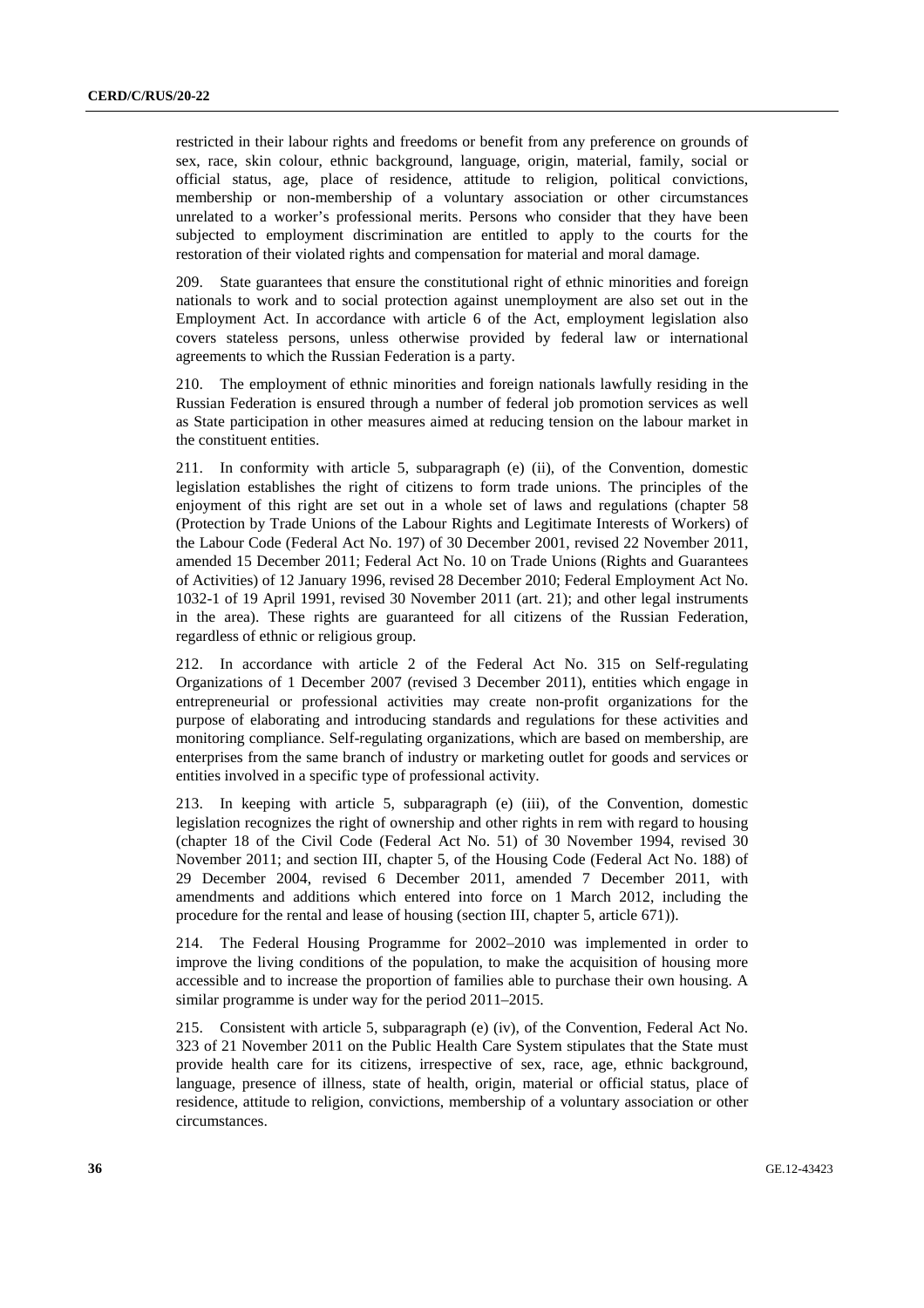216. The State guarantees citizens protection against forms of discrimination based on the presence of any illness. Persons who are guilty of violating this provision are punishable in accordance with the law. Citizens outside the country are guaranteed the right to health care in conformity with the international agreements to which the Russian Federation is a party.

217. Foreign nationals in the Russian Federation are guaranteed health care in accordance with the international agreements to which the Russian Federation is a party. Stateless persons permanently resident in the Russian Federation and refugees have the same right to health care as Russian citizens, unless international agreements to which the Russian Federation is a party provide otherwise.

218. Pursuant to Federal Act No. 195 of 10 December 1995 on the Fundamentals of Social Services for the Population of the Russian Federation, the State system of social services consists of State enterprises and social service institutions which are owned and operated by the constituent entities of the Russian Federation.

219. Social services are also provided by enterprises and institutions under other forms of ownership and by citizens engaged in an entrepreneurial activity for providing social services to the population without the formation of a legal entity.

220. The State supports and encourages the development of social services, irrespective of the form of ownership. Social services are based on the following principles:

- Targeted assistance
- Accessibility
- Voluntary participation
- Humanity
- Priority for minors in difficulty
- Confidentiality
- Prevention

221. The State guarantees for all citizens the right to social services under the State system in the basic forms defined by the above Federal Act, in accordance with the procedures and conditions prescribed by legislation and other legal instruments of the constituent entities.

222. Social services are provided upon the request of a citizen, his or her guardian or other legal representative, a central or local authority or a voluntary association. Every citizen has the right to obtain information free of charge on possibilities, forms, procedures and conditions for benefiting from the social services of the State system.

223. Foreign nationals permanently residing in the Russian Federation have the same right to social services as Russian citizens, unless international agreements to which the Russian Federation is a party provide otherwise.

224. Social services are either free of charge or on a paying basis. Free social services under the State system are provided in accordance with the above Federal Act. The procedure for the provision of free social services is defined by the government bodies of the constituent entities.

225. Pursuant to the Federal Act, the following persons are entitled to free social services under the State system: citizens who are unable to care for themselves due to their advanced age, illness or disability and who do not have a family to assist and care for them, provided that their average income is less than the minimum subsistence level established for the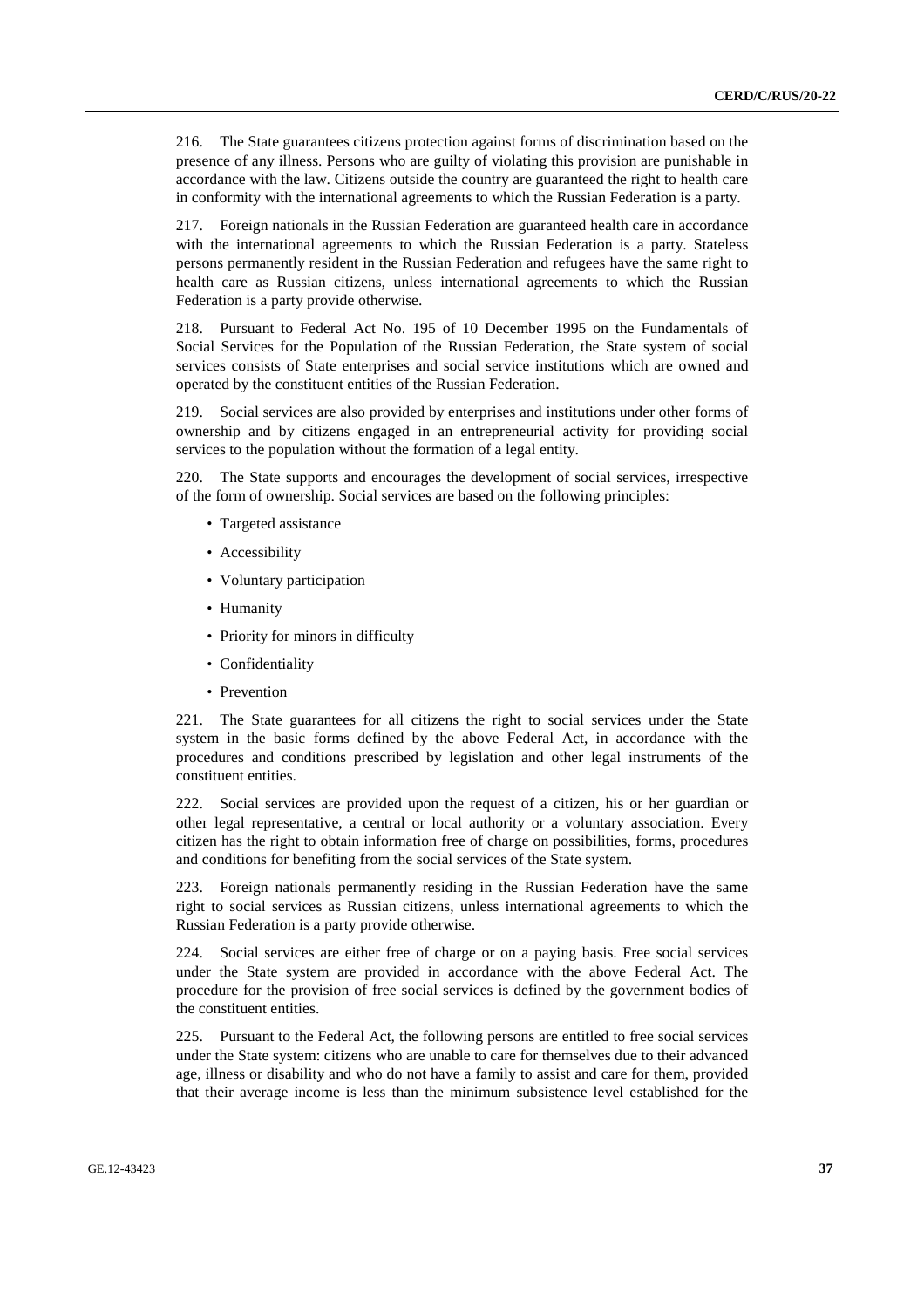constituent entity in which they live; citizens in difficulty due to unemployment, natural disasters or inter-ethnic or armed conflicts; and minors in difficulty.

226. Social services on a paying basis under the State system are provided in accordance with the procedure defined by the government bodies of the constituent entities.

227. Social protection in the Russian Federation is provided as a matter of priority, irrespective of sex, race, social background, religious or political convictions or social status, to:

- Elderly citizens, especially if single or living alone, and married couples living alone
- Disabled veterans of the Second World War and families of deceased military personnel
- Disabled veterans of conflicts in other countries ("internationalist soldiers")
- Disabled persons, included persons disabled since childhood and disabled children
- Citizens who were victims of the consequences of the accident at the Chernobyl nuclear power plant and radioactive fallout in other areas
- Unemployed persons
- Refugees and displaced persons
- Children who have lost both parents
- Children displaying deviant behaviour
- Families with disabled children
- Low-income families
- Large families
- Single mothers
- Persons with special needs

228. The social services system provides various forms of assistance, including financial support, housing benefits, hospital care, temporary shelter, day care at social service institutions and rehabilitation.

229. For example, temporary shelter in specialized facilities is provided to orphans, children without parental care, neglected minors, children in difficulty, citizens without a fixed residence or occupation, citizens victims of physical or psychological violence, natural disasters or the consequences of inter-ethnic or armed conflicts and other persons in need.

230. Work is currently under way to enlarge the range of social services, improve their quality, promote mobile forms for their provision, introduce public-private partnerships and involve non-profit organizations.

231. On the basis of blueprints approved for the development and placement of social service facilities, most constituent entities have medium-term plans (until 2020) to create new social service establishments by erecting model buildings and other structures, increasing the capacity of existing installations, constructing additional housing etc.

232. In all, there are some 3,700 social service facilities for the elderly and the disabled, and 3,200 for families and children. They are in operation in all the constituent entities, which are responsible for their organization and funding.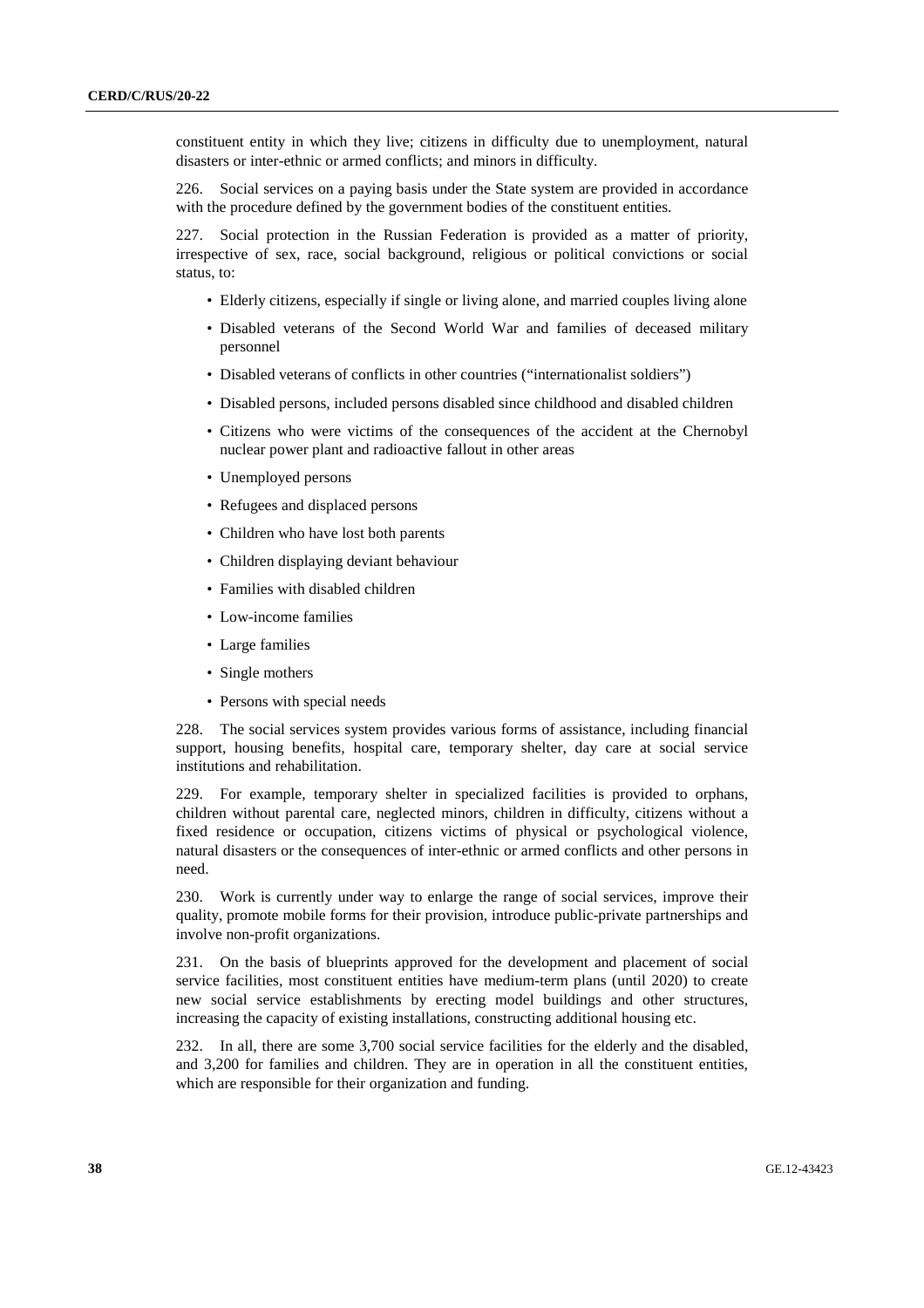233. In compliance with article 5, subparagraph (e) (v), of the Convention, article 5 of the Education Act provides that citizens are guaranteed the opportunity to receive an education, irrespective of sex, race, ethnic background, language, origin, place of residence, attitude to religion, beliefs, membership of a voluntary organization or association, age, state of health, social, material or official status or criminal record.

234. Restrictions on the right of citizens to vocational training on grounds of sex, age, state of health or criminal record may be established only by law.

235. Federal Act No. 17 of 9 February 2007 on Amendments to the Education Act and the Federal Act on Higher and Post-Graduate Vocational Training introduced a single State examination as the form of certification for students who have completed the curriculum of general secondary education.

236. The experience in implementing this Federal Act testifies to the fact that a single State examination ensures an independent objective assessment of the quality of secondary general education and a selection of candidates for secondary and higher vocational education schools who are most capable and best prepared for a mastery of the relevant level of schooling; it also makes vocational education more accessible and reduces the time spent and expenses incurred by schools in the selection process.

237. Proof of the effectiveness of the single State examination as a tool which makes vocational education more accessible is the fact that a large percentage of school leavers who take the exam are from rural areas (approximately 30 per cent) and from district localities and towns (population of up to 100,000 persons). A positive trend has been observed with regard to applications by such school leavers to universities in Moscow, Saint Petersburg and other large Russian cities (in 2010, more than half of first-year university students in Saint Petersburg (59 per cent) were from other parts of the country). In addition, 62.5 per cent of school leavers who took the single State examination are from families with a monthly income of less than 10,000 roubles.

238. This suggests that there is greater equality of initial opportunities for all segments of the population to receive quality vocational training, including in the most popular specialities and areas.

239. Citizens of the Russian Federation have the right to receive basic general education in their native language and also to choose a language of instruction, within the limits of the capacities available to the educational system (article 6 of the Education Act). The right of citizens to receive education in their native language is ensured through the establishment of the necessary number of schools, classes and groups, as well as conditions for their functioning.

240. The educational establishment and/or school regulations determine language or languages of instruction.

241. Questions relating to the education of foreign nationals in the Russian Federation are dealt with in accordance with domestic legislation and international agreements to which the Russian Federation is a party (article 57 of the Education Act).

242. In accordance with the international agreements to which the Russian Federation is a party, the State helps representatives of the peoples of the Russian Federation who are living abroad obtain basic general education in their native language.

243. More detailed information on the realization of educational rights in the native language is contained in paragraphs 373 and 381–399.

244. In conformity with article 5, subparagraph (e) (vi), of the Convention, the Constitution and federal legislation (including the Federal Act on Guarantees for the Rights of the Small Indigenous Peoples of the North, Siberia and the Russian Far East and the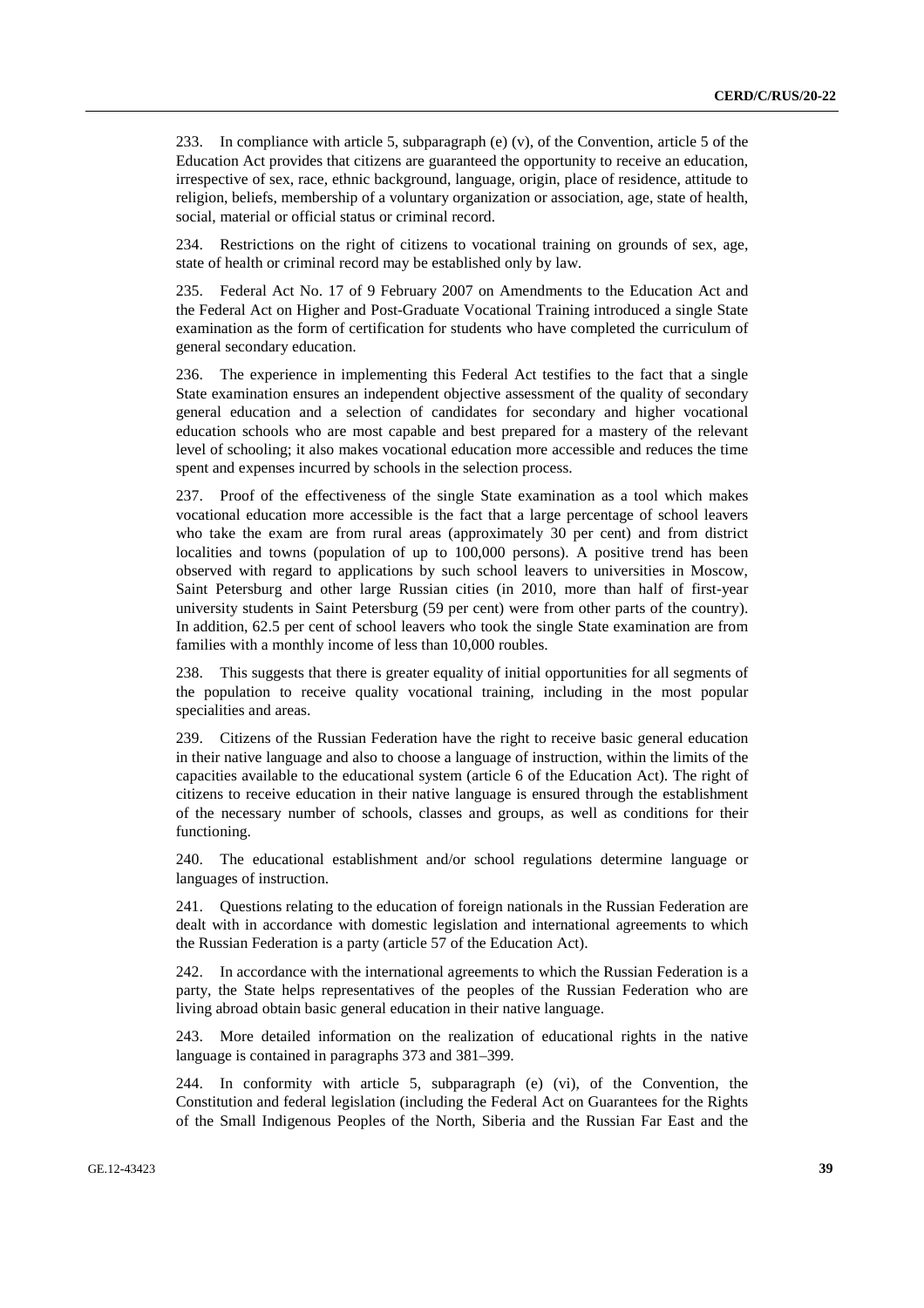Federal Act on the Foundations of Legislation on Culture) specify that the Russian Federation ensures the preservation and restoration of the cultural and ethnic identity of the small ethnic communities of the Russian Federation. These norms are dictated by the vulnerability of the traditional way of life of small indigenous peoples, the harsh climatic conditions in their habitat, urbanization and globalization.

245. Domestic legislation, including the Act on the Languages of the Peoples of the Russian Federation and the Federal Act on Ethnic and Cultural Autonomy, also guarantees the right of the peoples of the Russian Federation to preserve and develop their native language, traditions and culture. Provision is made for the creation of conditions conducive to a comprehensive and equitable development of native languages and freedom of choice and use of one's language of communication, so that all the peoples inhabiting the territory of the Russian Federation may realize their ethnic and cultural potential more fully. The Act focuses on protecting the sovereign linguistic rights of the individual, irrespective of a person's origin, social or property status, race or ethnic background, sex, education, attitude to religion or place of residence. Information on the number of media outlets in the languages of the peoples of Russia is contained in the annex to this report.

246. The Federal Act on the Foundations of Legislation on Culture establishes the right of peoples and ethnic communities to preserve and develop their cultural and ethnic identity and to protect, restore and preserve their traditional cultural and historical habitat.

247. The Federal Ethnic Cultural Autonomy Act defines such autonomy as a form of ethnic cultural self-determination consisting in the voluntary association of citizens of the Russian Federation who identify with a particular ethnic community and who organize on that basis in order to address independently issues of preservation of identity, language development, education and ethnic culture.

248. In compliance with article 5, subparagraph (f), of the Convention, there is no limitation whatsoever, in legislation or in practice, on access to any place or service intended for use by the general public on grounds of race, ethnic background, language or other affiliation.

#### **1. Situation with regard to the realization of the rights of members of the Roma community**

249. As in other European countries, the socialization in the Russian Federation of the Roma, including their access to modern social infrastructures (issuance of documents, provision of health care, housing etc.) and their successful social integration, is an important issue.

250. Working meetings are regularly held with representatives of Roma voluntary associations at federal, regional and local levels of government. The discussion on the social, economic and ethnic cultural development of Russian Roma at a meeting held in August 2011 of the Expert Advisory Board of representatives of ethnic voluntary associations under the Deputy Prime Minister constituted a major breakthrough in the improvement of interdepartmental coordination on issues involving the Roma community. Following the meeting, the Ministry of Regional Development and the Federal Autonomous Ethnic Cultural Organization of Russian Roma were instructed to elaborate a plan of action for the socioeconomic and ethnic cultural development of the Roma community. The plan of action is currently being prepared; once completed, it will be submitted to the Government for approval.

251. The central authorities regard the legalization of homeownership as the legal mechanism which prevents the practice of forcibly evicting Roma. A legalization of the Roma population enables Roma to avail themselves of all the rights guaranteed to citizens under the Constitution and the relevant legislation at federal and regional level.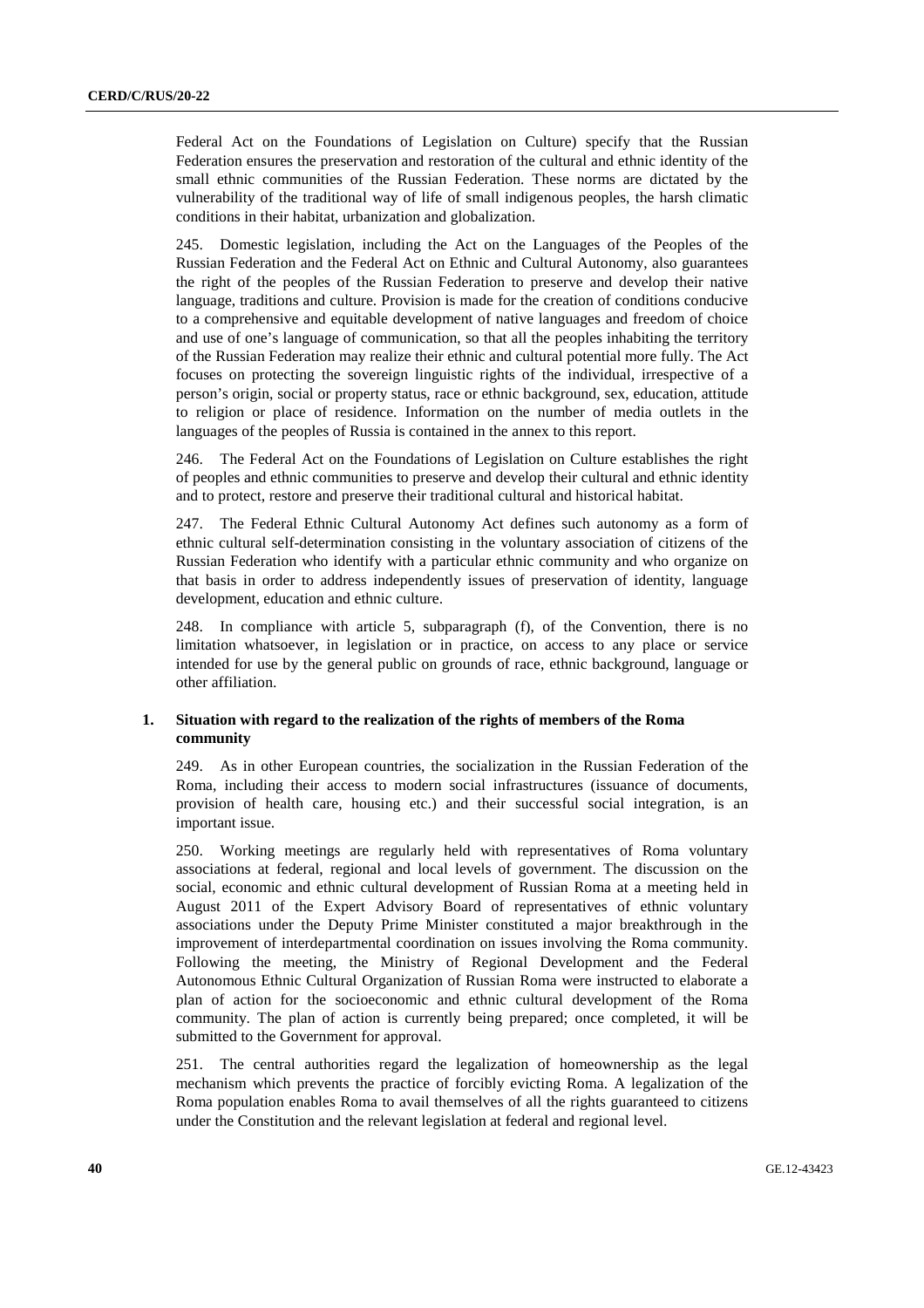252. Efforts to legalize Roma settlements are carried out in close cooperation with the federal, regional and local authorities.

253. Roma families receive State support in the framework of State housing made available to members of the population in need of better living conditions. The following data provide concrete examples of an improvement in the living conditions of the Roma.

254. In 2010, 63 Roma families in Kaluga province asserted their right to housing: 45 families received State or municipal housing, 15 are on the waiting list for housing, and 3 are on the waiting list for an improvement in their living conditions.

255. In Pskov province, 36 Roma families were placed on the list of citizens in need of low-income State housing.

256. In Volga province, six Roma families were provided with mobile homes, which citizens receive whose homes have become uninhabitable because of an emergency situation.

257. Today, Roma who are most successfully integrated into the social structure of Russian society and are best adapted live in cities or in towns near big cities. A characteristic of this ethnic community is its growing urbanization.

258. In places with large Roma populations, a number of measures are planned in the framework of a federal programme for strengthening the unity of the Russian nation and promoting the ethnic cultural development of the peoples of Russia. The programme is being elaborated by the federal ministries on the instructions of the President, the aim being to intensify work on the sociocultural adaptation and integration of Roma into Russian society and to prevent conflict situations (including in connection with the demolition of dwellings).

259. Representatives of the Federal Autonomous Ethnic Cultural Organization of Russian Roma are members of the Expert Advisory Board within the Interdepartmental Working Group on inter-ethnic relations and the Advisory Board on the affairs of autonomous ethnic cultural organizations set up in 2006 under the Ministry of Regional Development. This has made it possible to hold a constructive dialogue on issues relating to the cultural and socioeconomic situation of Russia's Roma community.

260. In conjunction with the Council of Europe, the Russian Federation is taking part in the elaboration and implementation of measures to improve the situation of Roma in the States parties of the Council of Europe. Specifically, in late 2011 it expressed an interest in participating in a programme initiated in 2010 by Council of Europe Secretary General Thorbjørn Jagland to train mediators on questions of cooperation between Roma communities and all levels of government in the area of education, health care and employment for Roma.

## **2. Implementation of the rights of the small indigenous peoples of the Russian Federation**

261. There are 47 small indigenous peoples in the Russian Federation, with a total population of 312,900 persons. Large populations are found in more than 30 constituent entities. They include the small indigenous peoples of the North, Siberia and the Russian Far East, whose population according to the census stands at between 244,000 and 254,700 persons (for more detailed figures for each ethnic group, see paragraphs 12–14).

262. The protection of the rights of small indigenous peoples and small ethnic communities is linked to the enjoyment of the right to land and other natural resources, which is seen as the foundation of the life and activities of peoples living in the areas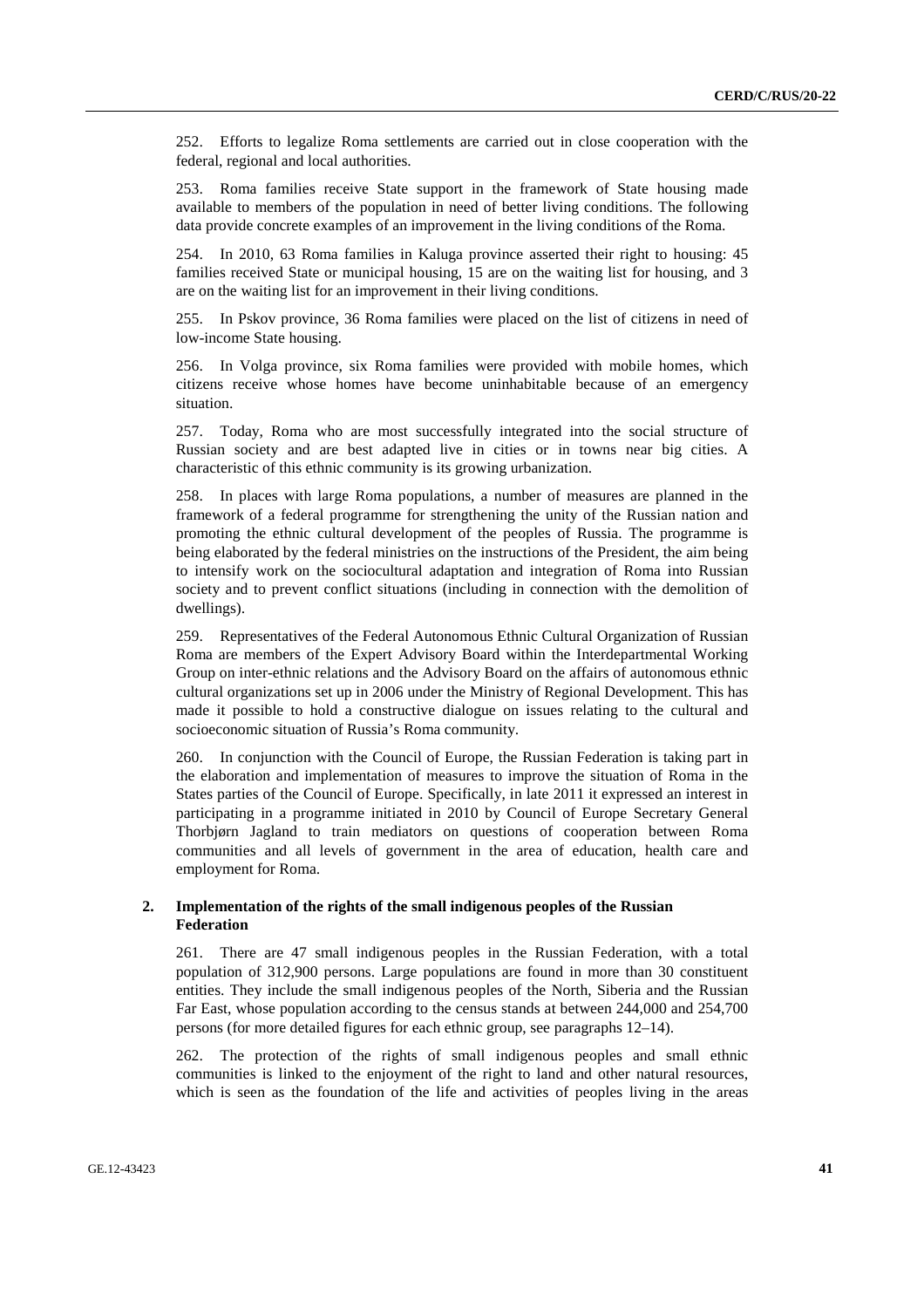concerned (article 9, paragraph 1, of the Constitution), and the right to the protection of their native habitat and traditional way of life.

263. Article 69 of the Constitution guarantees the rights of indigenous peoples in conformity with universally recognized principles and norms of international law and international agreements.

264. The Russian Federation also considered it desirable to establish in a constitutional provision the requirement to protect the native habitat and traditional way of life of indigenous peoples: article 72, paragraph 1 (l), of the Constitution specifies that the protection of the native habitat and traditional way of life of small ethnic communities is under the joint jurisdiction of the Russian Federation and its constituent entities.

265. Federal legislation defines the legal status of indigenous peoples and small ethnic communities living under particular climatic and natural conditions in the regions of the North, Siberia and the Russian Far East. Federal Act No. 104 of 20 July 2000 on General Principles of Organization of the Communities of Small Indigenous Peoples of the North, Siberia and the Russian Far East specifically introduced the notion of "small indigenous peoples of the North, Siberia and the Russian Far East", a new term which took on much greater importance because of the special legal status of such peoples. The singling out, in 2000, of that specific group (most of whose members lived in nomadic communities) from among other indigenous peoples of the Russian Federation was an important catalyst for the development of both federal and other legislation addressing ethnic issues in the following years.

266. Small indigenous peoples are guaranteed priority access to natural resources, which are regarded as the foundation of their life and activities. Their traditional habitat and way of life are also protected.

267. Legislation sets out four criteria for qualifying as a small indigenous people:

- Habitation of traditional ancestral settlement areas
- Preservation of traditional ways of life and livelihoods
- Identity as an independent ethnic community
- Population in the Russian Federation of less than 50,000 persons

268. In recent years, many initiatives have been successfully carried out at federal level to preserve the cultural heritage and traditional way of life of indigenous peoples.

269. The main objective of these initiatives is to ensure the sustainable development of indigenous peoples, which entails strengthening their socioeconomic potential and protecting their native habitat, traditional way of life and cultural values through targeted State support and the mobilization of their own internal resources.

270. The Russian Federation was the first Member State to respond to the United Nations General Assembly resolution proclaiming the Second International Decade of the World's Indigenous People. It was the first Member State of the United Nations to create the relevant national organizing committee, which was headed by the Minister of Regional Development, since the Ministry of Regional Development is responsible for implementing State policy on the small indigenous peoples of Russia.

271. In the period 2008–2010, a set of three-year priority government measures were put into effect in the framework of the Second Decade. The next measures will be implemented by 2014, when the Second Decade comes to a close.

- 272. These measures are composed of initiatives to:
	- Improve legislation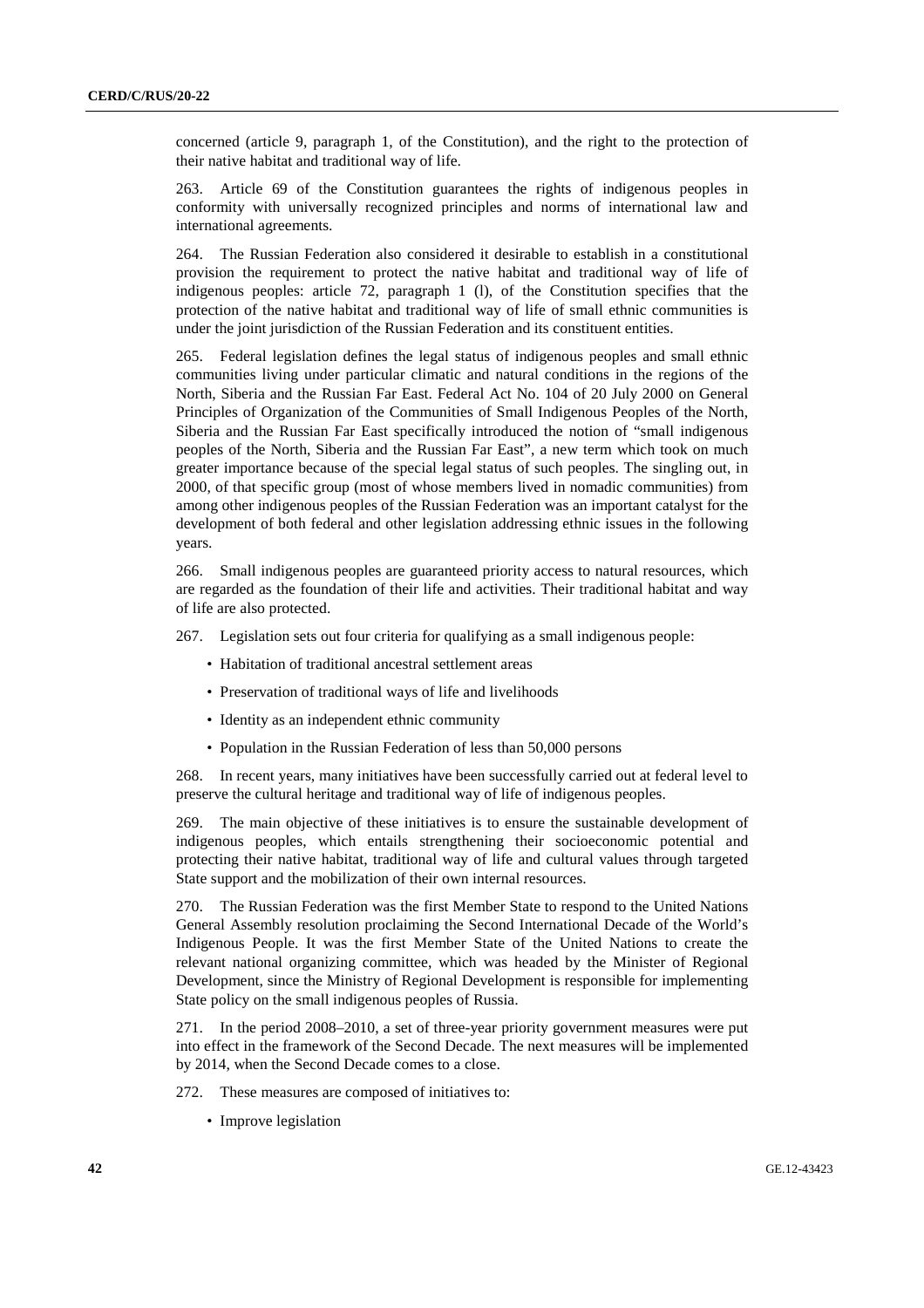- Preserve and promote the cultural heritage and development of the traditional culture of the small indigenous peoples of the Russian Federation
- Preserve their traditional way of life
- Improve their level of health care and education
- Encourage international cooperation

273. The cost of funding these measures for the period 2008–2010 stood at 80 million roubles annually.

274. In 16 constituent entities with large populations of small indigenous peoples, regional organizational committees were set up to carry out the Second Decade, plans of action were approved and implemented, and financial resources were allocated.

275. Three federal acts govern State policy in the area of small indigenous peoples:

 (a) Federal Act No. 82 of 30 April 1999 on the General Principles for the Organization of Communities of the Small Indigenous Peoples of the North, Siberia and the Russian Far East;

 (b) Federal Act No. 104 of 20 July 2000 on Guarantees for the Rights of the Small Indigenous Peoples of the North, Siberia and the Russian Far East;

 (c) Federal Act No. 49 of 7 May 2001 on Areas of Traditional Resource Use of the Small Indigenous Peoples of the North, Siberia and the Russian Far East.

276. The rights of indigenous peoples are also formalized in many federal and regional laws governing questions of investment, social protection, education, culture, animal husbandry, fishing etc.

277. To improve legislation, a new version of the Federal Act on Areas of Traditional Resource Use has been drafted which defines rules for the formation of such areas, simplifies the procedure for their creation and envisages the possibility of establishing them on various categories of land.

278. In 2009, the Government approved lists of traditional habitats and traditional livelihoods.

279. A bill is currently being elaborated which gives members of indigenous peoples the right freely to engage in traditional fishing to meet non-commercial needs, without any limit on the catch (information on the bill is contained in annex no. 7 and annex no. 8).

280. One of the most important strategic documents recently adopted is the Outline for the sustainable development of the small indigenous peoples of the North, Siberia and the Russian Far East approved by the Government in May 2009 (the text of the Outline is introduced in the annex to this report).

281. The Outline, which lays the groundwork for State policy on small indigenous peoples, envisages:

- Preserving the native habitat and traditional resource use in order to protect and promote the traditional way of life of indigenous peoples, inter alia by ensuring that they have priority access to fishing and hunting grounds and to the biological resources in their traditional habitat and areas of traditional economic activities
- Developing and modernizing their traditional economic activities
- Raising their standard of living to the national level
- Improving their demographic situation by reducing infant mortality and raising life expectancy to the national average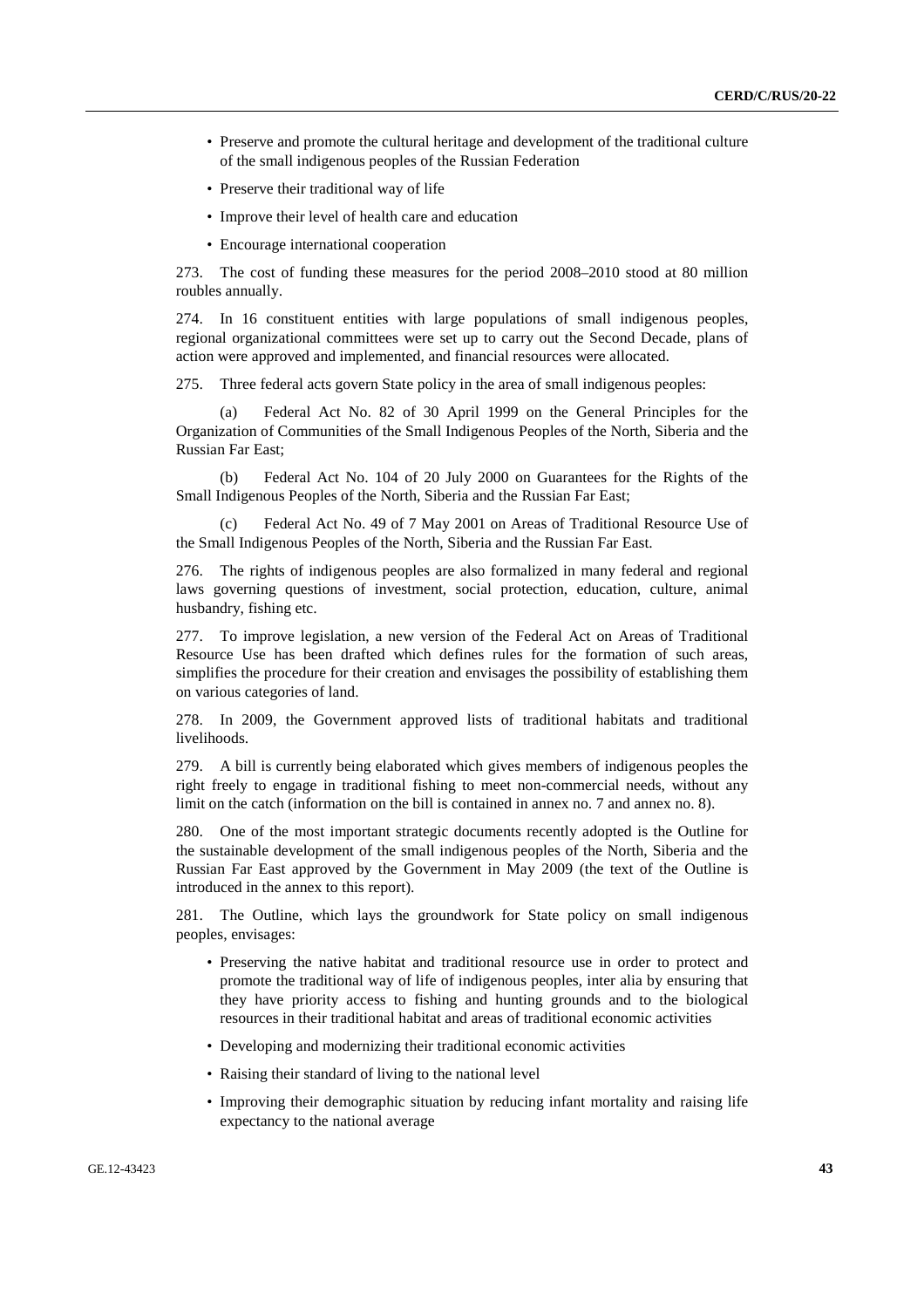• Promoting their access to educational services, taking into account their ethnic cultural particularities

282. The Outline is based on a number of principles which define approaches to achieving the sustainable development of small indigenous minorities, including:

- The need for a global solution to problems associated with the socioeconomic and ethnic cultural development of the indigenous peoples
- Recognition of the right to use one's native language and protection of this right by the State
- Shared responsibility of the federal Government and the regional governments for preserving the native habitat and traditional way of life of the indigenous peoples

283. A plan of action was elaborated and approved by the Ministry of Regional Development together with other government bodies to ensure the practical implementation of the Outline in 2009–2011, which is currently ongoing. Regional plans have been adopted and are being put into effect in the constituent entities.

284. In 2010–2011, as part of measures directed at supporting the culture, languages and traditional way of life of the small indigenous peoples, the Ministry of Regional Development alone conducted more than 40 major international and national initiatives, including international academic conferences, congresses of indigenous peoples, festivals of culture, trade fairs and seminars.

285. A number of documentaries and animated films about the small indigenous peoples of Russia have been produced to acquaint the public with their traditional culture.

286. In December 2009, the Ministry of Regional Development approved a method for calculating the extent of damage caused by the economic and other activities of organizations based on all forms of ownership or by private individuals to the traditional habitat and areas of traditional economic activities in areas inhabited by communities of indigenous peoples. On the basis of the method, the principle was established of corporate social responsibility, to which enterprises active in areas inhabited by indigenous peoples voluntarily commit themselves.

287. In accordance with this method, estimates have been made of the extent of damage caused in a number of constituent entities by the following companies to economic activities involving the traditional use of natural resources: the Erv agricultural production cooperative, the Izhemsk Reindeer-Breeder and Co. agricultural production cooperative, Geostroi, the BashNIPIneft and Tyumenneftegazproekt (in the Nenets Autonomous Area); the Tazov agricultural production cooperative, the Verkhne-Purov cooperative farm, Integra-Geofizika and the Tyumensk Office of Cadastral Engineers (in the Yamal-Nenets Autonomous Area); Vostsibtransproekt and the Ural Engineering Energy Centre (in Amur province); Omsktransproekt (in Transbaikal Territory); and Vostsibtransproekt, the Ural Energy Engineering Centre, Omsktransproekt, NIPII Energotransproekt and Neryungri-Metallik (in the Republic of Sakha (Yakutia)).

288. An estimate has also been made of the payment of damages by the following companies: Naryanmarneftegaz, Bashneft Oil, Gazprom, Nenets Oil, Geostroi, Lukoil-Komi, Rospan International, Bankorneft, Integra-Geofizika, SibNATs, Mechel, FSK EES, RusGidro, Neryungri-Metallik and Xhvoinoe.

289. Based on the calculations of organizations of indigenous peoples, the payments being made are in line with the amount of damage sustained.

290. A practice has developed of concluding agreements between mining corporations operating in close proximity to the traditional habitat of small indigenous peoples, the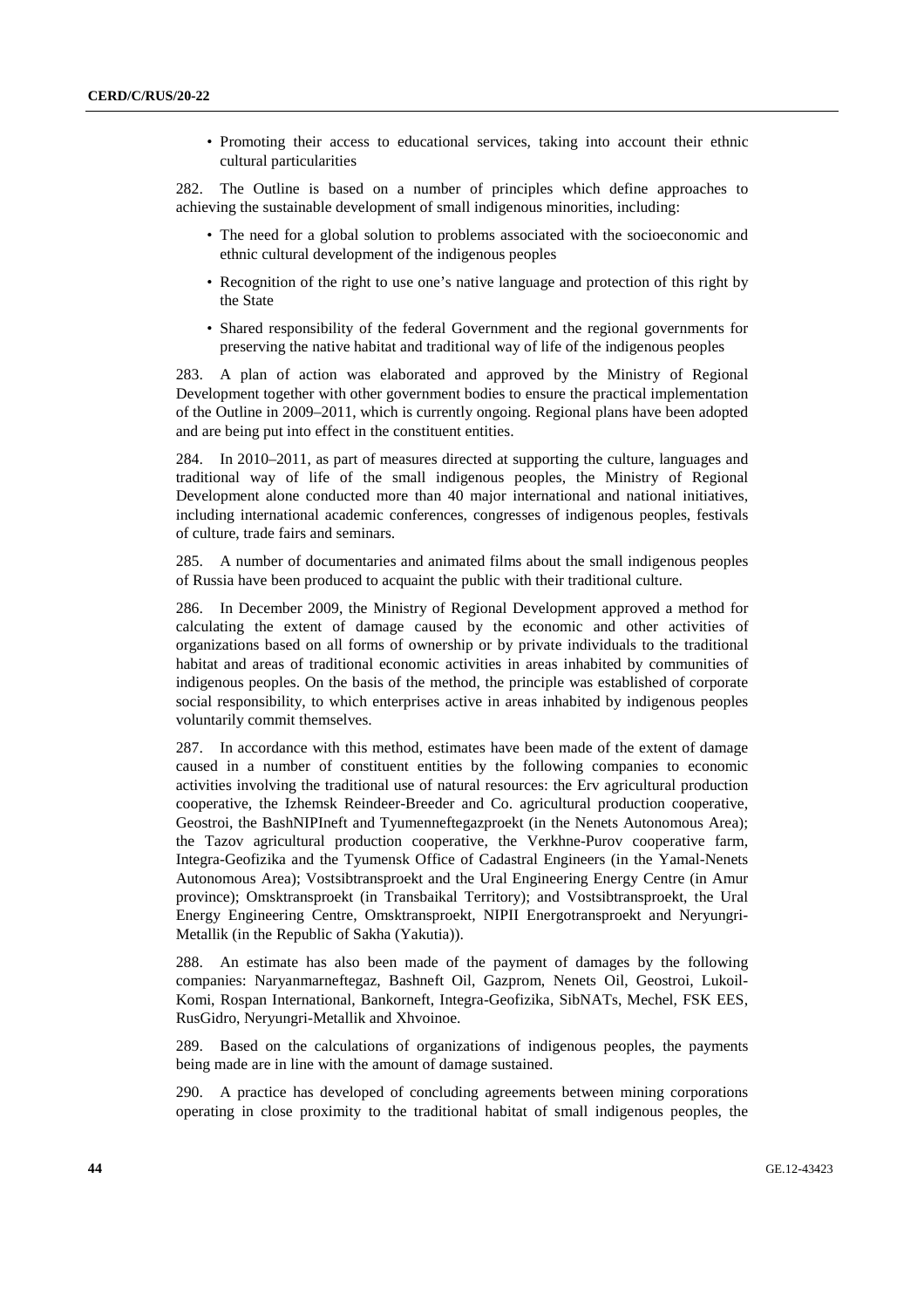regional authorities and the indigenous peoples to support cultural, educational and other projects for these peoples. Major enterprises which have concluded such agreements and have provided targeted assistance to communities of indigenous peoples include BP, Gazprom, Lukoil, Novotek and Surgutneftegaz.

291. A separate area of work concerns the elaboration of a vocational training programme on the management of ethnic cultural projects, with the financial participation of the Ministry of Regional Development. The programme focuses primarily on improving the skills of indigenous administrators in this area. In 2011, it is planned to train six persons, to be funded with resources from the federal budget. Graduates receive an official State diploma in occupational retraining and a British masters diploma.

292. The policy for the sustainable development of indigenous peoples is currently funded from the federal and regional budgets through the following instruments:

- Special regional programmes
- Subsidies from the federal budget
- Financial measures, including grants, under various items of the federal and regional budgets

293. Until 2008, the federal instrument which impacted the development of the small indigenous peoples of the North was the programme on the economic and social development of the small indigenous peoples of the North, on the basis of which the relevant constituent entities elaborated and implemented regional support programmes for these peoples. As of the end of 2011, long-term regional programmes for the sustainable development of small indigenous peoples were being carried out in 14 constituent entities. Under the federal programme for assisting small indigenous peoples, 205.6 million roubles were allocated in 2006 and 207.2 million roubles annually in 2007 and 2008. Since 2009, subsidies from the federal budget have been assigned to the budgets of the constituent entities (in accordance with regulations for the distribution and granting of subsidies approved by Government Decision No. 217 of 10 March 2009) to support the economic and social development of the small indigenous peoples of the North, Siberia and the Russian Far East. The subsidies totalled 600 million roubles in 2009 and 240 million roubles annually in 2010 and 2011. In addition, since 2008 80 million roubles have been set aside annually to fund priority measures for preparing and conducting national initiatives under the Second International Decade of the World's Indigenous People.

294. In the framework of the implementation of the State programme for the development of agriculture and the regulation of markets for agricultural products, basic commodities and foodstuffs, the Ministry of Agriculture designated the following sums to support northern reindeer breeding and horse breeding for meat: 278.2 million roubles in 2008, 283.7 million roubles in 2009, 180 million roubles in 2010 and up to 400 million roubles in 2011. Up to 300 million roubles have been earmarked for 2012. On average, approximately half the resources go to support traditional northern reindeer breeding.

#### **3. Protection of religious rights**

295. The Government gives close attention to supporting activities of traditional religious organizations which aim to prevent and resolve inter-ethnic conflicts and promote interethnic harmony and religious tolerance.

296. The federal authorities assist religious associations in rebuilding and restoring religious sites that are historical and cultural monuments and support socially significant measures of religious associations and their educational and awareness-raising initiatives. In 2011, 2,159 million roubles were earmarked under the Culture of Russia Programme for these reconstruction and restoration efforts.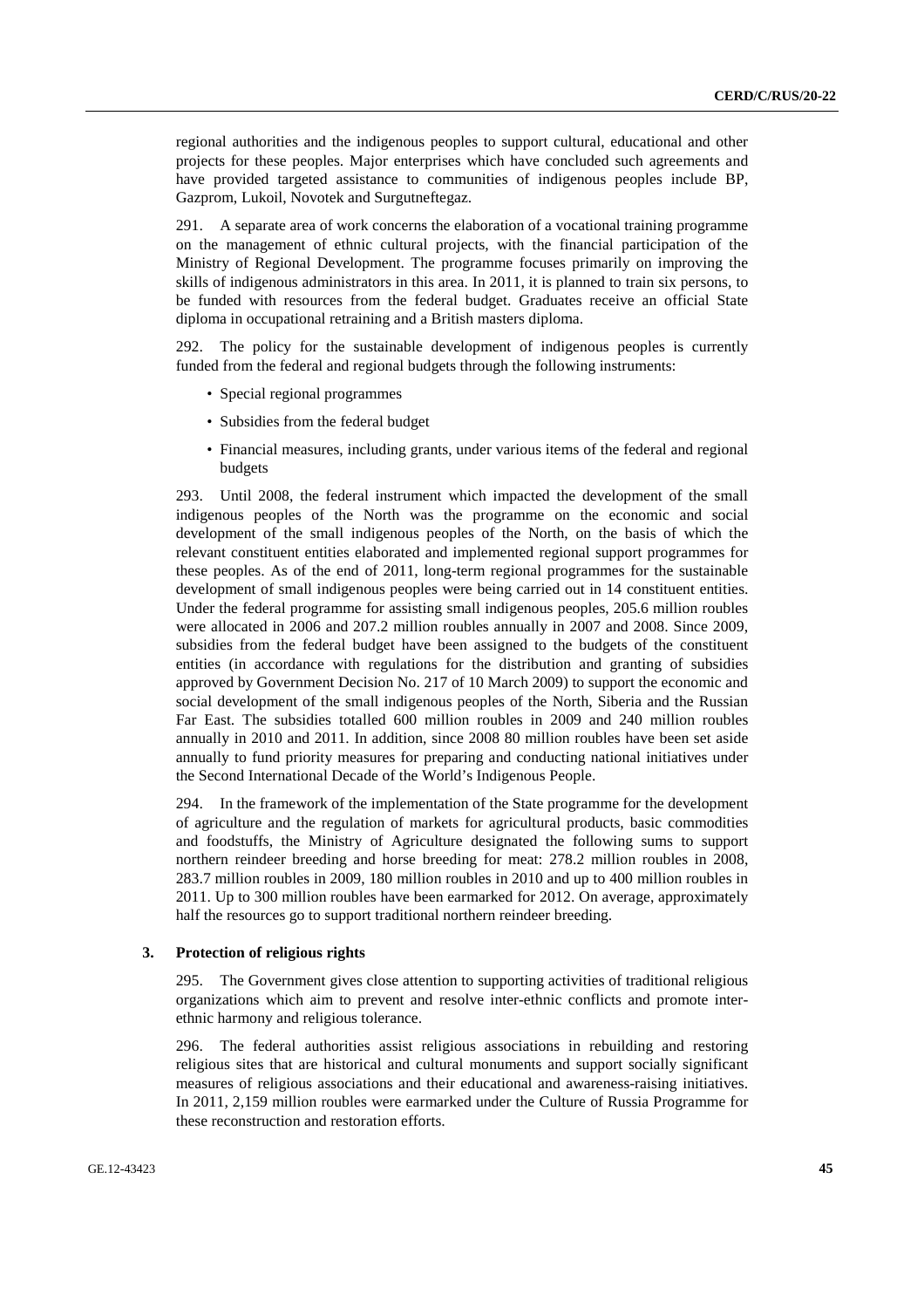297. The advisory bodies of all special representatives of the President in the Federal Areas and of the authorities in the constituent entities also cooperate with religious associations and support their socially relevant initiatives, including efforts to improve inter-ethnic relations.

298. In the constituent entities, cooperation agreements to support social initiatives of religious associations have become common.

299. In April 2011, the Ministry of Education and Science approved a plan of action for the period 2011–2013 for the training of specialists with an in-depth knowledge of the history and culture of Islam. The plan envisages measures to elaborate, test and introduce educational and technical support for upgrading the qualifications of teaching staff and training and in-service training of personnel with an in-depth knowledge of the history and culture of Islam so that they can work with young people and religious associations; to develop a system for training these specialists in the use of off-site educational technologies and to purchase modern hardware, software and computer and office equipment for that purpose; and to organize international cooperation on training in this area.

300. The plan of action is being implemented by the Saint Petersburg State University, the Moscow State University of Linguistics, the Nizhny Novgorod State University, the Pyatigorsk State University of Linguistics, the Bashkir State Teachers' University and the Kazan (Volga) Federal University.

# **E. Article 6**

301. The courts consider applications associated with the violation of anti-discrimination provisions of international and domestic law in accordance with the procedure prescribed in existing legislation. The Supreme Court periodically reviews the application by the courts of norms which criminalize extremist acts, including article 282 (Hatemongering and disparagement), article 282, paragraph 1 (Organization of an extremist association), and article 282, paragraph 2 (Organizing the activities of an extremist organization), of the Criminal Code.

302. Figures for the number of persons convicted under article 282, paragraph 1, are as follows: 13 persons in 2006, 32 persons in 2007, 62 persons in 2008, 53 persons in 2009, 82 persons in 2010 and 49 persons in the first half of 2011.

303. Figures for the number of persons convicted under article 282, paragraph 2, are as follows: 42 persons in 2006, 32 persons in 2007, 59 persons in 2008, 39 persons in 2009, 78 persons in 2010 and 27 persons in the first half of 2011.

304. The structure of extremist offences shows a market predominance of violent crimes (intentional causing of slight, moderate or severe harm to health, assaults, death threats), crimes against public security and public order (disorderly conduct) and crimes against the State power (incitement of hatred and enmity, including through the media).

305. In 2011, the courts in 71 regions of Russia considered criminal proceedings involving extremism, compared to 66 in 2010. Sixty-eight cases were considered under special procedures and five in a trial by jury. Guilty verdicts were handed down involving 336 persons (462 in 2010), of whom 70 were under 18 years of age (76 in 2010); 10 persons were acquitted (9 in 2010).

306. Charges were not pressed and the proceedings were terminated in criminal cases involving 67 persons. Compulsory measures of a medical nature were taken with regard to two persons. The courts sentenced 173 persons to deprivation of liberty (51.4 per cent); 130 persons received a suspended sentence.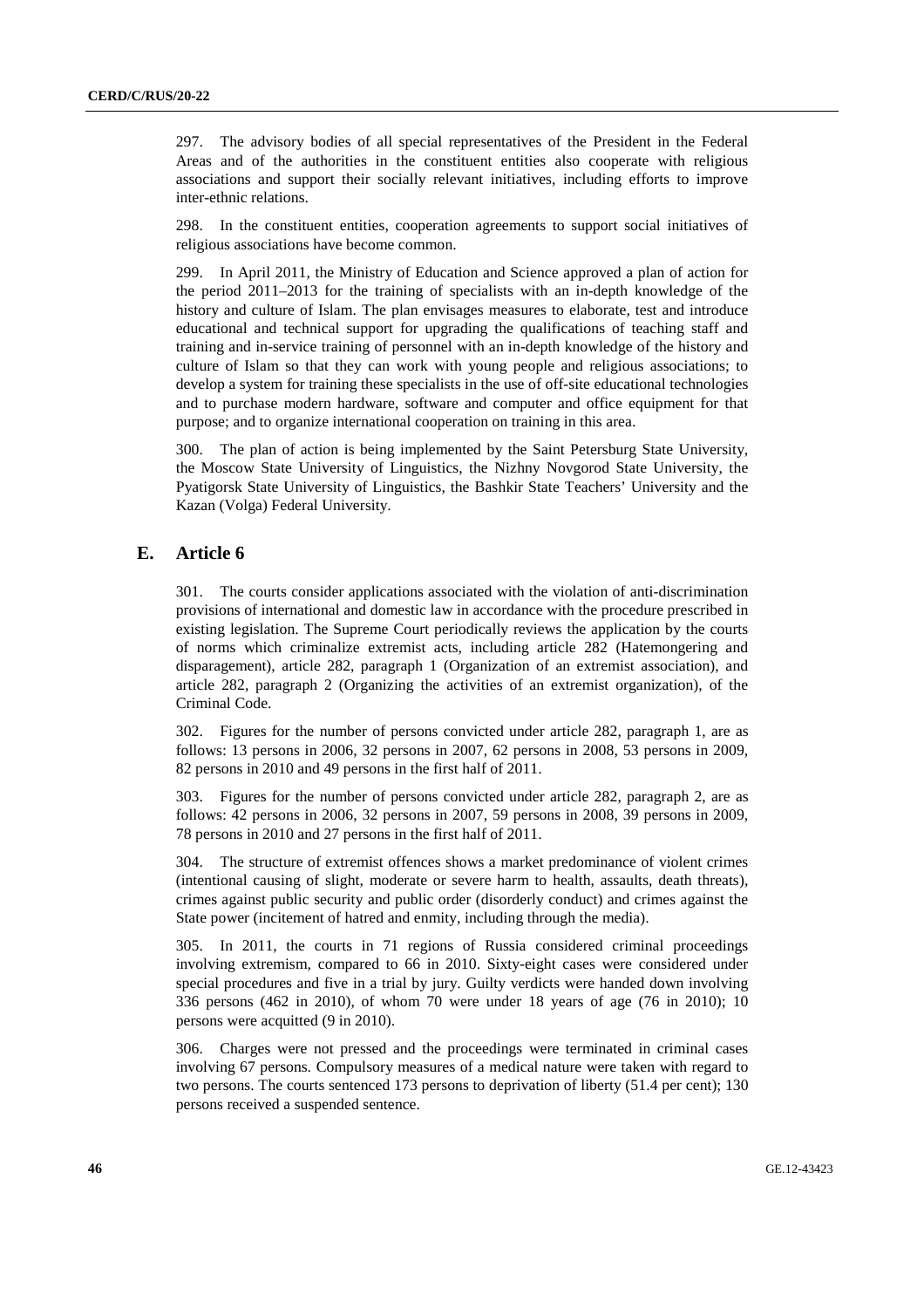307. Punishment for the commission of extremist offences takes into account the nature and degree of public danger of the crime, within the limits of the sanctions set out under the relevant articles of the Criminal Code.

308. All in all, the decline in the number of extremist offences and in the figures on investigations and court practice indicate an improvement in the quality and outcome of efforts by the law enforcement authorities in this area.

309. On 28 June 2011, the Plenum of the Supreme Court adopted Decision No. 11 on judicial practice in criminal proceedings involving extremist offences, in which it established basic mechanisms and made recommendations for judicial practice in domestic courts. Paragraph 2 of the Decision draws the attention of the courts to the fact that crimes committed on grounds of political, ideological, racial, ethnic or religious hatred or enmity with regard to any social group must be distinguished from crimes committed on grounds of personal hostile relations. For a proper determination of the motive, account must be taken, in particular, of the duration of interpersonal relations between the defendant and the victim and the presence of conflicts with the victim unrelated to ethnic, religious, ideological or political views or membership of a particular race or social group.

310. Russian courts consider civil claims involving discrimination, but separate statistics are not kept. Annex 3 to this report cites two Supreme Court decisions as examples.

# **F. Article 7**

311. The Russian Federation is a multi-ethnic, pluralistic and multicultural State in which more than 194 ethnic groups speaking 277 languages and dialects live. In it has arisen a unique, centuries-old experience of peaceful coexistence among the members of many peoples and religions. This is one of the richest multicultural mosaics of Europe and Asia. A policy of protecting human rights is consistently and explicitly ensured at all levels of State power, irrespective of race, skin colour, sex, religious affiliation or social or ethnic background. The Russian Federation demonstrates the positive experience of intercultural and interfaith dialogue and cooperation.

312. The Government is taking the measures enumerated in its annual list of actions for the implementation of State nationalities policy so as to prevent ethnic discrimination and inter-ethnic and interfaith hate crimes and combat the spread of racist attitudes.

#### **1. Inter-ethnic relations**

313. As part of State nationalities policy, the authorities at federal and regional level conduct annual sociological studies, international and interregional forums, conferences, symposiums and seminars and carry out media campaigns on equality and intercultural dialogue, which include public service announcements, the broadcast of animated films and documentaries on the peoples of Russia and the appearance in the media of representatives of the Ministry of Regional Development and ethnic voluntary associations.

314. In 2008 and 2009, the Ministry of Regional Development undertook a number of important initiatives in the area of awareness-raising, which in today's world is acquiring increased importance for the formation of public opinion. An information campaign has been elaborated under the motto "Many peoples, one country!", the aim being to forge a national identity and promote inter-ethnic harmony. In the context of the campaign, videos with public service announcements are prepared and broadcast on federal and regional television stations, outdoor public service announcements are posted which foster harmonious inter-ethnic relations and tolerance towards people of other ethnic origin, and a special Internet portal has been created for the campaign and has been operating successfully (www.stranaodna.ru).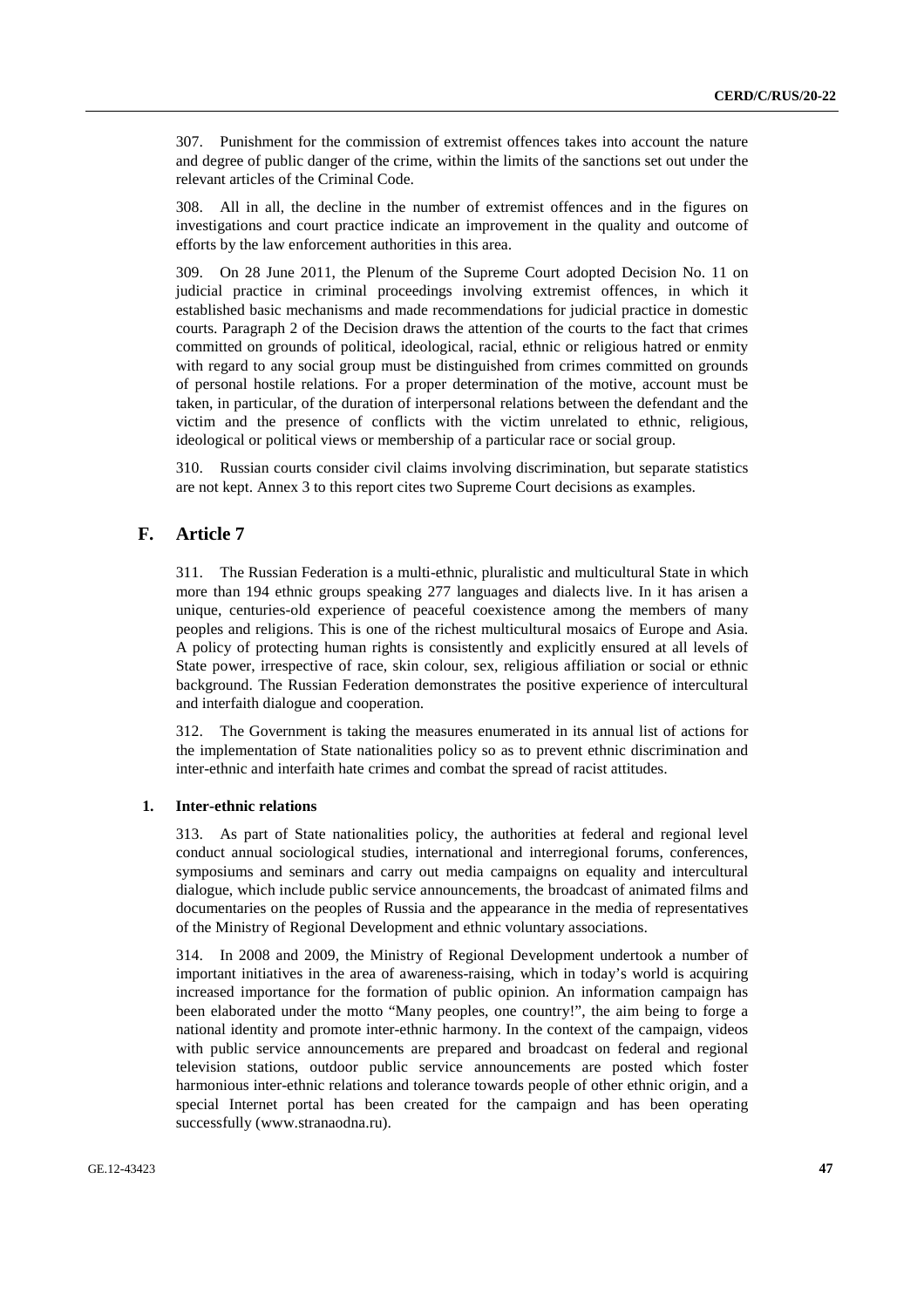315. Three editions of a basic illustrated Atlas of the cultures and religions of the peoples of Russia came out in 2008, 2010 and 2011, and a wall map of the religions of the Russian Federation has also been published, as well as a study guide for university students on tolerance and a culture of inter-ethnic dialogue, which has been approved by a number of institutions of higher education in the Southern Federal Area.

316. For the third year, the Ministry of Regional Development together with the guild of inter-ethnic journalists is printing more than 500,000 copies of a supplement, entitled "Ethnic accent", for the newspaper *Argumenti nedeli*.

317. SMIrotvorets (Media-Peacemaker), a national media competition for the best coverage of inter-ethnic cooperation between the peoples of Russia and their ethnic cultural development, is held annually together with the inter-ethnic journalism guild, Radio Russia and *Russkaya Gazeta*. The competition has already borne fruit: the outcome of the 2011 event indicated that in the three years between 2009 and 2011, the number of positive reports on inter-ethnic questions in the federal, regional and ethnic media more than doubled.

318. Whereas in 2008 134 federal and regional media outlets and 71 ethnic media outlets participated in the competition, in 2009 those figures rose to 301 media outlets, including 98 ethnic outlets. In 2010, the contributions of 360 media outlets, including 178 ethnic outlets, were announced for participation in the competition, and in 2011 625.

319. Another media project — a broadcast by the Moscow Echo radio station between January 2010 and January 2011 of the weekly programme "We" on issues of identity and the current state of ethnic relations in Russia — was accompanied by the publication in *Nezavisimaya Gazeta* of articles on the subject of the broadcast.

320. The Ministry of Regional Development helps the constituent entities conduct public awareness campaigns by making available, free of charge, materials elaborated during its information campaign, including originals of campaign posters, and discs and cassettes with films and cartoons. Agreements of this kind have been concluded with 56 constituent entities.

321. Several constituent entities have already launched their own public awareness campaigns. For example, public service television videos entitled "Many peoples, one country" have been posted on networks in a number of regions, and the official portals of some constituent entities (for example, Orlovsk province) are creating their own broadcasts on the subject (for instance, the public service video "Perm Territory – our common home" was produced in Perm Territory).

322. The Federal Press and Mass Communications Agency provides support on a competitive basis, with funding from the federal budget, for important projects on this topic in the print and electronic media in order to stimulate their interest in forging attitudes of tolerance, preventing extremism and xenophobia in Russian society and promoting interethnic relations and respect for persons of different religious beliefs and cultures.

323. In the period 2006–2011, more than 192 million roubles in funding were awarded for 98 projects in the electronic media, and more than 115 million roubles for 308 projects in the print media, including:

- A television documentary on "The small peoples of Russia", on the way of life and traditions of these peoples (broadcast by Russian Federation-24)
- A cycle of short documentaries entitled "The faces of Russia", on the culture and way of life of the peoples of the Russian Federation (broadcast by Russian Federation-24)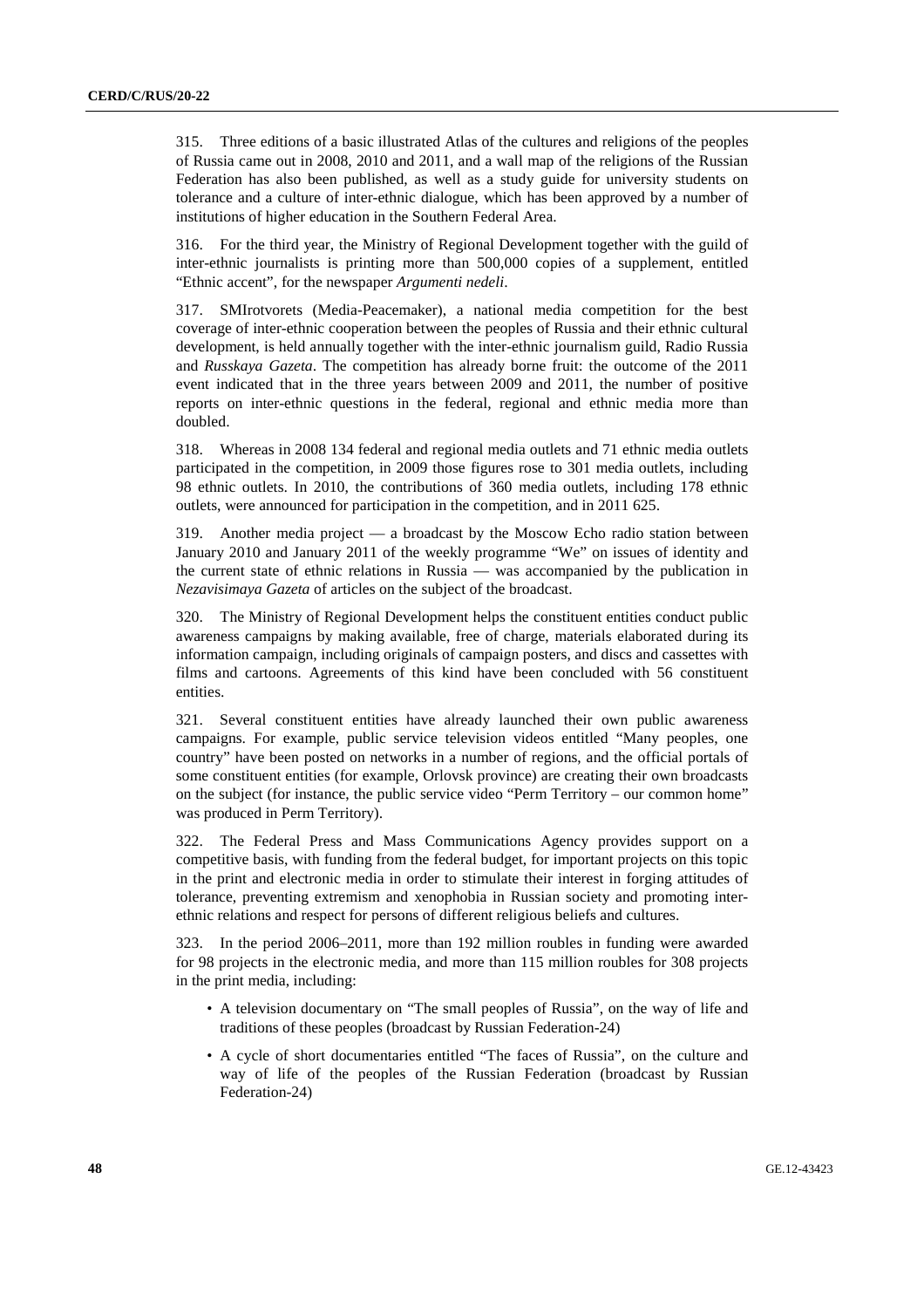- Television programmes: "Diaspora" (broadcast by "Mir"); "Kalam" ("Word"), about Dagestan, one of the biggest regions of the Northern Caucasus (broadcast by "Dagestan", the State television and radio channel); "Tasu Yava" ("Our Tazov soil"), a cycle of public information programmes for the small indigenous peoples of the North (broadcast by 25 TVK, Tazov district, 27 TVK); "Ethnic Interest" (broadcast by "Karelia", the State television and radio channel); and "Ulgur", about the life of the small indigenous peoples of the North in the Republic of Buryatia-Evenk (broadcast by "Russian Federation 1" and regional stations of "Buryatia", the State television and radio channel)
- The radio programmes "Peoples of Russia", on the ethnic diversity of the population and the promotion of inter-ethnic cooperation (broadcast by "Radio Russia"), and "I live in a big country", a cycle of children's cultural and educational programmes about Russia and its population (broadcast by the radio station "Gardarika")
- "Ethnic Russians", a website with information and analysis (www.russedina.ru, www.russedina.org) devoted to the promotion of cooperation between the Russian Federation and the countries of the CIS and the Baltic, inter-ethnic dialogue and the resolution of the problems of ethnic Russians abroad and displaced persons in Russia
- The projects: "Caucasus an integral part of Russia", "So different, and yet so similar" and "A multi-ethnic country, a sole Russian Federation" of the newspaper *Etnosfera* (Moscow)
- The projects "Northern Caucasus a multifaceted world" and "Encouraging interethnic cultural contacts as a way of combating xenophobia" of the newspaper *Druzhba narodov* (Moscow)
- The project "Addressing the problems of the Roma people and promoting their cultural traditions" of the newspaper *Tsygane Rossii* (Moscow)
- The project "In the single family of peoples of Russia" of the newspaper *Odon/Zvezda* (Republic of Buryatia)
- The project "Northern Caucasus: let's work on the shape of things to come" of the newspaper *Muzhskoi kharakter* (Stavropol Territory)
- The project "Russian Federation towards peace and tolerance" of the newspaper *Komsomolskaya pravda* (Moscow)
- The project "Fostering inter-ethnic harmony" of the newspaper *Argumenti nedeli* (Moscow)
- The project "The Russian Federation a family of peoples" of the newspaper *Novie izvestia* (Moscow)
- The project "Preserving, strengthening and promoting the identity of the small indigenous peoples of the North – the Evenks" (with a translation into Evenk) of the newspaper *Vesti Severa* (Transbaikal Territory)
- The project "A big homeland a patchwork of small peoples" of the newspaper *Cholman/Kama*, in the Mari language (Republic of Bashkortostan)
- *Finnougoria. Etnichesky komfort*, an academic journal

324. The Federal Press and Mass Communications Agency provides funding for the "Peace, harmony, unity" national television festival, the "Dialogue of cultures" media forum, the "Finno-Ugric world" international television festival and "Unity", a national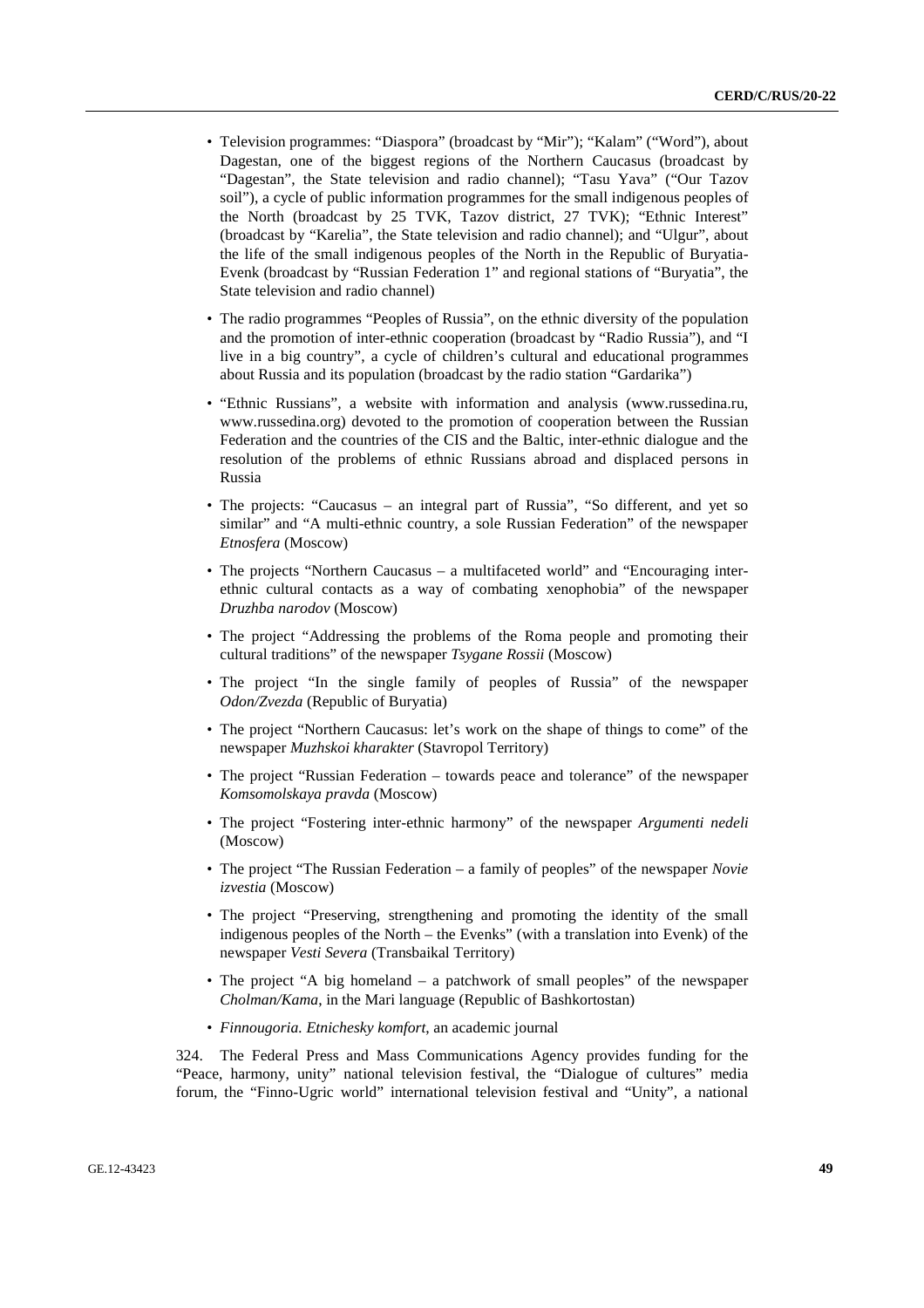competition of television films and programmes devoted to efforts to combat extremism, xenophobia and racial and religious hatred.

325. At the end of 2011, the television channel "Russian Federation-Culture" held the "Whole Russian Federation" folklore festival, which familiarized television viewers with the uniqueness and artistic diversity of the peoples of the Russian Federation.

326. A "Strana.ru" project is acquainting Internet users with the various regions of the country, the people who live there and their traditions and culture as part of "My Planet", a 24-hour public television station of the National State Television and Radio Broadcasting Company.

327. With the support of the Ministry of Regional Development, many public information initiatives have been conducted that are of current interest because they heighten awareness of the history and culture of the peoples of Russia and promote ethnic tolerance in society. These include:

- The "We are the Russian Federation" forum, devoted to National Unity Day (3–4) November 2009, city of Omsk)
- The publication of a study guide ("Tolerance and a culture of inter-ethnic dialogue") for university students
- The publication of "State nationalities policy and relations between the State and religions in the Russian Federation", a yearly compilation of information and analysis
- The publication of *Finno-Ugorskaya Gazeta*, a nationwide cultural and educational journal
- The publication of *Finno-Ugorsky Mir*, an interregional television journal

328. The Ministry of Regional Development has been monitoring inter-ethnic relations and relations between the State and religions since 2005, on the basis of which a compilation of information and reference materials ("State nationalities policy and relations between the State and religions") is published annually. Information summaries, guidance material and proposals concerning the implementation of State nationalities policy are also produced on the basis of the monitoring.

329. Together with the Council of Europe and the European Union, in 2009–2011 the Ministry of Regional Development carried out a joint programme entitled "Minorities in Russia: developing languages, culture, media and civil society", the aim of which was to encourage the promotion of languages, culture, the media and civil society in Russia and to consider the possible ratification by the Russian Federation of the European Charter for Regional or Minority Languages.

330. In the context of the joint three-year project, 60 seminars were held for experts in the area of education, linguistics and jurisprudence as well as representatives of all levels of government active in the protection of the languages of ethnic minorities.

331. The implementation of the above-mentioned measures has made it possible to intensify inter-ethnic and intercultural cooperation and promote the principles of a culture of peace, ethnic tolerance and civic solidarity; heighten awareness of ethnic cultural development and combat the spread of manifestations of extremism, xenophobia and chauvinism among young people; prevent a politicizing and artificial mobilization of ethnic identity and the propagation of extremist ideology; enhance the cooperation of government authorities with ethnic voluntary associations on strengthening the unity of the Russian nation and ensuring the ethnic and cultural rights of the peoples of Russia; and encourage positive media reporting on aspects of inter-ethnic cooperation, the ethnic cultural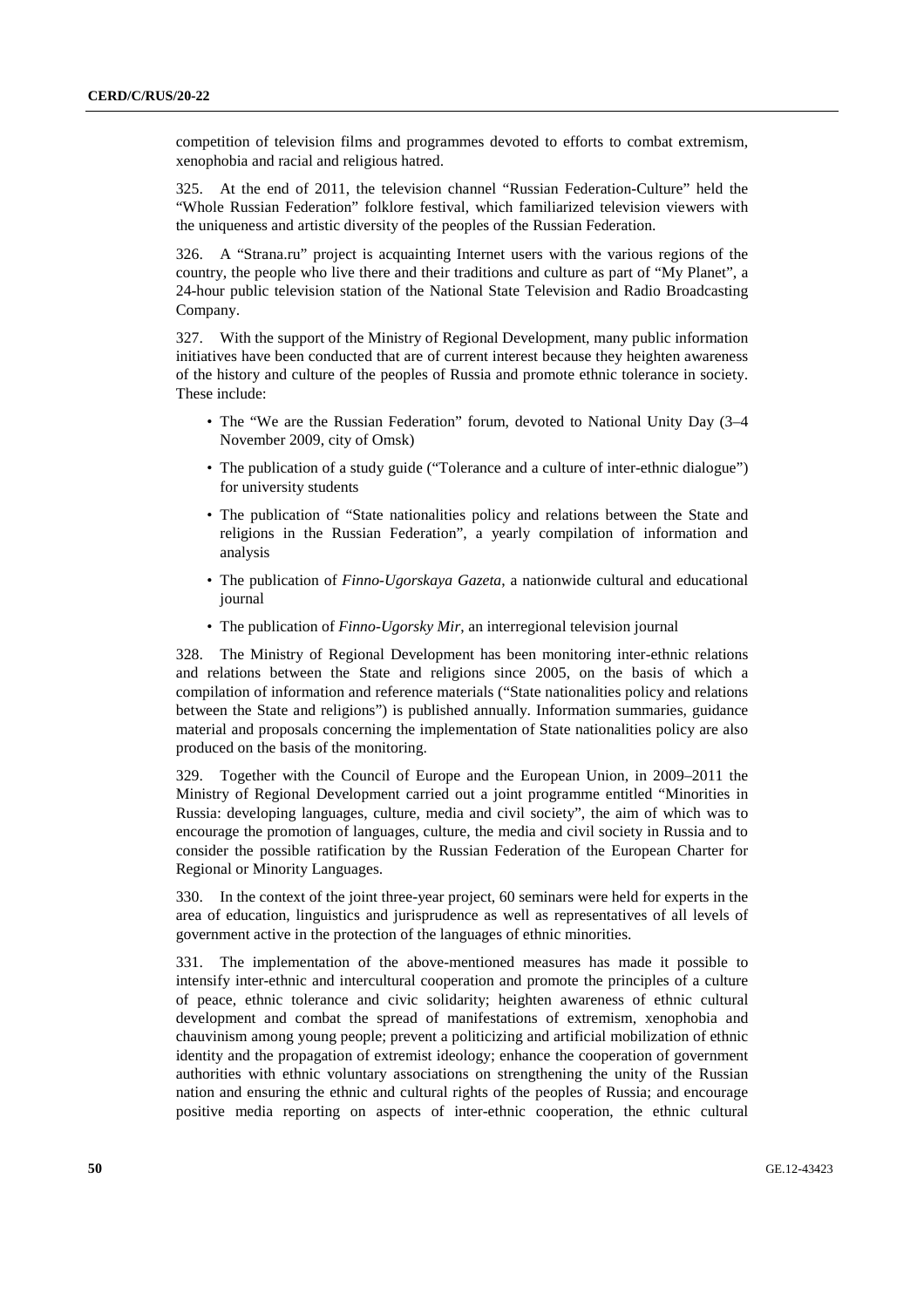development of the peoples of Russia and best practices for intercultural and interfaith dialogue.

332. Since 2011, the Ministry of Regional Development has been hosting practical training courses for the law enforcement specialists of the constituent entities which address issues relating to State nationalities policy, the development of the ethnic culture of the peoples of Russia and the prevention of ethnic and religious extremism. As of 31 December 2011, 106 requests concerning such courses had been received, and 7 courses were held in January and February 2012.

333. The Social Forum of the Russian Federation is making major efforts to prevent occurrences of xenophobia and racism, address ways of overcoming fear of migrants, anti-Semitism, Islamophobia and extremist manifestations of inter-ethnic and interfaith discord and encourage interracial initiatives, including among young people. In 2010 and 2011, it organized and carried out many initiatives in this area, including:

- A number of public discussions on peace in the Caucasus (in the cities of Inzhich-Chukun, Elburgan, Adyge-Xhabl, Karachaevsk, Uchkeken and Cherkessk of the Karchaevo-Cherkessk Republic; in the cities of Vladikavkaz and Beslan and the rural communities of Lesken, Balta and Tarskoe of the Republic of North Ossetia-Alania; in the cities of Derbent, Xhasavyurt, Buinaksk, Izberbash, Kizlyar and Makhachkala of the Republic of Dagestan; in the city of Malgobek of the Republic of Ingushetia; and in the city of Nalchik, the towns of Prokhladny, Baksan and Elbrus and the rural communities of Sarmakovo, Bezengi and Novaya Balkaria of the Kabardino-Balkar Republic).
- Hearings on the topic of democratic freedoms and the improvement of anti-extremist legislation.
- The second international forum on migrants in Russia: security and cooperation.
- Hearings on the topic "What does the Caucasus think, and what does the Caucasus want?", at which the results of the work of discussion platforms on "Peace in the Caucasus" were examined in the Republics of Dagestan, Ingushetia, Karachaevo-Cherkessia and North Ossetia.
- The second annual forum on the topic "Promoting harmonious relations between citizens and preventing intolerance and extremism".
- A meeting of the Social Forum's commission on inter-ethnic relations and freedom of conscience to discuss a textbook entitled "History of Russia 1917–2009", by A.S. Barsenkov and A.I. Vdovin (publisher: Aspekt-Press, 2010) and the role of the educational system in promoting social harmony and preventing ethnic extremism. Specifically, the meeting considered whether the textbook in question has a negative impact on inter-ethnic relations and whether it contributes to the rise of inter-ethnic tensions and hatred. Recommendations were drafted and forwarded to the Minister of Education and Science, the president and the dean of the history department of Lomonosov State University, Moscow, and the government commission on combating attempts to falsify history to the detriment of the interests of Russia. An expert committee set up by the university's academic council examined the textbook and concluded that, given its shortcomings, it was not appropriate for use in schools.
- A round-table discussion entitled "Interfaith cooperation and freedom of religion in Moscow; the viewpoint of various faiths".
- Hearings on the topic "Study of religious culture in school: experience of the first year of the experiment", at which the experience gathered in the process of the testing in 19 regions of a comprehensive course for use in general education, entitled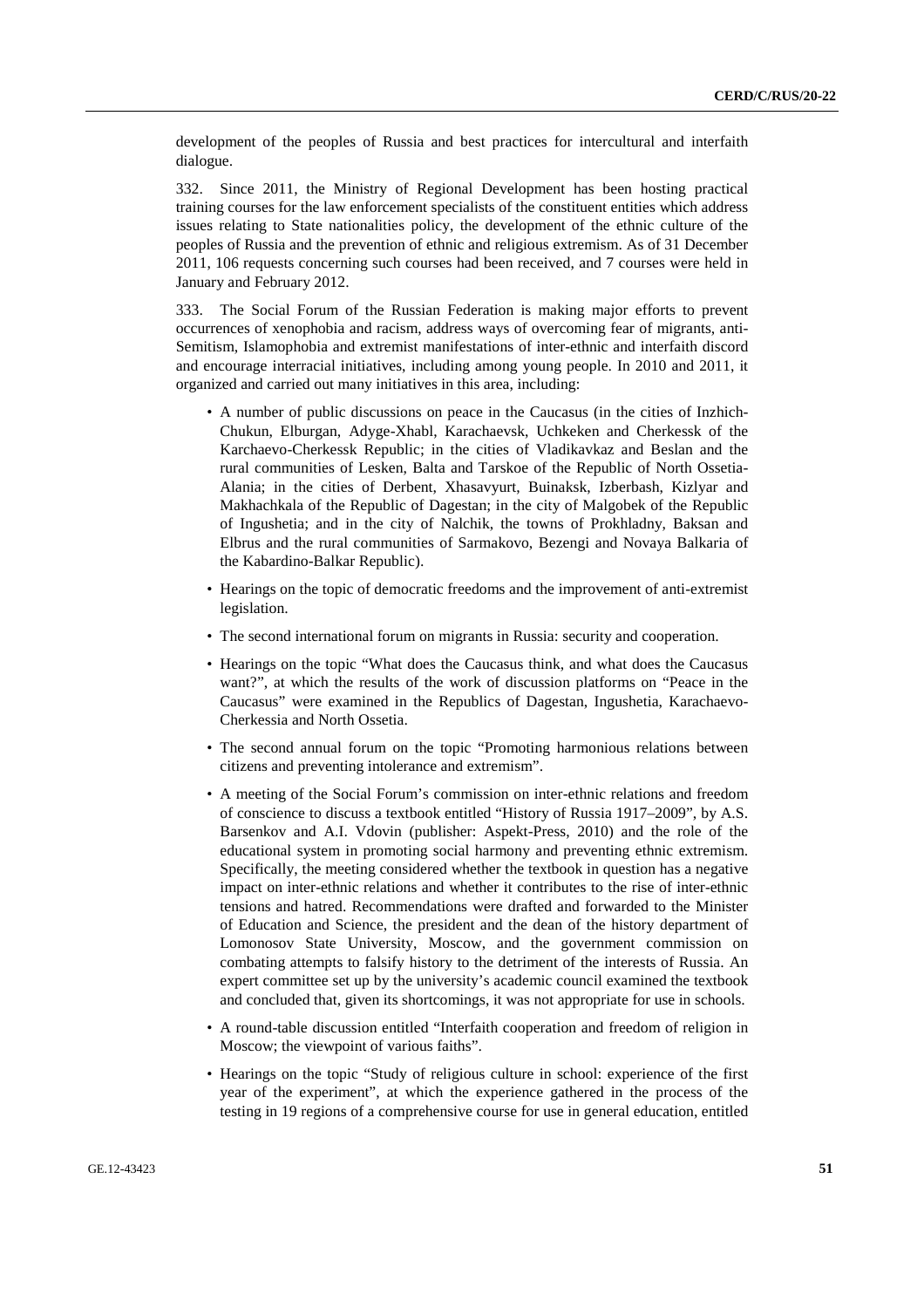"Fundamentals of religious cultures and secular ethics", was analysed and recommendations drafted for the continuation of the experiment; the findings of the study conducted by the Social Forum on the attitudes of parents towards the teaching of the course in secondary education establishments were presented.

- A round-table discussion on the topic "Kabardino-Balkar Republic: problems of the radicalization of youth".
- A meeting of the Social Forum's Russian nationalities club.
- A round-table discussion on the topic "The legal system and the fight against extremism: problems and progress".
- A round-table discussion on the topic "Republic of Dagestan: religious conflict and the search for national reconciliation".
- A photography exhibit devoted to World Refugee Day and to overcoming xenophobia and fear of migrants, organized together with the Office of the United Nations High Commissioner for Refugees (UNHCR) in the Russian Federation, the aim of which was to heighten public awareness of the problems of refugees and other migrants in Russia and to launch an appeal for respect for the rights of, tolerance towards and solidarity with persons who have lost their homeland and have been forced to start a new life.
- A round-table discussion on the topic "Opening the Talmud to world culture". Participants discussed the contribution of Jewish religious literature to world culture and its impact on the development of Jewish thought. The results of 42 years of creative work by Rabbi Adin Shteinzalts in translating and analysing the Talmud were presented.
- Hearings on the topic "Problems associated with the establishment of holidays in the constituent entities: theory and practice", organized together with the Spiritual Authority of the Muslims of Moscow and the Muslim High Council of the Central Region.
- Hearings on the topic "Russians in the Caucasus: myths and reality".
- Public hearings on the topic "Rules of conduct for interaction between migrants and the indigenous population".
- A round-table discussion on the topic "Nationalism, extremism and xenophobia: challenges facing the media".

### **2. Education**

334. A project on a multicultural educational model as a basis for shaping the Russian identity of children in general education schools has been implemented in the framework of the Federal education programme. The following tasks were addressed:

- Compiling and analysing experience in the constituent entities in opening schools offering classes in the native language of the local population
- Elaborating a conceptual foundation of multicultural education based on the principles of an overlapping of ethnic and cultural orientation, national cultural values and universal ideals with a view to presenting the ethnic culture of schoolchildren and teachers as a part of Russian and world culture
- Devising study guides and psychological teaching methods for forging Russian identity in preschool and general education
- Designing pilot projects that train teaching staff for work in a multicultural context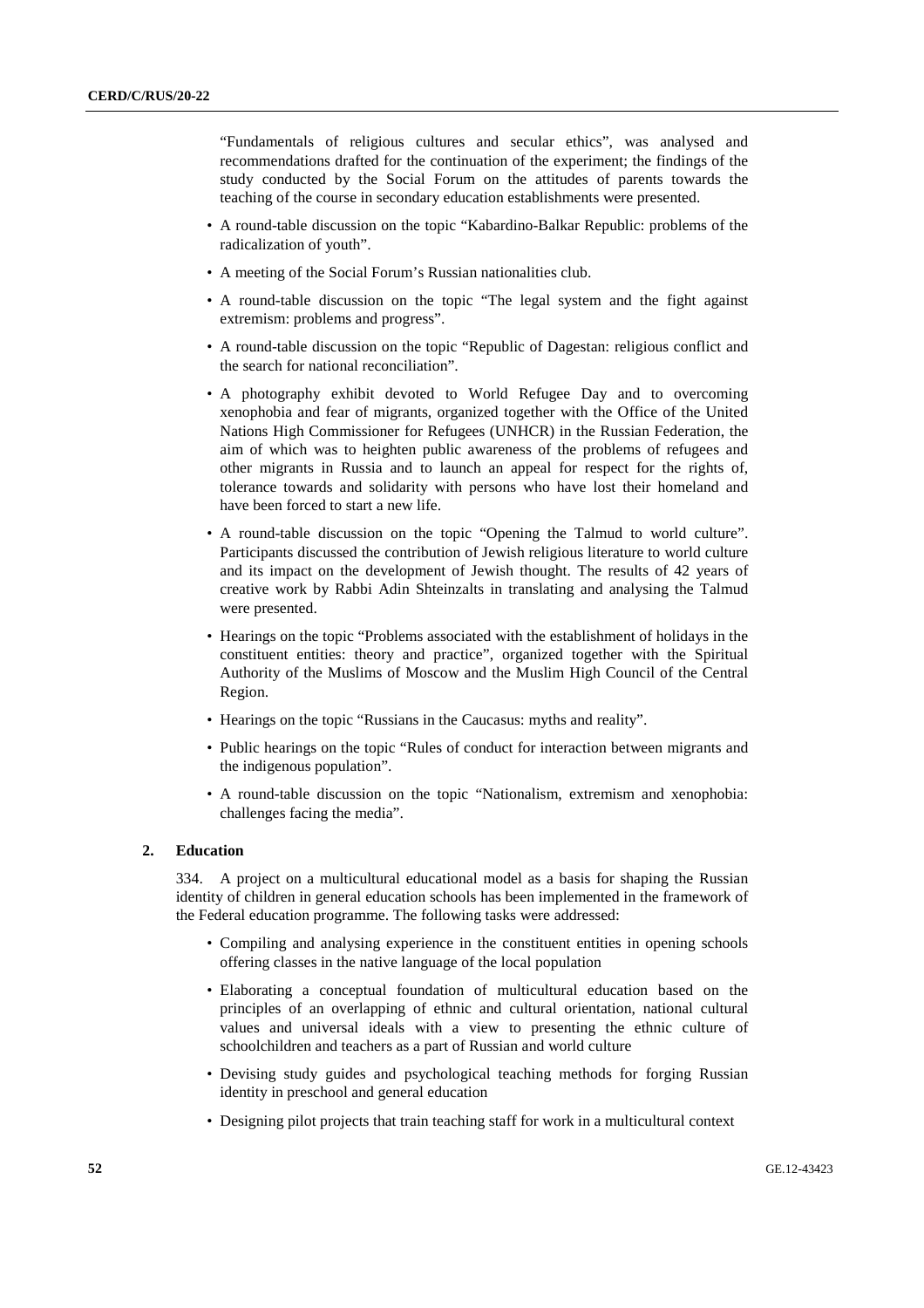335. In the framework of the federal education programme for 2011–2015, teaching modules are being elaborated and tested for the sections of model curricula at general and supplementary education schools which focus on preventing extremism and antisocial behaviour; training the teaching staff to promote the personality and socialization of schoolchildren and inculcate a culture of inter-ethnic relations; devising and improving various forms of constructive cooperation between school, the family and civil society institutions in order to teach schoolchildren to become good citizens; and establishing (with the help of universities and private specialized secondary schools) student centres which instil a culture of national solidarity and a rejection of extremism.

336. Support for education with an ethnic focus plays a major role in preserving ethnic identity. With that in mind, in August 2006 an Outline for a national educational policy was approved which places special emphasis on ethnic problems in the educational context and cooperation with religious associations.

337. Museums are of great importance for State nationalities policy. Initiatives of museums aimed at presenting cultural diversity in Russia and fostering active civic mindedness and a rejection of manifestations of religious extremism, xenophobia and nationalism are supported in the framework of the State programme on the patriotic education of citizens of the Russian Federation, 2006–2010 and the federal programme on the culture of Russia, 2006–2011.

338. Libraries, as a social institution, also play an important instructional and educational role in strengthening civil peace and inter-ethnic harmony. The "Institute of Tolerance" project, a priority programme area of activity of the M.I. Rudomino National State Library of Foreign Literature launched in 2003, is working to advance the basic values of civil society and to promote understanding and friendly interpersonal relations through intercultural, inter-ethnic and interfaith dialogue.

339. Centres for Tolerance (Centres for intercultural, inter-ethnic and interfaith dialogue) are being created in the framework of the Institute of Tolerance with the help of cultural and educational institutions (libraries and universities) at regional level and abroad. The establishment of the Centres for Tolerance is a joint initiative of the regions and the Institute of Tolerance.

340. The Institute of Tolerance has elaborated and is carrying out a special project for children entitled "Other people, other traditions, other ways of life" to teach tolerance from an early age. The authors of the books published in the context of the project seek to explain to children that all people are different and that foreign cultures and customs must be treated with respect. The books address various aspects of life, including the family, religion, food, clothing, customs of different peoples. The main objective is to interest children in learning about how diverse the world is. The series is designed to help teach respect and tolerance for unfamiliar cultural events and to overcome entrenched negative ethnic stereotypes. The project is being carried out in cooperation with UNESCO. Of the 12 books produced in the framework of the project, 5 have already been translated into English and published.

341. Experience gathered by members of ethnic communities, school boards, student selfmanagement bodies and the teaching staff of educational institutions in working together to prevent extremism and foster attitudes of respect towards the culture and traditions of the peoples of Russia has been compiled in a project on the implementation of measures for the organization of systematic cooperation between general and vocational education establishments, government authorities, voluntary associations and civil society institutions on preventing extremism among schoolchildren; there is an ongoing public discussion of these issues, and an Internet website has been set up for that purpose (http://www.extremizmu-net.moocv.ru).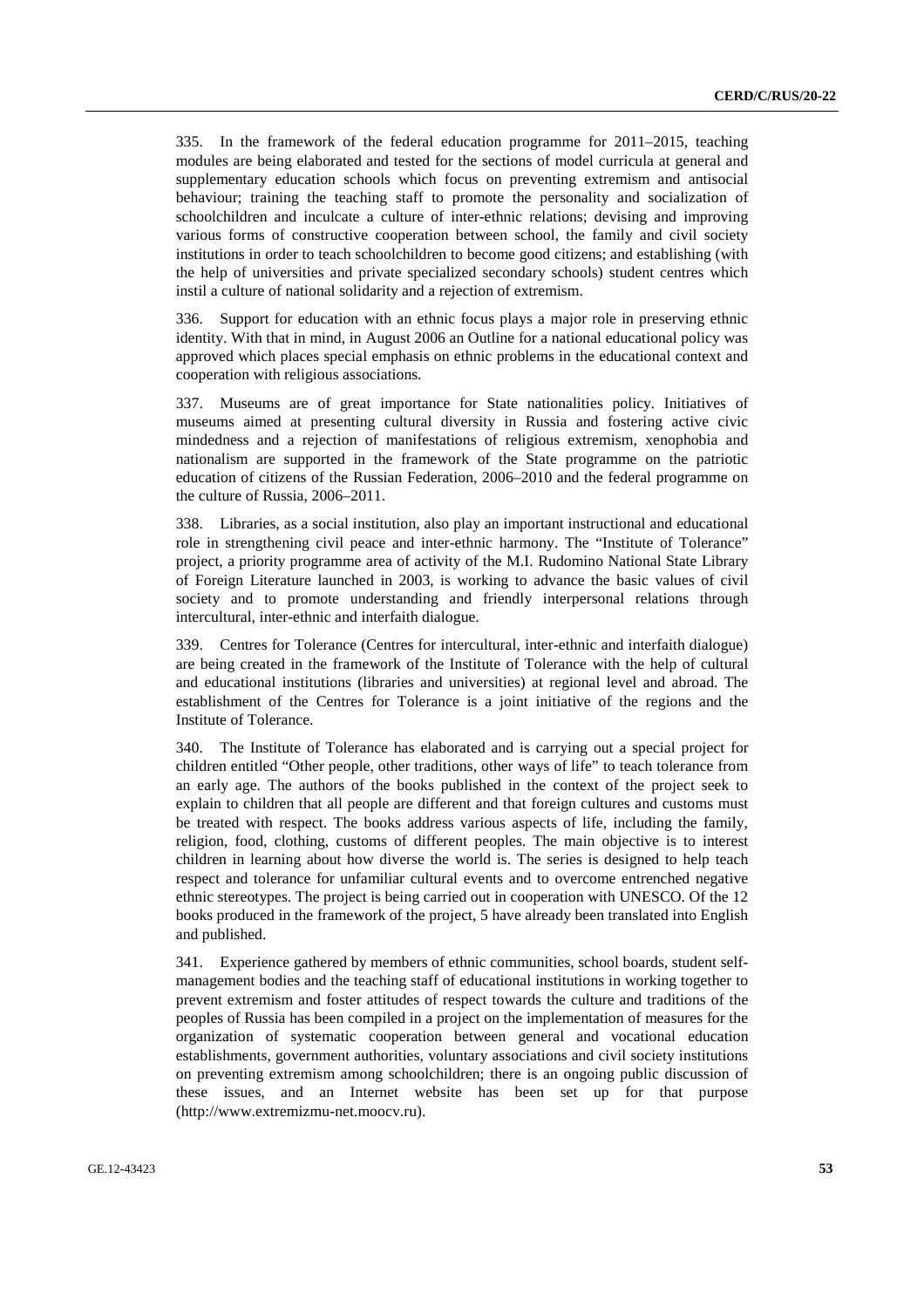342. Pursuant to the new State general education standards, education is a process not only of acquiring basic knowledge, skills and abilities, but also of developing the individual and instilling spiritual, moral, social, family and other values.

343. Special importance in that regard is attached to the spiritual and moral development of children and the inculcation of qualities such as tolerance and respect for other cultures and a willingness and ability to engage in dialogue and cooperation. That presupposes a knowledge of the particularities of traditional cultures and the cultural basis of social phenomena and traditions. Spiritual and moral development is meant to instil ethical values in the coming generation, informing their conduct with a sense of social responsibility, and to provide guidance in real-life situations.

344. Amendments have been made to the Education Act which reflect the importance of meeting the ethnic, cultural and religious needs of citizens of the Russian Federation and which specify for the first time that one of the main goals of education is spiritual and moral development (art. 14, para. 2). The education of children and young people is one of the most important tasks of society as a whole, including for parents. This task can be fulfilled with the help of a comprehensive educational system in which new curricula are elaborated that ensure the spiritual and moral enlightenment and instruction of children in classes on the history and culture of the religions that constitute an integral part of the historical and cultural patrimony of the peoples of Russia, as well as on the foundations of ethics.

345. Clearly, the educational component, together with academic knowledge and information about society and its interests, laws, culture and traditions, cannot be left out of the school curriculum without considerable damage to the quality of education and the development of the individual. Today this problem is a matter of concern to the general public the world over, as reflected above all in questions associated with inculcating tolerance and a sense of moral identity in the coming generation.

346. This problem is addressed, inter alia, by teaching about the history and culture of religions (and in some cases about the foundations of ethics). These subjects are included in classes or topics on history, literature, social studies and the arts. With the consent of schoolchildren and their parents and upon a decision by the teaching staff and the parents' committee, such material is taught in optional courses, electives, special classes or courses in the framework of the regional (ethnic regional) and educational components of the State general education standards. The history and culture of religions as well as the foundations of ethics may also be covered in various ways in extracurricular public awareness and educational activities.

347. Ministry of Education and Science Letter No. 03-2375 of 25 November 2009, containing recommendations for meeting the ethnic, cultural and religious needs of citizens, was sent to the constituent entities with a view to helping develop regional experience in the teaching of morals.

348. The new education standards also contemplate instilling a sense of patriotism. Classes with that goal are included in a comprehensive programme of spiritual and moral development, instruction and socialization.

349. Testing of the new education standards for the tenth and eleventh classes is planned to start no earlier than 1 September 2013, and all the renewed standards, once tested, are to be implemented as from 1 September 2020. Considerable attention is currently being given to promoting attitudes of tolerance and preventing xenophobia, extremism and other forms of discrimination on ethnic or religious grounds. Special emphasis is placed on the fight against various manifestations of racism based on Nazi ideologies, above all among young people.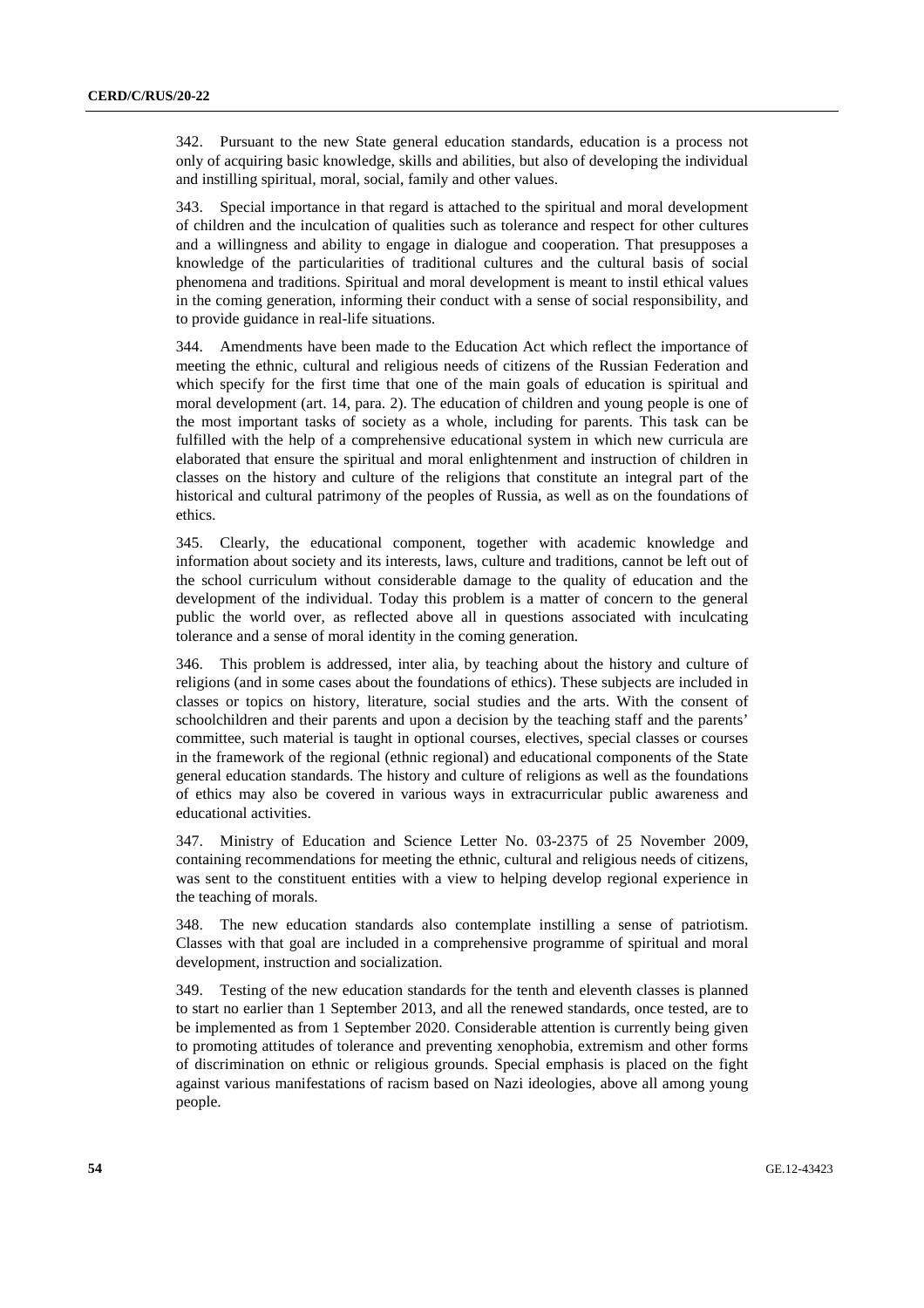350. The subject of the Holocaust is included in the school curriculum and in State general education standards in order to teach the values of mutual understanding and tolerance.

351. The Academy for the in-service training and retraining of teaching staff offers a special course on current questions relating to the Holocaust as part of its programme for upgrading the qualifications of teachers of history and civics.

352. The objective presentation of history in schoolbooks and the teaching of respect for social norms are particularly important in nurturing a sense of patriotism and civic duty and preventing extremism and xenophobia.

353. On 31 March and 1 April 2011, at the initiative of the Council of the Association of Teachers of History and Civics (a national voluntary organization), the presidium of the Russian Academy of Sciences held its first national congress of teachers of history and civics, at which it was stressed that the teaching of history is a strategic resource for the innovative development of Russia and forms the basis of a sense of civic duty and patriotism.

354. As an area of further work, the congress identified the development of the activities of the Association, one of whose aims should be an active participation in pinpointing and discussing strategic problems associated with the teaching of history, as well as promotion of the integration of the teaching of history and science.

355. In compliance with paragraphs 5.2.4 and 5.2.30 of its rules, the Ministry of Education and Science approved the regulations governing the evaluation of textbooks (Ministry of Education and Science Instruction No. 428 of 23 April 2010) and the regulations for the selection of organizations for the publication of textbooks approved for use in the school system (Ministry of Education and Science Instruction No. 88 of 18 March 2009). Pursuant to these instructions, the evaluation of a textbook includes an examination of whether its content conforms to current academic thinking, account being taken of the relevant educational level under the federal component of the State general education standards or the requirements of the standards for the educational level concerned.

356. In accordance with paragraph 3 of the rules, the evaluation has an educational and academic component. In conformity with paragraph 6, the Academy of Sciences and the Academy of Education participate in the evaluation, together with other organizations on the basis of their government-approved statutes, which define their powers. The academies' responsibility, scientific capacity and authority ensure the quality of the evaluation and prevent any textbooks of a quality that does not meet requirements being used in education.

357. Pursuant to the administrative regulations on the federal list of textbooks approved by Ministry of Education and Science Instruction No. 5 of 11 January 2007, the list of recommended (approved) textbooks for use in schools with general education curricula and State accreditation includes only those textbooks which have been evaluated by the abovementioned bodies.

358. The right of all peoples of Russia to receive general education in their native language is guaranteed by law. The Constitution, the Education Act, the Ethnic Cultural Autonomy Act and the Act on the Languages of the Russian Federation stipulate that citizens of the Russian Federation who are members of specific ethnic communities have the right to be taught in their native language and to choose the language of upbringing and instruction, within the limits of the possibilities offered by the educational system and in accordance with national and regional legislation.

359. Federal legislation on education establishes the basic principles and framework for regulating relations in this sphere and delimits the competence and responsibility of the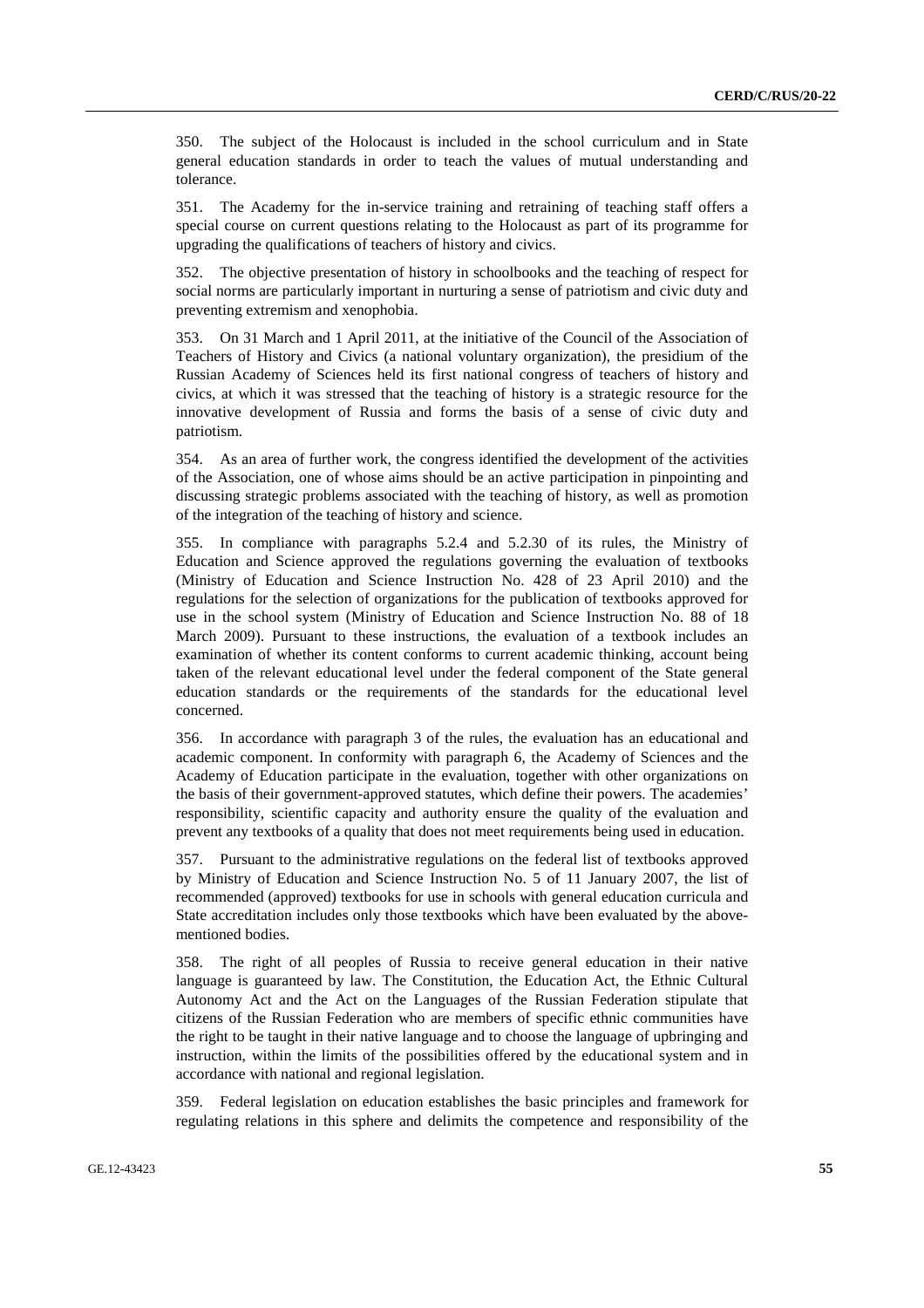federal, regional and local authorities and educational institutions. This makes it possible to take into account ethnic, regional and other criteria when educational issues are addressed.

360. The Education Act defines, as basic aims of education, the integration of the individual into the national and world culture and the development of the individual and citizen as a member of contemporary society.

361. The legislation of the Russian Federation is in full compliance with the norms and principles of international law which ensure the right of children to receive religious instruction (article 5, paragraph 4, of the Federal Act on freedom of conscience and religious associations).

362. In accordance with Presidential Instruction No. 2009 of 2 August 2009, the Ministry of Education and Science and a number of other related ministries and academic and educational institutions, a comprehensive course of study for general education establishments, on the foundations of religious cultures and secular ethics, was tested in 21 constituent entities with the participation of national religious organizations. The course is composed of six modules which can be chosen by the children's parents or legal representatives: the foundations of Russian Orthodox culture, the foundations of Islamic culture, the foundations of Buddhist culture, the foundations of Jewish culture, the foundations of international religious cultures and the foundations of secular ethics. The participants in the test, which was completed in the 2010/11 school year, considered that it had produced positive results.

363. The course is of a secular and cultural nature. Its main aims include: familiarizing schoolchildren with the foundations of religious cultures and secular ethics; developing notions about the importance of ethical norms and values; consolidating knowledge, understanding and ideas about spiritual culture and morals inculcated in young children in primary school; and developing the ability of young schoolchildren to communicate in a multi-ethnic and interfaith context on the basis of mutual respect and dialogue for the benefit of social peace and harmony. All school modules chosen by parents or legal representatives give children an idea of the diversity of religious and non-religious culture and offer the possibility of discussing questions about cultural particularities and traditions which are of greatest interest to them.

364. During the testing process, criteria were put into place for the implementation of the course: regional coordination councils were created whose membership includes representatives of religious associations; qualified teachers were trained; textbooks were elaborated and recommended for use; in most regions, a special plan was drafted to explain in the media how the course is introduced; and constructive cooperation was established between teachers, academics and representatives of various confessions.

365. Recently, migration has also left its mark on Russia's educational system. In these circumstances, the Federal Education Act's requirements on the integration of the individual into national and international culture are being implemented. The Russian language, which links the culture and languages of the peoples in Russia, has a special role to play in that regard, which the federal programme "Russian language" (2011–2015) aims to strengthen. The authorities of the constituent entities are making considerable efforts to promote the linguistic and sociocultural integration of migrants. Special programmes in Russian are being elaborated for children who have not been taught the language in school, methods and personalized learning approaches are being devised, and additional classes and courses in Russian are being introduced for children from neighbouring and more distant countries.

366. In accordance with article 26.3, paragraph 2 (20), of Federal Act No. 184 of 6 October 1999 on the Basic Principles of the Organization of the Legislative (Representative) and Executive Bodies of the Constituent Entities, the government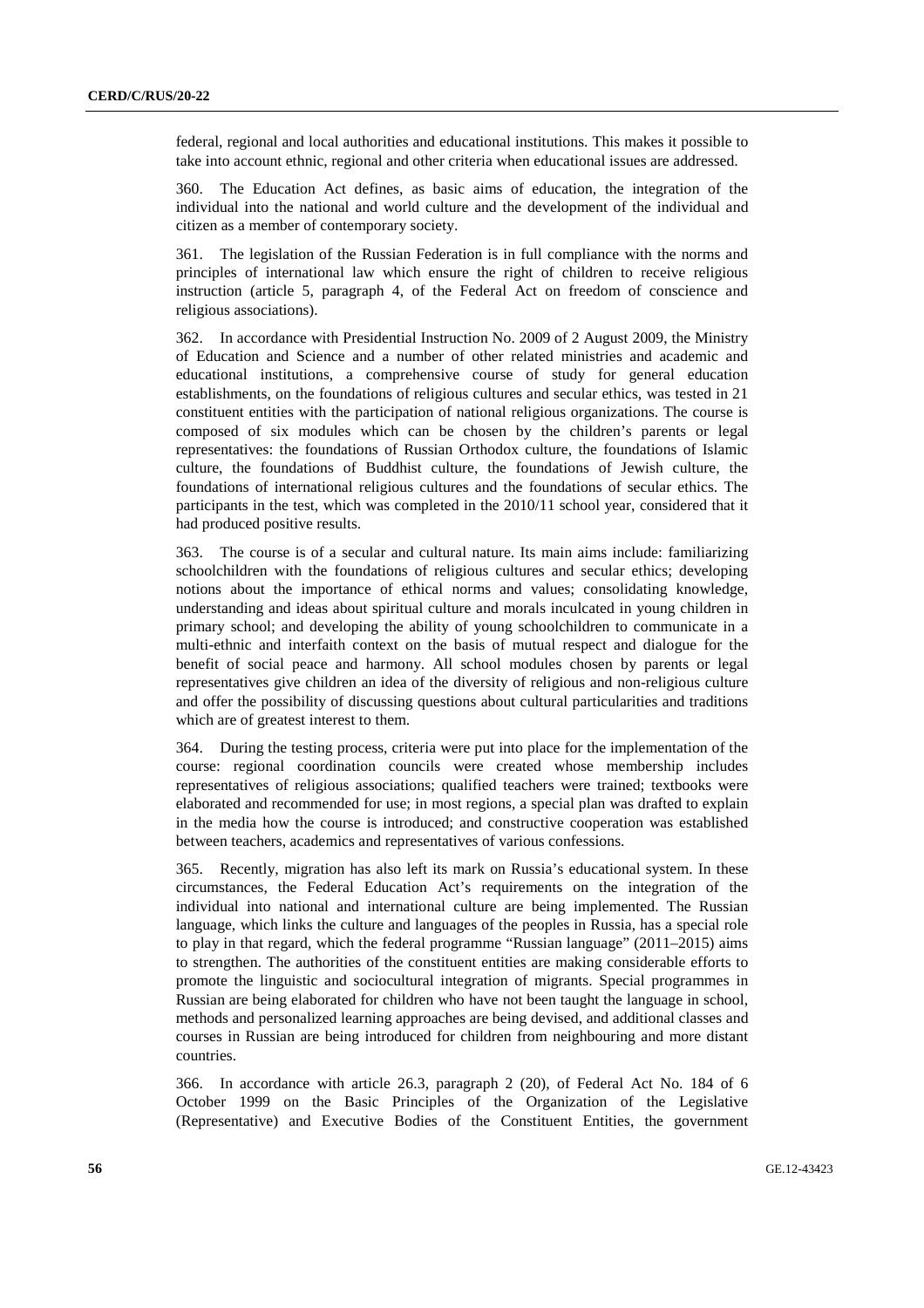authorities of the constituent entities have joint competence for the support of schools offering classes in the native language of the local population and other subjects with an ethnic cultural focus.

367. Together with representatives of the educational authorities in the constituent entities (the national republics), explanatory memorandums have been produced on measures to protect the right of citizens to be taught in their native language and to use it in the educational system as a language of learning, account being taken of the provisions of Federal Act No. 309 of 1 December 2007 (circulated to all the constituent entities in Letter No. 03-848 of 28 April 2008).

368. Article 6, paragraph 3, of the Education Act provides that the language or languages of upbringing and instruction in an educational establishment are determined by the administrator(s) of that establishment and are set out in its regulations.

369. Pursuant to article 52, paragraph 1, of the Act, parents/legal representatives have the right to choose a school offering a particular language of upbringing and instruction for their children.

370. The importance of education in the local language is underscored by the fact that, according to data from the Centre for ethnic-related problems of education, which is attached to the Federal Institute for the Promotion of Education of the Ministry of Education and Science, by 1989 the number of languages used in schools as languages of upbringing and instruction had increased to 55. Today there are 80; in other words, demand and availability continue to grow.

371. The languages of ethnic minorities, including Azerbaijani, Armenian, Georgian, Kazakh, Altai, Bashkir, Buryat, Mari (Lugovoi), Tatar, Udmurt, Chuvash, Evenki, Yukagir and Yakut, are used in non-language classes in general education establishments (i.e. nonlanguage classes are taught in these languages).

372. According to census data, 277 languages and dialects are spoken in the Russian Federation.

373. Programmes for the preservation, study and development of the languages of the peoples of the Russian Federation include plans for achieving a functional knowledge of the Russian language, as the State language of the Russian Federation, the official languages of the republics and other languages of the peoples of the Russian Federation, encouraging the publication of literature in these languages, funding academic research on their preservation, study and development, creating conditions for the dissemination in the media of information, communications and materials in these languages, training specialists in this area and improving the educational system in order to promote these languages.

374. The Federal Institute for the Promotion of Education conducts annual nationwide competitions for teachers of native languages, forums entitled "Languages of the peoples of the Russian Federation, a national asset for society and State", theoretical and practical conferences, technical seminars and round tables, and it publishes monographs, textbooks and teaching aids, guidance material and compendiums of academic articles.

375. Pursuant to Government Order No. 1245 of 28 August 2009 on the approval of a plan of action for the implementation of the Outline 2009–2011 for the sustainable development of the small indigenous peoples of the North, Siberia and the Russian Far East, a number of initiatives are being carried out to preserve and develop the languages of these peoples.

376. For example, in 2010 study materials in the languages of the small indigenous peoples of the North, Siberia and the Russian Far East were ordered and supplied in compliance with Ministry of Education and Science Instruction No. 1032 of 15 October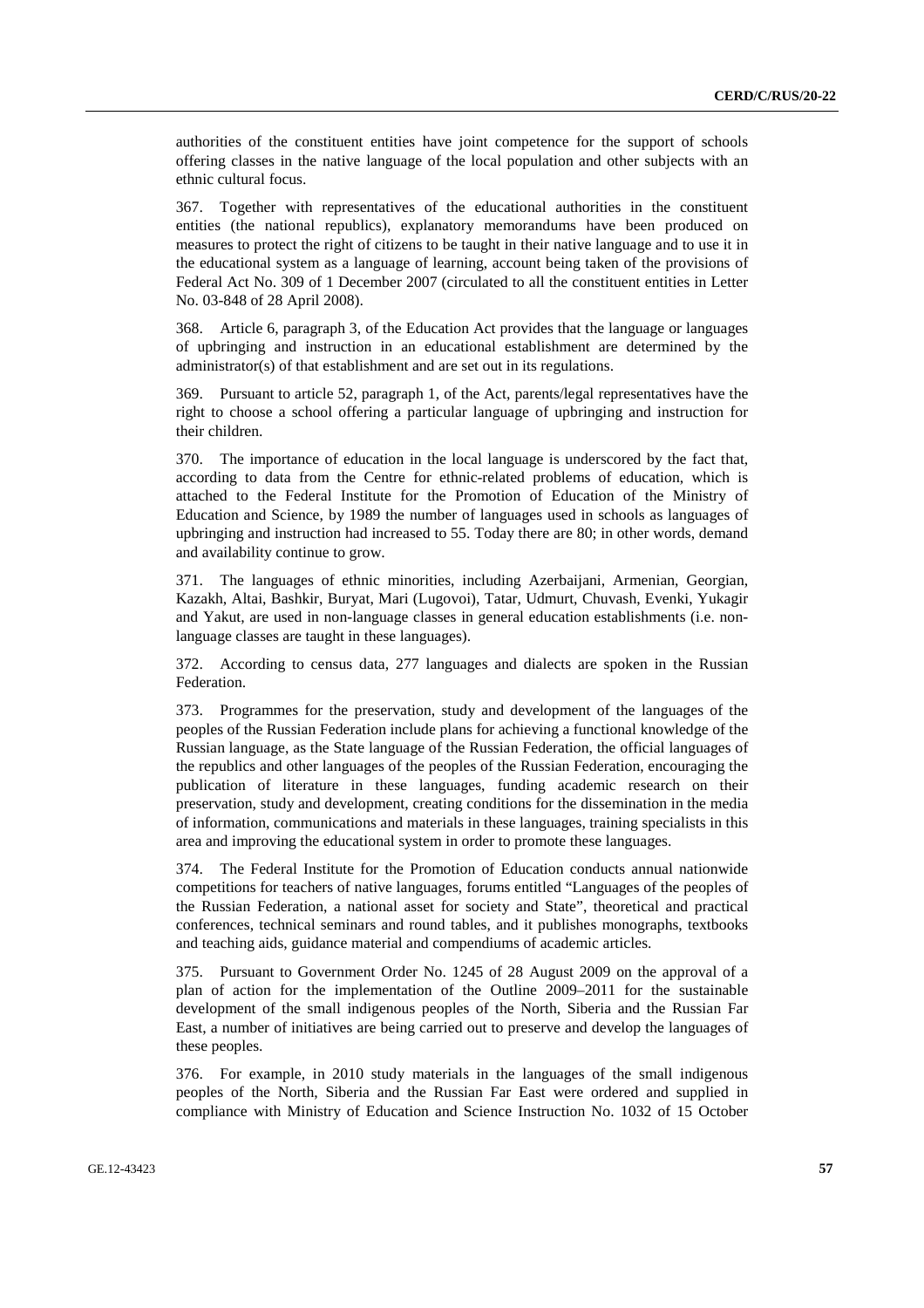2010. Textbooks, training manuals, dictionaries, works of fiction and other reading material have been published in the native languages of the small indigenous peoples of the North, Siberia and the Russian Far East, namely Nenets, Khanti and Shurym dialects, Nganasan, Tofalar, Nivxh, Nanai, Orochi, Udege, Evenki, Selkup and Saam.

377. In compliance with Government Order No. 2455 of 28 December 2011, in 2010 and 2011 the functional use of the languages of the small indigenous peoples in school was monitored in the framework of measures taken in connection with the holding in the Russian Federation of the Second International Decade of the World's Indigenous People, 2011–2014. The aim of the monitoring was to assess current functional knowledge of those native languages and to improve the quality of their teaching in schools and teacher training institutes.

378. In accordance with agreements between educational institutions (the A.I. Gertzen Russian State Teachers' University, the M.K. Amosov Yakutsk State University, the Far East State University, the Yugor State University and others) and State and local authorities, special admissions conditions are applied for members of the small indigenous peoples of the North, Siberia and the Russian Far East.

379. Conferences, seminars, symposiums and other initiatives on the promotion of the ethnic culture of the small indigenous peoples of the North, Siberia and the Russian Far East are conducted annually. For example, on 18 and 19 October 2011 an international seminar was held in the city of Syktyvkar on the topic: "The native languages of the small indigenous peoples of the North, Siberia and the Russian Far East and their current use in schools: monitoring results".

380. At the seminar, recommendations were drafted for the implementation of language education policy in areas in which the small indigenous peoples of the North have their traditional habitat and traditional economic activities, and a guidance manual was produced for the elaboration of curricula for the languages of these peoples that have the status of mother tongue, account being taken of the criteria of the federal State education standards for general primary school education.

381. In compliance with article 7 of the Convention, between 2006 and 2011 the Ministry of Internal Affairs conducted the following initiatives:

Teaching material was used which was designed for studying effective measures for countering ethnic and religious intolerance, xenophobia and nationalism and eliminating the legal vacuum. Theoretical, sociopolitical and cultural aspects of inter-ethnic and interfaith relations, and ways and means of combating extremism, ethnic and religious intolerance, xenophobia and nationalism and promoting ethnic and religious tolerance among internal affairs officials were identified and examined in classes in political science, sociology, cultural studies, legal psychology, ethnopsychology and other subjects;

In 2011, the Ministry of Internal Affairs elaborated seven federal State education standards for higher education in the following specialties: 031001.65: Law enforcement activities; 030901.65: Legal enforcement of national security; 030301.65: Psychology of official duties; 050407.65: Education and the psychology of deviant behaviour; 080101.65: Economic security; 090915.65: Security of information technologies in the law enforcement sphere; and 031003.65: Legal expertise. These standards cover skills which graduates must master, including a capacity for tolerant behaviour and social and professional cooperation that takes into account ethnic cultural and religious diversity, the ability to work in a group and cooperate with colleagues and to prevent and defuse conflict situations in a constructive manner, and other general cultural and professional skills;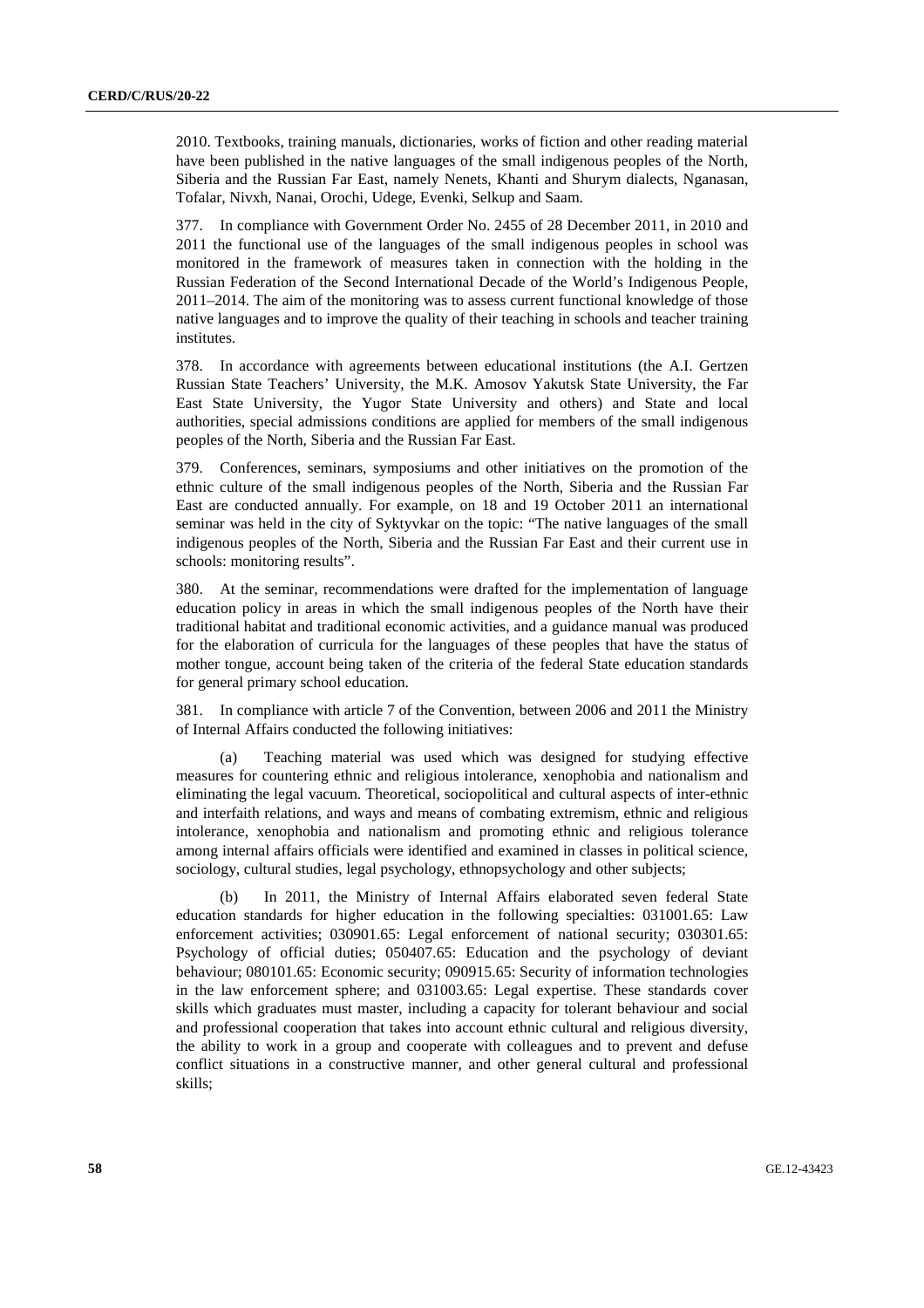(c) Questions relating to the prevention of ethnic and religious intolerance, xenophobia and nationalism are examined when initiatives of an ethical, psychological or patriotic nature are conducted. Issues which arise for discussion during meetings of the staff of the educational institutions of the Ministry of Internal Affairs with internal affairs veterans and the personnel of departments of the central and regional offices of the Ministry of Internal Affairs include problems of inter-ethnic relations, the phenomenon of tolerance, and respect for the religious sentiments and ethnic identity of others;

 (d) Members of the staff of the psychology departments of educational institutions within the Ministry of Internal Affairs have regularly met with and counselled students who are experiencing a conflict in a group or are under great emotional stress, and they have conducted training courses in study groups on effective communication skills;

With the help of the educational institutions of the Ministry of Internal Affairs, theoretical and practical conferences and round tables have been held on problems associated with counteracting extremism, ethnic and religious intolerance, xenophobia and nationalism. These events include: "Extremism in Russia: concepts, causes and ways and means of combating the phenomenon" (Nizhny Novgorod Academy of the Ministry of Internal Affairs, 24 January 2011) and "Facts, conditions and ways of supporting harmonious inter-ethnic cooperation, and counteracting the emergence of extremist tendencies in contemporary Russian society" (Voronezh Institute of the Ministry of Internal Affairs, 28 April 2011).

382. The procuratorial authorities active in the area of inter-ethnic relations and the prevention of extremism are also receiving further training. For example, in November 2010 a seminar was conducted in cooperation with the Academy of the Office of the Procurator-General and with the participation of deputies from the constituent entities on the topic "Elaboration of measures to identify and remove from circulation printed and audio and video materials whose content is designed to incite ethnic, racial or religious hatred".

383. Lectures are held at the Academy of the Office of the Procurator-General for the inservice training of the procuratorial staff of the constituent entities (84 persons every six months).

384. Training courses for the staff of the procuratorial authorities of the constituent entities are also offered on questions relating to the enforcement of laws on national security, legislation on international relations and the prevention of extremism (about 15 staff members every six months).

385. Information circulars are sent out on ways of improving the procuratorial monitoring by the regional and local authorities of the application of legislation on combating extremism, the aim being to provide technical and practical assistance to the procurators of the constituent entities. In these circulars, the procurators are requested to ensure that the regional and local authorities take additional measures to improve the monitoring of interethnic and interfaith relations in order to identify risks of their destabilization and provide an overall assessment of conflict potential. It was also recommended that existing programmes should be reviewed and that new programmes should be drafted which give priority to measures designed to prevent extremist activities, including awareness-raising and educational initiatives.

386. In 2001, the Ministry of Health and Social Development, with the participation of the Ministry of Regional Development and specialists from the Russian Academy of the National Economy and the Civil Service under the President of the Russian Federation, produced teaching materials to provide comprehensive technical assistance to officials who deal with questions of inter-ethnic and interfaith relations. These include: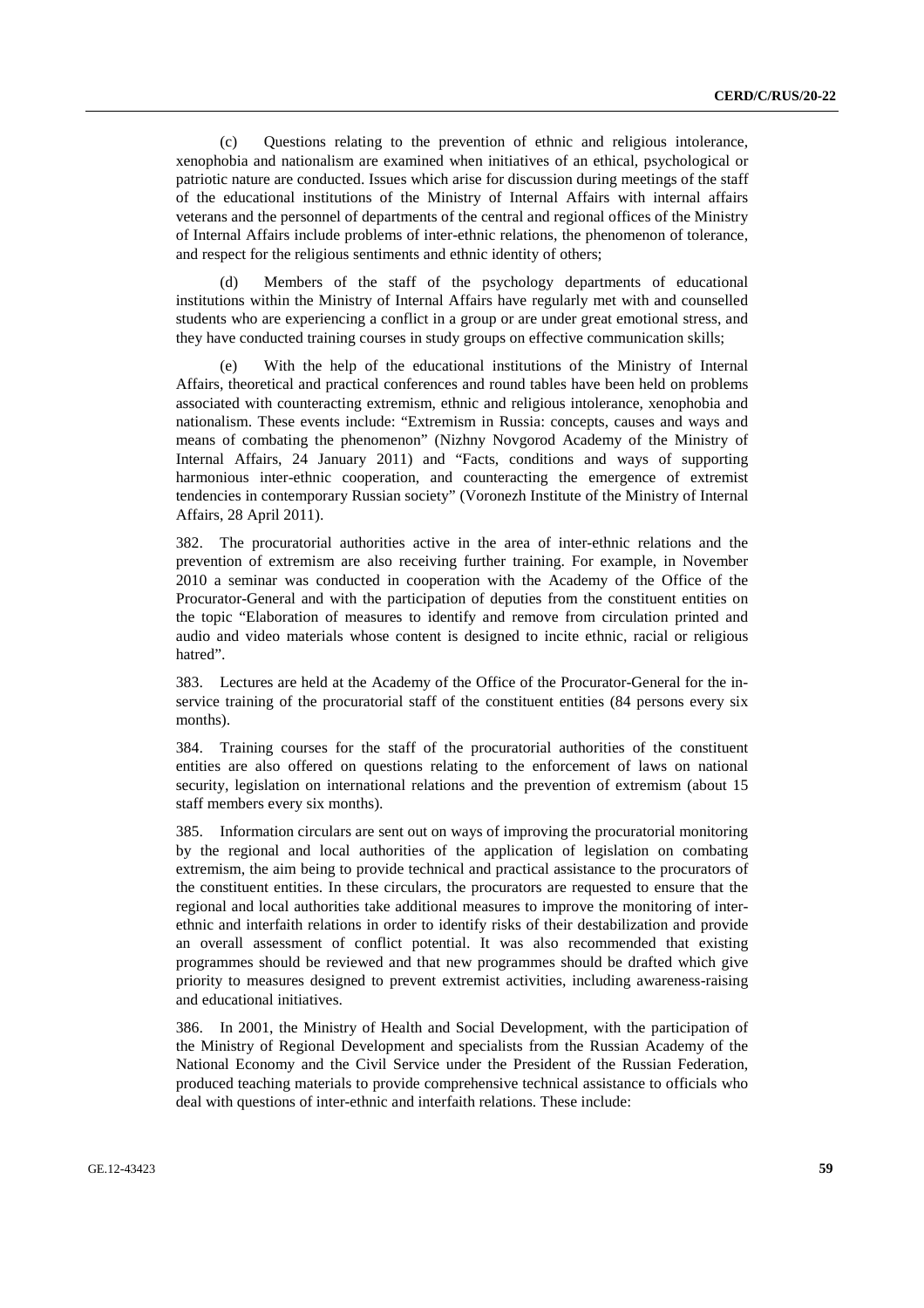- A teaching guide on the prevention of extremism in the area of inter-ethnic and interfaith relations
- A masters programme on ethnic and federal relations
- A masters programme on the security of interfaith and inter-ethnic relations
- A programme of in-service training on ethnic, federal and interfaith relations
- A programme of further training on the administration by the State of interfaith and inter-ethnic relations
- A programme of in-service training on State-confessional relations in Russia: current situation and paths to improvement
- A programme of in-service training on the foundations of State policy in the area of freedom of conscience and worship
- A programme of in-service training on the threat of religious extremism and terrorism to Russia's national security

387. According to data from the constituent entities, in the first half of 2011 3,651 civil servants of the constituent entities and 3,052 municipal civil servants received training, retraining or further training. In the second half of 2011, training was planned for another 4,647 civil servants of the constituent entities and 3,475 municipal civil servants. More detailed information on the implementation of these plans is expected soon.

388. In addition, most constituent entities have made provision for expenditure on further training of State and municipal civil servants in 2012.

#### **3. Culture**

389. In 2008 an Outline for the preservation of the intangible cultural heritage of the peoples of the Russian Federation, 2011–2015, and a programme of measures for its implementation were approved, pursuant to which a pilot variant of the digital catalogue of objects of the intangible cultural heritage of the peoples of the Russian Federation was produced. Work was begun in 2009, and the catalogue has now been put into service and is being tested in its experimental form. Training seminars have been attended by more than 100 specialists from 20 regions of Russia.

390. Together with the State Russian House of folk art, a number of popular initiatives have been conducted with the assistance of the cultural authorities of the constituent entities, including:

- "Singing childhood", a national festival of children's choirs
- "The opening of Europe", an international festival
- A national festival of folk dancing for the T.A. Ustinovaya prize "Dancing the circle dance throughout Russia"
- "Peace to the Caucasus", an international art festival
- The "Golden Ring Community" international festival of folk art
- The "Volga Delta without borders" festival (city of Astrakhan), in which groups from Azerbaijan, Belarus, Kazakhstan and Ukraine, together with Russian groups, took part
- An annual Commonwealth Festival of the folk art of the countries of the CIS and the Baltic (Rostov province)
- "My Russian Federation", a national literary competition (Kirov province)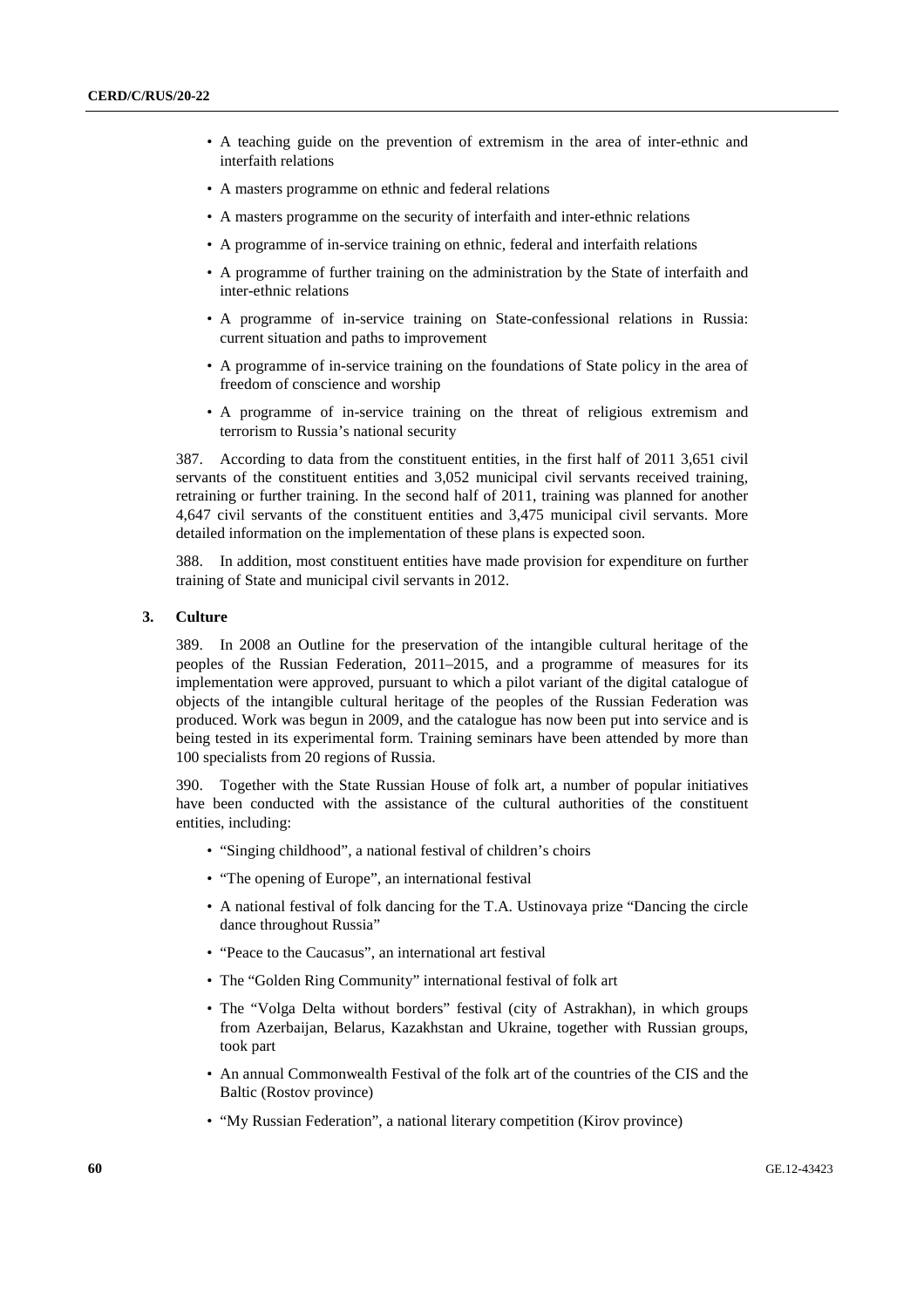- "Russia's Roots", a national festival of folk art (Chuvash Republic)
- "From Russia to the heart", an international festival of ethnic Russians

391. Initiatives included international and national theoretical and practical conferences on "Ethnic culture in contemporary Russia: traditions and innovations" and "Problems of the preservation of the intangible cultural heritage of humanity: the experience of international cooperation", seminars for specialists of the cultural and recreational institutions of the Northern Caucasus and Southern Federal Areas and for heads of Finno-Ugric folklore groups, and many other activities. Round-table discussions, workshops and creative laboratories were held in the framework of these events, which were directed at creating conditions for a dialogue of cultures in a multi-ethnic State and the inculcation of attitudes of tolerance.

392. Traditional festivals, exhibitions and competitions are held annually in all the constituent entities in the context of the special federal programme "The Culture of Russia (2006–2011)".

393. Since 2006, the Russian Institute of Cultural Studies has been carrying out assessments of various documents to detect the presence of illegal content designed to incite hatred or enmity or the degradation of human dignity on grounds of race, ethnic background or origin or to foment violent acts against persons of other ethnic groups, as well as offensive (negative or pejorative) statements about persons from other ethnic groups and the commission of other unlawful acts for nationalistic reasons.

394. The purpose of this activity, which on average involves some 200 assessments annually, is to prevent extremism in Russian society, identify extremist nationalistic organizations and combat falsifications of historical facts calculated to create negative stereotypes of certain population groups on the basis of ethnic or religious features.

395. In April 2011, a major cultural forum of ethnic minorities was organized in the city of Grozny (Chechen Republic), in the context of which a theoretical and practical conference was held on the topic "State support for the culture of the ethnic minorities of the Northern Caucasus as a factor in improving inter-ethnic relations".

396. A number of projects are being carried out to develop ethno-tourism in order to prevent xenophobia and to promote and heighten awareness of ethnic cultures in Russia. Today it can be said that unique types of ethno-tourism have emerged and that the experience with them has been good. This concerns religious, educational, ecological, rural and other forms of tourism. With regard to sites of ethnocultural tourism, reference is made to ethnic villages (museums), multipurpose ethnic cultural complexes (composed of hotels, restaurants and recreation centres of an ethnic nature), monasteries and ethnographic openair museums. These projects are being realized in many constituent entities. For example, in Orenburg a multifunctional museum — the ethnic cultural complex "Ethnic village" — is operating successfully in the city itself.

397. In Rostov province, an historical and architectural museum and park have opened at the Starocherkasskaya Cossack village, which is a unique complex of 23 monuments dating back to the seventeenth to nineteenth centuries, when it was the capital of the Don Cossacks (Cherkassk).

398. Ataman, a Cossack open-air ethno-tourism complex, is in operation on the Taman peninsula. There is also a project to create an ethno village, "Yb", in the Republic of Komi with a museum and ethnographic centre of wooden architecture, reflecting the unique traditional culture of the ethnographic groups of the area.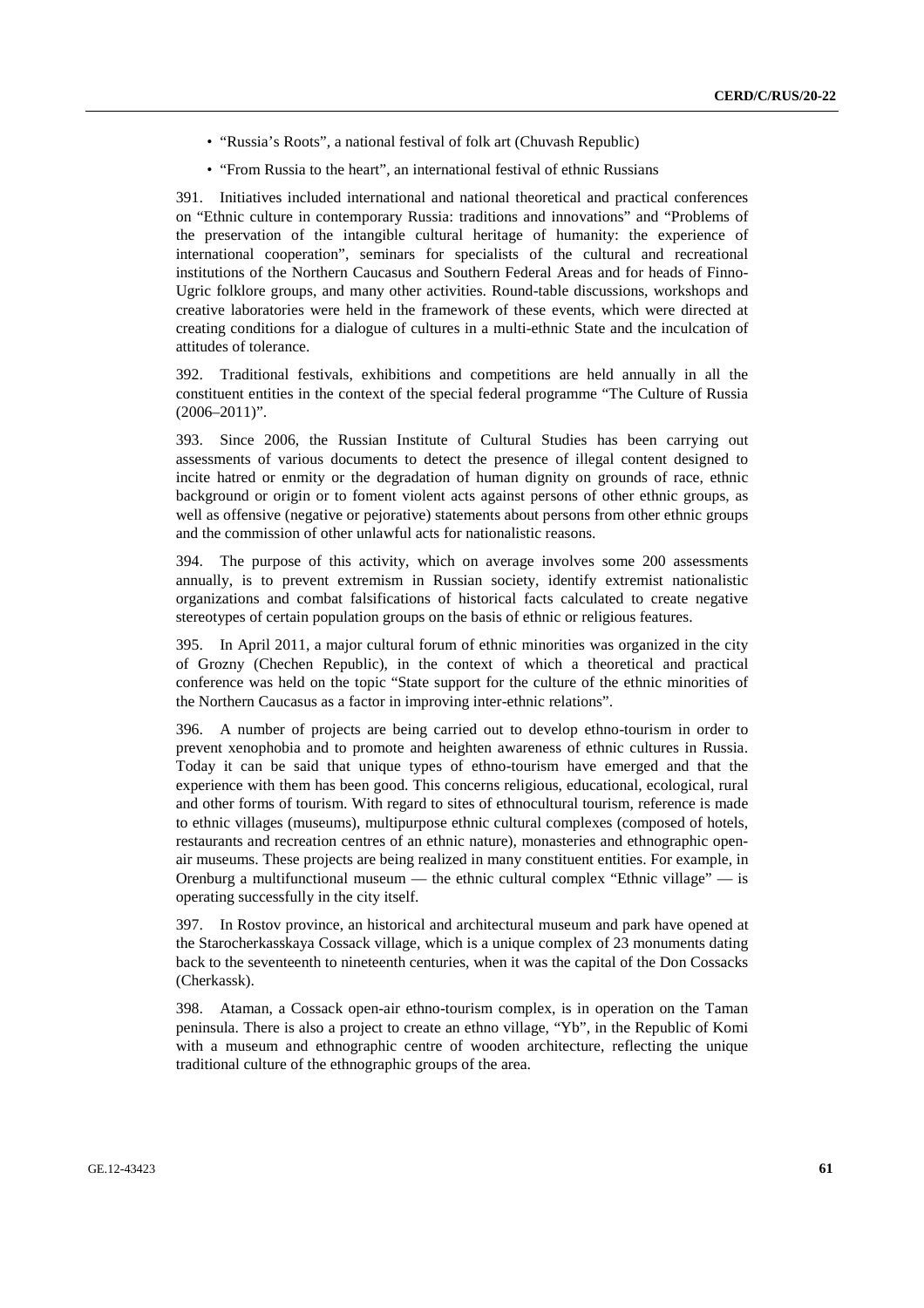399. Other sites exist in many constituent entities, including in areas inhabited by small indigenous peoples (the Yamal-Nenets Autonomous Area, the Khanty-Mansi Autonomous Area, Yakutia and elsewhere).

400. Media outlets in the languages of Russia are developing, in particular Mari and Nenets radio and Internet websites, including those which focus on the culture, languages, traditions and customs of the peoples of Russia. The informal Internet portal www.chumoteka, which is devoted to the life of the peoples of the Nenets Autonomous Area, is a noteworthy project of this kind.

401. The government authorities provide financial assistance to many non-profit organizations representing small indigenous peoples to help them with projects of social importance.

# **IV. Information on the implementation of the concluding observations of the Committee on the Elimination of Racial Discrimination, adopted following the consideration of the eighteenth and nineteenth reports of the Russian Federation**

# **Paragraph 9**

402. Paragraph 9 of the concluding observations recommends that the Russian Federation consider adopting a clear and comprehensive definition of racial discrimination in its legislation.

403. Article 1 of the Convention contains a definition of the term "racial discrimination", namely "any distinction, exclusion, restriction or preference based on race, colour, descent, or national or ethnic origin which has the purpose or effect of nullifying or impairing the recognition, enjoyment or exercise, on an equal footing, of human rights and fundamental freedoms in the political, economic, social, cultural or any other field of public life".

404. Pursuant to article 17 of the Constitution of the Russian Federation, human and civil rights and freedoms are recognized and guaranteed in the Russian Federation in conformity with universally accepted principles and norms of international law.

405. In accordance with article 15 of the Constitution, the universally recognized principles of international law and the international agreements to which the Russian Federation is a party are an integral part of its legal system.

406. In addition, article 19 of the Constitution guarantees equality of human and civil rights and freedoms, irrespective of race, ethnic background, language, origin, place of residence or attitude to religion. Restrictions of any kind on the rights of citizens on social, racial, ethnic, linguistic or religious grounds are prohibited.

407. Russian legislation guarantees the exercise of labour rights, the opportunity to receive an education and health care protection (article 3 of the Labour Code, article 5 of the Education Act and article 5 of the Federal Public Health Care Act).

# **Paragraph 10**

408. Pursuant to the Presidential Decree adopted in 1997 on the basic identity documents of citizens of the Russian Federation in the territory of the Russian Federation and Government Decision No. 828 of 8 July 1997 on the approval of the regulations on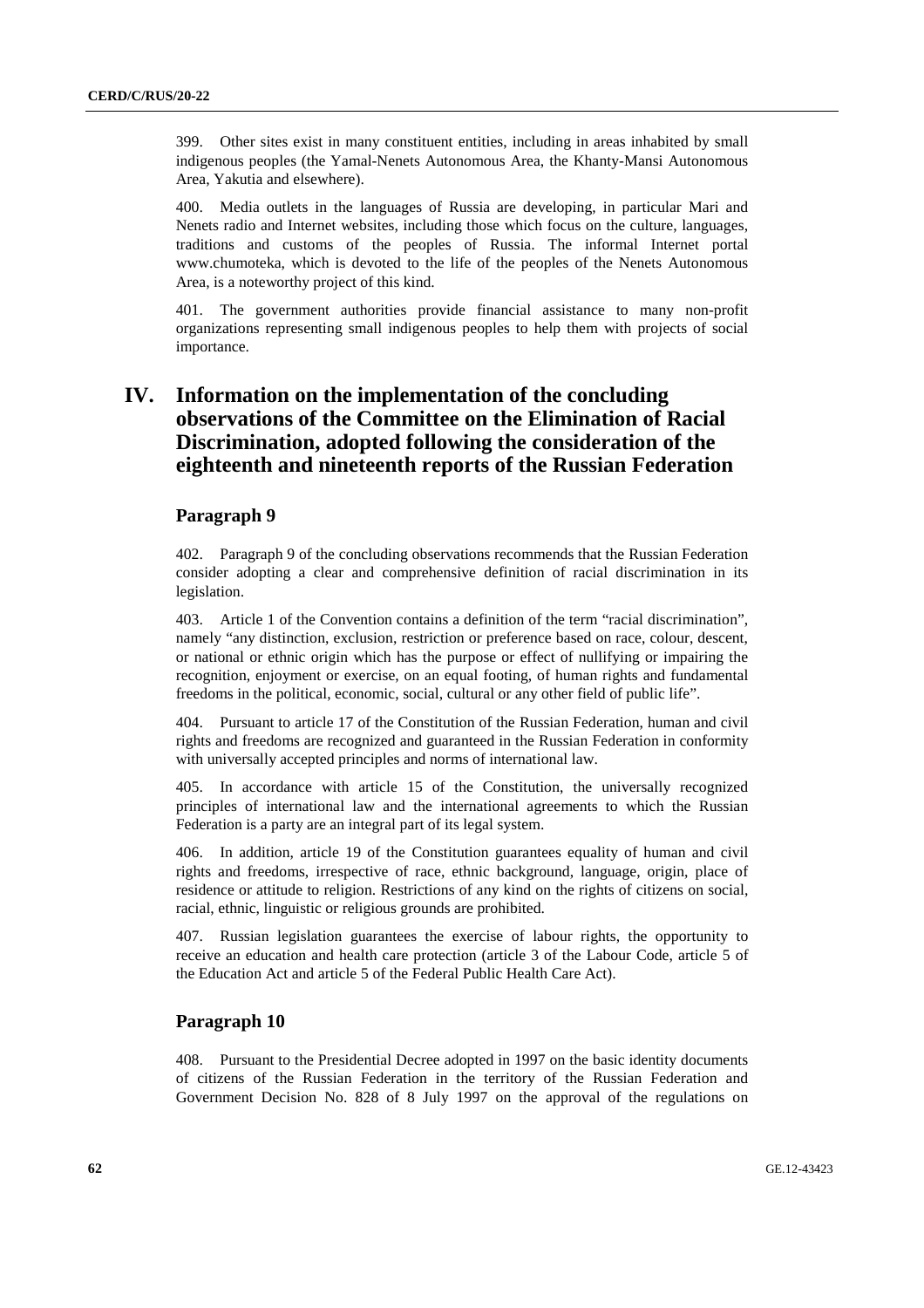passports of citizens of the Russian Federation, the reference in passports to ethnic identity has been removed.

409. The Federal Vital Statistics Act provides for an entry on ethnic background in a birth certificate at the applicant's request, and in a death certificate if there is an entry to that effect in the deceased's personal identity document. Information on the ethnic background of migrants is not included in the records of the Office of Statistics. Thus, it is not possible, on the basis of current statistics, to present systematic data on ethnic composition.

410. The Russian Population Census is the sole source of information on the ethnic composition of the population.

411. Data on ethnic composition from the 2002 Census (including basic sociodemographic characteristics) have been posted on the website www.perepis2002.ru, where they are publicly accessible in the section entitled "Catalogue of Official Publications of the 2002 Census", volume 4 (Ethnic composition, languages spoken, citizenship); they are also set out in the annex to this report.

412. The results of the 2010 Census with regard to the basic sociodemographic characteristics (marital status, level of education, sources of means of subsistence and occupational activity) of the various ethnic groups will be received in the third quarter of 2012.

# **Paragraph 11**

413. Information on the Russian Federation's policy on this question is set out in paragraphs 61–64 and 402–407 of the report.

## **Paragraph 12**

414. There are in-service training courses for law enforcement officials on human rights and the prohibition of discrimination on racial, ethnic or religious grounds in the performance of official duties (this is explained in greater detail in paragraphs 381–385).

## **Paragraph 13**

415. Reports of violations in 2006 of the rights of Georgian citizens and ethnic Georgians in the Russian Federation were investigated by the offices of the procurator in 2007 and 2008 in the context of an application submitted by the Republic of Georgia to the European Court of Human Rights.

416. The investigation did not find any evidence of destruction of identity papers, detention in inhumane conditions, deportations under a simplified procedure or other repressive measures.

417. It was determined that the investigation into whether citizens of Georgia were in compliance with the regulations on temporary and permanent residence in the Russian Federation had been carried out by the internal affairs and migration authorities in accordance with the powers vested in them by the Code of Administrative Offences. On the basis of the investigation, materials for instituting administrative prosecution against persons who had violated the requirements of migration legislation were referred to the courts in accordance with the procedure prescribed by law. In the vast majority of cases, the court rulings on the deportation of Georgian citizens in administrative proceedings were in strict conformity with the law.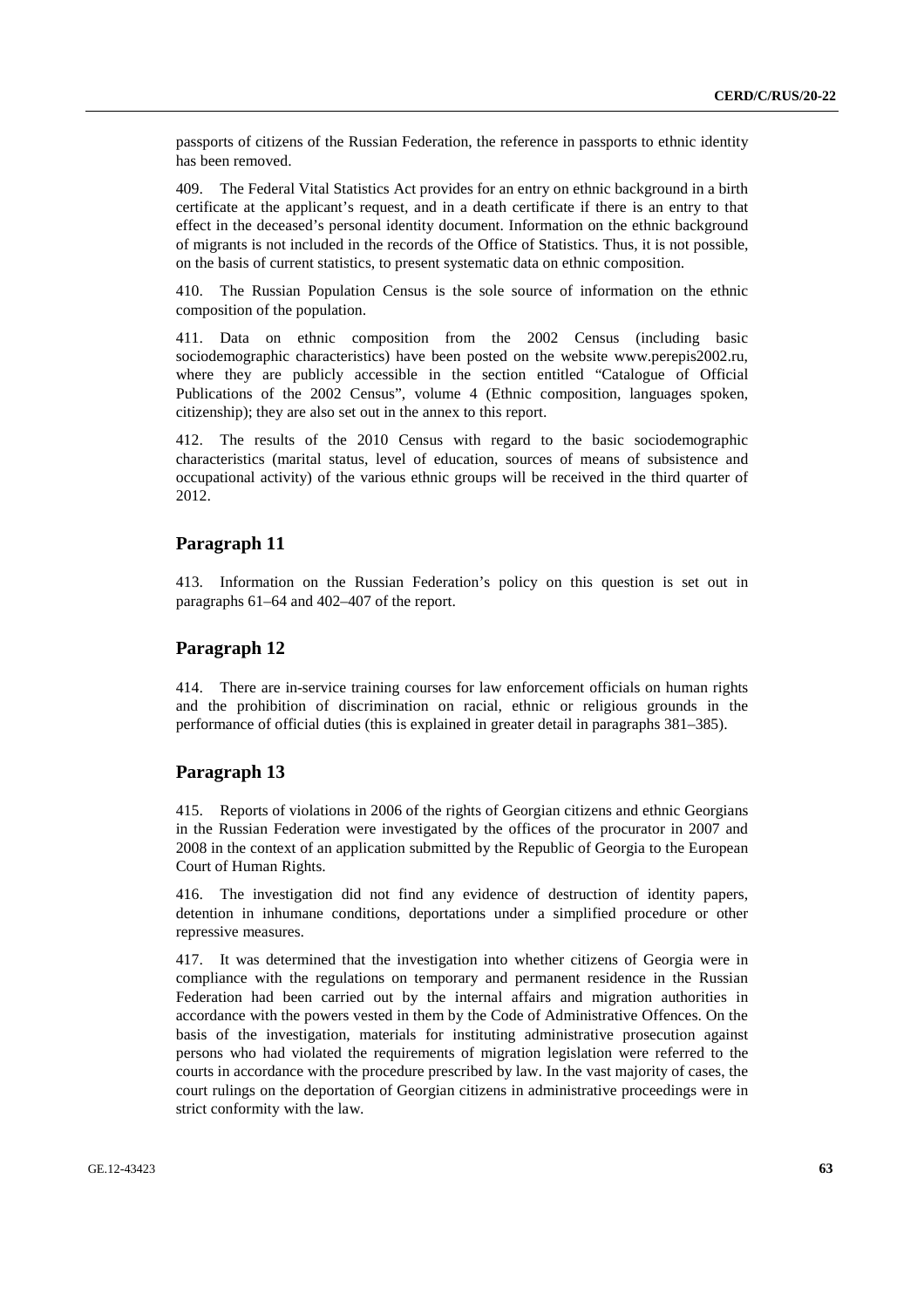418. The prosecutorial authorities filed appeals against a number of decisions on administrative offences involving Georgian citizens in which the courts had allowed violations of rules of material and procedural law. Following a review of those appeals, the unlawful decisions taken in administrative proceedings were overruled by a higher court.

419. The detention conditions of Georgian citizens held in special facilities pending their deportation were in conformity with the requirements of Russian law. There have not been any complaints from Georgian citizens or their representatives of unlawful placement in detention facilities or of improper detention conditions.

## **Paragraph 14**

420. Information on the situation with regard to the protection of the rights of members of the Roma community is contained in paragraph 260.

# **Paragraph 15**

421. Information on measures for the socioeconomic development of the small indigenous peoples of the North, Siberia and the Russian Far East is contained in paragraphs 261–294.

## **Paragraphs 16–18**

422. The procuratorial authorities attach great importance to building up law enforcement practice, analysing positive experience and elaborating informational and practical material directed at preventing and combating extremism.

423. A memorandum on the improvement of procuratorial oversight of compliance by the regional and local authorities with legislation on countering extremism has been sent out to provide technical and practical assistance to the procurators of the constituent entities.

424. The procurators are requested to ensure the adoption by the regional and local authorities of additional measures to improve monitoring of the state of inter-ethnic and interfaith relations so as to identify risks of their destabilization and to have an overall assessment of potential conflicts.

425. It was also recommended that existing programmes should be reviewed and that new programmes should be drafted which give priority to measures designed to prevent extremist activities, including awareness-raising and educational initiatives.

426. Paragraph 17 of the concluding observations refers to the need to give primary consideration to combating extremist organizations, and their members, engaging in activities motivated by racial, ethnic or religious hatred or enmity.

427. It should be noted that the Criminal Code of the Russian Federation establishes criminal liability for extremist offences, including offences motivated by political, ideological, racial, ethnic or religious hatred or enmity or committed on grounds of hatred or enmity towards any social group, as set out in the relevant articles of the general part of the Criminal Code (article 280 (Public calls for extremist activities), article 282 (Hatemongering and disparagement), article 282.1 (Organization of an extremist association) and article 282.2 (Organizing the activities of an extremist organization)).

428. Procurators have taken part in court proceedings on whether to declare certain organizations to be extremist and to prohibit their activities.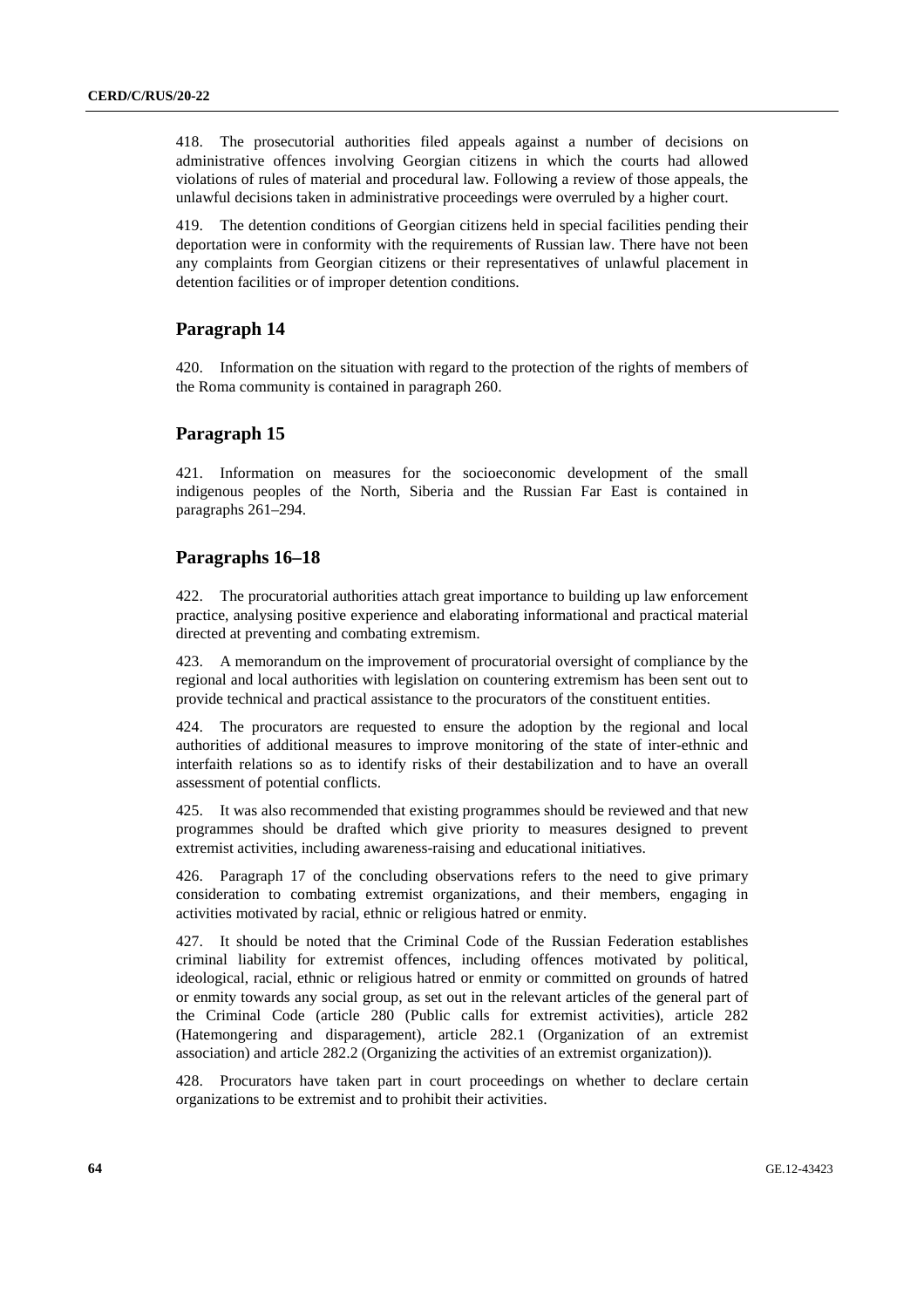429. For example, on 27 April 2010 Moscow City Court examined the application of the procuratorial authorities to declare the interregional movement "Slavic Union" an extremist organization and to prohibit its activities. The Slavic Union spread ideas propagating national socialism similar to the ideology of fascist Germany. These ideas espouse exclusiveness and superiority on ethnic grounds.

430. A civil action has also been instituted in a court in Moscow province to prohibit the activities in Russia of the interregional voluntary association "Spiritual Ancestral Russian Empire Rus", which calls for the creation of a so-called "Slavic-Aryan" State, the displacement of persons from other ethnic groups and the repression, and even physical destruction, of persons who do not support the association's ideas. The procurator of Moscow province has forwarded the application for the prohibition of the activities of the Spiritual Ancestral Russian Empire Rus to Moscow Provincial Court and has suspended its activities.

431. The Supreme Court granted the application of the Procurator-General to prohibit in the Russian Federation the activities of the international association "National Socialist Society", whose actual aims are to seize power in the country, change the foundations of the constitutional order and create a unitary State based on the principles of the superiority of the Russian nation and the violation of the rights, freedoms and legitimate interests of persons and citizens on grounds of ethnic background.

432. The court granted in full the application of the Procurator-General to declare the National Social Society an extremist organization and to prohibit its activities.

433. With a view to cooperating with voluntary associations, officials of the Office of the Procurator-General have taken part in conferences, round-table discussions and seminars aimed at preventing and combating extremism.

434. In compliance with paragraph 3 of the list of instructions contained in Order No. 488 issued by President Medvedev on 27 February 2011, in November 2011 a seminar was held in conjunction with the Academy of the Office of the Procurator-General and with the participation of the deputy procurators of the constituent entities on the following topic: "The elaboration of measures to detect and remove from circulation printed matter and audio and visual materials whose content is designed to incite ethnic, racial or religious hatred", the aim of which was to give procuratorial officials in-service training on interethnic relations and ways of combating extremism.

435. Measures are being taken to improve the qualifications of the staff of the regional offices of the procurator (see paragraphs 403–405).

436. Between 2008 and 2011, representatives of the Office of the Procurator-General participated in the following international initiatives, at which questions concerning the elimination of racial discrimination were discussed (paragraph 16 of the concluding observations):

- An additional meeting on combating racism and xenophobia, on the topic "National institutes active in countering discrimination, and their role in the fight against racism and xenophobia" (Vienna, 29–30 May 2008)
- A round-table discussion with the participation of authors of alternative and official reports on Russia's compliance with the provisions of the International Convention on the Elimination of All Forms of Racial Discrimination (Moscow, 21 July 2008)
- The seventy-third session of the Committee on the Elimination of Racial Discrimination (Geneva, 31 July–4 August 2008)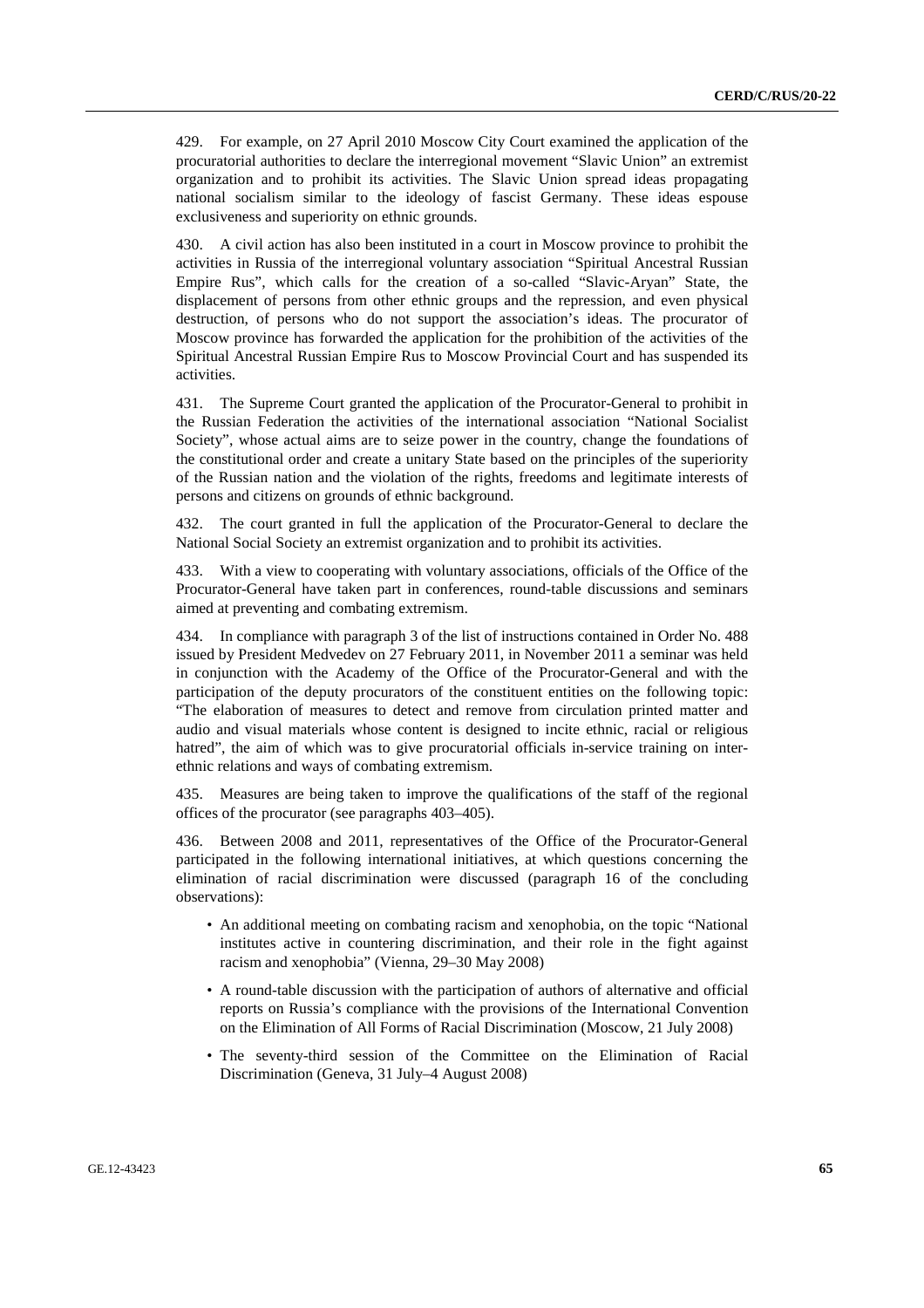- A round-table discussion with the participation of representatives of federal ministries and administrations, organized by the European Commission against Racism and Intolerance (Moscow, 23 September 2008)
- The United Nations Review Conference on the implementation of the Durban Declaration and Programme of Action to combat racism, racial discrimination, xenophobia and related intolerance (Geneva, 20–24 April 2009)
- The OSCE High-Level Conference on Tolerance and Non-Discrimination (Astana, 29–30 June 2010)
- The forty-sixth session of the Committee on the Elimination of Discrimination against Women (New York, 13–16 June 2010)
- A seminar of the Office of the United Nations High Commissioner for Human Rights for CIS member States on the topic "Elaboration and realization of national plans of action to combat racial discrimination and intolerance" (Saint Petersburg, 29–30 September 2011)
- Working meetings of the fifteenth annual OSCE Human Dimension Implementation Meeting on the topic "Tolerance and Non-Discrimination" (Warsaw, 4–6 October 2011)
- A High-Level OSCE Meeting on the topic "Confronting Intolerance and Discrimination against Muslims in Public Discourse" (Vienna, 28 October 2011)

## **Paragraph 19**

437. As of 1 December 2011, 51 constituent entities had received and reviewed applications for refugee status from 1,153 foreign nationals from 45 States. By way of comparison, 43 constituent entities had received and reviewed applications from 2,048 persons from 49 States over the equivalent period in 2010. This year the number of applications compared to 2011 fell by almost half. The decline has been due to the relative stabilization of the situation in Georgia after the 2008 conflict, which has led to a sharp drop in the number of asylum seekers from that country.

438. Fifty-seven applications were received from detention facilities, primarily persons awaiting extradition (approximately 5 per cent of applications), as against 33 persons in the equivalent period in 2010, one third of whom had left Uzbekistan. This year for the first time six applications for refugee status were received from foreign nationals subject to readmission in other States.

439. As of 1 December 2011, 814 refugees from 28 States were registered with 36 regional offices of the Federal Migration Service, as compared to 801 refugees from 30 States in the equivalent period in 2010.

440. It is expected that in 2012, the number of applications for refugee status and temporary asylum will grow by 10 per cent compared to 2011.

441. In the first 11 months of 2011, 34 regional offices of the Federal Migration Service received and reviewed applications for temporary asylum from 945 persons from 36 States, as against 1,606 persons in the equivalent period in 2010, a 1.7-fold decline.

442. There was a preponderance of applications from Afghan nationals (46 per cent). Fifty-nine per cent of applications for temporary asylum submitted in the reporting period were approved, compared to 62 per cent in the equivalent period in 2010. As of 1 December 2011, 3,057 persons were listed with 44 regional offices of the Federal Migration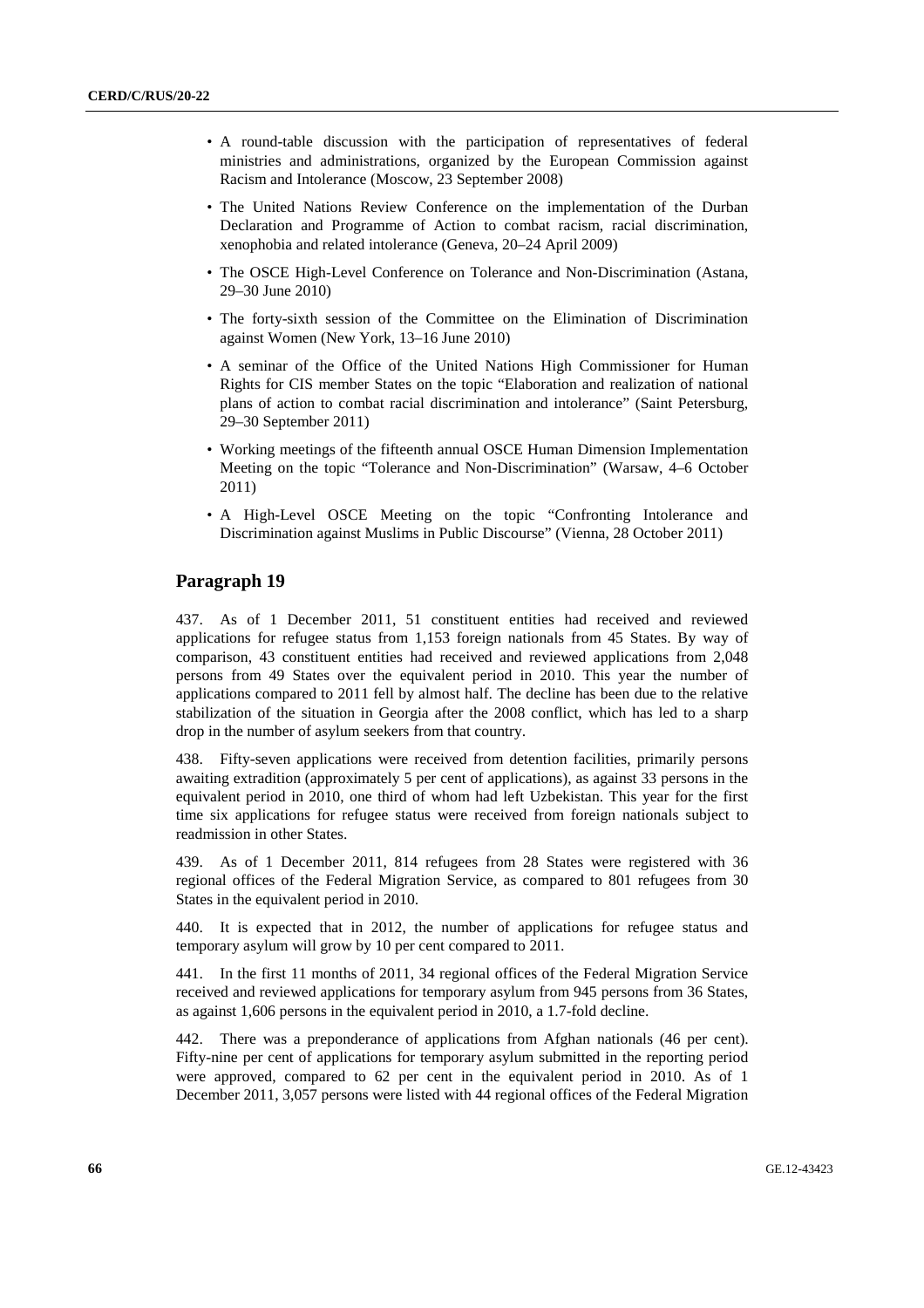Service as having been granted temporary asylum, as against 3,781 persons in the equivalent period in 2010.

443. During the reporting period, the Federal Migration Service has explored possibilities for providing temporary accommodation to asylum seekers. To that end, its Serebryaniki public service centre in Tver province was converted to a temporary accommodation facility. The buildings at the centre were overhauled and modernized with funds from the Federal Migration Service and UNHCR.

444. The centre took in the first foreign nationals in December. In order to improve legislation, in the course of 2011 work was carried out on 25 draft regulatory acts on the granting of asylum, including 1 draft international agreement (elaborated in conformity with the Collective Security Treaty Organization), 5 federal bills, 1 draft presidential decree, 10 draft government decisions and 8 draft instructions of the Federal Migration Service.

445. Ten regulatory acts, including one federal act, four presidential decisions and five administrative instructions, were enacted during the reporting period. A bill was submitted to the Government on amendments to several pieces of legislation in connection with the inclusion of biometric data in the residence permits of stateless persons and the travel documents issued to persons granted refugee status.

446. A rough draft has been agreed on a travel document to be issued to persons granted asylum which will contain the biometric data of the holder; it will be used in a pilot project during the presentation of a new generation of passports and visa documents in January 2012 at the Saint Petersburg office of the Federal Passport and Visa Service to permit delegations from the Russian Federation to attend the work of the fiftieth to fifty-second meetings of the UNHCR Executive Committee's Standing Committee. Background documents, analyses and reference material on questions relating to the granting of asylum were prepared at the sixty-second session of the Executive Committee of the High Commissioner's programme.

447. Officials from specialized government bodies regularly attend international forums on questions concerning the protection of refugees. For example, representatives of the Federal Migration Service took part in a regional conference on the protection of refugees and international migration in Central Asia in Alma-Ata (Kazakhstan), a working meeting organized by the Council of Europe and the European Bank for Reconstruction and Development on the problem of refugees from North Africa and the Middle East, held at the European Court of Human Rights in Strasbourg, and other events.

448. In the framework of the Russia-EU dialogue on migration, a thematic session was held on 14 December 2011 in Moscow on the subject of international protection.

449. In conjunction with UNHCR, two workshops were conducted on the topic "International and national protection of refugees, and the procedure for determining refugee status. Readmission", which 35 directors and administrators from 37 regional offices of the Federal Migration Service attended.

# **Paragraph 20**

450. Russian legislation specifies that all citizens of the Russian Federation, irrespective of ethnic background, have the same rights and opportunities. The introduction of official quotas enabling members of small indigenous peoples to have a preferential right to representation in elected government bodies is contrary to established national and international legal norms.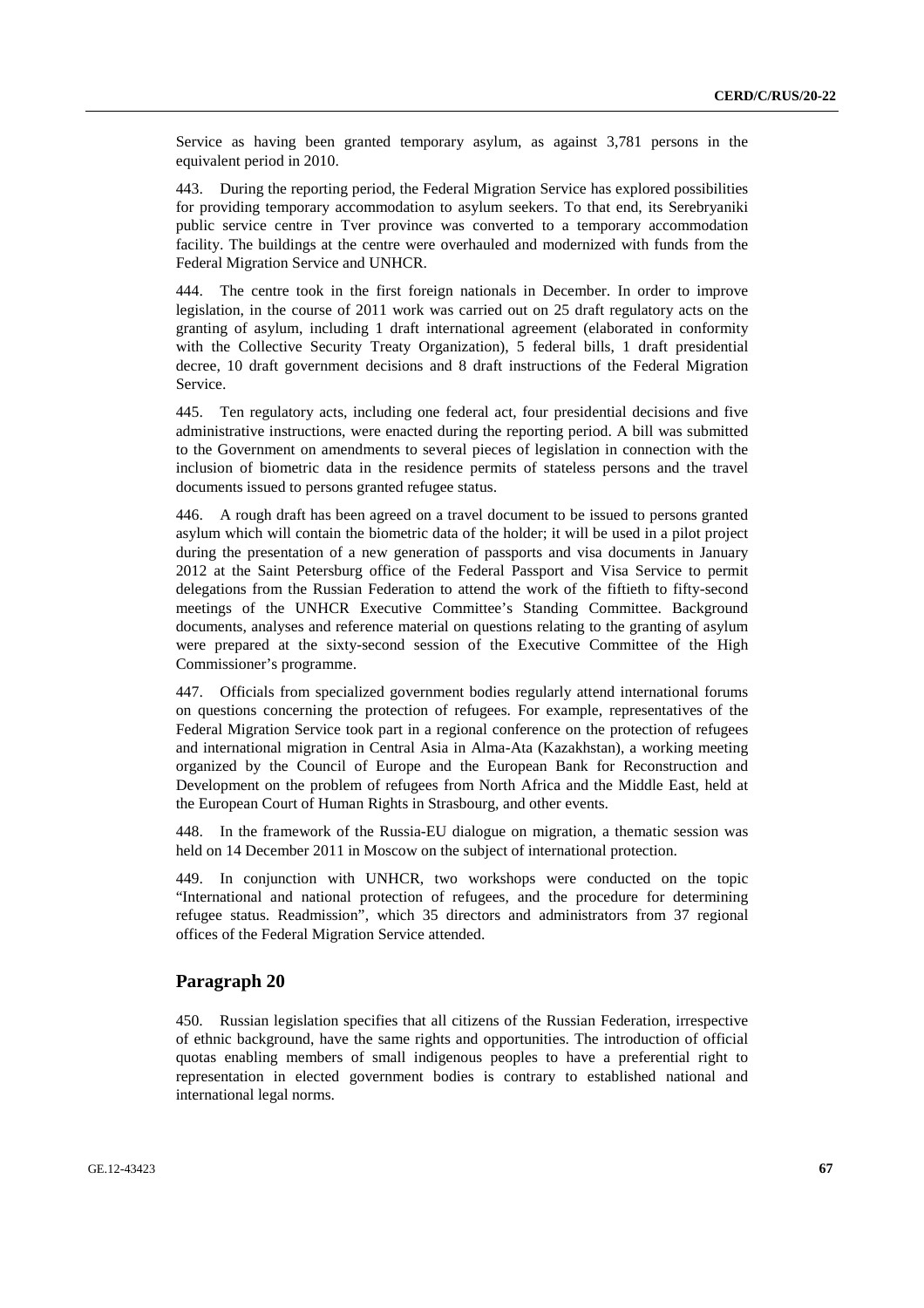# **Paragraph 21**

451. Internally displaced persons are registered under the procedure introduced by the regional offices of the Federal Migration Service in Form No. 7, on the registration of families who have arrived in an emergency situation, approved by Federal Migration Service Instruction No. 78 of 27 September 1999 on the registration of citizens from the Chechen Republic.

452. As of 1 April 2009, all citizens who temporarily left their place of permanent residence in the Chechen Republic and were registered under the above-mentioned procedure had been removed from the registry on the basis of a freely expressed declaration of their intention to return to their previous place of permanent residence.

453. Citizens who suffered as a result of the resolution of the crisis in the Chechen Republic are entitled to receive compensation for lost housing and property. To receive such compensation, it is not necessary to have an officially registered status of displaced person.

454. In application of Presidential Decree No. 404 of 4 July 2003 on the procedure for the payment of compensation for loss of life or property to citizens who suffered as a result of the resolution of the crisis in the Chechen Republic and were permanent residents on its territory, compensation totalling 26.43 billion roubles has been paid to 75,510 families (124,745 persons). Citizens who suffered as a result of the resolution of the crisis who left the Chechen Republic permanently have been paid compensation for loss of life or property pursuant to Government Decision No. 510 of 30 April 1997 on the procedure for the payment of compensation in such cases. Compensation totalling 4,075 billion roubles has been paid to more than 38,000 families under this procedure.

455. Act No. 4530-1 of 19 February 1993 (revised 1 July 2011) on Displaced Persons sets out economic, social and legal guarantees for categories of citizens recognized as displaced persons under the prescribed procedure. Currently there are 7,094 displaced persons (2,590 families) from the Chechen Republic, of whom 4,885 persons (1,448 families) chose not to return and opted instead to stay in the Republic of Ingushetia.

456. Since 2011, State support for the housing of displaced persons living in the Republic of Ingushetia has been covered under the special federal programme "Socioeconomic development of the Republic of Ingushetia, 2010–2016", approved by Government Decision No. 1087 of 24 December 2009.

457. The programme calls for a targeted allocation of subsidies from the federal budget totalling 4.2 billion roubles to the budget of the Republic of Ingushetia to provide social assistance to displaced persons. Initiatives to house these persons will be carried out by the Government of the Republic of Ingushetia. There are sufficient financial resources to provide housing to persons in this category who are registered in Ingushetia.

458. Families of displaced persons from the Chechen Republic registered in other constituent entities (2,209 persons, or 1,141 families) are to receive housing subsidies under the subprogramme "Implementation of the State obligation to provide housing to categories of citizens established by federal law", and they are to be issued housing certificates to acquire a dwelling as part of the special federal housing programme 2011–2015, approved by Government Decision No. 1050 of 17 December 2010.

459. Initiatives are being carried out in the Russian Federation as part of a special federal programme for the socioeconomic development of the Chechen Republic, 2008–2012, to provide social assistance to citizens for the renovation of homes destroyed as a result of the resolution of the crisis in the Chechen Republic. Under the programme, it is planned to allocate 2,824.4 million roubles in benefits to 3,388 citizens, of which 1,123.3 million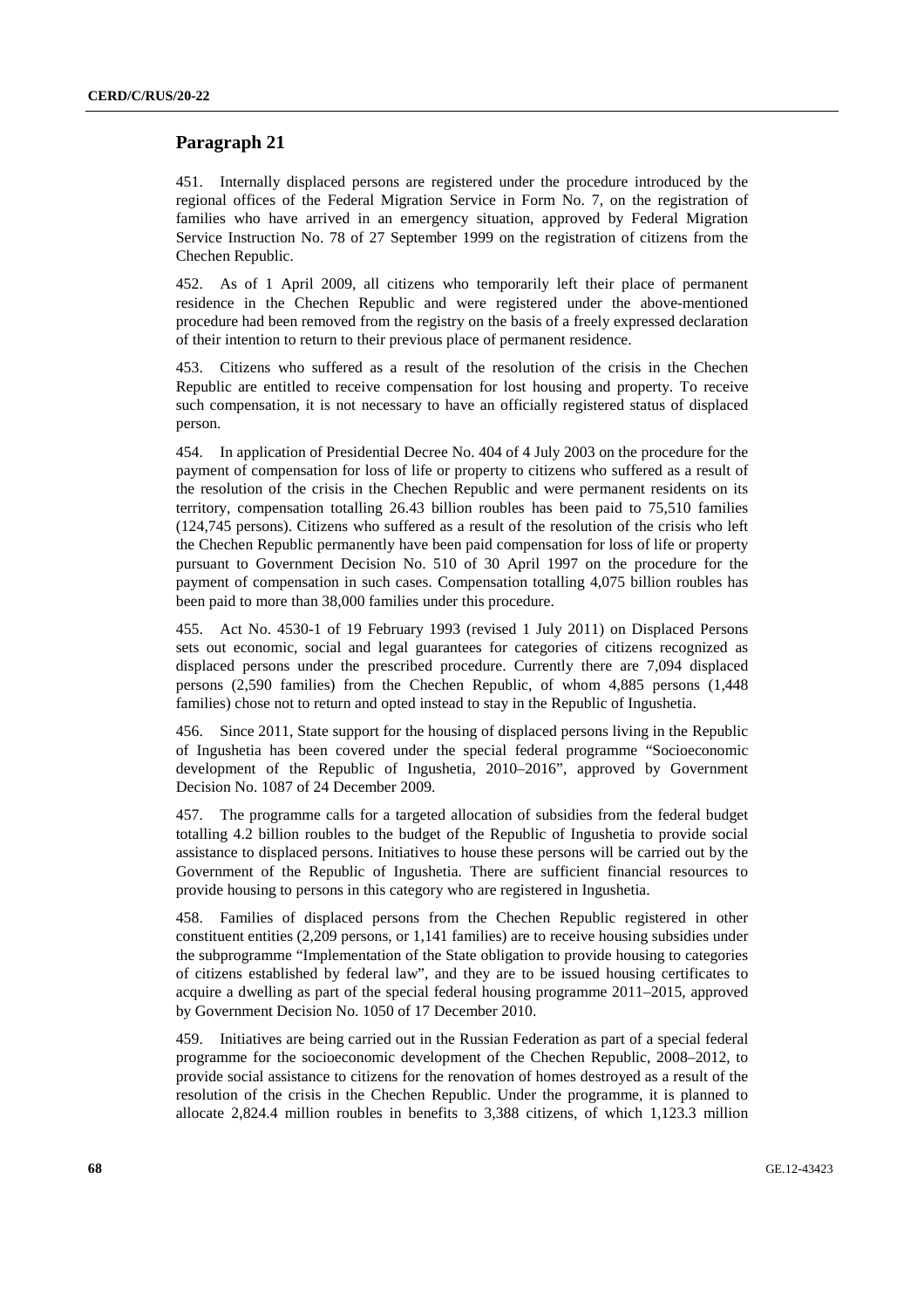roubles have been paid out; 592 citizens have received the full benefits and 1,392 citizens have received partial amounts. Citizens of the Russian Federation who resided in the North Caucasus Federal Area enjoy the rights accorded to citizens of Russia by the Constitution. Pursuant to article 27 of the Constitution, anyone who is lawfully present in the Russian Federation has the right to freedom of movement and to choose a place of temporary and permanent residence. Neither the Constitution nor other laws or regulations have established any restrictions based on religion, race or ethnic origin for citizens of Russia in the choice of place of residence.

# **Paragraph 22**

460. Act No. 5242-1 of 25 June 1993 on the Right of Citizens of the Russian Federation to Freedom of Movement and Choice of Place of Temporary and Permanent Residence within the Boundaries of the Russian Federation, which requires citizens to register at their place of temporary or permanent residence, also specifies that registration or failure to do so may not serve as grounds for restricting, or as a condition for enjoying, the civil rights and freedoms set out in the Constitution and legislation of the Russian Federation and the Constitution and legislation of the constituent republics. A citizen who submits the documents required under article 6 of the Act and articles 9 and 16 of the regulations on registration may not be denied registration at his or her place of temporary or permanent residence.

461. In accordance with Presidential Decree No. 232 of 13 March 1997 on the basic identity document of citizens of the Russian Federation in the Russian Federation and Government Decision No. 828 of 8 July 1997 on the approval of the regulations governing the passports of citizens of the Russian Federation and passport form and features, there is no provision for an inclusion in the identity document of a reference to the ethnic background of the holder. Consequently, the regional offices of the Federal Migration Service do not have information of this kind.

462. Citizens may submit a complaint or a communication to the offices of the procurator alleging that their social, economic or other rights have been denied on grounds of the presence or absence of registration. In such a case, an investigation is launched, and if it is concluded that there is reason to do so, the procurator may take action, including by petitioning the court on behalf of the citizen to eliminate the violations of his or her rights.

463. Since the presentation of the last report, no complaints or other communications have been received alleging that the registration authorities have violated the interests of citizens of a particular ethnic background or of refugees in connection with their registration.

# **Paragraph 23**

464. With a view to implementing the recommendations of the Committee, on 12 January 2010 Presidential Decree No. 60 was adopted on amendments to the State programme for assisting the voluntary resettlement in the Russian Federation of ethnic Russians living abroad and to the plan of action approved by Presidential Decree No. 637 of 22 June 2006 for the implementation of the programme. The Decree made it possible to expand the scope of the State programme to include former citizens of the USSR currently living in the Russian Federation who are not citizens of the Russian Federation.

465. In accordance with the Decree, Government Decision No. 528 of 15 July 2010 was adopted on the approval of regulations for the issuance in the Russian Federation of a certificate of participation in a State programme to assist the voluntary resettlement in the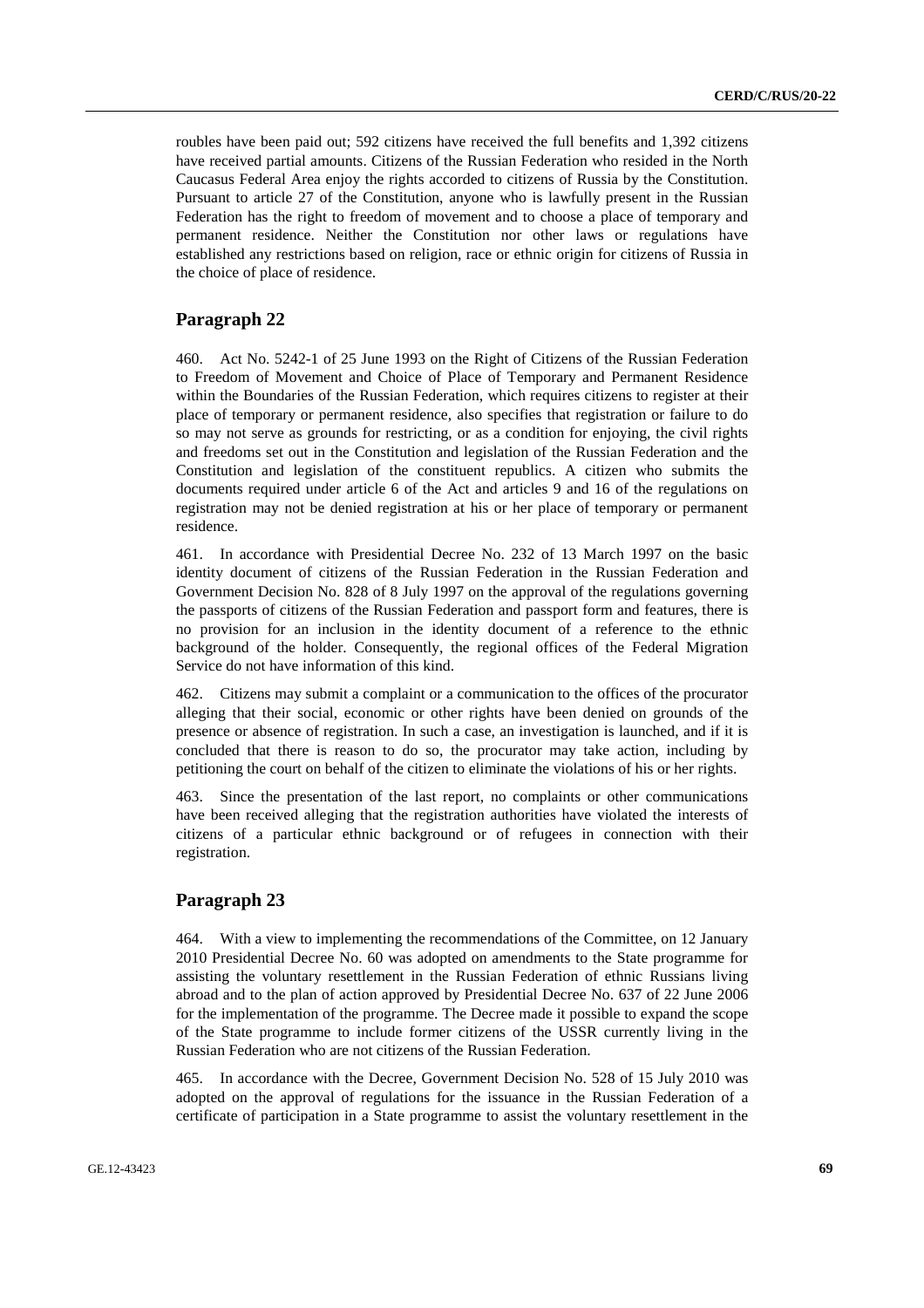Russian Federation of ethnic Russians living abroad and on amendments to Government Decision No. 817 of 28 December 2006.

466. On 20 August 2010, the Federal Migration Service issued Instruction No. 256 on amendments to the legal provisions of the Federal Migration Service, which establishes, for the regional offices of the Federal Migration Service, the operational procedure for the drafting and issuance of a certificate of participation in the State programme to ethnic Russians lawfully residing permanently or temporarily in the Russian Federation.

467. Paragraph 23 of the concluding observations recommends that the Russian Federation facilitate access to Russian citizenship for all former Soviet citizens. Article 14 of Federal Act No. 62 of 31 May 2002 on Citizenship of the Russian Federation makes provision for a mechanism that enables all former Soviet citizens to obtain citizenship on the basis of a simplified procedure.

468. Under current legislation, former Soviet citizens are considered to be ethnic Russians, they may participate in the above-mentioned voluntary resettlement programme, and they are entitled to the benefits under the programme, which include obtaining citizenship of the Russian Federation on the basis of a simplified procedure.

## **Paragraph 24**

469. Russian legislation provides for the preferential right of small indigenous peoples to the use of land and natural resources.

470. Article 7, paragraph 3, of the Land Code (Federal Act No. 136 of 25 October 2001) specifies that, in cases prescribed by federal legislation and the laws and regulations of the regional and local authorities, a special legal regime may be established for the use of land by the small indigenous peoples of the Russian Federation and ethnic communities in their traditional habitat and areas of traditional economic activities.

471. Legislation formalizes the right (including of indigenous peoples) to hold citizens' assemblies and referendums on questions concerning the expropriation, including through purchase, of land for federal or municipal needs and its designation for construction projects whose location affects the legitimate interests of these peoples and communities. When taking decisions on a preliminary agreement on the location of a project, the State and local authorities must take into account the outcome of those citizens' assemblies and referendums (art. 31, para. 3).

472. The Land Code also establishes the right of communities of indigenous peoples to use agricultural land for the preservation and development of their traditional way of life, livelihoods and crafts (arts. 68, 78 and 82).

473. The rights of indigenous peoples concerning natural resources are also set out in the Forest Code (Federal Act No. 22 of 29 January 1997). When forests are used in the traditional habitat of small indigenous peoples, the Forest Code guarantees the protection of their traditional way of life (art. 48) and free provision of wood for their personal needs (art. 30).

474. The Water Code enshrines as one of its principles the right of small indigenous peoples to the traditional use of bodies of water in their traditional habitat (arts. 3 and 54). This does not require the conclusion of water use agreements (art. 11). The Water Code provides for the mandatory presence of representatives of small indigenous peoples on councils elaborating recommendations on the use and preservation of bodies of water within the watershed area so as to ensure the participation of indigenous peoples in the decision-making process (art. 29).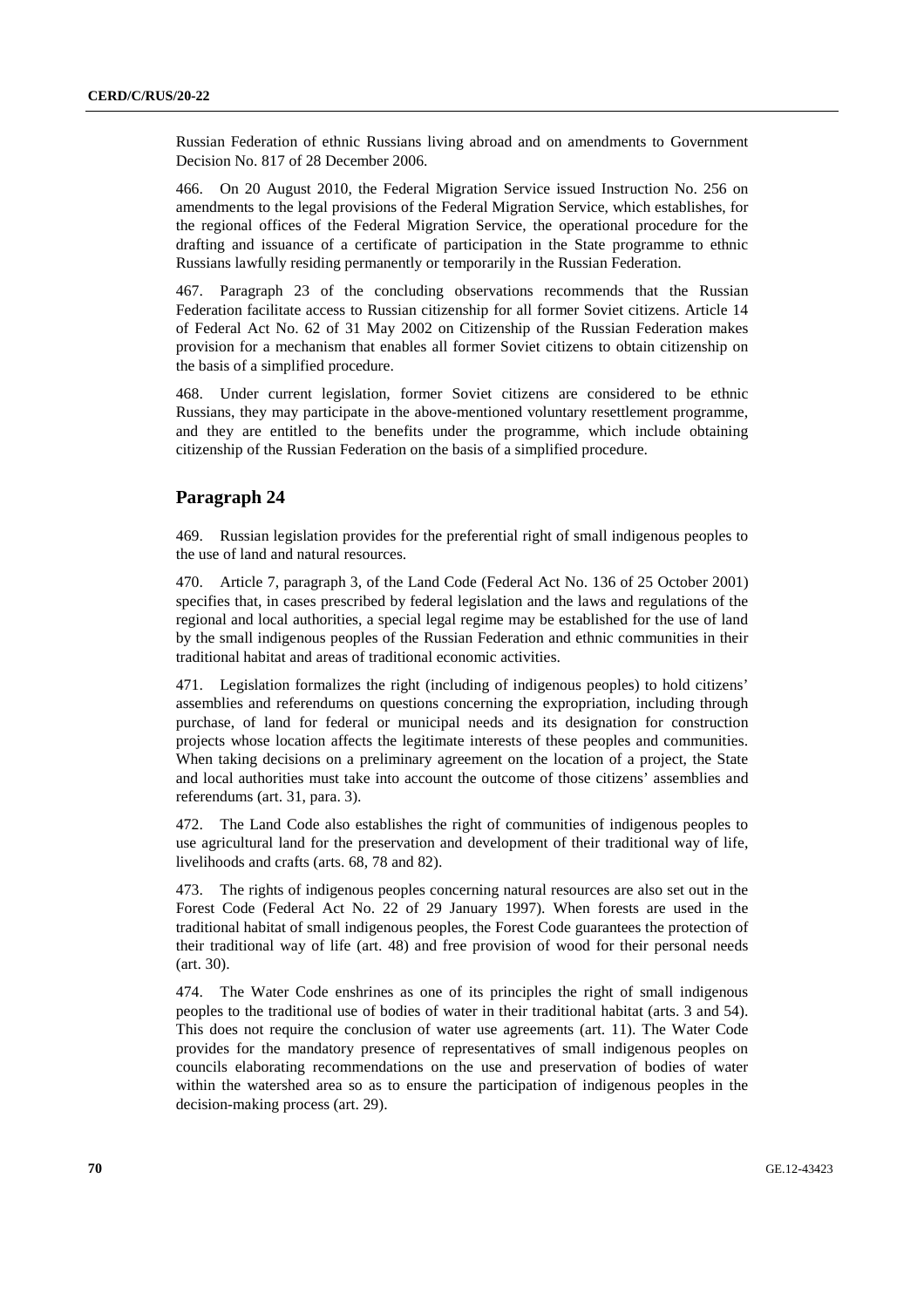475. The Tax Code specifies that fauna and biological aquatic resources used by the small indigenous peoples of the North, Siberia and the Russian Far East (listed on the inventory approved by the President) to meet their personal needs and by persons who are not members of small indigenous peoples but reside permanently in the traditional habitat of small indigenous peoples and areas of their traditional economic activities and whose subsistence is based on hunting and fishing are not subject to taxation (art. 333.2). Indigenous peoples are also exempted from payment of land tax (art. 395).

476. Federal Mineral Resources Act No. 2395-1 of 21 February 1992 states that the interests of small indigenous peoples must be protected during the exploitation of mineral resources and specifies that the authorities of the constituent entities have responsibility for dealing with these matters (art. 4).

477. The aim of Federal Act No. 49 of 7 May 2001 on Areas of Traditional Resource Use of the Small Indigenous Peoples of the North, Siberia and the Russian Far East was to protect the native habitat and traditional way of life of small indigenous peoples, preserve and develop their distinctive culture and conserve biological diversity in areas of traditional resource use.

478. The Act protects the land rights of small indigenous peoples. In particular, land and other natural sites of equivalent value are awarded to members and communities of small indigenous peoples in exchange for land and other natural sites within the boundaries of areas of traditional resource use which have been expropriated for State or municipal needs. Compensation is paid for loss arising from such expropriation.

479. The growing economic exploitation of these areas and the extraction and processing of subsoil resources in close proximity to areas with large populations of small indigenous peoples may result in a reduction in the amount of land that can be used for traditional economic activities and a deterioration of conditions for traditional industries.

480. The Government is working to reduce the impact of the extraction of natural resources on the living conditions and way of life of small indigenous peoples by elaborating and applying methods for calculating the extent of harm caused to the small indigenous peoples of the North, Siberia and the Russian Far East as a result of the economic and other activities of organizations and individual persons in their traditional habitat and areas of traditional economic activities.

481. Steps are also being taken to introduce legislation on areas of traditional resource use in which the exploitation of mineral deposits or related activities can be restricted or prohibited. To this end, a bill has been drafted to amend the Federal Act on Areas of Traditional Resource Use of the Small Indigenous Peoples of the North, Siberia and the Russian Far East.

482. Legislation defines regulations for the establishment of areas of traditional resource use which simplify the existing procedure, and it makes provision for the creation of such areas on various categories of land in the traditional habitat and areas of traditional economic activities of the small indigenous peoples of the North.

483. This approach is consistent with the aims of the creation of such areas, which is to support the traditional way of life of small indigenous peoples based on natural resource use and to ensure their socioeconomic development.

484. Decisions relating to mining activities in the traditional habitat and areas of economic activities of small indigenous peoples taken by the legislative (representative) body of the constituent entities on whose territory the mineral resources are found must take into account the interests of the small indigenous peoples (Federal Act No. 225 of 30 December 1995 on Production Sharing Agreements (revised 19 July 2011)).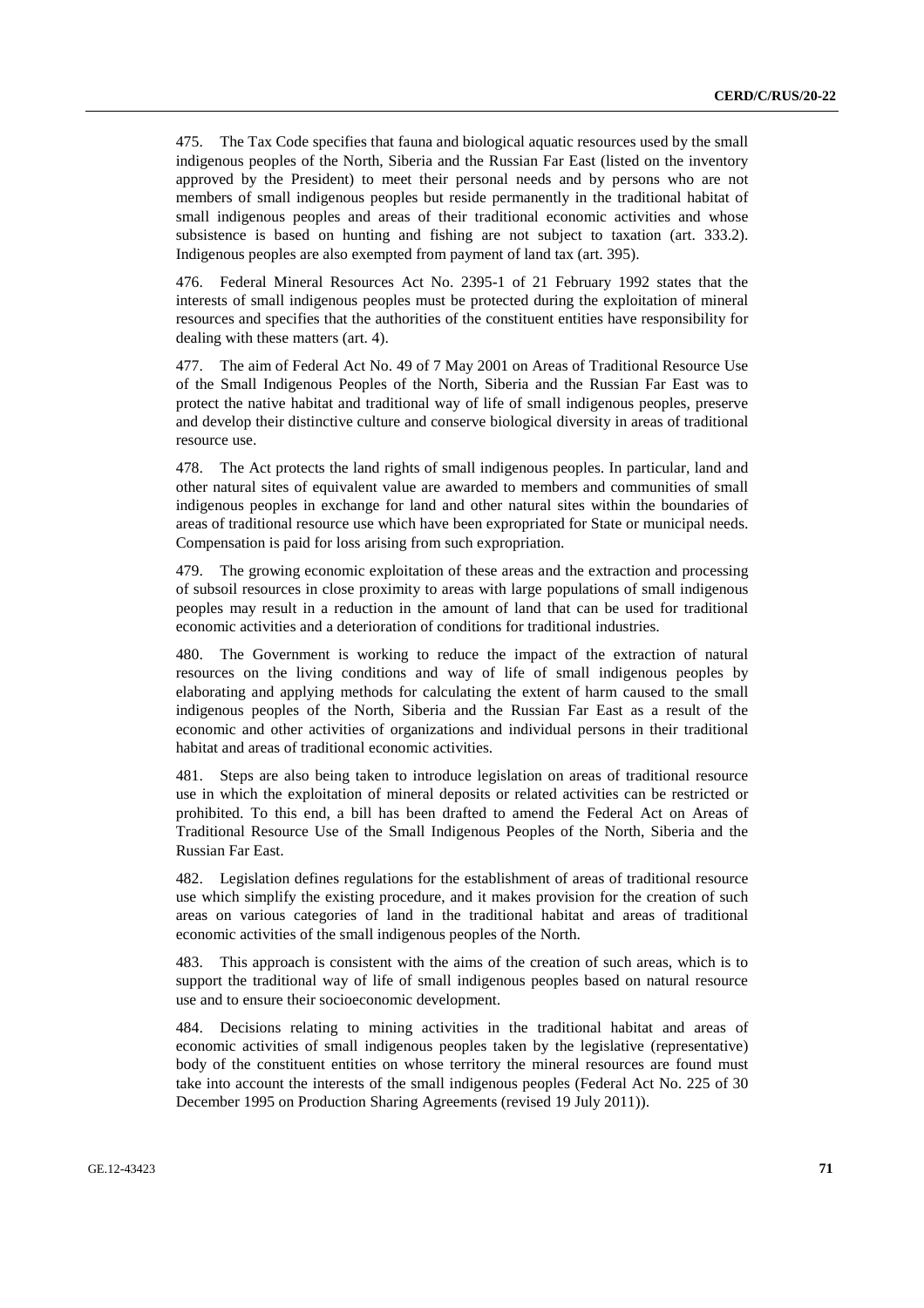485. Russian legislation does not make provision for the conclusion of agreements or contracts between representatives of small indigenous peoples and the State. However, there are other forms of constructive cooperation with federal, regional and local authorities.

486. For example, representatives of small indigenous peoples are members of the Expert Advisory Board within the Interdepartmental Working Group on inter-ethnic relations, which is chaired by the Deputy Prime Minister. The Council is an effective way of involving representatives of small indigenous peoples in the decision-making process for questions concerning the development of their ethnic culture.

487. Representatives of small indigenous peoples are also members of the national organizing committee responsible for preparing and conducting the Second International Decade of the World's Indigenous People in the Russian Federation. The organizing committee plans and monitors the implementation of a whole set of specific initiatives aimed at the socioeconomic and ethnic cultural development of Russia's small indigenous peoples.

488. An Expert Advisory Board on the affairs of the small indigenous peoples of the North, Siberia and the Russian Far East operates under the authority of the Special Representative of the President in the Siberian Federal Area. Questions concerning cooperation with organizations of small indigenous peoples in the Far East Federal Area are considered within the framework of the Interdepartmental Commission on voluntary and religious associations, which reports to the Special Representative of the President in the Far East Federal Area.

489. Representatives of small indigenous peoples are members of a working group of the Ministry of Regional Development's Advisory Board on questions of ethnic cultural policy and human potential.

490. The current active exploitation of natural resources in northern areas has made it necessary to draft and adopt legislation on a procedure for the payment of compensation for damages caused by the activities of business enterprises to the native environment and traditional way of life of the small indigenous peoples of the North, Siberia and the Russian Far East.

491. To that end, a method has been elaborated and approved for calculating the extent of damage caused by the economic and other activities of organizations of all forms of ownership or by private individuals in the traditional habitat and traditional areas of economic activities of communities of indigenous peoples (details on this method are set out in paragraphs 286–290 of the report).

492. Work is also under way on developing forms of public-private partnership between representatives of the small indigenous peoples of the North, Siberia and the Russian Far East, federal and local authorities and companies operating in the traditional habitat of these peoples.

493. By order of the Ministry of Regional Development, a business model and forms of public-private partnerships were elaborated to promote the traditional industries and crafts of the small indigenous peoples of the North, Siberia and the Russian Far East. Subsequently, on 13 and 14 September 2010 the Social Forum held a seminar to discuss the business model, with the participation of representatives of the Ministry of Regional Development, the State Duma, the Federal Council, the authorities of the constituent entities, voluntary associations and communities of the small indigenous peoples of the North, Siberia and the Russian Far East, and representatives of a number of major business enterprises (the Sakhalin Energy Investment Company, the Kinross Gold Corporation, the Norilsk Nickel Mining Corporation and the Newton State Corporation).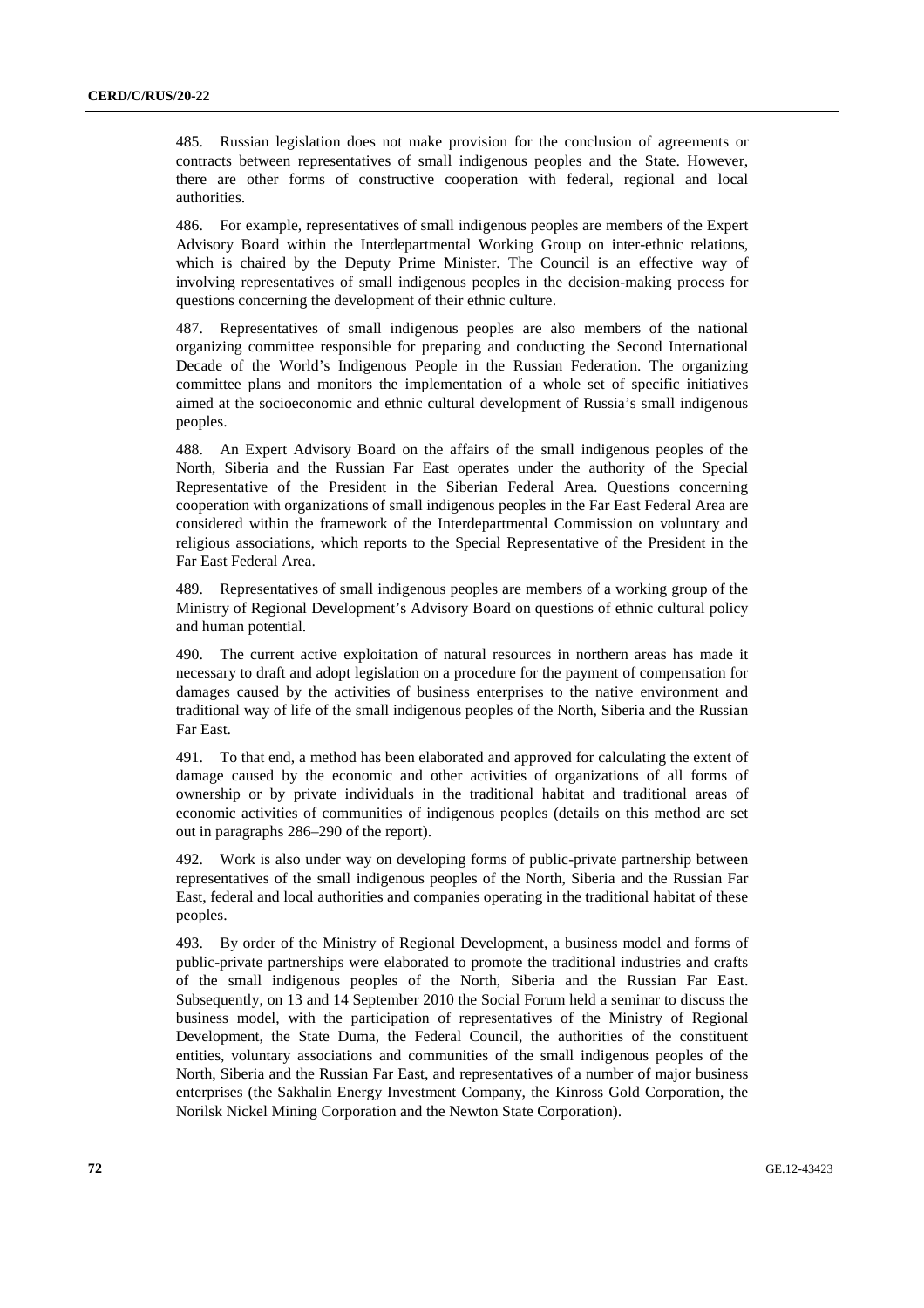494. Participants in the seminar discussed and endorsed as a whole the business model, methods for promoting the business activities of traditional industries and the main areas of public-private partnership. The relevant documents were forwarded to the constituent entities by the Ministry of Regional Development.

495. On 11 October 2011, the Ministry of Regional Development organized and held an international seminar in Saint Petersburg, attended by experts from a number of government bodies from Russia and Canada, representatives of communities of small indigenous peoples and industrial enterprises, with a view to jointly elaborating and discussing ways of ensuring the sustainable development of the small indigenous peoples of the North, implementing principles of corporate social responsibility and making the activities of associations of indigenous peoples more transparent.

# **Paragraph 25**

496. Article 37 of the Constitution establishes that everyone has the right to working conditions consistent with the requirements of safety and hygiene and to remuneration without discrimination of any kind.

497. Pursuant to that provision, article 3 of the Labour Code states that everyone has equal opportunities for enjoying their labour rights. No one's labour rights and freedoms may be restricted, and no one may enjoy any preference on the basis of sex, race, skin colour, ethnic background, language, origin, material, family, social or official status, age, place of residence, attitude to religion, political convictions, membership or nonmembership of a voluntary association or other circumstances unrelated to professional skills.

498. Anyone who considers that they have been subjected to discrimination at work may apply to the courts for the restoration of their violated rights, reparation of material damage and compensation for moral damage.

499. Thus, Russian legislation contains all necessary provisions prohibiting discrimination at work and allowing for the restoration of violated rights.

# **Paragraph 26**

500. Questions associated with the removal of illegally constructed dwellings, including those of Roma, are currently quite topical, and to address them, possible mechanisms for the legalization of Roma settlements are being elaborated. The Russian Federation is of the view that a legalization of home ownership will prevent forced evictions. However, it is still current practice to remove illegally constructed dwellings and to evict the persons concerned. As part of the activities of the Interdepartmental Working Group's Expert Advisory Board, the federal authorities together with the Federal Autonomous Ethnic Cultural Organization of Russian Roma are preparing a plan of action on the socioeconomic and ethnic cultural development of the Roma community which includes measures for addressing this problem.

# **Paragraph 27**

501. In implementing the constitutional right of every citizen to education, Education Act No. 3266-1 of 10 July 1992 (revised 3 December 2011) (with amendments and additions which entered into force on 1 February 2012) stipulates that regulations for State and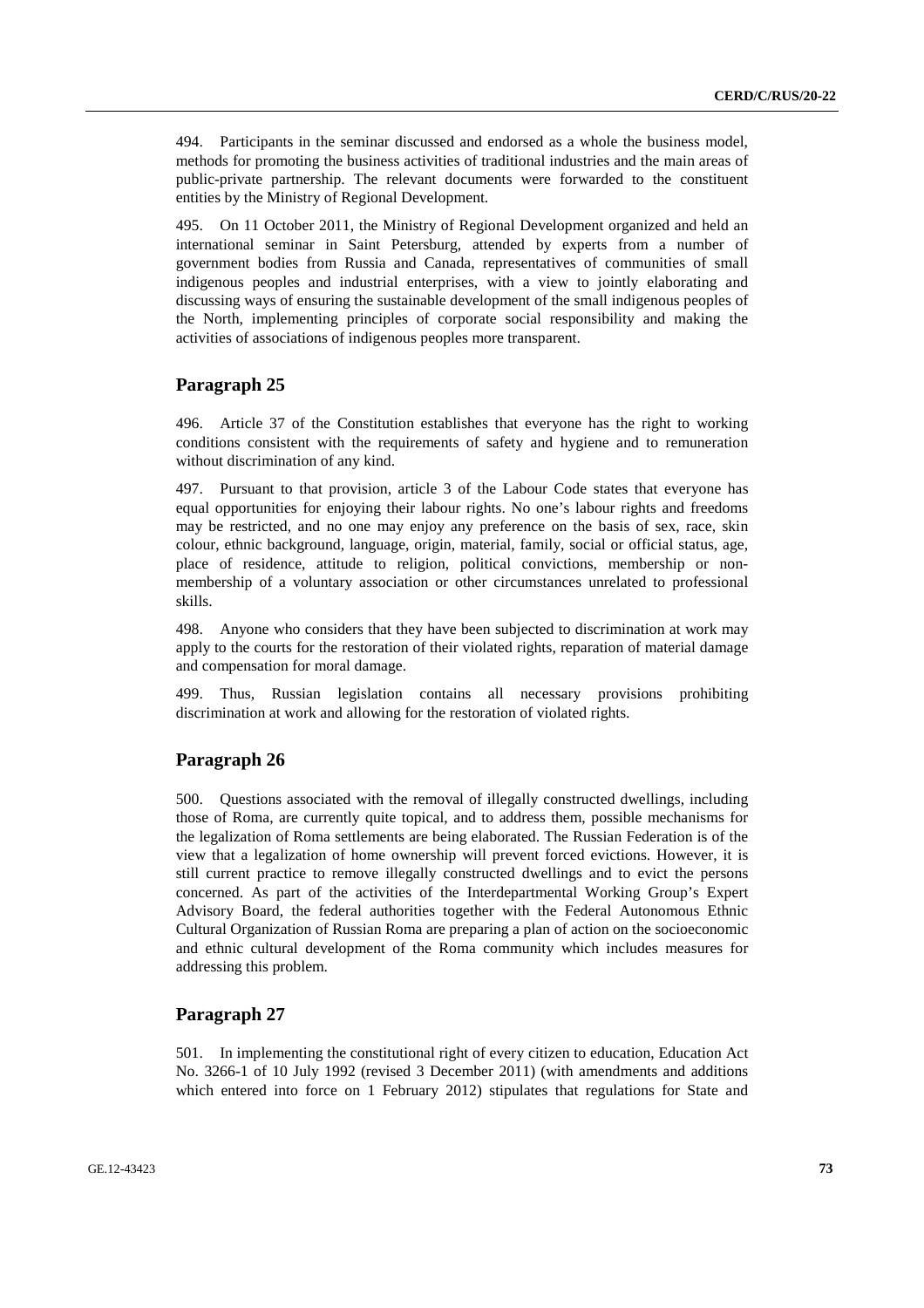municipal primary, secondary and vocational training schools must guarantee the admission of all children who live in a particular area and are entitled to a given level of education.

502. This guarantee is also set out in article 46 of the Model Rules on general education establishments approved by Government Decision No. 196 of 19 March 2001 (revised 10 March 2009). Children not resident in the area may be denied school admission solely on grounds of lack of free places.

503. Article 5, paragraph 3, of the Education Act prohibits the use of an entrance examination as a basis for the admission of children to the first class of all State and municipal schools. In compliance with Circular No. 03-51-57/13-03 of the Ministry of Education of 21 March 2003, which contains recommendations on the organization of admissions to the first class, all children who have attained school age are enrolled in the first class of primary school, regardless of their level of preparation. A teacher may meet with each child in September to plan the child's individual instruction.

504. In accordance with Federal Act No. 115 of 25 July 2002 on the Legal Status of Foreign Nationals, foreign nationals in the Russian Federation enjoy the same right to education as Russian citizens.

505. When enrolling their child in the first class of a primary school, parents or legal representatives must submit an application for admission, the child's medical record and a document certifying the child's place of residence.

506. Particular attention is given to education for Roma children. The focus in general education establishments is on two areas: ensuring that Roma children receive the same instruction as their schoolmates, and providing special remedial classes for children who are lagging in development and cannot be taught under the regular school curriculum.

507. The practice of placing Roma children in special classes exists in a number of constituent entities, in particular in Volgograd province, but it is not a forced segregation measure. Instead, it has to do with the low level of preschool preparation of some Roma children upon enrolling in school. However, procedures exist which enable a child to move to a more advanced class. If the parents and the teacher confirm that the child is able to keep up, he or she may be transferred to a regular class at the parents' request.

508. Most general education establishments (Penza, Tula, Ryazan, Lipetsk, Volgograd and other provinces) advocate integrated education, which makes instruction more complete, ensures that Roma children are included in the mainstream education system and is in compliance with paragraph 27 of the Committee's recommendations.

509. Some schools in the constituent entities have a component on Roma culture. For example, at the secondary school in the town of Oselka (Leningrad province), Roma children can attend classes in which the Roma culture and language are taught.

510. In-service training courses for teachers in areas with large Roma populations (Vladimir, Leningrad and Kaliningrad provinces, Perm Territory and elsewhere) include topics on the history and culture of Roma in the Russian Federation. An alphabet for Roma children has been designed and published by a team of authors at A.I. Gertzen State University.

511. Since 2006, a creative workshop at the Centre for ethnic education problems at the Federal Education Institute of the Ministry of Education and Science has been examining problems relating to the socialization of Roma and has produced handbooks on the ethnic cultural content of general education curricula. In April 2009, in cooperation with the Antidiscrimination Centre Memorial, the Centre conducted a theoretical and practical seminar on the educational problems of Roma in Russia in the context of recent educational legislation, with the participation of representatives of Roma associations, members of the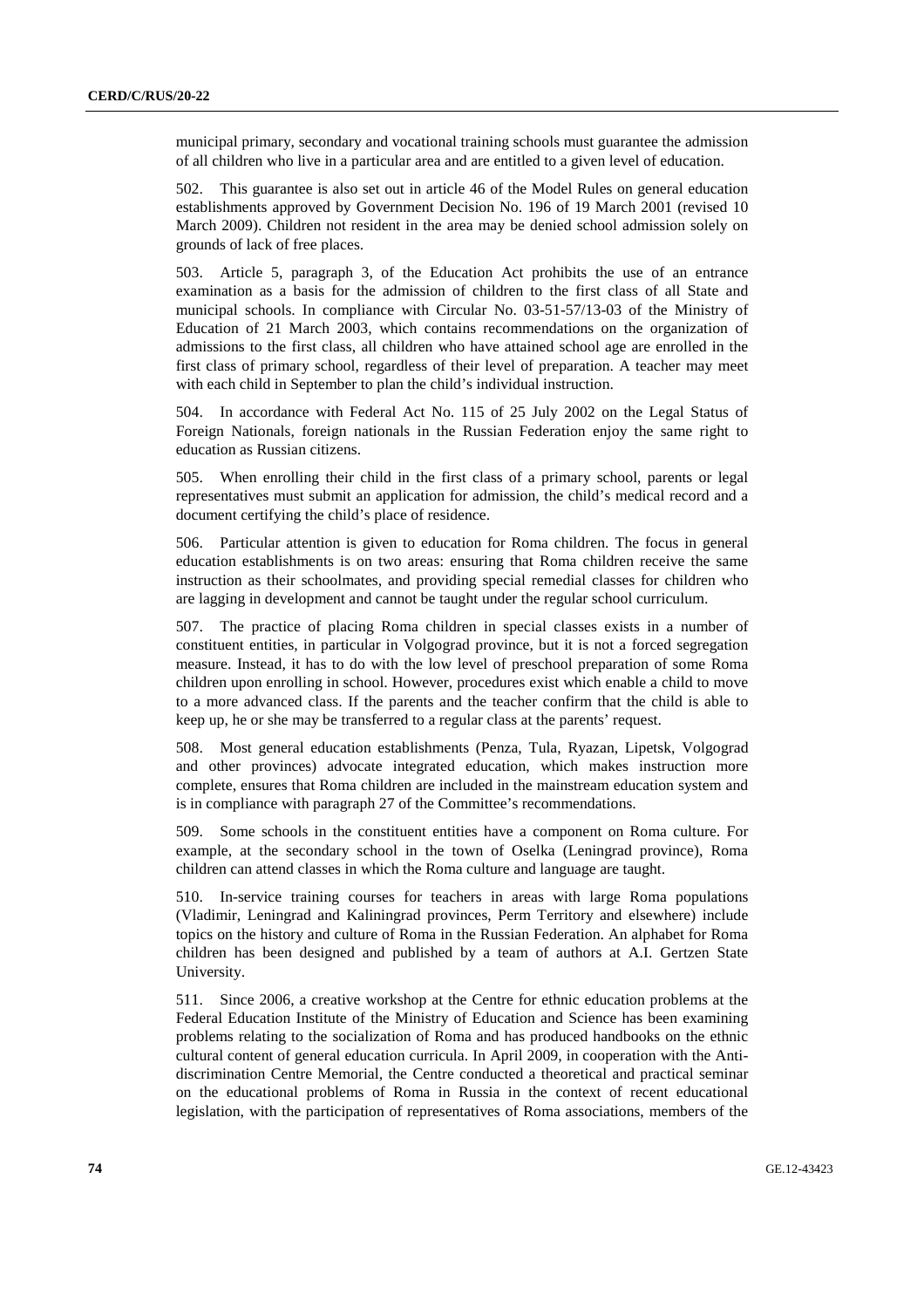department of education, scholars, educators and teachers. Its recommendations will be used in practical work. In conjunction with the Centre, a concise guide to the Roma language (Kelderar dialect) was published in the framework of a Memorial project.

512. In accordance with Russian legislation, all schoolchildren, including children from Roma families legally present in Russia, have equal access to education.

### **Paragraph 28**

513. Separate statistics are not kept on the number of civil and administrative court proceedings involving complaints of racial discrimination, because such acts are uncommon in the Russian Federation. Statistical data on criminal proceedings are set out in the relevant section of this report.

514. The Russian Federation recognizes the right to qualified legal assistance, which is a fundamental human right and an essential aspect of access to the courts. The Constitution guarantees everyone the right to receive qualified legal aid, which is free of charge in cases prescribed by law.

515. Federal Act No. 324 of 21 November 2011 on Free Legal Assistance introduces basic guarantees for ensuring the right of citizens to free qualified legal aid and lays down the organizational and legal foundation for the creation of State and non-State systems of free legal assistance and for educational and public awareness-raising activities in that regard.

516. In 2005, with the publication of Government Decision No. 534 of 22 August 2005 on the creation of a pilot project for a State system for the provision of free legal assistance to low-income citizens, an experiment was launched for the setting up of a State legal aid office.

517. The aim of the pilot project is to optimize the mechanism for giving effect to State policy on providing free legal assistance to low-income citizens, i.e. to address the urgent matter of the practical implementation of the right of access to justice for low-income persons, for whom lawyers only provide free legal aid in very few cases at present.

518. State legal aid offices have been opened in the Republic of Karelia, the Chechen Republic and Volgograd, Irkutsk, Magadan, Moscow, Samara, Sverdlovsk, Tomsk and Ulyanovsk provinces.

519. The offices provide legal assistance to low-income citizens in the following ways:

 (a) They offer counselling on legal questions, either orally or in writing, and personal counselling to category I and category II disabled persons, veterans of the Second World War and non-working retirees on an old-age pension, regardless of income;

(b) They prepare statements, complaints, requests and other legal documents;

 (c) They participate in representing citizens in civil proceedings and in enforcement proceedings involving civil cases, and they also represent the interests of citizens before the local authorities, voluntary associations and other organizations.

520. All in all, the results of the experiment were considered positive, and Government Decision No. 1029 of 25 December 2008 approved regulations for the provision of free legal assistance by the State legal aid office.

521. Private legal offices which offer free counselling to citizens are an alternative to the State aid office. Yet another alternative are the so-called mobile legal assistance units – buses which travel on a set route and are specially equipped to provide legal aid to persons living in remote areas at a great distance from provincial and district centres.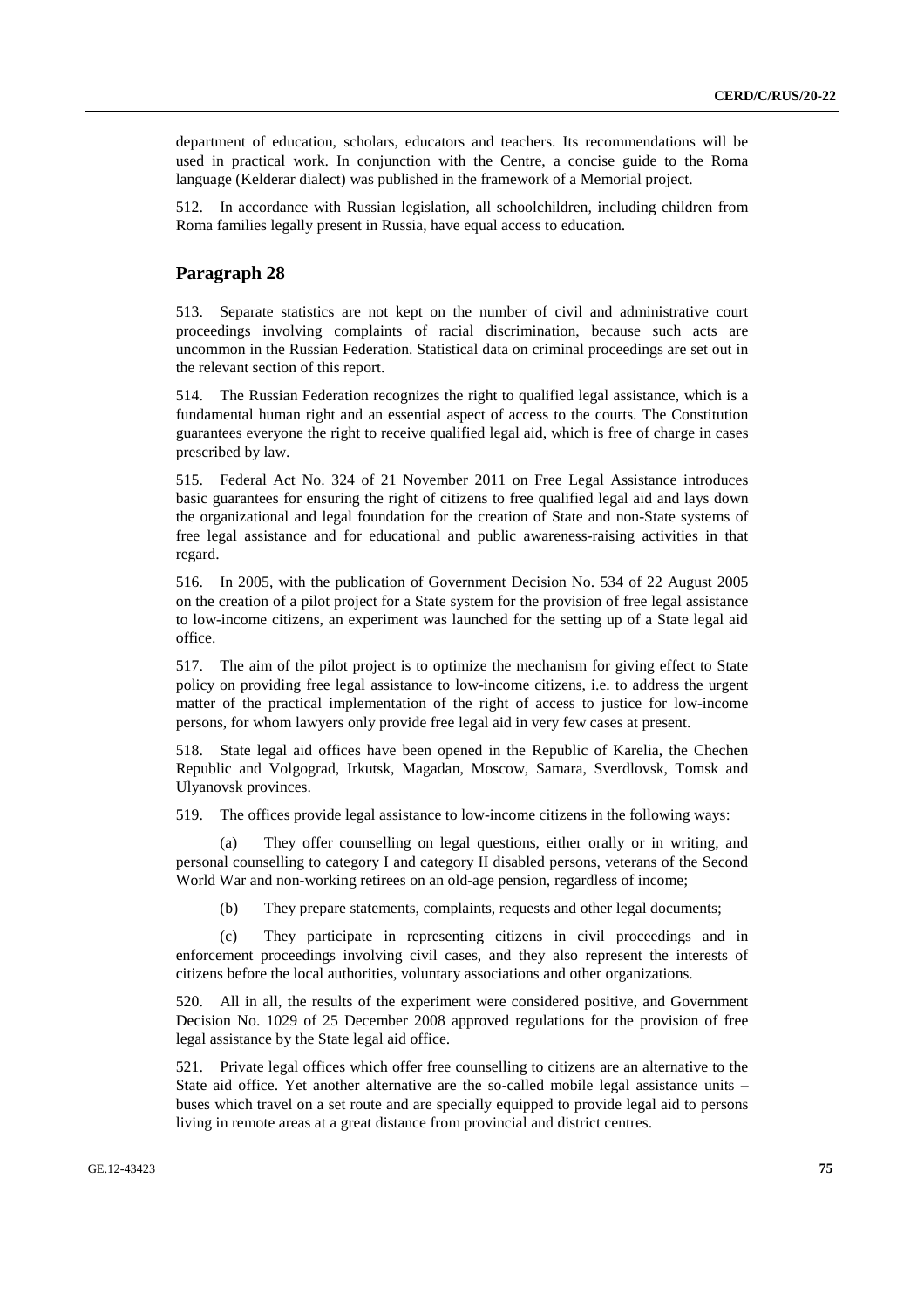522. Complaints of human rights violations and discrimination in any area of public life may be referred to the Office of the Human Rights Ombudsman.

523. A written complaint (or application or report), together with attached copies, in the prescribed form, of the judicial or administrative decisions taken on the complaint may be sent to the Ombudsman's Office or submitted by the complainant in person. Citizens may also apply to the Office via the official website of the Human Rights Ombudsman. A form for filing a complaint, application or report by electronic means may be used prior to registration at the website.

524. The Human Rights Ombudsman works to promote public awareness of legislation on human rights and ways and means of safeguarding them, explains various forms of available legal protection, provides information on the administrative, judicial and other authorities that can be applied to and offers legal counselling. The Human Rights Ombudsman also advises citizens wishing to make use of their constitutional right to appeal to international human rights bodies (the European Court, the United Nations Human Rights Committee etc.).

### **Paragraph 29**

525. Pursuant to the Outline for the period until 2025 approved by Presidential Decree No. 1351 of 9 September 2007, the recruitment of migrants in line with the requirements of demographic and socioeconomic development — account being taken of the need for their social adaptation and integration — is an important objective of demographic policy. Meeting this objective calls for the creation of conditions for the integration of immigrants into Russian society and the promotion of tolerance between the local population and persons from other countries in order to prevent inter-ethnic and religious conflicts.

526. Today most migrant workers in Russia speak little or no Russian and are the category of persons most often the target of unlawful acts and discrimination by criminal groups, corrupt officials or employers, as well as by ethnic Russians who have settled in Russia.

527. Efforts are being made to promote an attitude of tolerance towards migrants. One way of influencing public opinion with regard to this category of persons is through the media, as well as through cooperation with representatives of civil society.

528. Government authorities regularly carry out initiatives to foster tolerant attitudes towards migrants, for example by making comments for television and radio in the course of press conferences, interviews and meetings with representatives of news agencies. Universities and general education establishments in a number of regions have conducted classes on tolerance and workshops with prospective students in order to encourage positive attitudes towards foreign nationals among young people. Opinion polls have been held on public attitudes towards foreign nationals. These activities are undertaken in cooperation with ethnic and voluntary associations and international and regional organizations.

529. In 2011, the regional offices of the Federal Migration Service set up working groups to promote integration, and guidelines were drawn up on procedures for organizing cooperation with ethnic communities and for reporting on work accomplished. Seminars and conferences were held with members of the working groups in all Federal Areas in order to provide technical assistance at regional level.

530. Pursuant to Decision No. 3 of 15 September 2010 of the Government Commission on Migration Policy, counselling on questions of migration legislation was organized for foreign nationals and stateless persons with the help of 45 multi-purpose State and local service centres. In 2011, 60,392 foreign nationals requested counselling.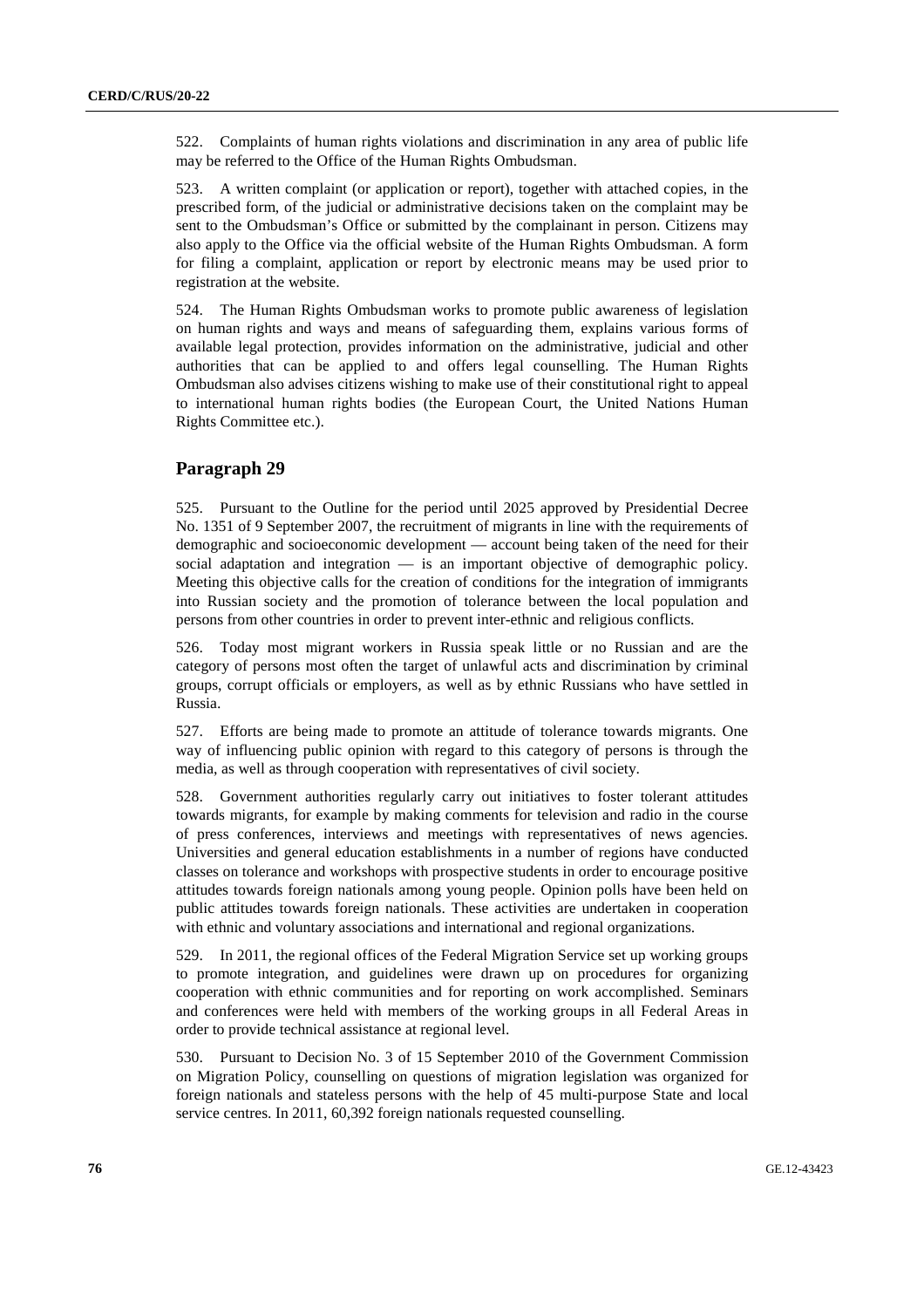531. The questions primarily concern the procedures for applying for permanent and temporary residence permits, work permits and licences, registering as a migrant and acquiring citizenship of the Russian Federation.

532. Counselling was also provided on participation in the State programme to assist the voluntary resettlement in the Russian Federation of ethnic Russians living abroad; the procedure and time frame for formulating an invitation to foreign nationals and stateless persons to come to the Russian Federation; the rights and obligations of foreign nationals residing in the Russian Federation on the basis of a temporary or permanent residence permit; and visa application procedures for foreign nationals and stateless persons, as well as the issuance, extension and cancellation of such documents.

533. Cooperation on promoting the integration of migrants is also under way with international and non-governmental organizations. The most effective cooperation in this regard has been with the Russky Mir Foundation, on pilot projects to teach Russian to potential migrant workers in Kyrgyzstan and Tajikistan. The Foundation provides funding for the project.

534. Joint projects to promote integration are being elaborated in conjunction with the Etnosfera Centre, the New Eurasia Foundation, the P.A. Stolypin Foundation for population studies and other voluntary associations. Close attention is being given to encouraging the use of Russian among migrants.

535. The regional offices of the Federal Migration Service have organized cooperation with more than 80 ethnic associations. They hold regular meetings with their representatives, explain the provisions of migration legislation, monitor the situation in ethnic communities and elaborate forms of interaction directed at promoting integration.

536. Considerable importance is attached to cooperation with religious organizations. A Joint Commission of the Federal Migration Service and the Russian Orthodox Church has been set up and is operational; it works to elaborate awareness-raising and educational projects.

537. A handbook has been produced in conjunction with the Council of Muftis of Russia for migrant workers from the countries of Central Asia. Agreements have been concluded between the regional offices of the Federal Migration Service and 20 dioceses of the Russian Orthodox Church. Five agreements have been signed on cooperation with a number of Muslim spiritual boards and local Muslim religious organizations. An agreement has been concluded between the office of the Federal Migration Service in the Republic of Buryatia and the Traditional Buddhist Sangha of Russia.

538. To promote integration, courses in Russian for migrants have been started under the above-mentioned cooperation agreements in Russian Orthodox churches and mosques in a number of regions.

# **Paragraph 30**

539. ILO Convention No. 169 concerning Indigenous and Tribal Peoples in Independent Countries and the obligations emanating from its articles have been carefully analysed. The State Duma has held two public hearings on the question, with the participation of representatives of the indigenous peoples of Russia, leading national jurists and international experts. The analysis showed that, although Russia is not a party to ILO Convention No. 169, Russian lawmakers take its provisions into account when making improvements to legislation in the area.

540. According to migration statistics, most migrant workers in the Russian Federation are citizens of countries of the Commonwealth of Independent States (CIS). Today the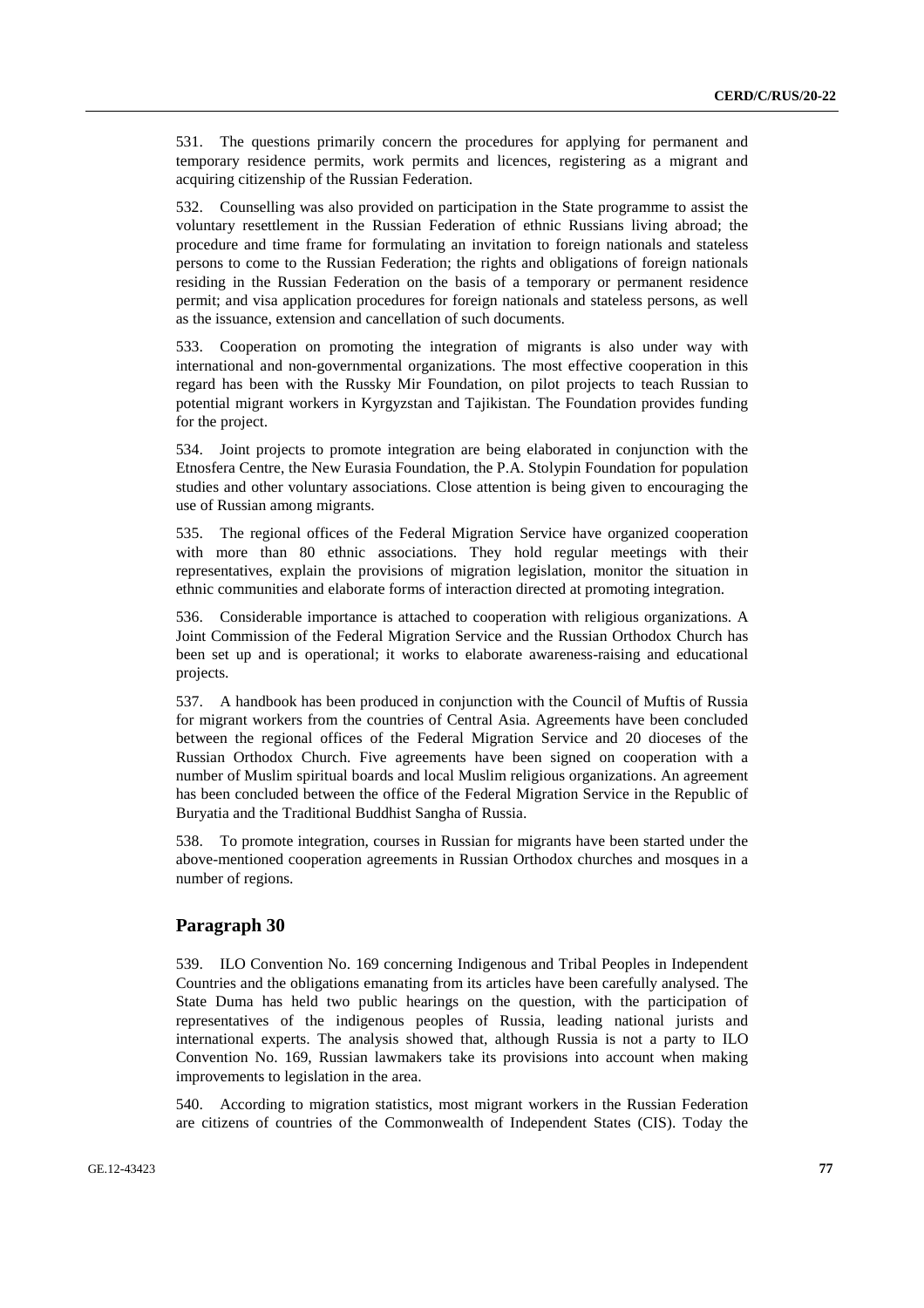Russian Federation and CIS member States are taking specific measures to protect the rights and legitimate interests of migrant workers and members of their families throughout the CIS area.

541. On 14 November 2008, a convention was signed on the legal status of migrant workers and members of their families in the CIS member States which regulates their rights during their employment in CIS countries.

542. Most of the provisions of article 25 of the International Convention on the Protection of the Rights of All Migrant Workers and Members of Their Families are consistent with Russian legislation. Migrant workers have the same rights as Russian citizens with regard to favourable conditions of work, the protection of their rights and interests, the prohibition of forced labour and discrimination, the enjoyment of working conditions consistent with standards of safety and health, rest and leisure and the payment of a salary not less than the established minimum wage.

543. In the framework of the single economic area of the Republic of Belarus, the Republic of Kazakhstan and the Russian Federation, on 19 November 2010 an agreement was signed on the legal status of migrant workers and members of their families which created conditions for ensuring equal rights and employment opportunities throughout the Customs Union.

544. In compliance with article 37 of the Convention, before their departure, or at the latest at the time of their admission to the State of employment, migrant workers and members of their families have the right to be fully informed by the State of origin or the State of employment, as appropriate, of all conditions applicable to their admission and particularly those concerning their stay and the remunerated activities in which they may engage as well as of the requirements they must satisfy in the State of employment and the authority to which they must address themselves for any modification of those conditions.

545. To that end, the Ministry of Labour compiles detailed information on job sites at which it is planned to recruit foreign nationals. The information is sent to the Federal Migration Service for subsequent forwarding to its representatives abroad and in the diplomatic representations of the Russian Federation, and also to the Ministry of Foreign Affairs for subsequent forwarding to the consular offices and diplomatic representations of the Russian Federation.

546. The Federal Labour and Employment Service has an information portal entitled "Working in Russia", which can be visited at: www.trudvsem.ru.

547. Both citizens and foreign nationals can use this information portal to look for work.

548. Users have access to information on job vacancies, housing and the addresses and telephone numbers of the placement service of the constituent entities in which the vacancy was posted.

549. In accordance with article 49, paragraph 2, of the Convention, migrant workers who in the State of employment are allowed freely to choose their remunerated activity may neither be regarded as in an irregular situation nor may they lose their authorization of residence by the mere fact of the termination of their remunerated activity prior to the expiration of their work permits or similar authorizations.

550. Pursuant to Federal Act No. 115 of 25 July 2002 on the Legal Status of Foreign Nationals in the Russian Federation, foreign nationals temporarily resident in the Russian Federation are entitled to conclude a new employment contract or commercial contract for the performance of work or rendering of services within 15 working days from the date of the early termination of the employment contract or commercial contract for the performance of work or rendering of services which formed the basis for the issuance of